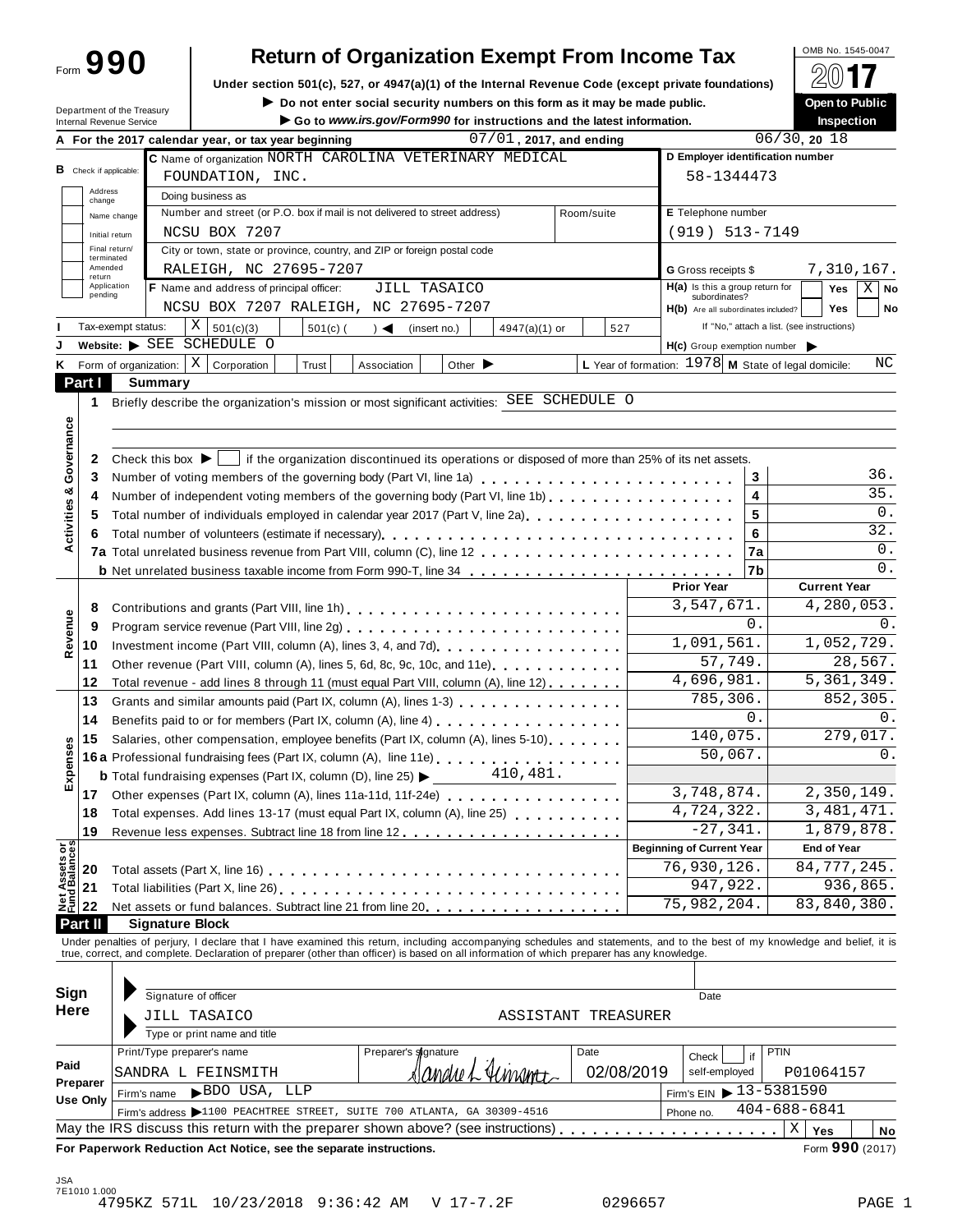## Form **8868**

## **Application for Automatic Extension of Time To File an Exempt Organization Return** (Rev. January 2017) OMB No. 1545-1709

Department of the Treasury<br>Department of the Treasury<br>Internal Revenue Service **CONFICE 1999 File a separate application for each return.**<br>Internal Revenue Service **CONFICE 1999 File a separate application for each return.** 

**Electronic filing** *(e-file)***.** You can electronically file Form 8868 to request a 6-month automatic extension of time to file any of the forms listed below with the exception of Form 8870, Information Return for Transfers Associated With Certain Personal Benefit Contracts, for which an extension request must be sent to the IRS in paper format (see instructions). For more details on the electronic filing of this form, visit *www.irs.gov/efile*, click on Charities & Non-Profits, and click on *e-file* for *Charities and Non-Profits.*

#### **Automatic 6-Month Extension of Time.** Only submit original (no copies needed).

All corporations required to file an income tax return other than Form 990-T (including 1120-C filers), partnerships, REMICs, and trusts must use Form 7004 to request an extension of time to file income tax returns.

|                                                                                          | Enter filer's identifying number, see instructions    |
|------------------------------------------------------------------------------------------|-------------------------------------------------------|
| Name of exempt organization or other filer, see instructions.                            | Employer identification number (EIN) or               |
|                                                                                          |                                                       |
|                                                                                          | 58-1344473                                            |
| Number, street, and room or suite no. If a P.O. box, see instructions.                   | Social security number (SSN)                          |
| NCSU BOX 7207                                                                            |                                                       |
| City, town or post office, state, and ZIP code. For a foreign address, see instructions. |                                                       |
| RALEIGH, NC 27695-7207                                                                   | .                                                     |
|                                                                                          | NORTH CAROLINA VETERINARY MEDICAL<br>FOUNDATION, INC. |

Enter the Return Code for the return that this application is for (file a separate application for each return)  $\dots \dots$ 0 1

| Application                              | Return | <b>Application</b>                | Return |
|------------------------------------------|--------|-----------------------------------|--------|
| <b>Is For</b>                            | Code   | <b>Is For</b>                     | Code   |
| Form 990 or Form 990-EZ                  | 01     | Form 990-T (corporation)          | 07     |
| Form 990-BL                              | 02     | l Form 1041-A                     | 08     |
| Form 4720 (individual)                   | 03     | Form 4720 (other than individual) | 09     |
| Form 990-PF                              | 04     | Form 5227                         | 10     |
| Form 990-T (sec. 401(a) or 408(a) trust) | 05     | Form 6069                         | 11     |
| Form 990-T (trust other than above)      | 06     | Form 8870                         | 12     |

 $\bullet$  The books are in the care of  $\triangleright$  JILL TASAICO \_\_\_\_\_\_\_\_\_\_\_\_\_\_\_\_\_\_\_\_\_\_\_\_\_\_\_\_

Telephone No.  $\triangleright$  919 513-7149<br>If the experiments of the state of the state of the state of the limit of  $\cdot$ If the organization does not have an office or place of business in the United States, check this box  $\Box$ If this is for a Group Return, enter the organization's four digit Group Exemption Number (GEN)  $\overline{\phantom{a}}$  for the organization's four digit Group Exemption Number (GEN) . If this is for the whole group, check this box  $\Box$  If it is for part of the group, check this box  $\Box$  and attach a list with the names and EINs of all members the extension is for.

1 I request an automatic 6-month extension of time until  $05/15$ , 2019, to file the exempt organization return for the organization named above. The extension is for the organization's return for:

|              | calendar year 20 _____ or<br>tax year beginning<br>07/01, 2017, and ending<br>$06/30$ , 20 18.                                                     |                 |  |       |
|--------------|----------------------------------------------------------------------------------------------------------------------------------------------------|-----------------|--|-------|
| $\mathbf{2}$ | Initial return<br>If the tax year entered in line 1 is for less than 12 months, check reason:<br>Final return<br>Change in accounting period       |                 |  |       |
|              | 3a If this application is for Forms 990-BL, 990-PF, 990-T, 4720, or 6069, enter the tentative tax, less any                                        |                 |  |       |
|              | nonrefundable credits. See instructions.                                                                                                           | $3a$ $s$        |  | $0$ . |
| b            | this application is for Forms 990-PF, 990-T, 4720, or 6069, enter any refundable credits and<br>lf.                                                |                 |  |       |
|              | estimated tax payments made. Include any prior year overpayment allowed as a credit.                                                               | $3b$ $\vert$ \$ |  | 0.    |
| c            | <b>Balance due.</b> Subtract line 3b from line 3a. Include your payment with this form, if required, by using EFTPS                                |                 |  |       |
|              | (Electronic Federal Tax Payment System). See instructions.                                                                                         | $3c$ $\sqrt{5}$ |  | 0.    |
|              | Caution. If you are going to make an electronic funds withdrawal (direct debit) with this Form 8868, see Form 8453-EO and Form 8879-EO for payment |                 |  |       |

instructions.

**For Privacy Act and Paperwork Reduction Act Notice, see instructions.** Form **8868** (Rev. 1-2017)

COPPAGE 1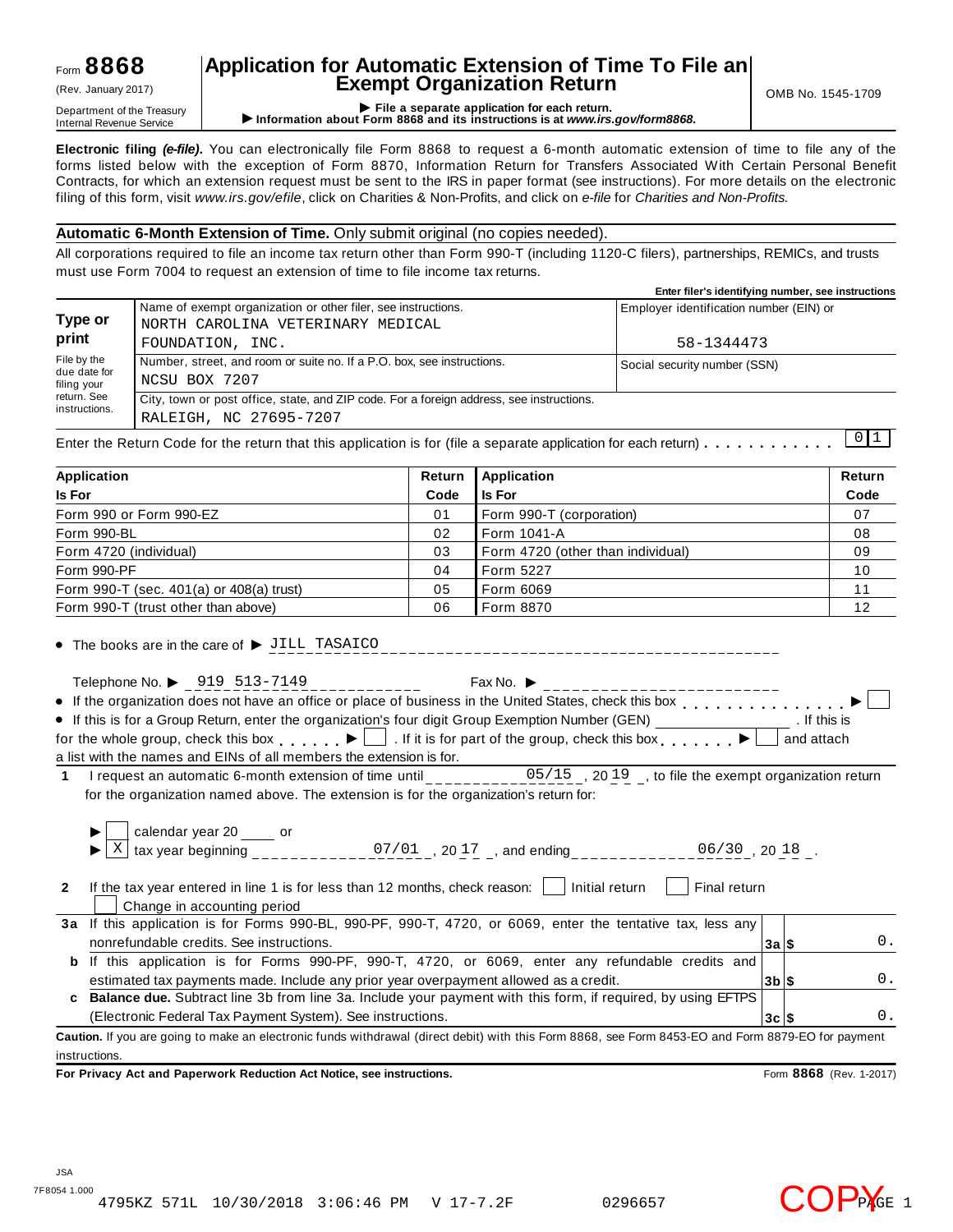| Form 990 (2017)            |                                                                                                                                | Page 2                     |
|----------------------------|--------------------------------------------------------------------------------------------------------------------------------|----------------------------|
| Part III                   | <b>Statement of Program Service Accomplishments</b>                                                                            |                            |
| 1                          | Briefly describe the organization's mission:                                                                                   |                            |
|                            | TO PROVIDE FINANCIAL SUPPORT FOR ALL TYPES OF EDUCATION AND RESEARCH                                                           |                            |
|                            | IN THE FIELD OF VETERINARY MEDICINE AT NORTH CAROLINA STATE                                                                    |                            |
|                            | UNIVERSITY.                                                                                                                    |                            |
|                            |                                                                                                                                |                            |
|                            | 2 Did the organization undertake any significant program services during the year which were not listed on the                 |                            |
|                            |                                                                                                                                | $X \mid No$<br>Yes         |
|                            | If "Yes," describe these new services on Schedule O.                                                                           |                            |
|                            | 3 Did the organization cease conducting, or make significant changes in how it conducts, any program                           |                            |
|                            | If "Yes," describe these changes on Schedule O.                                                                                | $x \mid N$ o<br><b>Yes</b> |
| 4                          | Describe the organization's program service accomplishments for each of its three largest program services, as measured by     |                            |
|                            | expenses. Section 501(c)(3) and 501(c)(4) organizations are required to report the amount of grants and allocations to others, |                            |
|                            | the total expenses, and revenue, if any, for each program service reported.                                                    |                            |
|                            |                                                                                                                                |                            |
| 4a (Code:                  | 2,735,454. including grants of \$852,305. (Revenue \$<br>) (Expenses \$                                                        | $28,567.$ )                |
|                            | PROVIDES FINANCIAL SUPPORT FOR ALL TYPES OF EDUCATION AND RESEARCH                                                             |                            |
|                            | IN THE FIELD OF VETERINARY MEDICINE AT NORTH CAROLINA STATE                                                                    |                            |
|                            | UNIVERSITY.                                                                                                                    |                            |
|                            |                                                                                                                                |                            |
|                            |                                                                                                                                |                            |
|                            |                                                                                                                                |                            |
|                            |                                                                                                                                |                            |
|                            |                                                                                                                                |                            |
|                            |                                                                                                                                |                            |
|                            |                                                                                                                                |                            |
|                            |                                                                                                                                |                            |
| 4b (Code:                  | including grants of \$ (Revenue \$)<br>) (Expenses \$                                                                          |                            |
|                            |                                                                                                                                |                            |
|                            |                                                                                                                                |                            |
|                            |                                                                                                                                |                            |
|                            |                                                                                                                                |                            |
|                            |                                                                                                                                |                            |
|                            |                                                                                                                                |                            |
|                            |                                                                                                                                |                            |
|                            |                                                                                                                                |                            |
|                            |                                                                                                                                |                            |
|                            |                                                                                                                                |                            |
|                            |                                                                                                                                |                            |
|                            | 4c (Code: ) (Expenses \$ including grants of \$ ) (Revenue \$                                                                  |                            |
|                            |                                                                                                                                |                            |
|                            |                                                                                                                                |                            |
|                            |                                                                                                                                |                            |
|                            |                                                                                                                                |                            |
|                            |                                                                                                                                |                            |
|                            |                                                                                                                                |                            |
|                            |                                                                                                                                |                            |
|                            |                                                                                                                                |                            |
|                            |                                                                                                                                |                            |
|                            |                                                                                                                                |                            |
|                            |                                                                                                                                |                            |
|                            | 4d Other program services (Describe in Schedule O.)                                                                            |                            |
| (Expenses \$               | including grants of \$<br>) (Revenue \$                                                                                        |                            |
|                            | 4e Total program service expenses > 2,735,454.                                                                                 |                            |
| <b>JSA</b><br>7E1020 1.000 |                                                                                                                                | Form 990 (2017)            |
|                            | 4795KZ 571L 10/23/2018 9:36:42 AM V 17-7.2F<br>0296657                                                                         | PAGE 2                     |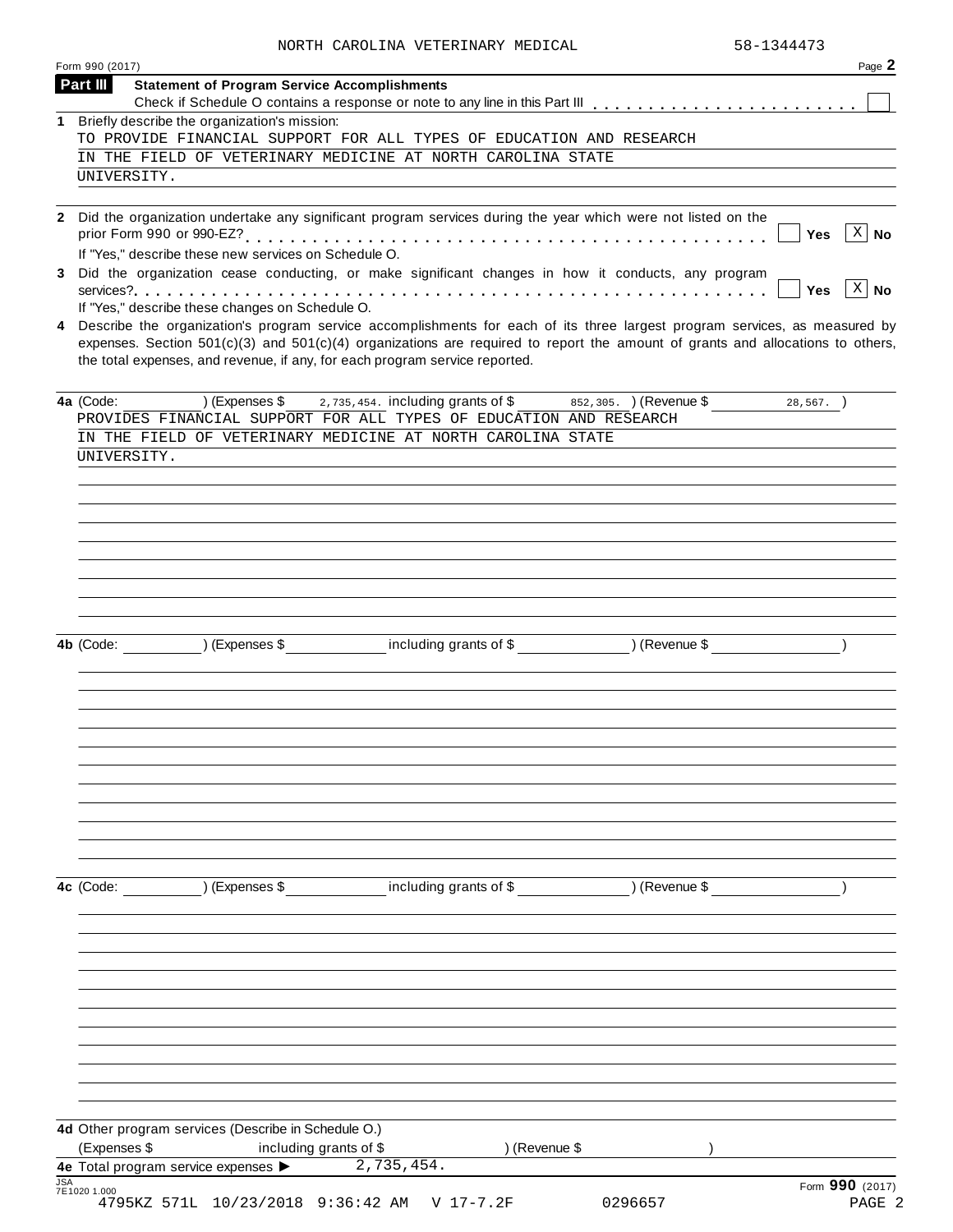|         | Form 990 (2017)                                                                                                                                                                                                                                                                                                                                                                               |                   |             | Page 3      |
|---------|-----------------------------------------------------------------------------------------------------------------------------------------------------------------------------------------------------------------------------------------------------------------------------------------------------------------------------------------------------------------------------------------------|-------------------|-------------|-------------|
| Part IV | <b>Checklist of Required Schedules</b>                                                                                                                                                                                                                                                                                                                                                        |                   |             |             |
|         |                                                                                                                                                                                                                                                                                                                                                                                               |                   | Yes         | No          |
| 1.      | Is the organization described in section $501(c)(3)$ or $4947(a)(1)$ (other than a private foundation)? If "Yes,"                                                                                                                                                                                                                                                                             |                   | Χ           |             |
|         | Is the organization required to complete Schedule B, Schedule of Contributors (see instructions)?.                                                                                                                                                                                                                                                                                            | 1<br>$\mathbf{2}$ | $\mathbf X$ |             |
| 2<br>3  | Did the organization engage in direct or indirect political campaign activities on behalf of or in opposition to                                                                                                                                                                                                                                                                              |                   |             |             |
|         | candidates for public office? If "Yes," complete Schedule C, Part I.                                                                                                                                                                                                                                                                                                                          | 3                 |             | Χ           |
| 4       | Section 501(c)(3) organizations. Did the organization engage in lobbying activities, or have a section 501(h)                                                                                                                                                                                                                                                                                 |                   |             |             |
|         |                                                                                                                                                                                                                                                                                                                                                                                               | $\overline{4}$    |             | Χ           |
| 5       | Is the organization a section $501(c)(4)$ , $501(c)(5)$ , or $501(c)(6)$ organization that receives membership dues,                                                                                                                                                                                                                                                                          |                   |             |             |
|         | assessments, or similar amounts as defined in Revenue Procedure 98-19? If "Yes," complete Schedule C,                                                                                                                                                                                                                                                                                         |                   |             |             |
|         |                                                                                                                                                                                                                                                                                                                                                                                               | 5                 |             | Χ           |
| 6       | Did the organization maintain any donor advised funds or any similar funds or accounts for which donors                                                                                                                                                                                                                                                                                       |                   |             |             |
|         | have the right to provide advice on the distribution or investment of amounts in such funds or accounts? If                                                                                                                                                                                                                                                                                   |                   |             |             |
|         | "Yes," complete Schedule D, Part $l_1, \ldots, l_k, \ldots, l_k, \ldots, l_k, \ldots, l_k, \ldots, l_k, \ldots, l_k, \ldots, l_k, \ldots, l_k, \ldots, l_k, \ldots, l_k, \ldots, l_k, \ldots, l_k, \ldots, l_k, \ldots, l_k, \ldots, l_k, \ldots, l_k, \ldots, l_k, \ldots, l_k, \ldots, l_k, \ldots, l_k, \ldots, l_k, \ldots, l_k, \ldots, l_k, \ldots, l_k, \ldots, l_k, \ldots, l_k, \ld$ | 6                 |             | Χ           |
| 7       | Did the organization receive or hold a conservation easement, including easements to preserve open space,                                                                                                                                                                                                                                                                                     |                   |             |             |
|         | the environment, historic land areas, or historic structures? If "Yes," complete Schedule D, Part II.                                                                                                                                                                                                                                                                                         | $\overline{7}$    |             | Χ           |
| 8       | Did the organization maintain collections of works of art, historical treasures, or other similar assets? If "Yes,"                                                                                                                                                                                                                                                                           |                   |             |             |
|         |                                                                                                                                                                                                                                                                                                                                                                                               | 8                 | Χ           |             |
| 9       | Did the organization report an amount in Part X, line 21, for escrow or custodial account liability, serve as a                                                                                                                                                                                                                                                                               |                   |             |             |
|         | custodian for amounts not listed in Part X; or provide credit counseling, debt management, credit repair, or                                                                                                                                                                                                                                                                                  |                   |             |             |
|         |                                                                                                                                                                                                                                                                                                                                                                                               | 9                 |             | Χ           |
| 10      | Did the organization, directly or through a related organization, hold assets in temporarily restricted                                                                                                                                                                                                                                                                                       |                   |             |             |
|         | endowments, permanent endowments, or quasi-endowments? If "Yes," complete Schedule D, Part V.                                                                                                                                                                                                                                                                                                 | 10                | Χ           |             |
| 11      | If the organization's answer to any of the following questions is "Yes," then complete Schedule D, Parts VI,                                                                                                                                                                                                                                                                                  |                   |             |             |
|         | VII, VIII, IX, or X as applicable.                                                                                                                                                                                                                                                                                                                                                            |                   |             |             |
|         | a Did the organization report an amount for land, buildings, and equipment in Part X, line 10? If "Yes,"                                                                                                                                                                                                                                                                                      |                   |             |             |
|         |                                                                                                                                                                                                                                                                                                                                                                                               | 11a               |             | Χ           |
|         | <b>b</b> Did the organization report an amount for investments-other securities in Part X, line 12 that is 5% or more                                                                                                                                                                                                                                                                         |                   |             |             |
|         |                                                                                                                                                                                                                                                                                                                                                                                               | 11 <sub>b</sub>   | Χ           |             |
|         | c Did the organization report an amount for investments-program related in Part X, line 13 that is 5% or more                                                                                                                                                                                                                                                                                 |                   |             |             |
|         |                                                                                                                                                                                                                                                                                                                                                                                               | 11c               |             | Χ           |
|         | d Did the organization report an amount for other assets in Part X, line 15 that is 5% or more of its total assets                                                                                                                                                                                                                                                                            |                   |             |             |
|         | reported in Part X, line 16? If "Yes," complete Schedule D, Part IX.                                                                                                                                                                                                                                                                                                                          | 11d               |             | Χ           |
|         | e Did the organization report an amount for other liabilities in Part X, line 25? If "Yes," complete Schedule D, Part X                                                                                                                                                                                                                                                                       | 11e               | Χ           |             |
|         | f Did the organization's separate or consolidated financial statements for the tax year include a footnote that addresses                                                                                                                                                                                                                                                                     |                   |             |             |
|         | the organization's liability for uncertain tax positions under FIN 48 (ASC 740)? If "Yes," complete Schedule D, Part X                                                                                                                                                                                                                                                                        | 11f               | Χ           |             |
|         | 12a Did the organization obtain separate, independent audited financial statements for the tax year? If "Yes," complete                                                                                                                                                                                                                                                                       |                   |             |             |
|         |                                                                                                                                                                                                                                                                                                                                                                                               | 12a               | Χ           |             |
|         | <b>b</b> Was the organization included in consolidated, independent audited financial statements for the tax year? If                                                                                                                                                                                                                                                                         |                   |             |             |
|         | "Yes," and if the organization answered "No" to line 12a, then completing Schedule D, Parts XI and XII is optional 1                                                                                                                                                                                                                                                                          | 12b               |             | Χ           |
| 13      | Is the organization a school described in section 170(b)(1)(A)(ii)? If "Yes," complete Schedule E.                                                                                                                                                                                                                                                                                            | 13                |             | $\mathbf X$ |
|         | 14a Did the organization maintain an office, employees, or agents outside of the United States?.                                                                                                                                                                                                                                                                                              | 14a               |             | X           |
|         | <b>b</b> Did the organization have aggregate revenues or expenses of more than \$10,000 from grantmaking,                                                                                                                                                                                                                                                                                     |                   |             |             |
|         | fundraising, business, investment, and program service activities outside the United States, or aggregate                                                                                                                                                                                                                                                                                     |                   |             |             |
|         | foreign investments valued at \$100,000 or more? If "Yes," complete Schedule F, Parts I and IV                                                                                                                                                                                                                                                                                                | 14 <sub>b</sub>   |             | Χ           |
| 15      | Did the organization report on Part IX, column (A), line 3, more than \$5,000 of grants or other assistance to or                                                                                                                                                                                                                                                                             |                   |             |             |
|         |                                                                                                                                                                                                                                                                                                                                                                                               | 15                |             | Χ           |
| 16      | Did the organization report on Part IX, column (A), line 3, more than \$5,000 of aggregate grants or other                                                                                                                                                                                                                                                                                    |                   |             |             |
|         | assistance to or for foreign individuals? If "Yes," complete Schedule F, Parts III and IV                                                                                                                                                                                                                                                                                                     | 16                |             | Χ           |
| 17      | Did the organization report a total of more than \$15,000 of expenses for professional fundraising services on                                                                                                                                                                                                                                                                                |                   |             |             |
|         | Part IX, column (A), lines 6 and 11e? If "Yes," complete Schedule G, Part I (see instructions)                                                                                                                                                                                                                                                                                                | 17                |             | Χ           |
| 18      | Did the organization report more than \$15,000 total of fundraising event gross income and contributions on                                                                                                                                                                                                                                                                                   |                   |             |             |
|         |                                                                                                                                                                                                                                                                                                                                                                                               | 18                |             | Χ           |
| 19      | Did the organization report more than \$15,000 of gross income from gaming activities on Part VIII, line 9a?                                                                                                                                                                                                                                                                                  |                   |             |             |
|         |                                                                                                                                                                                                                                                                                                                                                                                               | 19                |             | Χ           |

Form **990** (2017)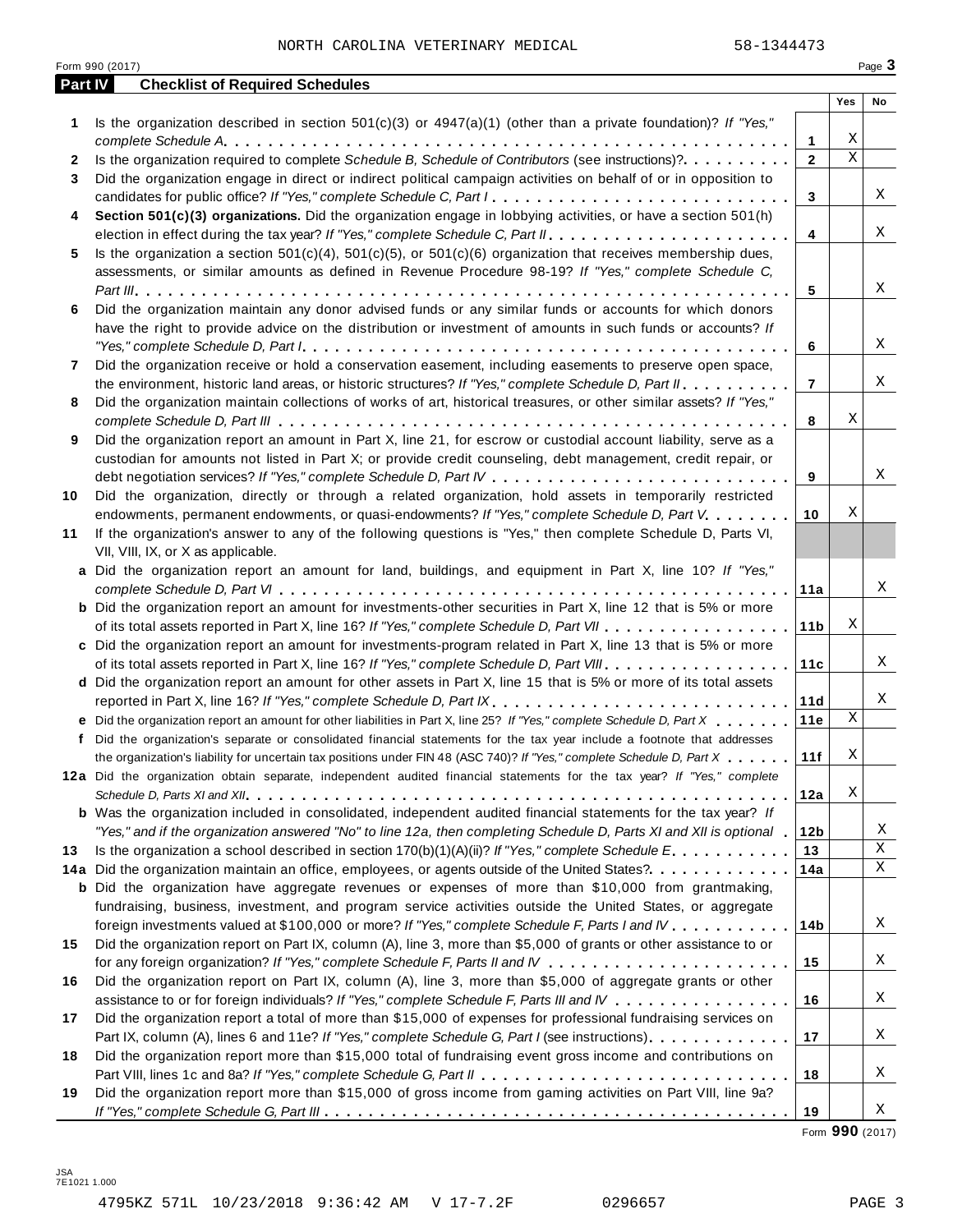Form <sup>990</sup> (2017) Page **4**

| <b>Part IV</b> | <b>Checklist of Required Schedules (continued)</b>                                                                    |                 |     |    |
|----------------|-----------------------------------------------------------------------------------------------------------------------|-----------------|-----|----|
|                |                                                                                                                       |                 | Yes | No |
| 20 a           | Did the organization operate one or more hospital facilities? If "Yes," complete Schedule H.                          | 20a             |     | X  |
| b              | If "Yes" to line 20a, did the organization attach a copy of its audited financial statements to this return?          | 20 <sub>b</sub> |     |    |
| 21             | Did the organization report more than \$5,000 of grants or other assistance to any domestic organization or           |                 | Χ   |    |
|                | domestic government on Part IX, column (A), line 1? If "Yes," complete Schedule I, Parts I and II.                    | 21              |     |    |
| 22             | Did the organization report more than \$5,000 of grants or other assistance to or for domestic individuals on         | 22              |     | X  |
| 23             | Did the organization answer "Yes" to Part VII, Section A, line 3, 4, or 5 about compensation of the                   |                 |     |    |
|                | organization's current and former officers, directors, trustees, key employees, and highest compensated               |                 |     |    |
|                |                                                                                                                       | 23              | Χ   |    |
| 24 a           | Did the organization have a tax-exempt bond issue with an outstanding principal amount of more than                   |                 |     |    |
|                | \$100,000 as of the last day of the year, that was issued after December 31, 2002? If "Yes," answer lines 24b         |                 |     |    |
|                | through 24d and complete Schedule K. If "No," go to line 25a                                                          | 24a             |     | Χ  |
| b              | Did the organization invest any proceeds of tax-exempt bonds beyond a temporary period exception?.                    | 24b             |     |    |
| c              | Did the organization maintain an escrow account other than a refunding escrow at any time during the year             |                 |     |    |
|                |                                                                                                                       | 24c             |     |    |
| d              | Did the organization act as an "on behalf of" issuer for bonds outstanding at any time during the year?               | 24d             |     |    |
| 25 a           | Section 501(c)(3), 501(c)(4), and 501(c)(29) organizations. Did the organization engage in an excess benefit          |                 |     |    |
|                | transaction with a disqualified person during the year? If "Yes," complete Schedule L, Part I                         | 25a             |     | Χ  |
| b              | Is the organization aware that it engaged in an excess benefit transaction with a disqualified person in a prior      |                 |     |    |
|                | year, and that the transaction has not been reported on any of the organization's prior Forms 990 or 990-EZ?          |                 |     |    |
|                |                                                                                                                       | 25 <sub>b</sub> |     | Χ  |
| 26             | Did the organization report any amount on Part X, line 5, 6, or 22 for receivables from or payables to any            |                 |     |    |
|                | current or former officers, directors, trustees, key employees, highest compensated employees, or                     |                 |     |    |
|                |                                                                                                                       | 26              |     | Χ  |
| 27             | Did the organization provide a grant or other assistance to an officer, director, trustee, key employee,              |                 |     |    |
|                | substantial contributor or employee thereof, a grant selection committee member, or to a 35% controlled               |                 |     |    |
|                | entity or family member of any of these persons? If "Yes," complete Schedule L, Part III.                             | 27              |     | Χ  |
| 28             | Was the organization a party to a business transaction with one of the following parties (see Schedule L,             |                 |     |    |
|                | Part IV instructions for applicable filing thresholds, conditions, and exceptions):                                   |                 |     |    |
| a              | A current or former officer, director, trustee, or key employee? If "Yes," complete Schedule L, Part IV               | 28a             |     | X  |
| b              | A family member of a current or former officer, director, trustee, or key employee? If "Yes," complete                |                 |     |    |
|                |                                                                                                                       | 28b             |     | Χ  |
| c              | An entity of which a current or former officer, director, trustee, or key employee (or a family member thereof)       |                 |     |    |
|                | was an officer, director, trustee, or direct or indirect owner? If "Yes," complete Schedule L, Part IV.               | 28c             |     | Χ  |
| 29             | Did the organization receive more than \$25,000 in non-cash contributions? If "Yes," complete Schedule M.             | 29              | Χ   |    |
| 30             | Did the organization receive contributions of art, historical treasures, or other similar assets, or qualified        |                 |     |    |
|                |                                                                                                                       | 30              |     | Χ  |
| 31             | Did the organization liquidate, terminate, or dissolve and cease operations? If "Yes," complete Schedule N,           |                 |     | Χ  |
|                |                                                                                                                       | 31              |     |    |
| 32             | Did the organization sell, exchange, dispose of, or transfer more than 25% of its net assets? If "Yes,"               |                 |     | X  |
|                | Did the organization own 100% of an entity disregarded as separate from the organization under Regulations            | 32              |     |    |
| 33             | sections 301.7701-2 and 301.7701-3? If "Yes," complete Schedule R, Part                                               | 33              |     | X  |
| 34             | Was the organization related to any tax-exempt or taxable entity? If "Yes," complete Schedule R, Part II, III,        |                 |     |    |
|                |                                                                                                                       | 34              | Χ   |    |
|                | Did the organization have a controlled entity within the meaning of section $512(b)(13)? \ldots \ldots \ldots \ldots$ | 35a             |     | X  |
| 35a<br>b       | If "Yes" to line 35a, did the organization receive any payment from or engage in any transaction with a               |                 |     |    |
|                | controlled entity within the meaning of section 512(b)(13)? If "Yes," complete Schedule R, Part V, line 2             | 35 <sub>b</sub> |     |    |
| 36             | Section 501(c)(3) organizations. Did the organization make any transfers to an exempt non-charitable                  |                 |     |    |
|                |                                                                                                                       | 36              |     | X  |
| 37             | Did the organization conduct more than 5% of its activities through an entity that is not a related organization      |                 |     |    |
|                | and that is treated as a partnership for federal income tax purposes? If "Yes," complete Schedule R,                  |                 |     |    |
|                |                                                                                                                       | 37              |     | X  |
| 38             | Did the organization complete Schedule O and provide explanations in Schedule O for Part VI, lines 11b and            |                 |     |    |
|                | 19? Note. All Form 990 filers are required to complete Schedule O.                                                    | 38              | X   |    |

Form **990** (2017)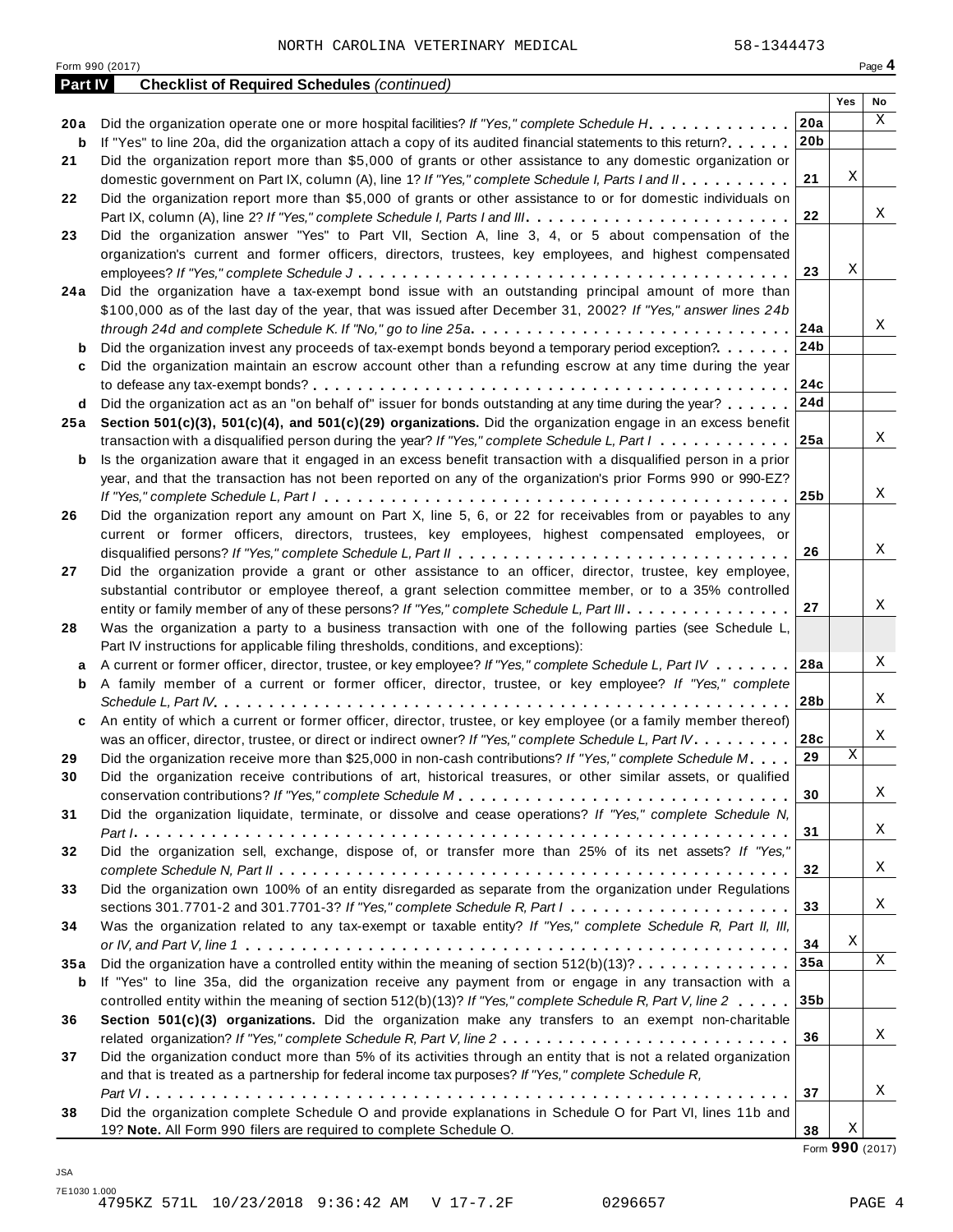Form <sup>990</sup> (2017) Page **5**

| <b>Part V</b> | <b>Statements Regarding Other IRS Filings and Tax Compliance</b>                                                                        |                 |                 |     |
|---------------|-----------------------------------------------------------------------------------------------------------------------------------------|-----------------|-----------------|-----|
|               | Check if Schedule O contains a response or note to any line in this Part V                                                              |                 | Yes             | No. |
|               | 31<br>1a Enter the number reported in Box 3 of Form 1096. Enter -0- if not applicable $\ldots \ldots \ldots$                            |                 |                 |     |
|               | 0.<br>1b<br><b>b</b> Enter the number of Forms W-2G included in line 1a. Enter -0- if not applicable                                    |                 |                 |     |
|               | c Did the organization comply with backup withholding rules for reportable payments to vendors and                                      |                 |                 |     |
|               |                                                                                                                                         | 1с              | Χ               |     |
|               | 2a Enter the number of employees reported on Form W-3, Transmittal of Wage and Tax                                                      |                 |                 |     |
|               | $0$ .<br>2a<br>Statements, filed for the calendar year ending with or within the year covered by this return.                           |                 |                 |     |
|               | <b>b</b> If at least one is reported on line 2a, did the organization file all required federal employment tax returns?                 | 2 <sub>b</sub>  |                 |     |
|               | Note. If the sum of lines 1a and 2a is greater than 250, you may be required to e-file (see instructions)                               |                 |                 |     |
|               |                                                                                                                                         | 3a              |                 | Χ   |
|               | <b>b</b> If "Yes," has it filed a Form 990-T for this year? If "No" to line 3b, provide an explanation in Schedule O                    | 3 <sub>b</sub>  |                 |     |
|               | 4a At any time during the calendar year, did the organization have an interest in, or a signature or other authority                    |                 |                 |     |
|               | over, a financial account in a foreign country (such as a bank account, securities account, or other financial                          |                 |                 |     |
|               |                                                                                                                                         | 4a              |                 | Χ   |
|               |                                                                                                                                         |                 |                 |     |
|               | See instructions for filing requirements for FinCEN Form 114, Report of Foreign Bank and Financial Accounts                             |                 |                 |     |
|               | (FBAR).                                                                                                                                 |                 |                 |     |
|               | 5a Was the organization a party to a prohibited tax shelter transaction at any time during the tax year?                                | 5a              |                 | Х   |
|               | <b>b</b> Did any taxable party notify the organization that it was or is a party to a prohibited tax shelter transaction?               | 5b              |                 | Χ   |
|               |                                                                                                                                         | 5 <sub>c</sub>  |                 |     |
|               | 6a Does the organization have annual gross receipts that are normally greater than \$100,000, and did the                               |                 |                 |     |
|               | organization solicit any contributions that were not tax deductible as charitable contributions?                                        | 6a              | Χ               |     |
|               | <b>b</b> If "Yes," did the organization include with every solicitation an express statement that such contributions or                 |                 |                 |     |
|               |                                                                                                                                         | 6b              | Χ               |     |
| 7             | Organizations that may receive deductible contributions under section 170(c).                                                           |                 |                 |     |
|               | a Did the organization receive a payment in excess of \$75 made partly as a contribution and partly for goods                           |                 |                 |     |
|               |                                                                                                                                         | 7a              |                 | X   |
|               | <b>b</b> If "Yes," did the organization notify the donor of the value of the goods or services provided?                                | 7b              |                 |     |
|               | c Did the organization sell, exchange, or otherwise dispose of tangible personal property for which it was                              |                 |                 |     |
|               |                                                                                                                                         | 7c              |                 | Χ   |
|               |                                                                                                                                         |                 |                 |     |
|               | e Did the organization receive any funds, directly or indirectly, to pay premiums on a personal benefit contract?                       | 7е              |                 | X   |
|               | f Did the organization, during the year, pay premiums, directly or indirectly, on a personal benefit contract?                          | 7f              |                 | Χ   |
|               | g If the organization received a contribution of qualified intellectual property, did the organization file Form 8899 as required?      | 7g              |                 |     |
|               | h If the organization received a contribution of cars, boats, airplanes, or other vehicles, did the organization file a Form 1098-C?. . | 7h              |                 |     |
| 8             | Sponsoring organizations maintaining donor advised funds. Did a donor advised fund maintained by the                                    |                 |                 |     |
|               | sponsoring organization have excess business holdings at any time during the year?                                                      | 8               |                 |     |
| 9             | Sponsoring organizations maintaining donor advised funds.                                                                               |                 |                 |     |
|               | a Did the sponsoring organization make any taxable distributions under section 4966?                                                    | 9а              |                 |     |
|               | <b>b</b> Did the sponsoring organization make a distribution to a donor, donor advisor, or related person?                              | 9b              |                 |     |
| 10            | Section 501(c)(7) organizations. Enter:                                                                                                 |                 |                 |     |
|               | 10a<br>a Initiation fees and capital contributions included on Part VIII, line 12                                                       |                 |                 |     |
|               | 10 <sub>b</sub><br><b>b</b> Gross receipts, included on Form 990, Part VIII, line 12, for public use of club facilities.                |                 |                 |     |
| 11            | Section 501(c)(12) organizations. Enter:                                                                                                |                 |                 |     |
|               | 11a                                                                                                                                     |                 |                 |     |
|               | <b>b</b> Gross income from other sources (Do not net amounts due or paid to other sources                                               |                 |                 |     |
|               | 11b                                                                                                                                     |                 |                 |     |
|               | 12a Section 4947(a)(1) non-exempt charitable trusts. Is the organization filing Form 990 in lieu of Form 1041?                          | 12a             |                 |     |
|               | 12b<br><b>b</b> If "Yes," enter the amount of tax-exempt interest received or accrued during the year                                   |                 |                 |     |
| 13            | Section 501(c)(29) qualified nonprofit health insurance issuers.                                                                        |                 |                 |     |
|               | a Is the organization licensed to issue qualified health plans in more than one state?                                                  | 13a             |                 |     |
|               | Note. See the instructions for additional information the organization must report on Schedule O.                                       |                 |                 |     |
|               | <b>b</b> Enter the amount of reserves the organization is required to maintain by the states in which                                   |                 |                 |     |
|               | 13 <sub>b</sub><br>the organization is licensed to issue qualified health plans                                                         |                 |                 |     |
|               | 13c                                                                                                                                     |                 |                 |     |
|               | 14a Did the organization receive any payments for indoor tanning services during the tax year?                                          | 14a             |                 | Χ   |
|               | <b>b</b> If "Yes," has it filed a Form 720 to report these payments? If "No," provide an explanation in Schedule $0$                    | 14 <sub>b</sub> |                 |     |
| <b>JSA</b>    | 7E1040 1.000                                                                                                                            |                 | Form 990 (2017) |     |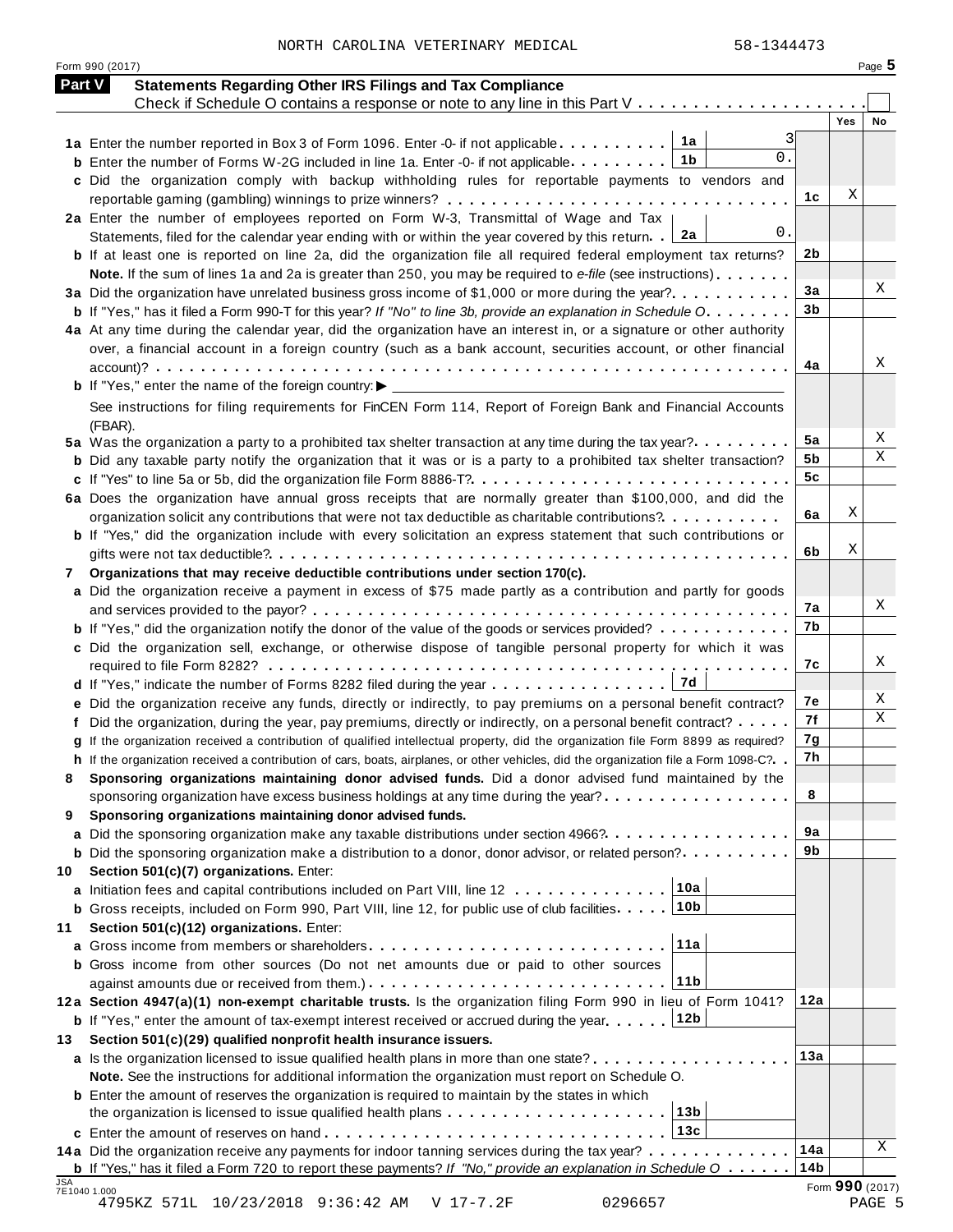|         | 58-1344473<br>NORTH CAROLINA VETERINARY MEDICAL<br>Form 990 (2017)                                                                                                                                      |                 |            | Page $6$ |
|---------|---------------------------------------------------------------------------------------------------------------------------------------------------------------------------------------------------------|-----------------|------------|----------|
| Part VI | Governance, Management, and Disclosure For each "Yes" response to lines 2 through 7b below, and for a "No"                                                                                              |                 |            |          |
|         | response to line 8a, 8b, or 10b below, describe the circumstances, processes, or changes in Schedule O. See instructions.                                                                               |                 |            |          |
|         |                                                                                                                                                                                                         |                 |            | Χ        |
|         | <b>Section A. Governing Body and Management</b>                                                                                                                                                         |                 |            |          |
|         |                                                                                                                                                                                                         |                 | <b>Yes</b> | No       |
|         | 1a<br>1a Enter the number of voting members of the governing body at the end of the tax year                                                                                                            | 36              |            |          |
|         | If there are material differences in voting rights among members of the governing body, or                                                                                                              |                 |            |          |
|         | if the governing body delegated broad authority to an executive committee or similar<br>committee, explain in Schedule O.                                                                               |                 |            |          |
| b       | 1b<br>Enter the number of voting members included in line 1a, above, who are independent                                                                                                                | 35              |            |          |
| 2       | Did any officer, director, trustee, or key employee have a family relationship or a business relationship with                                                                                          |                 |            |          |
|         |                                                                                                                                                                                                         | 2               |            | X        |
| 3       | Did the organization delegate control over management duties customarily performed by or under the direct                                                                                               |                 |            |          |
|         | supervision of officers, directors, or trustees, or key employees to a management company or other person?                                                                                              | 3               |            | Χ        |
| 4       | Did the organization make any significant changes to its governing documents since the prior Form 990 was filed?.                                                                                       | 4               |            | X        |
| 5       | Did the organization become aware during the year of a significant diversion of the organization's assets?                                                                                              | 5               |            | X        |
| 6       |                                                                                                                                                                                                         | 6               |            | X        |
| 7a      | Did the organization have members, stockholders, or other persons who had the power to elect or appoint                                                                                                 |                 |            |          |
|         |                                                                                                                                                                                                         | 7а              |            | X        |
|         | <b>b</b> Are any governance decisions of the organization reserved to (or subject to approval by) members,                                                                                              |                 |            |          |
|         |                                                                                                                                                                                                         | 7b              |            | Χ        |
| 8       | Did the organization contemporaneously document the meetings held or written actions undertaken during                                                                                                  |                 |            |          |
|         | the year by the following:                                                                                                                                                                              |                 |            |          |
| a       |                                                                                                                                                                                                         | 8a              | Χ          |          |
| b       | Each committee with authority to act on behalf of the governing body?                                                                                                                                   | 8b              | Χ          |          |
| 9       | Is there any officer, director, trustee, or key employee listed in Part VII, Section A, who cannot be reached at                                                                                        |                 |            |          |
|         | the organization's mailing address? If "Yes," provide the names and addresses in Schedule O                                                                                                             | 9               |            | X        |
|         | Section B. Policies (This Section B requests information about policies not required by the Internal Revenue Code.)                                                                                     |                 |            |          |
|         |                                                                                                                                                                                                         |                 | Yes        | No       |
|         | 10a Did the organization have local chapters, branches, or affiliates?                                                                                                                                  | 10a             |            | Χ        |
|         | <b>b</b> If "Yes," did the organization have written policies and procedures governing the activities of such chapters,                                                                                 |                 |            |          |
|         | affiliates, and branches to ensure their operations are consistent with the organization's exempt purposes?                                                                                             | 10 <sub>b</sub> |            |          |
| 11 a    | Has the organization provided a complete copy of this Form 990 to all members of its governing body before filing the form?                                                                             | 11a             | Χ          |          |
| b       | Describe in Schedule O the process, if any, used by the organization to review this Form 990.                                                                                                           |                 |            |          |
| 12a     | Did the organization have a written conflict of interest policy? If "No," go to line 13                                                                                                                 | 12a             | Χ          |          |
|         | <b>b</b> Were officers, directors, or trustees, and key employees required to disclose annually interests that could give                                                                               |                 |            |          |
|         |                                                                                                                                                                                                         | 12 <sub>b</sub> | X          |          |
|         | Did the organization regularly and consistently monitor and enforce compliance with the policy? If "Yes,"                                                                                               |                 |            |          |
|         |                                                                                                                                                                                                         | 12c             | X          |          |
| 13      | Did the organization have a written whistleblower policy?                                                                                                                                               | 13              | Χ          |          |
| 14      | Did the organization have a written document retention and destruction policy?                                                                                                                          | 14              | Χ          |          |
| 15      | Did the process for determining compensation of the following persons include a review and approval by                                                                                                  |                 |            |          |
|         | independent persons, comparability data, and contemporaneous substantiation of the deliberation and decision?                                                                                           |                 |            |          |
| a       |                                                                                                                                                                                                         | 15a             | Χ          |          |
| b       |                                                                                                                                                                                                         | 15 <sub>b</sub> | Χ          |          |
|         | If "Yes" to line 15a or 15b, describe the process in Schedule O (see instructions).                                                                                                                     |                 |            |          |
|         | 16a Did the organization invest in, contribute assets to, or participate in a joint venture or similar arrangement                                                                                      |                 |            |          |
|         |                                                                                                                                                                                                         | 16a             |            | Χ        |
|         | <b>b</b> If "Yes," did the organization follow a written policy or procedure requiring the organization to evaluate its                                                                                 |                 |            |          |
|         | participation in joint venture arrangements under applicable federal tax law, and take steps to safeguard the                                                                                           |                 |            |          |
|         |                                                                                                                                                                                                         | 16 <sub>b</sub> |            |          |
|         |                                                                                                                                                                                                         |                 |            |          |
|         | <b>Section C. Disclosure</b>                                                                                                                                                                            |                 |            |          |
| 17      | List the states with which a copy of this Form 990 is required to be filed $\blacktriangleright$                                                                                                        |                 |            |          |
|         | Section 6104 requires an organization to make its Forms 1023 (or 1024 if applicable), 990, and 990-T (Section 501(c)(3)s only)                                                                          |                 |            |          |
| 18      | available for public inspection. Indicate how you made these available. Check all that apply.<br>$\mathbf{X}$<br>Own website<br>Another's website<br>Upon request<br>Χ<br>Other (explain in Schedule O) |                 |            |          |

**20** Imancial statements available to the public during the tax year.<br>State the name, address, and telephone number of the person who possesses the organization's books and records:<br>JILL TASAICO NCSU BOX 7207 RALEIGH, NC 27695

JSA Form **<sup>990</sup>** (2017) 7E1042 1.000

financial statements available to the public during the tax year.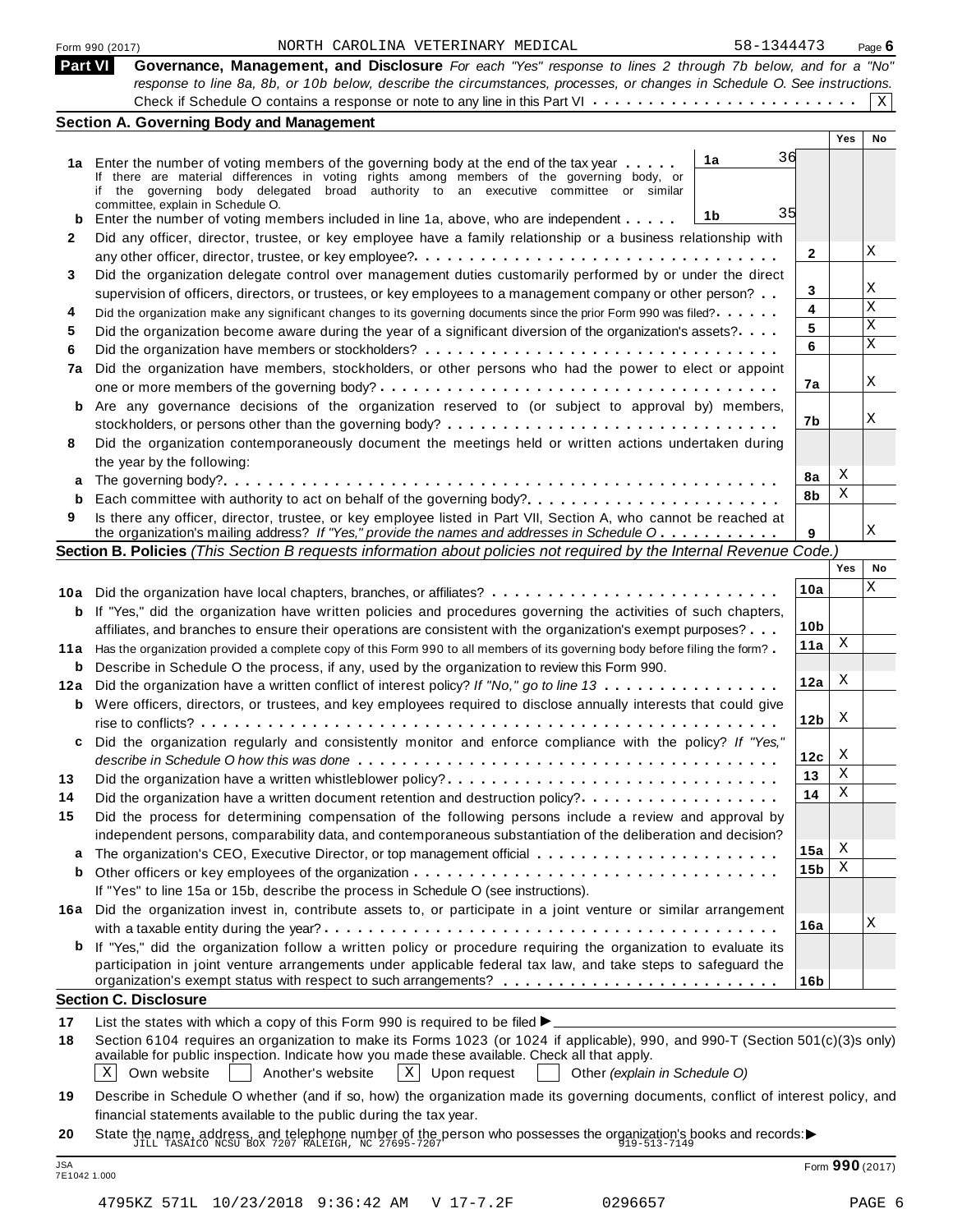|                                |  | <b>Part VII</b> Compensation of Officers, Directors, Trustees, Key Employees, Highest Compensated Employees, and                  |  |  |  |  |  |
|--------------------------------|--|-----------------------------------------------------------------------------------------------------------------------------------|--|--|--|--|--|
| <b>Independent Contractors</b> |  |                                                                                                                                   |  |  |  |  |  |
|                                |  |                                                                                                                                   |  |  |  |  |  |
|                                |  | Section A. Officers, Directors, Trustees, Key Employees, and Highest Compensated Employees                                        |  |  |  |  |  |
| organization's tax year.       |  | 1a Complete this table for all persons required to be listed. Report compensation for the calendar year ending with or within the |  |  |  |  |  |

anization's lax year.<br>● List all of the organization's **current** officers, directors, trustees (whether individuals or organizations), regardless of amount of<br>nnensation Enter -0- in columns (D) (E) and (E) if no compensa compensation. Enter -0- in columns (D), (E), and (F) if no compensation was paid.

• List all of the organization's **current** key employees, if any. See instructions for definition of "key employee."<br>● List the experientials five expect highest expressed explores (other than an efficer director of

**Example in the organization's current** key employees, if any. See instructions for definition of key employee.<br>• List the organization's five **current** highest compensated employees (other than an officer, director, trust who received reportable compensation (Box 5 of Form W-2 and/or Box 7 of Form 1099-MISC) of more than \$100,000 from the

organization and any related organizations.<br>• List all of the organization's **former** officers, key employees, and highest compensated employees who received more than<br>\$1.00.000 of reportable componention from the erganiza \$100,000 of reportable compensation from the organization and any related organizations.

% List all of the organization's **former directors or trustees** that received, in the capacity as a former director or trustee of the organization, more than \$10,000 of reportable compensation from the organization and any related organizations.

List persons in the following order: individual trustees or directors; institutional trustees; officers; key employees; highest compensated employees; and former such persons.

┯

Check this box if neither the organization nor any related organization compensated any current officer, director, or trustee.

┰

| (A)<br>Name and Title                | (B)<br>Average<br>hours per<br>week (list an<br>hours for<br>related<br>organizations<br>below dotted<br>line) | (C)<br>Position<br>(do not check more than one<br>box, unless person is both an<br>officer and a director/trustee)<br>Individual trustee<br>  or director<br>Highest compensated<br>employee<br>Institutional trustee<br>Officer<br>Key employee |  |   | Former | (D)<br>Reportable<br>compensation<br>from<br>the<br>organization<br>(W-2/1099-MISC) | (E)<br>Reportable<br>compensation from<br>related<br>organizations<br>(W-2/1099-MISC) | (F)<br>Estimated<br>amount of<br>other<br>compensation<br>from the<br>organization<br>and related<br>organizations |               |
|--------------------------------------|----------------------------------------------------------------------------------------------------------------|--------------------------------------------------------------------------------------------------------------------------------------------------------------------------------------------------------------------------------------------------|--|---|--------|-------------------------------------------------------------------------------------|---------------------------------------------------------------------------------------|--------------------------------------------------------------------------------------------------------------------|---------------|
|                                      |                                                                                                                |                                                                                                                                                                                                                                                  |  |   |        |                                                                                     |                                                                                       |                                                                                                                    |               |
|                                      |                                                                                                                |                                                                                                                                                                                                                                                  |  |   |        |                                                                                     |                                                                                       |                                                                                                                    |               |
| (1) SANDRA W. ALFORD                 | 1.00                                                                                                           |                                                                                                                                                                                                                                                  |  |   |        |                                                                                     |                                                                                       |                                                                                                                    |               |
| <b>DIRECTOR</b>                      | $0$ .                                                                                                          | X                                                                                                                                                                                                                                                |  |   |        |                                                                                     | 0.                                                                                    | 0.                                                                                                                 | 0.            |
| (2) HELEN M. BALLENTINE              | 1.00                                                                                                           |                                                                                                                                                                                                                                                  |  |   |        |                                                                                     | $0$ .                                                                                 |                                                                                                                    |               |
| <b>DIRECTOR</b>                      | 0.<br>1.00                                                                                                     | Χ                                                                                                                                                                                                                                                |  |   |        |                                                                                     |                                                                                       | $\boldsymbol{0}$ .                                                                                                 | $\mathsf 0$ . |
| (3) CYNTHIA CLARK<br><b>DIRECTOR</b> | 0.                                                                                                             | Χ                                                                                                                                                                                                                                                |  |   |        |                                                                                     | $\mathsf{O}$ .                                                                        | $0$ .                                                                                                              | $\mathsf 0$ . |
| (4) PAULA D. DICKERSON               | 1.00                                                                                                           |                                                                                                                                                                                                                                                  |  |   |        |                                                                                     |                                                                                       |                                                                                                                    |               |
| <b>DIRECTOR</b>                      | 0.                                                                                                             | Χ                                                                                                                                                                                                                                                |  |   |        |                                                                                     | 0.                                                                                    | $0$ .                                                                                                              | $\mathsf 0$ . |
| (5) BRYAN R. DOWNEY                  | 1.00                                                                                                           |                                                                                                                                                                                                                                                  |  |   |        |                                                                                     |                                                                                       |                                                                                                                    |               |
| <b>DIRECTOR</b>                      | $0$ .                                                                                                          | Χ                                                                                                                                                                                                                                                |  |   |        |                                                                                     | 0.                                                                                    | $0$ .                                                                                                              | 0.            |
| (6) CAROLE GAILOR                    | 1.00                                                                                                           |                                                                                                                                                                                                                                                  |  |   |        |                                                                                     |                                                                                       |                                                                                                                    |               |
| <b>DIRECTOR</b>                      | $0$ .                                                                                                          | Χ                                                                                                                                                                                                                                                |  |   |        |                                                                                     | 0.                                                                                    | 0.                                                                                                                 | 0.            |
| (7) KATHE S. GARRISON                | 1.00                                                                                                           |                                                                                                                                                                                                                                                  |  |   |        |                                                                                     |                                                                                       |                                                                                                                    |               |
| <b>DIRECTOR</b>                      | 0.                                                                                                             | Χ                                                                                                                                                                                                                                                |  |   |        |                                                                                     | 0.                                                                                    | 0.                                                                                                                 | 0.            |
| (8) JIMMY GENTRY                     | 1.00                                                                                                           |                                                                                                                                                                                                                                                  |  |   |        |                                                                                     |                                                                                       |                                                                                                                    |               |
| EX-OFFICIO                           | 0.                                                                                                             | Χ                                                                                                                                                                                                                                                |  |   |        |                                                                                     | 0.                                                                                    | $\overline{0}$ .                                                                                                   | 0.            |
| (9) KADY M. GJESSING                 | 1.00                                                                                                           |                                                                                                                                                                                                                                                  |  |   |        |                                                                                     |                                                                                       |                                                                                                                    |               |
| <b>DIRECTOR</b>                      | $0$ .                                                                                                          | X                                                                                                                                                                                                                                                |  |   |        |                                                                                     | $\mathbf 0$ .                                                                         | $0$ .                                                                                                              | $0$ .         |
| (10) MARCIA GORRELL-KORNEGAY         | 1.00                                                                                                           |                                                                                                                                                                                                                                                  |  |   |        |                                                                                     |                                                                                       |                                                                                                                    |               |
| <b>DIRECTOR</b>                      | $\overline{0}$ .                                                                                               | Χ                                                                                                                                                                                                                                                |  |   |        |                                                                                     | $0$ .                                                                                 | $0$ .                                                                                                              | $0$ .         |
| (11) JUDITH K. GRAINGER              | 1.00                                                                                                           |                                                                                                                                                                                                                                                  |  |   |        |                                                                                     |                                                                                       |                                                                                                                    |               |
| VICE PRESIDENT                       | $0$ .                                                                                                          | Χ                                                                                                                                                                                                                                                |  | Χ |        |                                                                                     | 0.                                                                                    | 0.                                                                                                                 | 0.            |
| (12) CHESSIE GREEN                   | 1.00                                                                                                           |                                                                                                                                                                                                                                                  |  |   |        |                                                                                     |                                                                                       |                                                                                                                    |               |
| <b>DIRECTOR</b>                      | $0$ .                                                                                                          | Χ                                                                                                                                                                                                                                                |  |   |        |                                                                                     | 0.                                                                                    | 0.                                                                                                                 | 0.            |
| (13) THEO HIGHSMITH                  | 1.00                                                                                                           |                                                                                                                                                                                                                                                  |  |   |        |                                                                                     |                                                                                       |                                                                                                                    |               |
| <b>DIRECTOR</b>                      | 0.                                                                                                             | Χ                                                                                                                                                                                                                                                |  |   |        |                                                                                     | 0.                                                                                    | 0.                                                                                                                 | 0.            |
| (14) NATHANIEL M. HYDE               | 1.00                                                                                                           |                                                                                                                                                                                                                                                  |  |   |        |                                                                                     |                                                                                       |                                                                                                                    |               |
| <b>DIRECTOR</b>                      | 0.                                                                                                             | X                                                                                                                                                                                                                                                |  |   |        |                                                                                     | 0.                                                                                    | $0$ .                                                                                                              | $0$ .         |

7E1041 1.000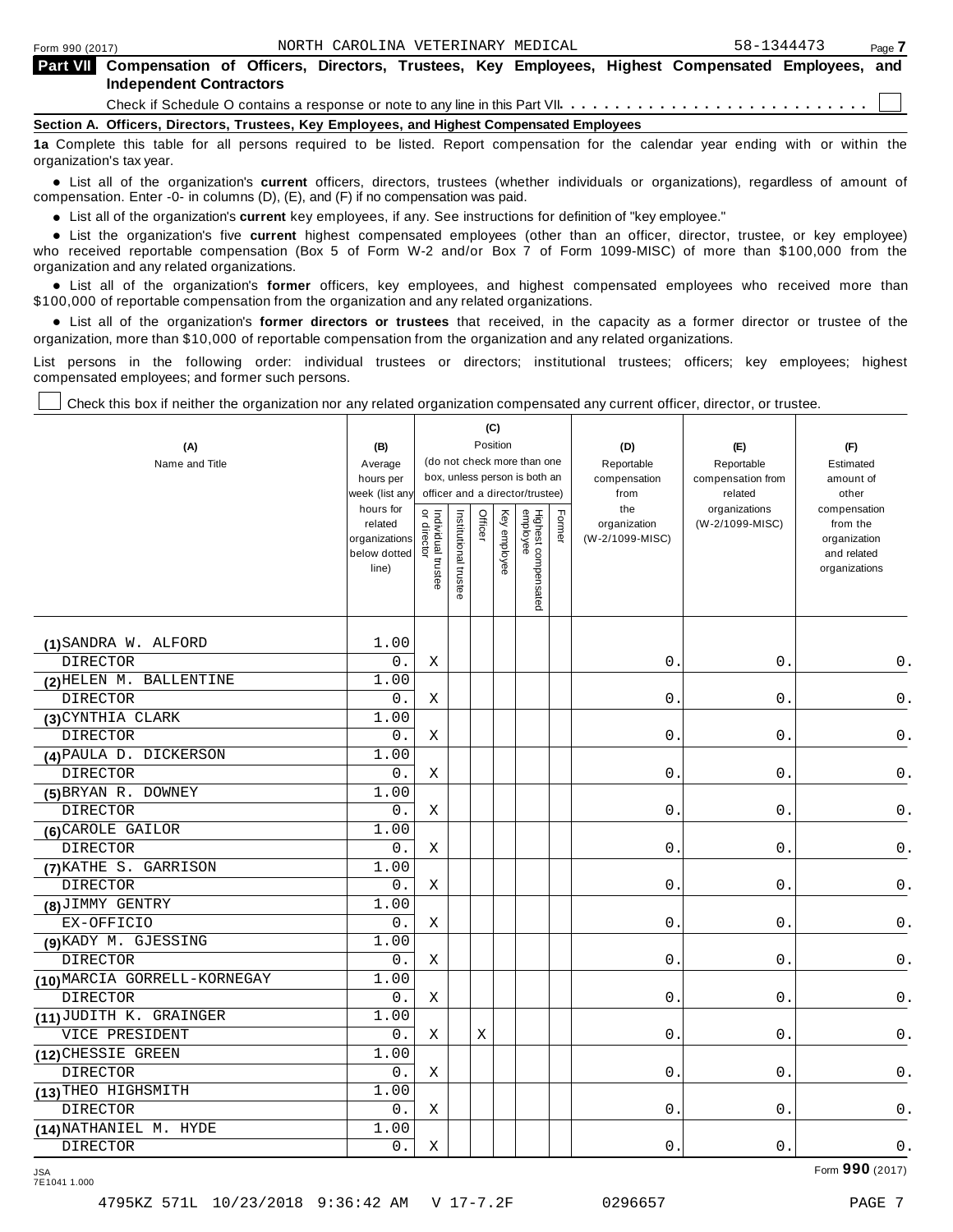|  |  | Form 990 (2017) |
|--|--|-----------------|
|--|--|-----------------|

|              | (A)<br>Name and title                                                                                                                                                              | (B)<br>Average<br>hours per<br>week (list any<br>hours for |                                     |                       | (C)<br>Position |              | (do not check more than one<br>box, unless person is both an<br>officer and a director/trustee) |        | (D)<br>Reportable<br>compensation<br>from<br>the | (E)<br>Reportable<br>compensation from<br>related<br>organizations | (F)<br>Estimated<br>amount of<br>other<br>compensation   |
|--------------|------------------------------------------------------------------------------------------------------------------------------------------------------------------------------------|------------------------------------------------------------|-------------------------------------|-----------------------|-----------------|--------------|-------------------------------------------------------------------------------------------------|--------|--------------------------------------------------|--------------------------------------------------------------------|----------------------------------------------------------|
|              |                                                                                                                                                                                    | related<br>organizations<br>below dotted<br>line)          | Individual trustee<br>  or director | Institutional trustee | Officer         | Key employee | Highest compensated<br>employee                                                                 | Former | organization<br>(W-2/1099-MISC)                  | (W-2/1099-MISC)                                                    | from the<br>organization<br>and related<br>organizations |
|              | 15) DAVID KNIGHT                                                                                                                                                                   | 1.00                                                       |                                     |                       |                 |              |                                                                                                 |        |                                                  |                                                                    |                                                          |
|              | <b>DIRECTOR</b>                                                                                                                                                                    | 0.                                                         | Χ                                   |                       |                 |              |                                                                                                 |        | 0.                                               | 0                                                                  | 0.                                                       |
|              | (16) CLIFFORD T. LEATH                                                                                                                                                             | 1.00                                                       |                                     |                       |                 |              |                                                                                                 |        |                                                  |                                                                    |                                                          |
|              | PRESIDENT<br>17) LAURA L. LEWIS                                                                                                                                                    | 0.<br>1.00                                                 | Χ                                   |                       | Χ               |              |                                                                                                 |        | 0.                                               | 0                                                                  | 0.                                                       |
|              | <b>DIRECTOR</b>                                                                                                                                                                    | 0.                                                         | Χ                                   |                       |                 |              |                                                                                                 |        | 0.                                               | 0                                                                  | 0.                                                       |
|              | (18) CATHY MAREADY                                                                                                                                                                 | 1.00                                                       |                                     |                       |                 |              |                                                                                                 |        |                                                  |                                                                    |                                                          |
|              | DIRECTOR                                                                                                                                                                           | 0.                                                         | Χ                                   |                       |                 |              |                                                                                                 |        | 0.                                               | 0                                                                  | 0.                                                       |
|              | (19) CRAIG W. MITCHELL                                                                                                                                                             | 1.00                                                       |                                     |                       |                 |              |                                                                                                 |        |                                                  |                                                                    |                                                          |
|              | DIRECTOR                                                                                                                                                                           | 0.                                                         | Χ                                   |                       |                 |              |                                                                                                 |        | 0.                                               | 0                                                                  | 0.                                                       |
|              | 20) LOU MITCHELL                                                                                                                                                                   | 1.00                                                       |                                     |                       |                 |              |                                                                                                 |        |                                                  |                                                                    |                                                          |
|              | <b>DIRECTOR</b>                                                                                                                                                                    | 0.                                                         | Χ                                   |                       |                 |              |                                                                                                 |        | 0.                                               | 0                                                                  | 0.                                                       |
|              | 21) WENDELL H. MURPHY, III                                                                                                                                                         | 1.00                                                       |                                     |                       |                 |              |                                                                                                 |        |                                                  |                                                                    |                                                          |
|              | <b>DIRECTOR</b>                                                                                                                                                                    | 0.                                                         | Χ                                   |                       |                 |              |                                                                                                 |        | 0.                                               | 0                                                                  | 0.                                                       |
|              | 22) CYNTHIA NORD<br>DIRECTOR                                                                                                                                                       | 1.00                                                       |                                     |                       |                 |              |                                                                                                 |        | 0.                                               |                                                                    |                                                          |
|              | 23) SARAH H. O'HANLON                                                                                                                                                              | 0.<br>1.00                                                 | Χ                                   |                       |                 |              |                                                                                                 |        |                                                  | 0                                                                  | 0.                                                       |
|              | DIRECTOR                                                                                                                                                                           | 0.                                                         | Χ                                   |                       |                 |              |                                                                                                 |        | 0.                                               | 0                                                                  | 0.                                                       |
|              | (24) MARY PELOQUIN-DODD                                                                                                                                                            | 1.00                                                       |                                     |                       |                 |              |                                                                                                 |        |                                                  |                                                                    |                                                          |
|              | TREASURER                                                                                                                                                                          | 40.00                                                      | Χ                                   |                       | Χ               |              |                                                                                                 |        | 0.                                               | 268,225.                                                           | 41,004.                                                  |
|              | 25) MARY JO PRINGLE                                                                                                                                                                | 1.00                                                       |                                     |                       |                 |              |                                                                                                 |        |                                                  |                                                                    |                                                          |
|              | <b>DIRECTOR</b>                                                                                                                                                                    | 0.                                                         | Χ                                   |                       |                 |              |                                                                                                 |        | 0.                                               | 0                                                                  | $0$ .                                                    |
| 1b Sub-total | .                                                                                                                                                                                  |                                                            |                                     |                       |                 |              |                                                                                                 |        | 0.                                               | 0                                                                  | 0.                                                       |
|              | c Total from continuation sheets to Part VII, Section A                                                                                                                            |                                                            |                                     |                       |                 |              |                                                                                                 |        | 0.                                               | 579,665.                                                           | 99,316.                                                  |
|              | 2 Total number of individuals (including but not limited to those listed above) who received more than \$100,000 of                                                                |                                                            |                                     |                       |                 |              |                                                                                                 |        | 0.                                               | 579,665.                                                           | 99,316.                                                  |
|              | reportable compensation from the organization ▶                                                                                                                                    |                                                            | 0.                                  |                       |                 |              |                                                                                                 |        |                                                  |                                                                    | <b>Yes</b><br>No.                                        |
| 3            | Did the organization list any former officer, director, or trustee, key employee, or highest compensated<br>employee on line 1a? If "Yes," complete Schedule J for such individual |                                                            |                                     |                       |                 |              |                                                                                                 |        |                                                  |                                                                    | X<br>3                                                   |
| 4            | For any individual listed on line 1a, is the sum of reportable compensation and other compensation from the                                                                        |                                                            |                                     |                       |                 |              |                                                                                                 |        |                                                  |                                                                    |                                                          |
|              | organization and related organizations greater than \$150,000? If "Yes," complete Schedule J for such                                                                              |                                                            |                                     |                       |                 |              |                                                                                                 |        |                                                  |                                                                    | Χ                                                        |
|              | Did any person listed on line 1a receive or accrue compensation from any unrelated organization or individual                                                                      |                                                            |                                     |                       |                 |              |                                                                                                 |        |                                                  |                                                                    | 4                                                        |
| 5.           | for services rendered to the organization? If "Yes," complete Schedule J for such person                                                                                           |                                                            |                                     |                       |                 |              |                                                                                                 |        |                                                  |                                                                    | х<br>5                                                   |
|              | <b>Section B. Independent Contractors</b><br>Complete this table for your five highest compensated independent contractors that received more than \$100,000 of                    |                                                            |                                     |                       |                 |              |                                                                                                 |        |                                                  |                                                                    |                                                          |
|              | compensation from the organization. Report compensation for the calendar year ending with or within the organization's tax                                                         |                                                            |                                     |                       |                 |              |                                                                                                 |        |                                                  |                                                                    |                                                          |
| year.        |                                                                                                                                                                                    |                                                            |                                     |                       |                 |              |                                                                                                 |        | (B)                                              |                                                                    |                                                          |
|              | (A)<br>Name and business address                                                                                                                                                   |                                                            |                                     |                       |                 |              |                                                                                                 |        | Description of services                          |                                                                    | (C)<br>Compensation                                      |
|              |                                                                                                                                                                                    |                                                            |                                     |                       |                 |              |                                                                                                 |        |                                                  |                                                                    |                                                          |
| 1            |                                                                                                                                                                                    |                                                            |                                     |                       |                 |              |                                                                                                 |        |                                                  |                                                                    |                                                          |

JSA Form **990** (2017) 7E1055 1.000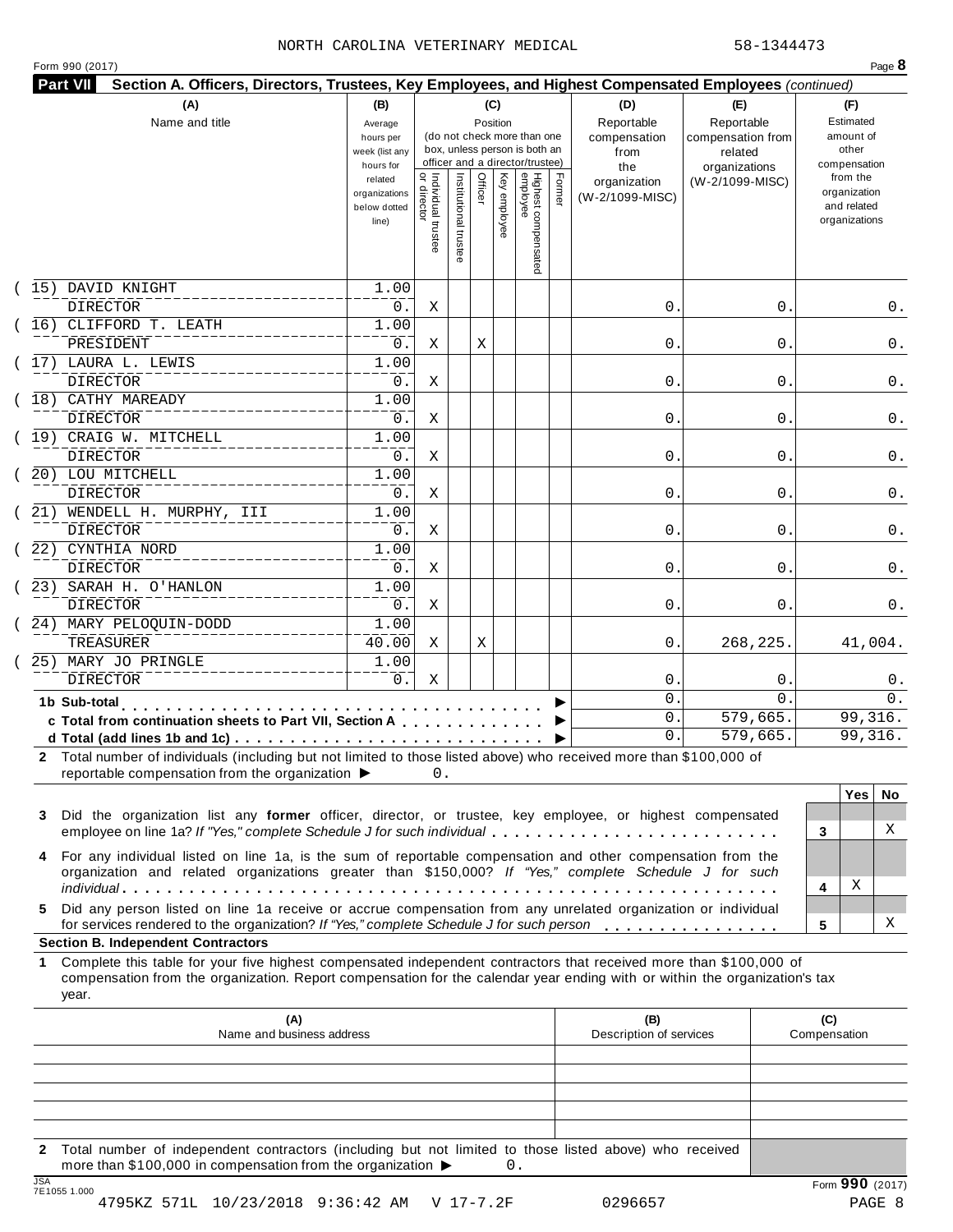|  |  | Form 990 (2017) |  |
|--|--|-----------------|--|
|--|--|-----------------|--|

| Highest compensated<br>employee<br>Key employee<br>related<br>(W-2/1099-MISC)<br>organization<br>organization<br>organizations<br>(W-2/1099-MISC)<br>and related<br>below dotted<br>organizations<br>line)<br>EMILY RAGSDALE<br>1.00<br><b>DIRECTOR</b><br>0.<br>0.<br>Χ<br>0<br>27) TIFFANY G. RAMSEY<br>1.00<br><b>DIRECTOR</b><br>0.<br>0.<br>0<br>0.<br>Χ<br>28) THOMAS H. SMITH<br>1.00<br><b>DIRECTOR</b><br>0.<br>0.<br>Χ<br>0<br>0.<br>29) MELANIE S. STEELE<br>1.00<br><b>DIRECTOR</b><br>0.<br>0.<br>Χ<br>0<br>30) RANDALL D. STOECKER<br>1.00<br>DIRECTOR<br>0.<br>0.<br>Χ<br>0<br>31) BARBARA W. THOMPSON<br>1.00<br>IMMEDIATE PAST PRESIDENT<br>0.<br>$0$ .<br>0<br>Χ<br>32) WILLIAM B. THOMPSON, JR.<br>1.00<br><b>DIRECTOR</b><br>0.<br>0.<br>0<br>Χ<br>33) STEVE TROXLER<br>1.00<br>EX-OFFICIO<br>0.<br>0.<br>Χ<br>0<br>34) RUNYON TYLER, III<br>1.00<br><b>DIRECTOR</b><br>0.<br>0.<br>Χ<br>0<br>35) SUSAN P. WARD<br>1.00<br><b>DIRECTOR</b><br>0.<br>0.<br>0<br>Χ<br>36) LARRY WOOTEN<br>1.00<br>EX-OFFICIO<br>0.<br>Χ<br>0.<br>0<br>1b Sub-total<br>$\alpha$ , and $\alpha$ , and $\alpha$<br>c Total from continuation sheets to Part VII, Section A<br>2 Total number of individuals (including but not limited to those listed above) who received more than \$100,000 of<br>reportable compensation from the organization ▶<br>0.<br><b>Yes</b><br>Did the organization list any former officer, director, or trustee, key employee, or highest compensated<br>employee on line 1a? If "Yes," complete Schedule J for such individual<br>3<br>For any individual listed on line 1a, is the sum of reportable compensation and other compensation from the<br>organization and related organizations greater than \$150,000? If "Yes," complete Schedule J for such<br>х<br>4<br>Did any person listed on line 1a receive or accrue compensation from any unrelated organization or individual<br>for services rendered to the organization? If "Yes," complete Schedule J for such person<br>5<br><b>Section B. Independent Contractors</b><br>Complete this table for your five highest compensated independent contractors that received more than \$100,000 of<br>compensation from the organization. Report compensation for the calendar year ending with or within the organization's tax<br>year.<br>(A)<br>(B)<br>(C)<br>Description of services<br>Name and business address<br>Compensation |        | (A)<br>Name and title | (B)<br>Average<br>hours per<br>week (list any<br>hours for | (do not check more than one<br>box, unless person is both an<br>officer and a director/trustee) |                       | (E)<br>Reportable<br>compensation from<br>related<br>organizations | (F)<br>Estimated<br>amount of<br>other<br>compensation |        |  |  |          |
|-------------------------------------------------------------------------------------------------------------------------------------------------------------------------------------------------------------------------------------------------------------------------------------------------------------------------------------------------------------------------------------------------------------------------------------------------------------------------------------------------------------------------------------------------------------------------------------------------------------------------------------------------------------------------------------------------------------------------------------------------------------------------------------------------------------------------------------------------------------------------------------------------------------------------------------------------------------------------------------------------------------------------------------------------------------------------------------------------------------------------------------------------------------------------------------------------------------------------------------------------------------------------------------------------------------------------------------------------------------------------------------------------------------------------------------------------------------------------------------------------------------------------------------------------------------------------------------------------------------------------------------------------------------------------------------------------------------------------------------------------------------------------------------------------------------------------------------------------------------------------------------------------------------------------------------------------------------------------------------------------------------------------------------------------------------------------------------------------------------------------------------------------------------------------------------------------------------------------------------------------------------------------------------------------------------------------------------------------------------------------------------------------------------------------------|--------|-----------------------|------------------------------------------------------------|-------------------------------------------------------------------------------------------------|-----------------------|--------------------------------------------------------------------|--------------------------------------------------------|--------|--|--|----------|
|                                                                                                                                                                                                                                                                                                                                                                                                                                                                                                                                                                                                                                                                                                                                                                                                                                                                                                                                                                                                                                                                                                                                                                                                                                                                                                                                                                                                                                                                                                                                                                                                                                                                                                                                                                                                                                                                                                                                                                                                                                                                                                                                                                                                                                                                                                                                                                                                                               |        |                       |                                                            | Individual trustee<br>  or director                                                             | Institutional trustee | Officer                                                            |                                                        | Former |  |  | from the |
|                                                                                                                                                                                                                                                                                                                                                                                                                                                                                                                                                                                                                                                                                                                                                                                                                                                                                                                                                                                                                                                                                                                                                                                                                                                                                                                                                                                                                                                                                                                                                                                                                                                                                                                                                                                                                                                                                                                                                                                                                                                                                                                                                                                                                                                                                                                                                                                                                               | 26)    |                       |                                                            |                                                                                                 |                       |                                                                    |                                                        |        |  |  |          |
|                                                                                                                                                                                                                                                                                                                                                                                                                                                                                                                                                                                                                                                                                                                                                                                                                                                                                                                                                                                                                                                                                                                                                                                                                                                                                                                                                                                                                                                                                                                                                                                                                                                                                                                                                                                                                                                                                                                                                                                                                                                                                                                                                                                                                                                                                                                                                                                                                               |        |                       |                                                            |                                                                                                 |                       |                                                                    |                                                        |        |  |  | 0.       |
|                                                                                                                                                                                                                                                                                                                                                                                                                                                                                                                                                                                                                                                                                                                                                                                                                                                                                                                                                                                                                                                                                                                                                                                                                                                                                                                                                                                                                                                                                                                                                                                                                                                                                                                                                                                                                                                                                                                                                                                                                                                                                                                                                                                                                                                                                                                                                                                                                               |        |                       |                                                            |                                                                                                 |                       |                                                                    |                                                        |        |  |  |          |
|                                                                                                                                                                                                                                                                                                                                                                                                                                                                                                                                                                                                                                                                                                                                                                                                                                                                                                                                                                                                                                                                                                                                                                                                                                                                                                                                                                                                                                                                                                                                                                                                                                                                                                                                                                                                                                                                                                                                                                                                                                                                                                                                                                                                                                                                                                                                                                                                                               |        |                       |                                                            |                                                                                                 |                       |                                                                    |                                                        |        |  |  |          |
|                                                                                                                                                                                                                                                                                                                                                                                                                                                                                                                                                                                                                                                                                                                                                                                                                                                                                                                                                                                                                                                                                                                                                                                                                                                                                                                                                                                                                                                                                                                                                                                                                                                                                                                                                                                                                                                                                                                                                                                                                                                                                                                                                                                                                                                                                                                                                                                                                               |        |                       |                                                            |                                                                                                 |                       |                                                                    |                                                        |        |  |  |          |
|                                                                                                                                                                                                                                                                                                                                                                                                                                                                                                                                                                                                                                                                                                                                                                                                                                                                                                                                                                                                                                                                                                                                                                                                                                                                                                                                                                                                                                                                                                                                                                                                                                                                                                                                                                                                                                                                                                                                                                                                                                                                                                                                                                                                                                                                                                                                                                                                                               |        |                       |                                                            |                                                                                                 |                       |                                                                    |                                                        |        |  |  |          |
|                                                                                                                                                                                                                                                                                                                                                                                                                                                                                                                                                                                                                                                                                                                                                                                                                                                                                                                                                                                                                                                                                                                                                                                                                                                                                                                                                                                                                                                                                                                                                                                                                                                                                                                                                                                                                                                                                                                                                                                                                                                                                                                                                                                                                                                                                                                                                                                                                               |        |                       |                                                            |                                                                                                 |                       |                                                                    |                                                        |        |  |  | 0.       |
|                                                                                                                                                                                                                                                                                                                                                                                                                                                                                                                                                                                                                                                                                                                                                                                                                                                                                                                                                                                                                                                                                                                                                                                                                                                                                                                                                                                                                                                                                                                                                                                                                                                                                                                                                                                                                                                                                                                                                                                                                                                                                                                                                                                                                                                                                                                                                                                                                               |        |                       |                                                            |                                                                                                 |                       |                                                                    |                                                        |        |  |  |          |
|                                                                                                                                                                                                                                                                                                                                                                                                                                                                                                                                                                                                                                                                                                                                                                                                                                                                                                                                                                                                                                                                                                                                                                                                                                                                                                                                                                                                                                                                                                                                                                                                                                                                                                                                                                                                                                                                                                                                                                                                                                                                                                                                                                                                                                                                                                                                                                                                                               |        |                       |                                                            |                                                                                                 |                       |                                                                    |                                                        |        |  |  | 0.       |
|                                                                                                                                                                                                                                                                                                                                                                                                                                                                                                                                                                                                                                                                                                                                                                                                                                                                                                                                                                                                                                                                                                                                                                                                                                                                                                                                                                                                                                                                                                                                                                                                                                                                                                                                                                                                                                                                                                                                                                                                                                                                                                                                                                                                                                                                                                                                                                                                                               |        |                       |                                                            |                                                                                                 |                       |                                                                    |                                                        |        |  |  |          |
|                                                                                                                                                                                                                                                                                                                                                                                                                                                                                                                                                                                                                                                                                                                                                                                                                                                                                                                                                                                                                                                                                                                                                                                                                                                                                                                                                                                                                                                                                                                                                                                                                                                                                                                                                                                                                                                                                                                                                                                                                                                                                                                                                                                                                                                                                                                                                                                                                               |        |                       |                                                            |                                                                                                 |                       |                                                                    |                                                        |        |  |  | 0.       |
|                                                                                                                                                                                                                                                                                                                                                                                                                                                                                                                                                                                                                                                                                                                                                                                                                                                                                                                                                                                                                                                                                                                                                                                                                                                                                                                                                                                                                                                                                                                                                                                                                                                                                                                                                                                                                                                                                                                                                                                                                                                                                                                                                                                                                                                                                                                                                                                                                               |        |                       |                                                            |                                                                                                 |                       |                                                                    |                                                        |        |  |  |          |
|                                                                                                                                                                                                                                                                                                                                                                                                                                                                                                                                                                                                                                                                                                                                                                                                                                                                                                                                                                                                                                                                                                                                                                                                                                                                                                                                                                                                                                                                                                                                                                                                                                                                                                                                                                                                                                                                                                                                                                                                                                                                                                                                                                                                                                                                                                                                                                                                                               |        |                       |                                                            |                                                                                                 |                       |                                                                    |                                                        |        |  |  | 0.       |
|                                                                                                                                                                                                                                                                                                                                                                                                                                                                                                                                                                                                                                                                                                                                                                                                                                                                                                                                                                                                                                                                                                                                                                                                                                                                                                                                                                                                                                                                                                                                                                                                                                                                                                                                                                                                                                                                                                                                                                                                                                                                                                                                                                                                                                                                                                                                                                                                                               |        |                       |                                                            |                                                                                                 |                       |                                                                    |                                                        |        |  |  |          |
|                                                                                                                                                                                                                                                                                                                                                                                                                                                                                                                                                                                                                                                                                                                                                                                                                                                                                                                                                                                                                                                                                                                                                                                                                                                                                                                                                                                                                                                                                                                                                                                                                                                                                                                                                                                                                                                                                                                                                                                                                                                                                                                                                                                                                                                                                                                                                                                                                               |        |                       |                                                            |                                                                                                 |                       |                                                                    |                                                        |        |  |  | 0.       |
|                                                                                                                                                                                                                                                                                                                                                                                                                                                                                                                                                                                                                                                                                                                                                                                                                                                                                                                                                                                                                                                                                                                                                                                                                                                                                                                                                                                                                                                                                                                                                                                                                                                                                                                                                                                                                                                                                                                                                                                                                                                                                                                                                                                                                                                                                                                                                                                                                               |        |                       |                                                            |                                                                                                 |                       |                                                                    |                                                        |        |  |  |          |
|                                                                                                                                                                                                                                                                                                                                                                                                                                                                                                                                                                                                                                                                                                                                                                                                                                                                                                                                                                                                                                                                                                                                                                                                                                                                                                                                                                                                                                                                                                                                                                                                                                                                                                                                                                                                                                                                                                                                                                                                                                                                                                                                                                                                                                                                                                                                                                                                                               |        |                       |                                                            |                                                                                                 |                       |                                                                    |                                                        |        |  |  | 0.       |
|                                                                                                                                                                                                                                                                                                                                                                                                                                                                                                                                                                                                                                                                                                                                                                                                                                                                                                                                                                                                                                                                                                                                                                                                                                                                                                                                                                                                                                                                                                                                                                                                                                                                                                                                                                                                                                                                                                                                                                                                                                                                                                                                                                                                                                                                                                                                                                                                                               |        |                       |                                                            |                                                                                                 |                       |                                                                    |                                                        |        |  |  |          |
|                                                                                                                                                                                                                                                                                                                                                                                                                                                                                                                                                                                                                                                                                                                                                                                                                                                                                                                                                                                                                                                                                                                                                                                                                                                                                                                                                                                                                                                                                                                                                                                                                                                                                                                                                                                                                                                                                                                                                                                                                                                                                                                                                                                                                                                                                                                                                                                                                               |        |                       |                                                            |                                                                                                 |                       |                                                                    |                                                        |        |  |  | 0.       |
|                                                                                                                                                                                                                                                                                                                                                                                                                                                                                                                                                                                                                                                                                                                                                                                                                                                                                                                                                                                                                                                                                                                                                                                                                                                                                                                                                                                                                                                                                                                                                                                                                                                                                                                                                                                                                                                                                                                                                                                                                                                                                                                                                                                                                                                                                                                                                                                                                               |        |                       |                                                            |                                                                                                 |                       |                                                                    |                                                        |        |  |  |          |
|                                                                                                                                                                                                                                                                                                                                                                                                                                                                                                                                                                                                                                                                                                                                                                                                                                                                                                                                                                                                                                                                                                                                                                                                                                                                                                                                                                                                                                                                                                                                                                                                                                                                                                                                                                                                                                                                                                                                                                                                                                                                                                                                                                                                                                                                                                                                                                                                                               |        |                       |                                                            |                                                                                                 |                       |                                                                    |                                                        |        |  |  | 0.       |
|                                                                                                                                                                                                                                                                                                                                                                                                                                                                                                                                                                                                                                                                                                                                                                                                                                                                                                                                                                                                                                                                                                                                                                                                                                                                                                                                                                                                                                                                                                                                                                                                                                                                                                                                                                                                                                                                                                                                                                                                                                                                                                                                                                                                                                                                                                                                                                                                                               |        |                       |                                                            |                                                                                                 |                       |                                                                    |                                                        |        |  |  |          |
|                                                                                                                                                                                                                                                                                                                                                                                                                                                                                                                                                                                                                                                                                                                                                                                                                                                                                                                                                                                                                                                                                                                                                                                                                                                                                                                                                                                                                                                                                                                                                                                                                                                                                                                                                                                                                                                                                                                                                                                                                                                                                                                                                                                                                                                                                                                                                                                                                               |        |                       |                                                            |                                                                                                 |                       |                                                                    |                                                        |        |  |  | No.      |
|                                                                                                                                                                                                                                                                                                                                                                                                                                                                                                                                                                                                                                                                                                                                                                                                                                                                                                                                                                                                                                                                                                                                                                                                                                                                                                                                                                                                                                                                                                                                                                                                                                                                                                                                                                                                                                                                                                                                                                                                                                                                                                                                                                                                                                                                                                                                                                                                                               |        |                       |                                                            |                                                                                                 |                       |                                                                    |                                                        |        |  |  | X        |
|                                                                                                                                                                                                                                                                                                                                                                                                                                                                                                                                                                                                                                                                                                                                                                                                                                                                                                                                                                                                                                                                                                                                                                                                                                                                                                                                                                                                                                                                                                                                                                                                                                                                                                                                                                                                                                                                                                                                                                                                                                                                                                                                                                                                                                                                                                                                                                                                                               | 3<br>4 |                       |                                                            |                                                                                                 |                       |                                                                    |                                                        |        |  |  |          |
|                                                                                                                                                                                                                                                                                                                                                                                                                                                                                                                                                                                                                                                                                                                                                                                                                                                                                                                                                                                                                                                                                                                                                                                                                                                                                                                                                                                                                                                                                                                                                                                                                                                                                                                                                                                                                                                                                                                                                                                                                                                                                                                                                                                                                                                                                                                                                                                                                               | 5.     |                       |                                                            |                                                                                                 |                       |                                                                    |                                                        |        |  |  | х        |
|                                                                                                                                                                                                                                                                                                                                                                                                                                                                                                                                                                                                                                                                                                                                                                                                                                                                                                                                                                                                                                                                                                                                                                                                                                                                                                                                                                                                                                                                                                                                                                                                                                                                                                                                                                                                                                                                                                                                                                                                                                                                                                                                                                                                                                                                                                                                                                                                                               |        |                       |                                                            |                                                                                                 |                       |                                                                    |                                                        |        |  |  |          |
|                                                                                                                                                                                                                                                                                                                                                                                                                                                                                                                                                                                                                                                                                                                                                                                                                                                                                                                                                                                                                                                                                                                                                                                                                                                                                                                                                                                                                                                                                                                                                                                                                                                                                                                                                                                                                                                                                                                                                                                                                                                                                                                                                                                                                                                                                                                                                                                                                               |        |                       |                                                            |                                                                                                 |                       |                                                                    |                                                        |        |  |  |          |
|                                                                                                                                                                                                                                                                                                                                                                                                                                                                                                                                                                                                                                                                                                                                                                                                                                                                                                                                                                                                                                                                                                                                                                                                                                                                                                                                                                                                                                                                                                                                                                                                                                                                                                                                                                                                                                                                                                                                                                                                                                                                                                                                                                                                                                                                                                                                                                                                                               |        |                       |                                                            |                                                                                                 |                       |                                                                    |                                                        |        |  |  |          |
|                                                                                                                                                                                                                                                                                                                                                                                                                                                                                                                                                                                                                                                                                                                                                                                                                                                                                                                                                                                                                                                                                                                                                                                                                                                                                                                                                                                                                                                                                                                                                                                                                                                                                                                                                                                                                                                                                                                                                                                                                                                                                                                                                                                                                                                                                                                                                                                                                               | 1      |                       |                                                            |                                                                                                 |                       |                                                                    |                                                        |        |  |  |          |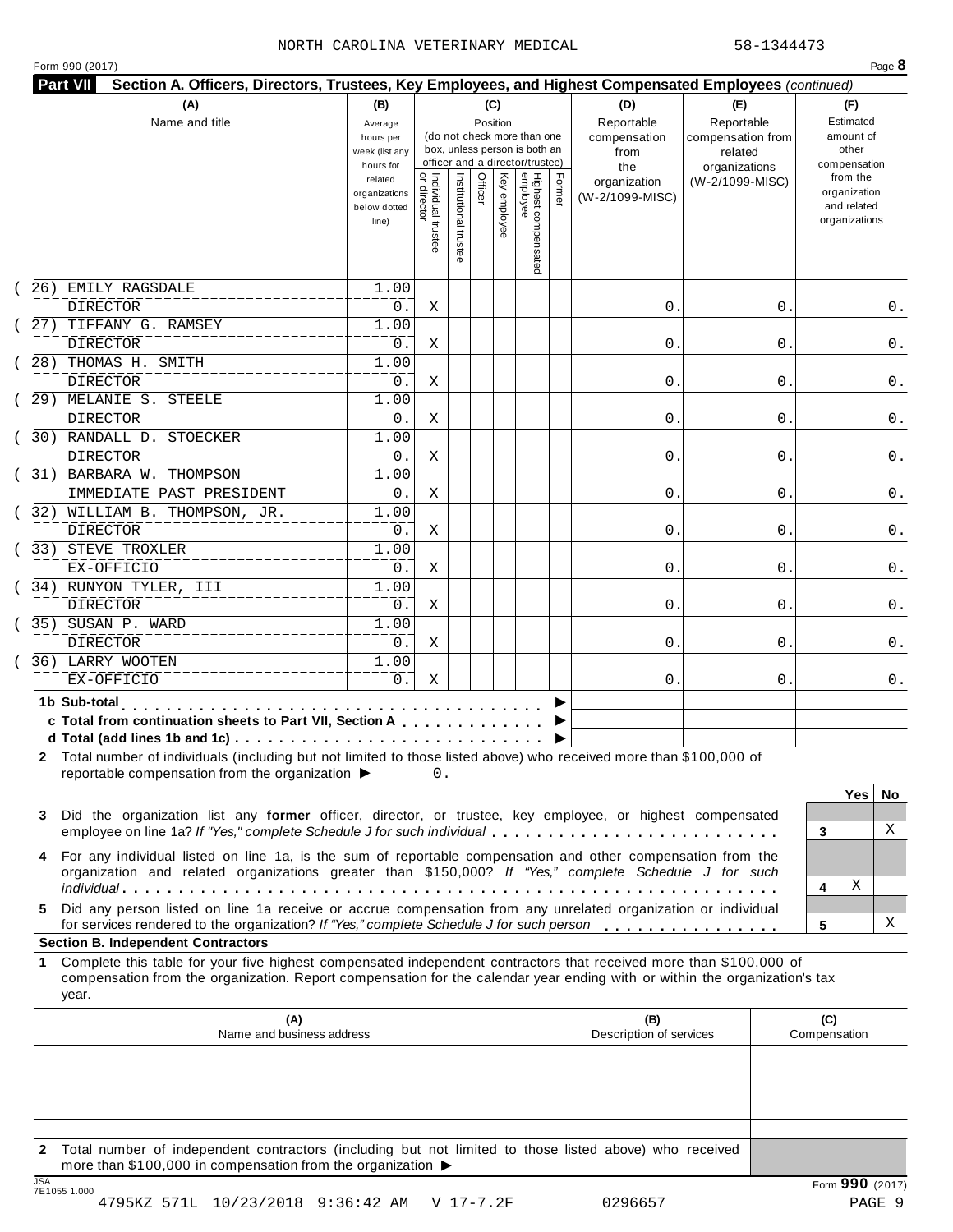| Form 990 (2017) | Page $\delta$ |
|-----------------|---------------|
|-----------------|---------------|

| Part VII         | Section A. Officers, Directors, Trustees, Key Employees, and Highest Compensated Employees (continued)                                                                                                                                                                                                                                                                |                                                            |                                                                                                                    |                       |         |              |                                 |        |                                                  |                                                                    |                                                          |
|------------------|-----------------------------------------------------------------------------------------------------------------------------------------------------------------------------------------------------------------------------------------------------------------------------------------------------------------------------------------------------------------------|------------------------------------------------------------|--------------------------------------------------------------------------------------------------------------------|-----------------------|---------|--------------|---------------------------------|--------|--------------------------------------------------|--------------------------------------------------------------------|----------------------------------------------------------|
|                  | (A)<br>Name and title                                                                                                                                                                                                                                                                                                                                                 | (B)<br>Average<br>hours per<br>week (list any<br>hours for | (C)<br>Position<br>(do not check more than one<br>box, unless person is both an<br>officer and a director/trustee) |                       |         |              |                                 |        | (D)<br>Reportable<br>compensation<br>from<br>the | (E)<br>Reportable<br>compensation from<br>related<br>organizations | (F)<br>Estimated<br>amount of<br>other<br>compensation   |
|                  |                                                                                                                                                                                                                                                                                                                                                                       | related<br>organizations<br>below dotted<br>line)          | <br>  Individual trustee<br>  or director                                                                          | Institutional trustee | Officer | Key employee | Highest compensated<br>employee | Former | organization<br>(W-2/1099-MISC)                  | (W-2/1099-MISC)                                                    | from the<br>organization<br>and related<br>organizations |
|                  | 37) DIANNE DUNNING                                                                                                                                                                                                                                                                                                                                                    | 1.00                                                       |                                                                                                                    |                       |         |              |                                 |        |                                                  |                                                                    |                                                          |
|                  | SECRETARY                                                                                                                                                                                                                                                                                                                                                             | 40.00                                                      |                                                                                                                    |                       | Χ       |              |                                 |        | 0.                                               | 153,100.                                                           | 25,882.                                                  |
|                  | 38) JILL TASAICO<br>ASSISTANT TREASURER                                                                                                                                                                                                                                                                                                                               | 1.00<br>40.00                                              |                                                                                                                    |                       | Χ       |              |                                 |        | 0.                                               | 158,340.                                                           | 32,430.                                                  |
|                  |                                                                                                                                                                                                                                                                                                                                                                       |                                                            |                                                                                                                    |                       |         |              |                                 |        |                                                  |                                                                    |                                                          |
|                  |                                                                                                                                                                                                                                                                                                                                                                       |                                                            |                                                                                                                    |                       |         |              |                                 |        |                                                  |                                                                    |                                                          |
|                  |                                                                                                                                                                                                                                                                                                                                                                       |                                                            |                                                                                                                    |                       |         |              |                                 |        |                                                  |                                                                    |                                                          |
|                  |                                                                                                                                                                                                                                                                                                                                                                       |                                                            |                                                                                                                    |                       |         |              |                                 |        |                                                  |                                                                    |                                                          |
|                  |                                                                                                                                                                                                                                                                                                                                                                       |                                                            |                                                                                                                    |                       |         |              |                                 |        |                                                  |                                                                    |                                                          |
|                  |                                                                                                                                                                                                                                                                                                                                                                       |                                                            |                                                                                                                    |                       |         |              |                                 |        |                                                  |                                                                    |                                                          |
|                  |                                                                                                                                                                                                                                                                                                                                                                       |                                                            |                                                                                                                    |                       |         |              |                                 |        |                                                  |                                                                    |                                                          |
|                  |                                                                                                                                                                                                                                                                                                                                                                       |                                                            |                                                                                                                    |                       |         |              |                                 |        |                                                  |                                                                    |                                                          |
|                  |                                                                                                                                                                                                                                                                                                                                                                       |                                                            |                                                                                                                    |                       |         |              |                                 |        |                                                  |                                                                    |                                                          |
| 1b Sub-total     | c Total from continuation sheets to Part VII, Section A<br>d Total (add lines 1b and 1c) $\cdots$ $\cdots$ $\cdots$ $\cdots$ $\cdots$ $\cdots$ $\cdots$ $\cdots$ $\cdots$ $\cdots$ $\cdots$<br>2 Total number of individuals (including but not limited to those listed above) who received more than \$100,000 of<br>reportable compensation from the organization ▶ |                                                            | $\begin{array}{ccc} & & 0 \end{array}$                                                                             |                       |         |              |                                 |        |                                                  |                                                                    |                                                          |
| 3                | Did the organization list any former officer, director, or trustee, key employee, or highest compensated<br>employee on line 1a? If "Yes," complete Schedule J for such individual                                                                                                                                                                                    |                                                            |                                                                                                                    |                       |         |              |                                 |        |                                                  |                                                                    | Yes  <br>No<br>X<br>3                                    |
| 4                | For any individual listed on line 1a, is the sum of reportable compensation and other compensation from the<br>organization and related organizations greater than \$150,000? If "Yes," complete Schedule J for such                                                                                                                                                  |                                                            |                                                                                                                    |                       |         |              |                                 |        |                                                  |                                                                    | X<br>4                                                   |
| 5.               | Did any person listed on line 1a receive or accrue compensation from any unrelated organization or individual<br>for services rendered to the organization? If "Yes," complete Schedule J for such person<br><b>Section B. Independent Contractors</b>                                                                                                                |                                                            |                                                                                                                    |                       |         |              |                                 |        |                                                  |                                                                    | Χ<br>5                                                   |
| 1<br>year.       | Complete this table for your five highest compensated independent contractors that received more than \$100,000 of<br>compensation from the organization. Report compensation for the calendar year ending with or within the organization's tax                                                                                                                      |                                                            |                                                                                                                    |                       |         |              |                                 |        |                                                  |                                                                    |                                                          |
|                  | (A)<br>Name and business address                                                                                                                                                                                                                                                                                                                                      |                                                            |                                                                                                                    |                       |         |              |                                 |        | (B)<br>Description of services                   |                                                                    | (C)<br>Compensation                                      |
|                  |                                                                                                                                                                                                                                                                                                                                                                       |                                                            |                                                                                                                    |                       |         |              |                                 |        |                                                  |                                                                    |                                                          |
|                  |                                                                                                                                                                                                                                                                                                                                                                       |                                                            |                                                                                                                    |                       |         |              |                                 |        |                                                  |                                                                    |                                                          |
|                  | 2 Total number of independent contractors (including but not limited to those listed above) who received                                                                                                                                                                                                                                                              |                                                            |                                                                                                                    |                       |         |              |                                 |        |                                                  |                                                                    |                                                          |
| $\overline{10A}$ | more than \$100,000 in compensation from the organization ▶                                                                                                                                                                                                                                                                                                           |                                                            |                                                                                                                    |                       |         |              |                                 |        |                                                  |                                                                    | $\sim$ $\sim$                                            |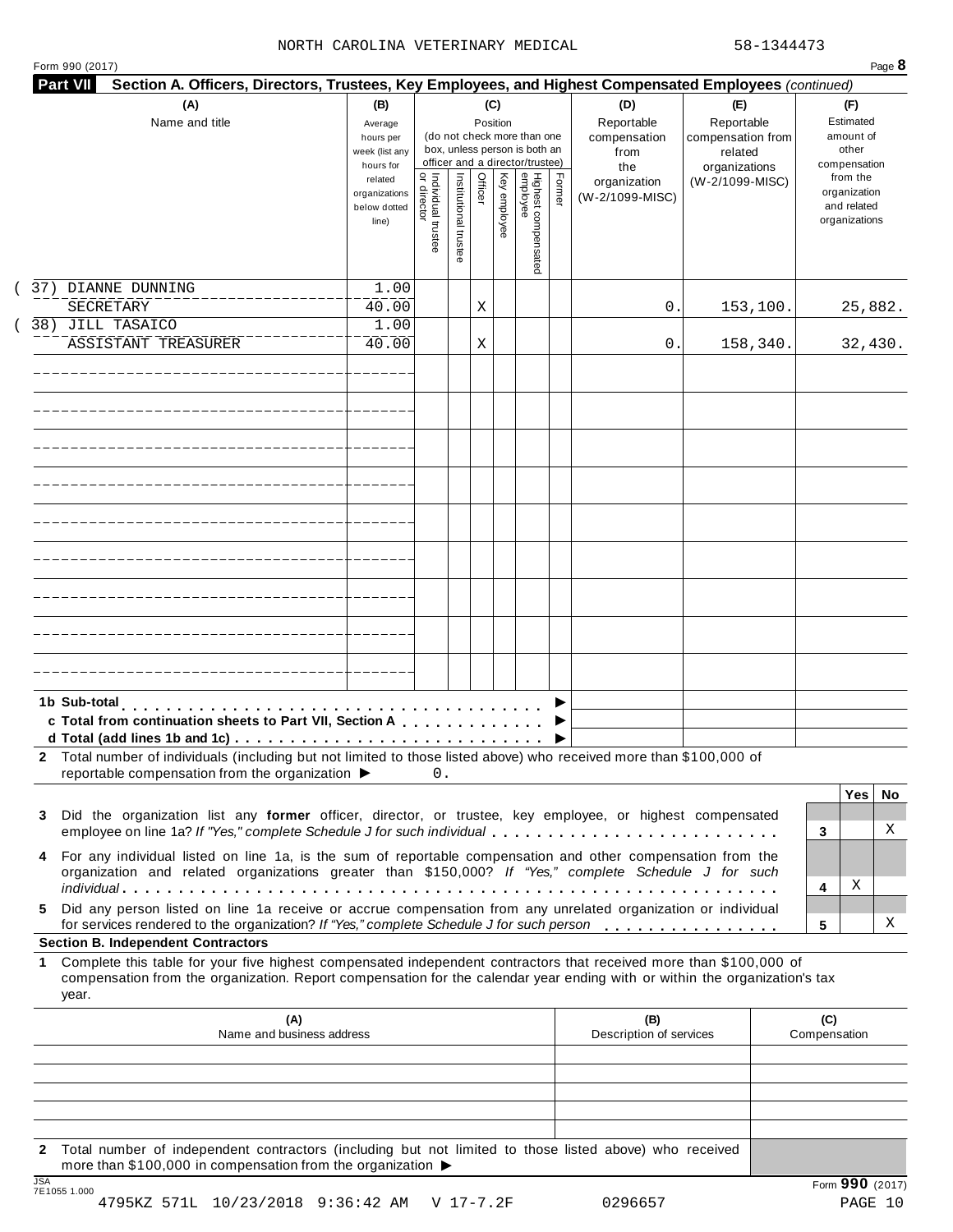|  | Form 990 (2017 |
|--|----------------|
|  |                |

|                                                                  | <b>Part VIII</b>                      | <b>Statement of Revenue</b>                                                                                                                                                                                                                                                                                                                                                                                                    |                                          |                                                               |                                                    |                                         |                                                                  |
|------------------------------------------------------------------|---------------------------------------|--------------------------------------------------------------------------------------------------------------------------------------------------------------------------------------------------------------------------------------------------------------------------------------------------------------------------------------------------------------------------------------------------------------------------------|------------------------------------------|---------------------------------------------------------------|----------------------------------------------------|-----------------------------------------|------------------------------------------------------------------|
|                                                                  |                                       |                                                                                                                                                                                                                                                                                                                                                                                                                                |                                          | (A)<br>Total revenue                                          | (B)<br>Related or<br>exempt<br>function<br>revenue | (C)<br>Unrelated<br>business<br>revenue | (D)<br>Revenue<br>excluded from tax<br>under sections<br>512-514 |
| <b>Contributions, Gifts, Grants</b><br>and Other Similar Amounts | 1a<br>b<br>c<br>d<br>е<br>f<br>g<br>h | 1a<br>Federated campaigns <b>Federated</b><br>1 <sub>b</sub><br>Membership dues<br>1c<br>Fundraising events <b>Fundraising</b><br>1d<br>Related organizations <b>contains</b> and <b>Related</b> organizations <b>and relations</b><br>1е<br>Government grants (contributions)<br>All other contributions, gifts, grants,<br>1f<br>and similar amounts not included above<br>Noncash contributions included in lines 1a-1f: \$ | 4,280,053.<br>573,007.                   | 4,280,053.                                                    |                                                    |                                         |                                                                  |
| Program Service Revenue                                          | 2a<br>b<br>c<br>d<br>е<br>f           | All other program service revenue                                                                                                                                                                                                                                                                                                                                                                                              | <b>Business Code</b>                     |                                                               |                                                    |                                         |                                                                  |
|                                                                  | g<br>3<br>4<br>5                      | (including<br>Investment<br>income<br>and other similar amounts). ATTACHMENT 1<br>Income from investment of tax-exempt bond proceeds $\blacksquare$<br>(i) Real                                                                                                                                                                                                                                                                | dividends,<br>interest,<br>(ii) Personal | $\mathbf{0}$ .<br>201,303.<br>$\mathbf 0$ .<br>$\mathbf{0}$ . |                                                    |                                         | 201,303.                                                         |
|                                                                  | 6a<br>$\mathbf b$<br>c<br>d<br>7a     | Gross rents <b>Container and Container</b><br>Less: rental expenses<br>Rental income or (loss)<br>Net rental income or (loss) <b>interact in the set of the set of the set of the set of the set of the set of the set of the set of the set of the set of the set of the set of the set of the set of the set of the set of the </b><br>(i) Securities<br>Gross amount from sales of                                          | (ii) Other                               | 0.                                                            |                                                    |                                         |                                                                  |
|                                                                  | b<br>с<br>d<br>8а                     | assets other than inventory<br>2,800,244.<br>Less: cost or other basis<br>1,948,818.<br>and sales expenses<br>851,426.<br>Gain or (loss)<br>Net gain or (loss) $\cdots$ $\cdots$ $\cdots$ $\cdots$ $\cdots$ $\cdots$<br>Gross income from fundraising<br>events (not including \$                                                                                                                                              |                                          | 851,426.                                                      |                                                    |                                         | 851,426                                                          |
| Other Revenue                                                    | b<br>c<br>9а                          | of contributions reported on line 1c).<br>See Part IV, line 18 and the state of the state of the state of the state of the state of the state of the state of the state of the state of the state of the state of the state of the state of the state of the state of th<br>Less: direct expenses<br>Net income or (loss) from fundraising events _________<br>Gross income from gaming activities.<br>See Part IV, line 19 a  | b                                        | $\mathbf{0}$ .                                                |                                                    |                                         |                                                                  |
|                                                                  | b<br>c<br>10a                         | Less: direct expenses<br>Net income or (loss) from gaming activities ________<br>sales of inventory, less<br>Gross<br>returns and allowances and allowances                                                                                                                                                                                                                                                                    | b                                        | $\mathbf{0}$ .                                                |                                                    |                                         |                                                                  |
|                                                                  | b<br>c                                |                                                                                                                                                                                                                                                                                                                                                                                                                                | $\mathbf{b}$                             | $\mathbf{0}$ .                                                |                                                    |                                         |                                                                  |
|                                                                  | 11a<br>b<br>с                         | Miscellaneous Revenue<br>OTHER REVENUE                                                                                                                                                                                                                                                                                                                                                                                         | <b>Business Code</b><br>611710           | 28,567.                                                       | 28,567.                                            |                                         |                                                                  |
| .ISA                                                             | d<br>е<br>12                          | All other revenue entitled and a series of the series of the series of the series of the series of the series<br>Total revenue. See instructions.                                                                                                                                                                                                                                                                              |                                          | 28,567.<br>5, 361, 349.                                       | 28,567.                                            |                                         | 1,052,729.                                                       |

JSA Form **990** (2017) 7E1051 1.000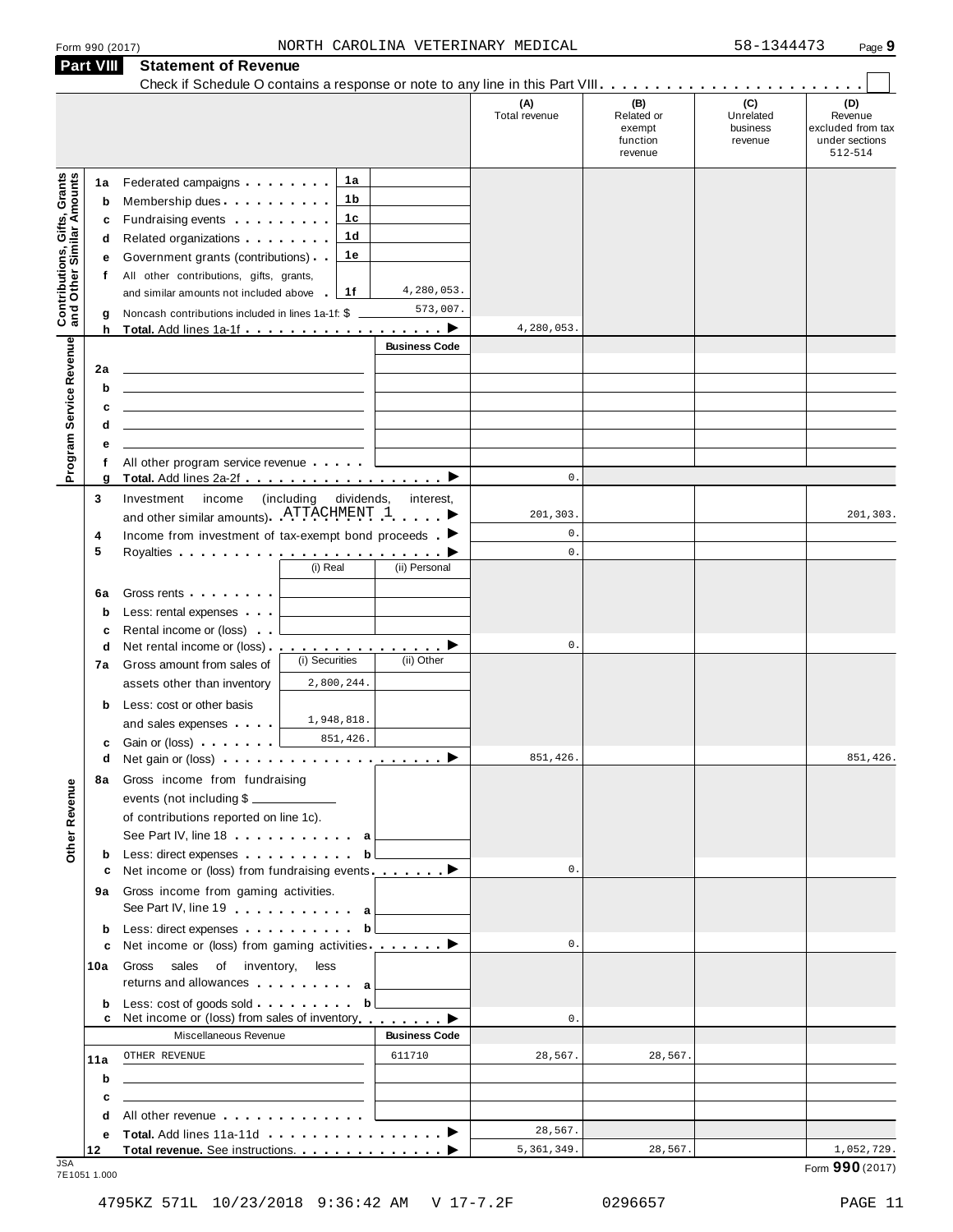#### Form <sup>990</sup> (2017) Page **10** NORTH CAROLINA VETERINARY MEDICAL 58-1344473

| <b>Part IX</b> Statement of Functional Expenses                                                                                                                                                                                           |                       |                                    |                                           |                                |
|-------------------------------------------------------------------------------------------------------------------------------------------------------------------------------------------------------------------------------------------|-----------------------|------------------------------------|-------------------------------------------|--------------------------------|
| Section 501(c)(3) and 501(c)(4) organizations must complete all columns. All other organizations must complete column (A).                                                                                                                |                       |                                    |                                           |                                |
|                                                                                                                                                                                                                                           |                       |                                    |                                           |                                |
| Do not include amounts reported on lines 6b, 7b,<br>8b, 9b, and 10b of Part VIII.                                                                                                                                                         | (A)<br>Total expenses | (B)<br>Program service<br>expenses | (C)<br>Management and<br>general expenses | (D)<br>Fundraising<br>expenses |
| 1 Grants and other assistance to domestic organizations<br>and domestic governments. See Part IV, line 21                                                                                                                                 | 852,305.              | 852,305.                           |                                           |                                |
| Grants and other assistance to domestic<br>2                                                                                                                                                                                              | 0                     |                                    |                                           |                                |
| individuals. See Part IV, line 22<br>3 Grants and other assistance to foreign                                                                                                                                                             |                       |                                    |                                           |                                |
| organizations, foreign governments, and foreign                                                                                                                                                                                           |                       |                                    |                                           |                                |
| individuals. See Part IV, lines 15 and 16                                                                                                                                                                                                 | 0                     |                                    |                                           |                                |
| Benefits paid to or for members<br>4                                                                                                                                                                                                      | $\Omega$              |                                    |                                           |                                |
| Compensation of current officers, directors,                                                                                                                                                                                              |                       |                                    |                                           |                                |
| trustees, and key employees expressed and the set of the set of the set of the set of the set of the set of the                                                                                                                           | 0                     |                                    |                                           |                                |
| Compensation not included above, to disqualified<br>6.                                                                                                                                                                                    |                       |                                    |                                           |                                |
| persons (as defined under section 4958(f)(1)) and                                                                                                                                                                                         |                       |                                    |                                           |                                |
| persons described in section 4958(c)(3)(B)                                                                                                                                                                                                | 0                     |                                    |                                           |                                |
| 7 Other salaries and wages                                                                                                                                                                                                                | 279,017.              |                                    |                                           | 279,017.                       |
| Pension plan accruals and contributions (include<br>8                                                                                                                                                                                     |                       |                                    |                                           |                                |
| section 401(k) and 403(b) employer contributions)                                                                                                                                                                                         | 0                     |                                    |                                           |                                |
| Other employee benefits<br>9                                                                                                                                                                                                              | $\Omega$              |                                    |                                           |                                |
| 10                                                                                                                                                                                                                                        | $\Omega$              |                                    |                                           |                                |
| Fees for services (non-employees):<br>11                                                                                                                                                                                                  |                       |                                    |                                           |                                |
| a Management                                                                                                                                                                                                                              | 0                     |                                    |                                           |                                |
| <b>b</b> Legal <b>contained contained contained contained <b>contained contained </b></b>                                                                                                                                                 | 7,957.                | 3,806.                             | 4,151.                                    |                                |
| c Accounting                                                                                                                                                                                                                              | 37,500.               |                                    | 37,500.                                   |                                |
| d Lobbying                                                                                                                                                                                                                                | 0                     |                                    |                                           |                                |
| e Professional fundraising services. See Part IV, line 17                                                                                                                                                                                 | $\Omega$              |                                    |                                           |                                |
| f Investment management fees                                                                                                                                                                                                              | 293, 255.             |                                    | 293,255.                                  |                                |
| <b>g</b> Other. (If line 11g amount exceeds 10% of line 25, column                                                                                                                                                                        |                       |                                    |                                           |                                |
| (A) amount, list line 11g expenses on Schedule O.)                                                                                                                                                                                        | 0                     |                                    |                                           |                                |
| 12 Advertising and promotion                                                                                                                                                                                                              | 6,360.                | 2,990.                             |                                           | 3,370.                         |
| Office expenses example and the set of the set of the set of the set of the set of the set of the set of the set of the set of the set of the set of the set of the set of the set of the set of the set of the set of the set<br>13      | 17,073.               | 6,801.                             |                                           | 10,272.                        |
| Information technology<br>14                                                                                                                                                                                                              | 0                     |                                    |                                           |                                |
| Royalties<br>15                                                                                                                                                                                                                           | 0                     |                                    |                                           |                                |
| Occupancy<br>16                                                                                                                                                                                                                           | 432.                  | 144.                               |                                           | 288.                           |
|                                                                                                                                                                                                                                           | 57,370                | 48,512.                            |                                           | 8,858.                         |
| 18 Payments of travel or entertainment expenses                                                                                                                                                                                           |                       |                                    |                                           |                                |
| for any federal, state, or local public officials                                                                                                                                                                                         | 0                     |                                    |                                           |                                |
| Conferences, conventions, and meetings<br>19                                                                                                                                                                                              | 7,202.                | 4,540.                             |                                           | 2,662.                         |
| 20                                                                                                                                                                                                                                        | 0                     |                                    |                                           |                                |
| Payments to affiliates experience and the property of the set of the set of the set of the set of the set of the set of the set of the set of the set of the set of the set of the set of the set of the set of the set of the<br>21      | 0<br>0                |                                    |                                           |                                |
| Depreciation, depletion, and amortization<br>22                                                                                                                                                                                           | 55                    |                                    |                                           |                                |
| Insurance <b>All Accounts</b> in the set of the set of the set of the set of the set of the set of the set of the set of the set of the set of the set of the set of the set of the set of the set of the set of the set of the set<br>23 |                       |                                    | 55                                        |                                |
| Other expenses. Itemize expenses not covered<br>24                                                                                                                                                                                        |                       |                                    |                                           |                                |
| above (List miscellaneous expenses in line 24e. If                                                                                                                                                                                        |                       |                                    |                                           |                                |
| line 24e amount exceeds 10% of line 25, column                                                                                                                                                                                            |                       |                                    |                                           |                                |
| (A) amount, list line 24e expenses on Schedule O.)                                                                                                                                                                                        |                       |                                    |                                           |                                |
| aDEPARTMENTAL EQUIPMENT                                                                                                                                                                                                                   | 51,993.               | 48,223.                            |                                           | 3,770.                         |
| <b>bEQUIPMENT RENTAL/MAINTENANCE</b>                                                                                                                                                                                                      | 90,517.               | 89,519.                            |                                           | 998.                           |
| CONTRACTED SERVICES                                                                                                                                                                                                                       | 9,466.                | 5,449.                             |                                           | 4,017.                         |
| dMISC. SERVICE & FEES<br>ATCH 2                                                                                                                                                                                                           | 532,408.              | 507,727.                           | 575                                       | 24,106.                        |
| e All other expenses _                                                                                                                                                                                                                    | 1,238,561.            | 1,165,438.                         |                                           | 73,123.                        |
| 25 Total functional expenses. Add lines 1 through 24e<br>26 Joint costs. Complete this line only if the                                                                                                                                   | 3,481,471             | 2,735,454.                         | 335,536.                                  | 410,481.                       |
| organization reported in column (B) joint costs<br>from a combined educational campaign and                                                                                                                                               |                       |                                    |                                           |                                |
| fundraising solicitation. Check here<br>if                                                                                                                                                                                                |                       |                                    |                                           |                                |
| following SOP 98-2 (ASC 958-720)                                                                                                                                                                                                          | 0                     |                                    |                                           |                                |
| <b>JSA</b><br>7E1052 1.000                                                                                                                                                                                                                |                       |                                    |                                           | Form 990 (2017)                |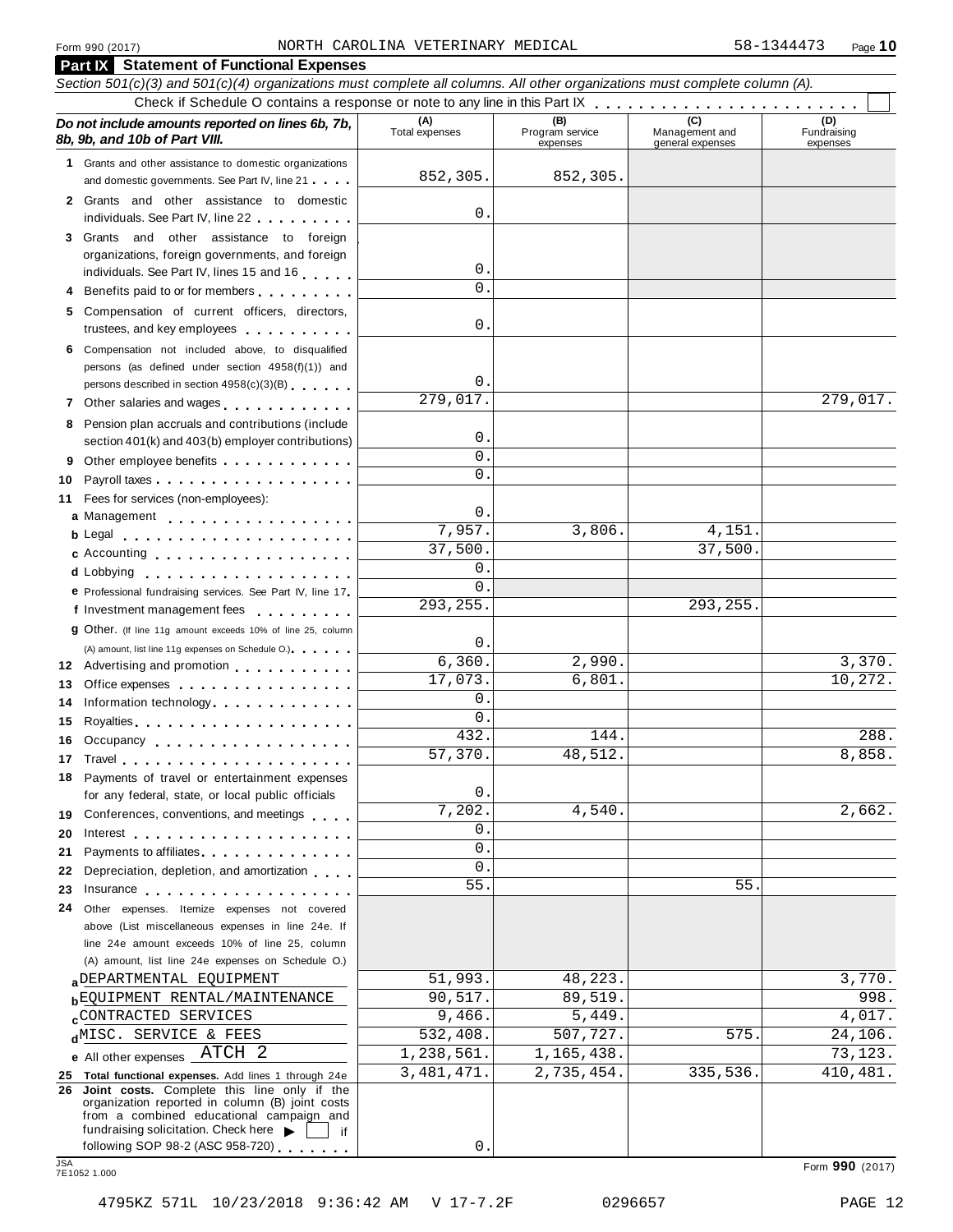| ∽∺∩ค |  |
|------|--|
|      |  |

|                      | Form 990 (2017) |                                                                                                                                                                                                                                |                           |                         | Page 11            |
|----------------------|-----------------|--------------------------------------------------------------------------------------------------------------------------------------------------------------------------------------------------------------------------------|---------------------------|-------------------------|--------------------|
|                      | Part X          | <b>Balance Sheet</b>                                                                                                                                                                                                           |                           |                         |                    |
|                      |                 |                                                                                                                                                                                                                                |                           |                         |                    |
|                      |                 |                                                                                                                                                                                                                                | (A)<br>Beginning of year  |                         | (B)<br>End of year |
|                      | 1               |                                                                                                                                                                                                                                | $\Omega$ .                | $\mathbf{1}$            | 0.                 |
|                      | $\mathbf{2}$    |                                                                                                                                                                                                                                | 8,206,227.                | $\overline{2}$          | 10,966,453.        |
|                      | 3               |                                                                                                                                                                                                                                | 8,485,939.                | $\overline{3}$          | 3,751,570.         |
|                      | 4               |                                                                                                                                                                                                                                | 4,793.                    | $\overline{\mathbf{4}}$ | 20.                |
|                      | 5               | Loans and other receivables from current and former officers, directors,                                                                                                                                                       |                           |                         |                    |
|                      |                 | trustees, key employees, and highest compensated employees.                                                                                                                                                                    |                           |                         |                    |
|                      |                 | Complete Part II of Schedule L<br>Loans and other receivables from other disqualified persons (as defined under section                                                                                                        | 0.                        | $5\phantom{1}$          | 0.                 |
|                      | 6               |                                                                                                                                                                                                                                |                           |                         |                    |
|                      |                 | 4958(f)(1)), persons described in section 4958(c)(3)(B), and contributing employers<br>and sponsoring organizations of section $501(c)(9)$ voluntary employees' beneficiary                                                    |                           |                         |                    |
|                      |                 | organizations (see instructions). Complete Part II of Schedule L                                                                                                                                                               | 0.                        | $6\phantom{1}6$         | 0.                 |
|                      | 7               |                                                                                                                                                                                                                                | $\Omega$ .                | $\overline{7}$          | 0.                 |
| Assets               | 8               | Inventories for sale or use enterpreteral resources in the sale or use of the set of the set of the set of the                                                                                                                 | $\Omega$ .                | 8                       | 0.                 |
|                      | 9               |                                                                                                                                                                                                                                | $\Omega$ .                | 9                       | 0.                 |
|                      |                 | 10a Land, buildings, and equipment: cost or                                                                                                                                                                                    |                           |                         |                    |
|                      |                 | other basis. Complete Part VI of Schedule D<br> 10a                                                                                                                                                                            |                           |                         |                    |
|                      |                 |                                                                                                                                                                                                                                | $0$ .                     | 10c                     | 0.                 |
|                      | 11              |                                                                                                                                                                                                                                | $\Omega$ .                | 11                      | 0.                 |
|                      | 12              |                                                                                                                                                                                                                                | 60, 116, 869.             | 12                      | 69, 950, 274.      |
|                      | 13              | Investments - program-related. See Part IV, line 11                                                                                                                                                                            | 0.                        | 13                      | 0.                 |
|                      | 14              | Intangible assets experience in the contract of the contract of the contract of the contract of the contract of the contract of the contract of the contract of the contract of the contract of the contract of the contract o | $\mathbf{0}$ .            | 14                      | 0.                 |
|                      | 15              |                                                                                                                                                                                                                                | $\overline{116,298}$ .    | 15                      | 108,928.           |
|                      | 16              | Total assets. Add lines 1 through 15 (must equal line 34)                                                                                                                                                                      | 76,930,126.               | 16                      | 84, 777, 245.      |
|                      | 17              |                                                                                                                                                                                                                                | 10, 323.                  | 17                      | 16, 180.           |
|                      | 18              |                                                                                                                                                                                                                                | 0.                        | 18                      | 0.                 |
|                      | 19              |                                                                                                                                                                                                                                | $\Omega$ .                | 19                      | 0.                 |
|                      | 20              |                                                                                                                                                                                                                                | $\Omega$ .                | 20                      | 0.                 |
|                      | 21              | Escrow or custodial account liability. Complete Part IV of Schedule D                                                                                                                                                          | $\Omega$ .                | 21                      | 0.                 |
|                      | 22              | Loans and other payables to current and former officers, directors,                                                                                                                                                            |                           |                         |                    |
| Liabilities          |                 | trustees, key employees, highest compensated employees, and                                                                                                                                                                    |                           |                         |                    |
|                      |                 | disqualified persons. Complete Part II of Schedule L.                                                                                                                                                                          | 0.                        | 22                      | 0.                 |
|                      | 23              | Secured mortgages and notes payable to unrelated third parties                                                                                                                                                                 | $\Omega$ .                | 23                      | 0.                 |
|                      | 24              |                                                                                                                                                                                                                                | 0.                        | 24                      | 0.                 |
|                      | 25              | Other liabilities (including federal income tax, payables to related third                                                                                                                                                     |                           |                         |                    |
|                      |                 | parties, and other liabilities not included on lines 17-24). Complete Part X                                                                                                                                                   |                           |                         |                    |
|                      |                 |                                                                                                                                                                                                                                | 937,599.                  | 25                      | 920,685.           |
|                      | 26              |                                                                                                                                                                                                                                | 947,922.                  | 26                      | 936,865.           |
|                      |                 | Organizations that follow SFAS 117 (ASC 958), check here ▶<br>$ X $ and<br>complete lines 27 through 29, and lines 33 and 34.                                                                                                  |                           |                         |                    |
|                      | 27              |                                                                                                                                                                                                                                | 33,627,163.               | 27                      | 36,778,322.        |
|                      | 28              |                                                                                                                                                                                                                                | 11,581,704.               | 28                      | 15,755,665.        |
|                      | 29              |                                                                                                                                                                                                                                | $\overline{30,773,}$ 337. | 29                      | 31, 306, 393.      |
| <b>Fund Balances</b> |                 | Organizations that do not follow SFAS 117 (ASC 958), check here ▶<br>and<br>complete lines 30 through 34.                                                                                                                      |                           |                         |                    |
|                      | 30              |                                                                                                                                                                                                                                |                           | 30                      |                    |
|                      | 31              | Paid-in or capital surplus, or land, building, or equipment fund<br>                                                                                                                                                           |                           | 31                      |                    |
|                      | 32              | Retained earnings, endowment, accumulated income, or other funds                                                                                                                                                               |                           | 32                      |                    |
| Net Assets or        | 33              |                                                                                                                                                                                                                                | $\overline{75,982,}$ 204. | 33                      | 83,840,380.        |
|                      | 34              | Total liabilities and net assets/fund balances                                                                                                                                                                                 | 76,930,126.               | 34                      | 84, 777, 245.      |
|                      |                 |                                                                                                                                                                                                                                |                           |                         |                    |

Form **990** (2017)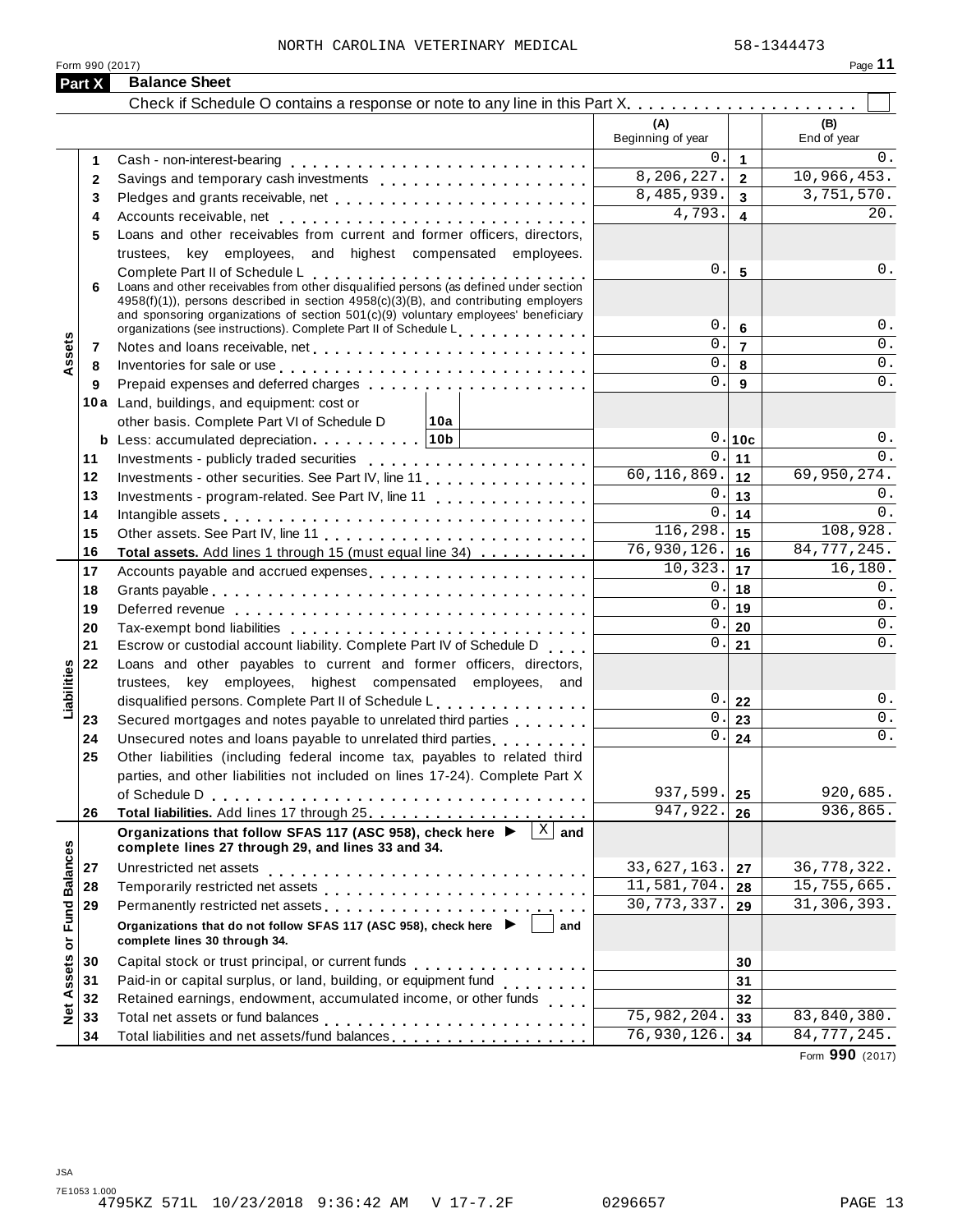| Form 990 (2017)                                                                                                       |                         |                |                         | Page 12 |
|-----------------------------------------------------------------------------------------------------------------------|-------------------------|----------------|-------------------------|---------|
| Part XI<br><b>Reconciliation of Net Assets</b>                                                                        |                         |                |                         |         |
|                                                                                                                       |                         |                |                         | X       |
| 1                                                                                                                     | $\overline{1}$          |                | $\overline{5,361,349}.$ |         |
| Total expenses (must equal Part IX, column (A), line 25)<br>2                                                         | $\overline{\mathbf{2}}$ |                | $\overline{3,481},471.$ |         |
| 3                                                                                                                     | $\overline{3}$          |                | 1,879,878.              |         |
| Net assets or fund balances at beginning of year (must equal Part X, line 33, column (A))<br>4                        | $\overline{\mathbf{4}}$ |                | 75,982,204.             |         |
| Net unrealized gains (losses) on investments<br>5                                                                     | 5                       |                | 6,327,646.              |         |
| 6                                                                                                                     | 6                       |                |                         | 0.      |
| 7                                                                                                                     | $\overline{7}$          |                |                         | 0.      |
| 8                                                                                                                     | 8                       |                |                         | 0.      |
| Other changes in net assets or fund balances (explain in Schedule O)<br>9                                             | 9                       |                | $-349,348.$             |         |
| Net assets or fund balances at end of year. Combine lines 3 through 9 (must equal Part X, line<br>10                  |                         |                |                         |         |
|                                                                                                                       | 10                      | 83,840,380.    |                         |         |
| <b>Financial Statements and Reporting</b><br>Part XII                                                                 |                         |                |                         |         |
|                                                                                                                       |                         |                |                         |         |
|                                                                                                                       |                         |                | Yes                     | No      |
| $\overline{X}$ Accrual<br>Accounting method used to prepare the Form 990:     Cash<br>Other<br>1                      |                         |                |                         |         |
| If the organization changed its method of accounting from a prior year or checked "Other," explain in                 |                         |                |                         |         |
| Schedule O.                                                                                                           |                         |                |                         |         |
| 2a Were the organization's financial statements compiled or reviewed by an independent accountant?                    |                         | 2a             |                         | Χ       |
| If "Yes," check a box below to indicate whether the financial statements for the year were compiled or                |                         |                |                         |         |
| reviewed on a separate basis, consolidated basis, or both:                                                            |                         |                |                         |         |
| Separate basis<br>Consolidated basis<br>Both consolidated and separate basis                                          |                         |                |                         |         |
| <b>b</b> Were the organization's financial statements audited by an independent accountant?                           |                         | 2 <sub>b</sub> | Χ                       |         |
| If "Yes," check a box below to indicate whether the financial statements for the year were audited on a               |                         |                |                         |         |
| separate basis, consolidated basis, or both:                                                                          |                         |                |                         |         |
| Χ<br>Separate basis<br><b>Consolidated basis</b><br>Both consolidated and separate basis                              |                         |                |                         |         |
| c If "Yes" to line 2a or 2b, does the organization have a committee that assumes responsibility for oversight         |                         |                |                         |         |
| of the audit, review, or compilation of its financial statements and selection of an independent accountant?          |                         | 2 <sub>c</sub> | Χ                       |         |
| If the organization changed either its oversight process or selection process during the tax year, explain in         |                         |                |                         |         |
| Schedule O.                                                                                                           |                         |                |                         |         |
| 3a As a result of a federal award, was the organization required to undergo an audit or audits as set forth in        |                         |                |                         |         |
|                                                                                                                       |                         | 3a             |                         | Χ       |
| <b>b</b> If "Yes," did the organization undergo the required audit or audits? If the organization did not undergo the |                         |                |                         |         |
| required audit or audits, explain why in Schedule O and describe any steps taken to undergo such audits.              |                         | 3 <sub>b</sub> |                         |         |
|                                                                                                                       |                         |                | Form 990 (2017)         |         |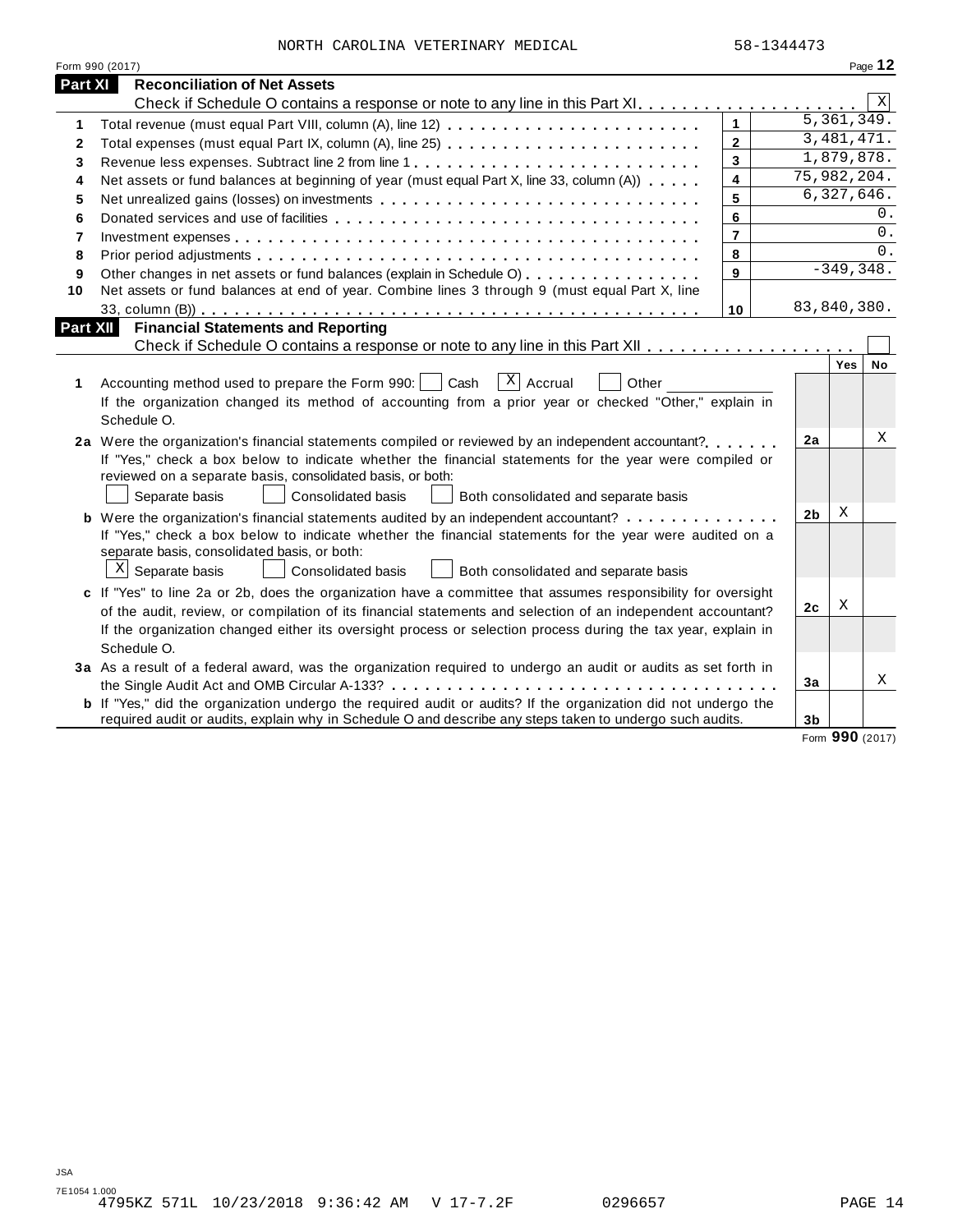**5** X

**6 7**

**8 9**

**10**

**11 12**

**a**

**b**

**c**

**d**

**e**

**f**

**(A)**

**(B)**

**(C)**

**(D)**

**(E)**

**Total**

OMB No. 1545-0047 **SCHEDULE A Public Charity Status and Public Support** Complete if the organization is a section 501(c)(3) organization or a section 4947(a)(1) nonexempt charitable trust.<br>• Attach to Form 990 or Form 990-EZ. Complete if the organization is a section 501(c)(3) organization or a section 4947(a)(1) nonexempt charitable trust.<br>
Department of the Treasury Complete if the organization is a section 501(c)(3) organization or a sectio **Name of the organization** MORTH CAROLINA VETERINARY MEDICAL **Employer identification** number **Part I Reason for Public Charity Status** (All organizations must complete this part.) See instructions. The organization is not a private foundation because it is: (For lines 1 through 12, check only one box.) A church, convention of churches, or association of churches described in **section 170(b)(1)(A)(i).** A school described in **section 170(b)(1)(A)(ii).** (Attach Schedule E (Form 990 or 990-EZ).) A hospital or a cooperative hospital service organization described in **section 170(b)(1)(A)(iii).** A medical research organization operated in conjunction with a hospital described in **section 170(b)(1)(A)(iii).** Enter the hospital's name, city, and state: An organization operated for the benefit of a college or university owned or operated by a governmental unit described in **section 170(b)(1)(A)(iv).** (Complete Part II.) A federal, state, or local government or governmental unit described in **section 170(b)(1)(A)(v).** An organization that normally receives a substantial part of its support from a governmental unit or from the general public described in **section 170(b)(1)(A)(vi).** (Complete Part II.) A community trust described in **section 170(b)(1)(A)(vi).** (Complete Part II.) An agricultural research organization described in **section 170(b)(1)(A)(ix)** operated in conjunction with a land-grant college or university or a non-land-grant college of agriculture (see instructions). Enter the name, city, and state of the college or university: An organization that normally receives: (1) more than 331/3 % of its support from contributions, membership fees, and gross receipts from activities related to its exempt functions - subject to certain exceptions, and (2) no more than 331/3 %of its support from gross investment income and unrelated business taxable income (less section 511 tax) from businesses acquired by the organization after June 30, 1975. See **section 509(a)(2).** (Complete Part III.) An organization organized and operated exclusively to test for public safety. See **section 509(a)(4).** An organization organized and operated exclusively for the benefit of, to perform the functions of, or to carry out the purposes of one or more publicly supported organizations described in **section 509(a)(1)** or **section 509(a)(2).** See **section 509(a)(3).** Check the box in lines 12a through 12d that describes the type of supporting organization and complete lines 12e, 12f, and 12g. **Type I**. A supporting organization operated, supervised, or controlled by its supported organization(s), typically by giving the supported organization(s) the power to regularly appoint or elect a majority of the directors or trustees of the supporting organization. **You must complete Part IV, Sections A and B. Type II**. A supporting organization supervised or controlled in connection with its supported organization(s), by having control or management of the supporting organization vested in the same persons that control or manage the supported organization(s). **You must complete Part IV, Sections A and C. Type III functionally integrated.** A supporting organization operated in connection with, and functionally integrated with, its supported organization(s) (see instructions). **You must complete Part IV, Sections A, D, and E. Type III non-functionally integrated.** A supporting organization operated in connection with its supported organization(s) that is not functionally integrated. The organization generally must satisfy a distribution requirement and an attentiveness requirement (see instructions). **You must complete Part IV, Sections A and D, and Part V.** Check this box if the organization received a written determination from the IRS that it is a Type I, Type II, Type III functionally integrated, or Type III non-functionally integrated supporting organization. m m m m m m m m m m m m m m m m m m m m m m m m m m m m m m m m m m m m m m m m m **g** Provide the following information about the supported organization(s). Enter the number of supported organizations **(i)** Name of supported organization **(ii)** EIN **(iii)** Type of organization (described on lines 1-10 above (see instructions)) **(iv)** Is the organization listed in your governing document? **(v)** Amount of monetary support (see instructions) **(vi)** Amount of other support (see instructions) **Yes No** FOUNDATION, INC. 58-1344473

For Paperwork Reduction Act Notice, see the Instructions for Form 990 or 990-EZ. The Schedule A (Form 990 or 990-EZ) 2017 JSA 7E1210 1.000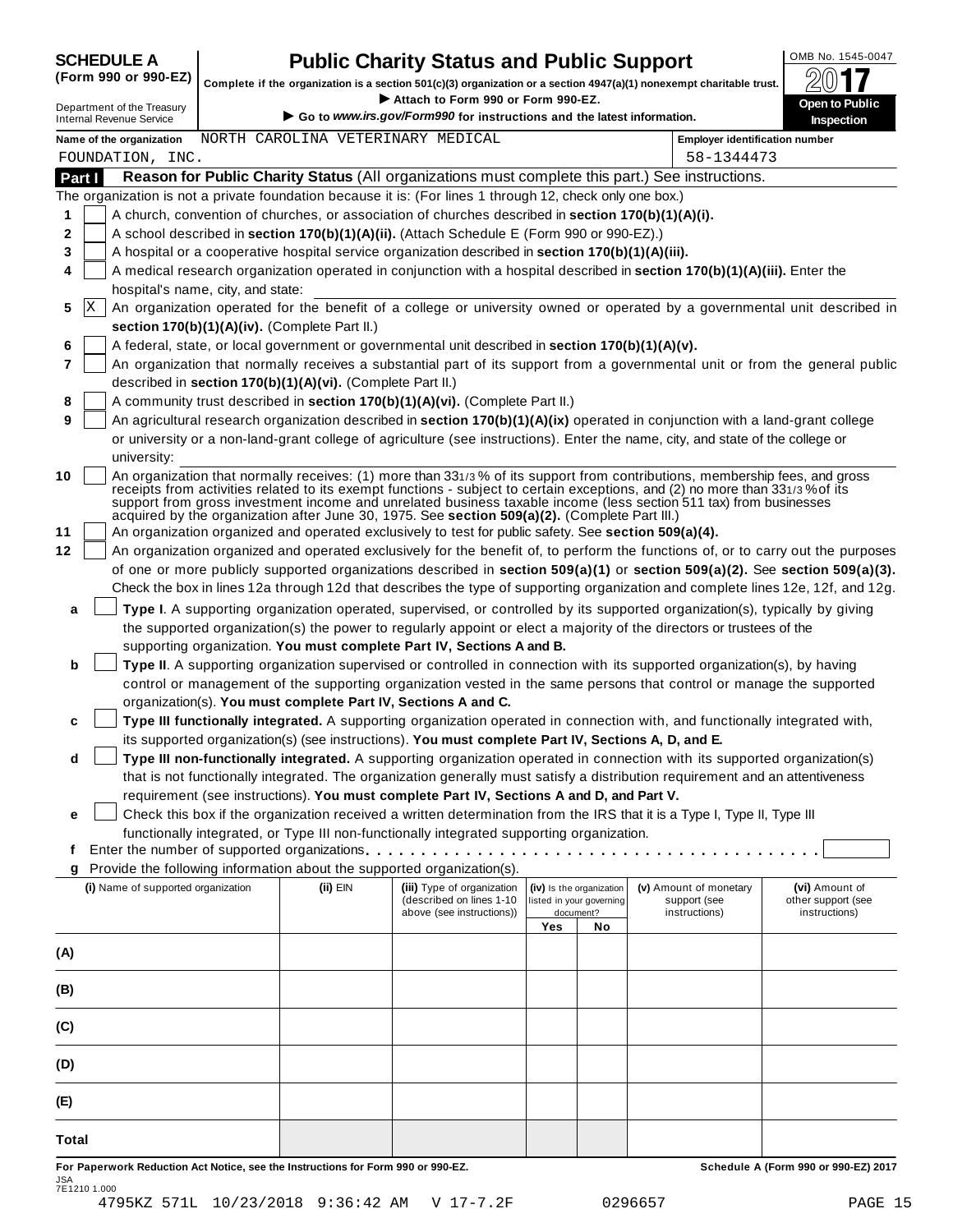Schedule <sup>A</sup> (Form <sup>990</sup> or 990-EZ) <sup>2017</sup> Page **2**

**Part II**

**Support Schedule for Organizations Described in Sections 170(b)(1)(A)(iv) and 170(b)(1)(A)(vi)** (Complete only if you checked the box on line 5, 7, or 8 of Part I or if the organization failed to qualify under Part III. If the organization fails to qualify under the tests listed below, please complete Part III.)

| <b>Section A. Public Support</b>                                                                                                                                                                                                                                              |                                                                                                                                                                                                               |             |            |            |            |                  |
|-------------------------------------------------------------------------------------------------------------------------------------------------------------------------------------------------------------------------------------------------------------------------------|---------------------------------------------------------------------------------------------------------------------------------------------------------------------------------------------------------------|-------------|------------|------------|------------|------------------|
| Calendar year (or fiscal year beginning in) $\blacktriangleright$                                                                                                                                                                                                             | (a) $2013$                                                                                                                                                                                                    | (b) $2014$  | (c) 2015   | $(d)$ 2016 | (e) 2017   | (f) Total        |
| Gifts,<br>grants,<br>contributions.<br>and<br>membership fees received. (Do not<br>include any "unusual grants.")                                                                                                                                                             | 4,128,691.                                                                                                                                                                                                    | 21,962,013. | 2,975,705. | 3,547,671. | 4,280,053. | 36,894,133.      |
| revenues<br>levied<br>for<br>the<br>organization's benefit and either paid<br>to or expended on its behalf                                                                                                                                                                    |                                                                                                                                                                                                               |             |            |            |            | 0.               |
| The value of services or facilities<br>furnished by a governmental unit to the<br>organization without charge                                                                                                                                                                 |                                                                                                                                                                                                               |             |            |            |            | 0.               |
| Total. Add lines 1 through 3                                                                                                                                                                                                                                                  | 4,128,691.                                                                                                                                                                                                    | 21,962,013. | 2,975,705. | 3,547,671. | 4,280,053. | 36,894,133.      |
| The portion of total contributions by<br>each<br>person<br>(other<br>than<br>a<br>governmental<br>unit<br>publicly<br>or<br>supported organization) included on<br>line 1 that exceeds 2% of the amount                                                                       |                                                                                                                                                                                                               |             |            |            |            |                  |
|                                                                                                                                                                                                                                                                               |                                                                                                                                                                                                               |             |            |            |            | 25, 313, 356.    |
|                                                                                                                                                                                                                                                                               |                                                                                                                                                                                                               |             |            |            |            | 11,580,777.      |
|                                                                                                                                                                                                                                                                               |                                                                                                                                                                                                               |             |            |            |            | (f) Total        |
|                                                                                                                                                                                                                                                                               | 4,128,691.                                                                                                                                                                                                    | 21,962,013. | 2,975,705  | 3,547,671  | 4,280,053. | 36,894,133.      |
| Gross income from interest, dividends,<br>payments received on securities loans,<br>rents, royalties, and income from<br>similar sources and the contract of the same sources                                                                                                 | 84,032.                                                                                                                                                                                                       | 107,748.    | 110,419.   | 156,512.   | 201,303.   | 660,014.         |
| Net income from unrelated business<br>activities, whether or not the business<br>is regularly carried on the control of the set of the set of the set of the set of the set of the set of the s                                                                               |                                                                                                                                                                                                               |             |            |            |            | 0.               |
|                                                                                                                                                                                                                                                                               |                                                                                                                                                                                                               |             |            |            |            |                  |
| Other income. Do not include gain or<br>loss from the sale of capital assets<br>(Explain in Part VI.)                                                                                                                                                                         | 52,900.                                                                                                                                                                                                       | 19,417.     | 42,496.    | 57,749.    | 28,567.    | 201,129.         |
| Total support. Add lines 7 through 10                                                                                                                                                                                                                                         |                                                                                                                                                                                                               |             |            |            |            | 37, 755, 276.    |
|                                                                                                                                                                                                                                                                               |                                                                                                                                                                                                               |             |            |            | 12         |                  |
| First five years. If the Form 990 is for the organization's first, second, third, fourth, or fifth tax year as a section 501(c)(3)<br>organization, check this box and stop here $\ldots \ldots \ldots \ldots \ldots \ldots \ldots \ldots \ldots \ldots \ldots \ldots \ldots$ |                                                                                                                                                                                                               |             |            |            |            |                  |
| <b>Section C. Computation of Public Support Percentage</b>                                                                                                                                                                                                                    |                                                                                                                                                                                                               |             |            |            |            |                  |
| Public support percentage for 2017 (line 6, column (f) divided by line 11, column (f) $\ldots \ldots \ldots$                                                                                                                                                                  |                                                                                                                                                                                                               |             |            |            | 14         | 30.67%           |
|                                                                                                                                                                                                                                                                               |                                                                                                                                                                                                               |             |            |            | 15         | $\sqrt{28.12}$ % |
| 16a 331/3% support test - 2017. If the organization did not check the box on line 13, and line 14 is 331/3% or more, check this                                                                                                                                               |                                                                                                                                                                                                               |             |            |            |            |                  |
| box and stop here. The organization qualifies as a publicly supported organization                                                                                                                                                                                            |                                                                                                                                                                                                               |             |            |            |            |                  |
| b 331/3% support test - 2016. If the organization did not check a box on line 13 or 16a, and line 15 is 331/3% or more, check                                                                                                                                                 |                                                                                                                                                                                                               |             |            |            |            |                  |
|                                                                                                                                                                                                                                                                               |                                                                                                                                                                                                               |             |            |            |            |                  |
| 17a 10%-facts-and-circumstances test - 2017. If the organization did not check a box on line 13, 16a, or 16b, and line 14 is                                                                                                                                                  |                                                                                                                                                                                                               |             |            |            |            |                  |
| 10% or more, and if the organization meets the "facts-and-circumstances" test, check this box and stop here. Explain in                                                                                                                                                       |                                                                                                                                                                                                               |             |            |            |            |                  |
| Part VI how the organization meets the "facts-and-circumstances" test. The organization qualifies as a publicly supported                                                                                                                                                     |                                                                                                                                                                                                               |             |            |            |            |                  |
|                                                                                                                                                                                                                                                                               |                                                                                                                                                                                                               |             |            |            |            | Χ                |
| <b>b 10%-facts-and-circumstances test - 2016.</b> If the organization did not check a box on line 13, 16a, 16b, or 17a, and line                                                                                                                                              |                                                                                                                                                                                                               |             |            |            |            |                  |
| 15 is 10% or more, and if the organization meets the "facts-and-circumstances" test, check this box and stop here.                                                                                                                                                            |                                                                                                                                                                                                               |             |            |            |            |                  |
| Explain in Part VI how the organization meets the "facts-and-circumstances" test. The organization qualifies as a publicly                                                                                                                                                    |                                                                                                                                                                                                               |             |            |            |            |                  |
| Private foundation. If the organization did not check a box on line 13, 16a, 16b, 17a, or 17b, check this box and see                                                                                                                                                         |                                                                                                                                                                                                               |             |            |            |            |                  |
|                                                                                                                                                                                                                                                                               | Tax<br>shown on line 11, column (f) $\text{ATCH}$ 1<br>Public support. Subtract line 5 from line 4<br><b>Section B. Total Support</b><br>Calendar year (or fiscal year beginning in) ▶<br>Amounts from line 4 | (a) $2013$  | (b) 2014   | (c) 2015   | $(d)$ 2016 | (e) 2017         |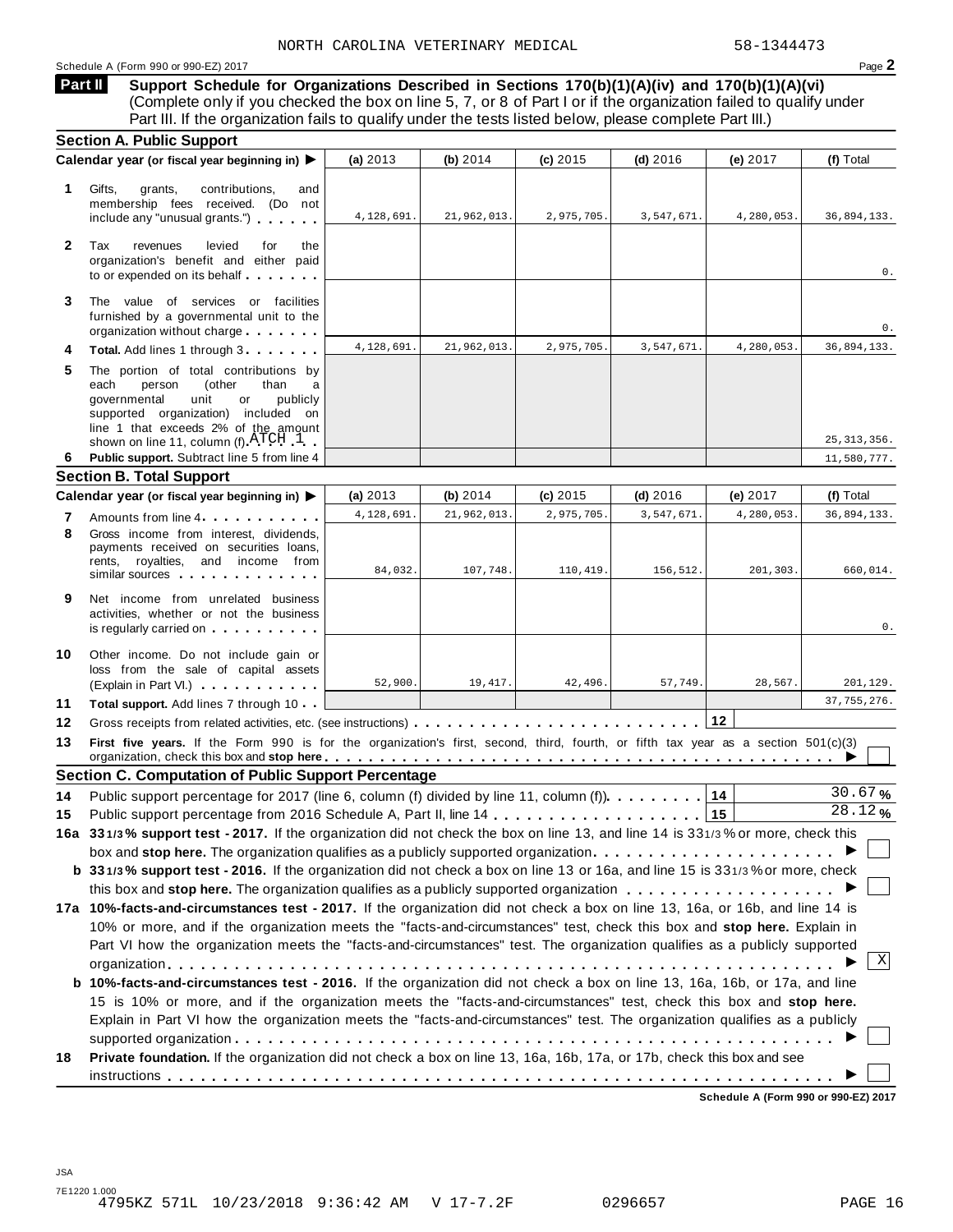#### Schedule A (Form 990 or 990-EZ) 2017  $\qquad \qquad$

**Support Schedule for Organizations Described in Section 509(a)(2) Part III**

(Complete only if you checked the box on line 10 of Part I or if the organization failed to qualify under Part II. If the organization fails to qualify under the tests listed below, please complete Part II.)

| Calendar year (or fiscal year beginning in) $\blacktriangleright$<br>Gifts, grants, contributions, and membership fees<br>received. (Do not include any "unusual grants.")<br>Gross receipts from admissions, merchandise<br>sold or services performed, or facilities<br>furnished in any activity that is related to the<br>organization's tax-exempt purpose<br>Gross receipts from activities that are not an<br>unrelated trade or business under section 513<br>Tax<br>revenues<br>levied<br>for<br>the<br>organization's benefit and either paid to<br>or expended on its behalf <b>contained</b> on $\theta$<br>The value of services or facilities<br>furnished by a governmental unit to the<br>organization without charge<br>Total. Add lines 1 through 5<br><b>7a</b> Amounts included on lines 1, 2, and 3<br>received from disqualified persons<br><b>b</b> Amounts included on lines 2 and 3<br>received from other than disqualified<br>persons that exceed the greater of \$5,000<br>or 1% of the amount on line 13 for the year<br>c Add lines 7a and 7b<br><b>Public support.</b> (Subtract line 7c from | (a) $2013$                                                                                                                                                                                                                                                                                  | (b) 2014                                                 | $(c)$ 2015                                                                                                    | $(d)$ 2016 | (e) 2017                                                                                                                                                                                                                                                                   | (f) Total                                                                                                                                                                                                                                                                                                                                                                                                                                                                                                                                                                                                                                                                                                   |
|------------------------------------------------------------------------------------------------------------------------------------------------------------------------------------------------------------------------------------------------------------------------------------------------------------------------------------------------------------------------------------------------------------------------------------------------------------------------------------------------------------------------------------------------------------------------------------------------------------------------------------------------------------------------------------------------------------------------------------------------------------------------------------------------------------------------------------------------------------------------------------------------------------------------------------------------------------------------------------------------------------------------------------------------------------------------------------------------------------------------------|---------------------------------------------------------------------------------------------------------------------------------------------------------------------------------------------------------------------------------------------------------------------------------------------|----------------------------------------------------------|---------------------------------------------------------------------------------------------------------------|------------|----------------------------------------------------------------------------------------------------------------------------------------------------------------------------------------------------------------------------------------------------------------------------|-------------------------------------------------------------------------------------------------------------------------------------------------------------------------------------------------------------------------------------------------------------------------------------------------------------------------------------------------------------------------------------------------------------------------------------------------------------------------------------------------------------------------------------------------------------------------------------------------------------------------------------------------------------------------------------------------------------|
|                                                                                                                                                                                                                                                                                                                                                                                                                                                                                                                                                                                                                                                                                                                                                                                                                                                                                                                                                                                                                                                                                                                              |                                                                                                                                                                                                                                                                                             |                                                          |                                                                                                               |            |                                                                                                                                                                                                                                                                            |                                                                                                                                                                                                                                                                                                                                                                                                                                                                                                                                                                                                                                                                                                             |
|                                                                                                                                                                                                                                                                                                                                                                                                                                                                                                                                                                                                                                                                                                                                                                                                                                                                                                                                                                                                                                                                                                                              |                                                                                                                                                                                                                                                                                             |                                                          |                                                                                                               |            |                                                                                                                                                                                                                                                                            |                                                                                                                                                                                                                                                                                                                                                                                                                                                                                                                                                                                                                                                                                                             |
|                                                                                                                                                                                                                                                                                                                                                                                                                                                                                                                                                                                                                                                                                                                                                                                                                                                                                                                                                                                                                                                                                                                              |                                                                                                                                                                                                                                                                                             |                                                          |                                                                                                               |            |                                                                                                                                                                                                                                                                            |                                                                                                                                                                                                                                                                                                                                                                                                                                                                                                                                                                                                                                                                                                             |
|                                                                                                                                                                                                                                                                                                                                                                                                                                                                                                                                                                                                                                                                                                                                                                                                                                                                                                                                                                                                                                                                                                                              |                                                                                                                                                                                                                                                                                             |                                                          |                                                                                                               |            |                                                                                                                                                                                                                                                                            |                                                                                                                                                                                                                                                                                                                                                                                                                                                                                                                                                                                                                                                                                                             |
|                                                                                                                                                                                                                                                                                                                                                                                                                                                                                                                                                                                                                                                                                                                                                                                                                                                                                                                                                                                                                                                                                                                              |                                                                                                                                                                                                                                                                                             |                                                          |                                                                                                               |            |                                                                                                                                                                                                                                                                            |                                                                                                                                                                                                                                                                                                                                                                                                                                                                                                                                                                                                                                                                                                             |
|                                                                                                                                                                                                                                                                                                                                                                                                                                                                                                                                                                                                                                                                                                                                                                                                                                                                                                                                                                                                                                                                                                                              |                                                                                                                                                                                                                                                                                             |                                                          |                                                                                                               |            |                                                                                                                                                                                                                                                                            |                                                                                                                                                                                                                                                                                                                                                                                                                                                                                                                                                                                                                                                                                                             |
|                                                                                                                                                                                                                                                                                                                                                                                                                                                                                                                                                                                                                                                                                                                                                                                                                                                                                                                                                                                                                                                                                                                              |                                                                                                                                                                                                                                                                                             |                                                          |                                                                                                               |            |                                                                                                                                                                                                                                                                            |                                                                                                                                                                                                                                                                                                                                                                                                                                                                                                                                                                                                                                                                                                             |
|                                                                                                                                                                                                                                                                                                                                                                                                                                                                                                                                                                                                                                                                                                                                                                                                                                                                                                                                                                                                                                                                                                                              |                                                                                                                                                                                                                                                                                             |                                                          |                                                                                                               |            |                                                                                                                                                                                                                                                                            |                                                                                                                                                                                                                                                                                                                                                                                                                                                                                                                                                                                                                                                                                                             |
|                                                                                                                                                                                                                                                                                                                                                                                                                                                                                                                                                                                                                                                                                                                                                                                                                                                                                                                                                                                                                                                                                                                              |                                                                                                                                                                                                                                                                                             |                                                          |                                                                                                               |            |                                                                                                                                                                                                                                                                            |                                                                                                                                                                                                                                                                                                                                                                                                                                                                                                                                                                                                                                                                                                             |
|                                                                                                                                                                                                                                                                                                                                                                                                                                                                                                                                                                                                                                                                                                                                                                                                                                                                                                                                                                                                                                                                                                                              |                                                                                                                                                                                                                                                                                             |                                                          |                                                                                                               |            |                                                                                                                                                                                                                                                                            |                                                                                                                                                                                                                                                                                                                                                                                                                                                                                                                                                                                                                                                                                                             |
|                                                                                                                                                                                                                                                                                                                                                                                                                                                                                                                                                                                                                                                                                                                                                                                                                                                                                                                                                                                                                                                                                                                              |                                                                                                                                                                                                                                                                                             |                                                          |                                                                                                               |            |                                                                                                                                                                                                                                                                            |                                                                                                                                                                                                                                                                                                                                                                                                                                                                                                                                                                                                                                                                                                             |
|                                                                                                                                                                                                                                                                                                                                                                                                                                                                                                                                                                                                                                                                                                                                                                                                                                                                                                                                                                                                                                                                                                                              |                                                                                                                                                                                                                                                                                             |                                                          |                                                                                                               |            |                                                                                                                                                                                                                                                                            |                                                                                                                                                                                                                                                                                                                                                                                                                                                                                                                                                                                                                                                                                                             |
|                                                                                                                                                                                                                                                                                                                                                                                                                                                                                                                                                                                                                                                                                                                                                                                                                                                                                                                                                                                                                                                                                                                              |                                                                                                                                                                                                                                                                                             |                                                          |                                                                                                               |            |                                                                                                                                                                                                                                                                            |                                                                                                                                                                                                                                                                                                                                                                                                                                                                                                                                                                                                                                                                                                             |
|                                                                                                                                                                                                                                                                                                                                                                                                                                                                                                                                                                                                                                                                                                                                                                                                                                                                                                                                                                                                                                                                                                                              |                                                                                                                                                                                                                                                                                             |                                                          |                                                                                                               |            |                                                                                                                                                                                                                                                                            |                                                                                                                                                                                                                                                                                                                                                                                                                                                                                                                                                                                                                                                                                                             |
|                                                                                                                                                                                                                                                                                                                                                                                                                                                                                                                                                                                                                                                                                                                                                                                                                                                                                                                                                                                                                                                                                                                              |                                                                                                                                                                                                                                                                                             |                                                          |                                                                                                               |            |                                                                                                                                                                                                                                                                            |                                                                                                                                                                                                                                                                                                                                                                                                                                                                                                                                                                                                                                                                                                             |
|                                                                                                                                                                                                                                                                                                                                                                                                                                                                                                                                                                                                                                                                                                                                                                                                                                                                                                                                                                                                                                                                                                                              |                                                                                                                                                                                                                                                                                             |                                                          |                                                                                                               |            |                                                                                                                                                                                                                                                                            |                                                                                                                                                                                                                                                                                                                                                                                                                                                                                                                                                                                                                                                                                                             |
|                                                                                                                                                                                                                                                                                                                                                                                                                                                                                                                                                                                                                                                                                                                                                                                                                                                                                                                                                                                                                                                                                                                              |                                                                                                                                                                                                                                                                                             |                                                          |                                                                                                               |            |                                                                                                                                                                                                                                                                            |                                                                                                                                                                                                                                                                                                                                                                                                                                                                                                                                                                                                                                                                                                             |
|                                                                                                                                                                                                                                                                                                                                                                                                                                                                                                                                                                                                                                                                                                                                                                                                                                                                                                                                                                                                                                                                                                                              |                                                                                                                                                                                                                                                                                             |                                                          |                                                                                                               |            |                                                                                                                                                                                                                                                                            |                                                                                                                                                                                                                                                                                                                                                                                                                                                                                                                                                                                                                                                                                                             |
|                                                                                                                                                                                                                                                                                                                                                                                                                                                                                                                                                                                                                                                                                                                                                                                                                                                                                                                                                                                                                                                                                                                              |                                                                                                                                                                                                                                                                                             |                                                          |                                                                                                               |            |                                                                                                                                                                                                                                                                            |                                                                                                                                                                                                                                                                                                                                                                                                                                                                                                                                                                                                                                                                                                             |
|                                                                                                                                                                                                                                                                                                                                                                                                                                                                                                                                                                                                                                                                                                                                                                                                                                                                                                                                                                                                                                                                                                                              |                                                                                                                                                                                                                                                                                             |                                                          |                                                                                                               |            |                                                                                                                                                                                                                                                                            |                                                                                                                                                                                                                                                                                                                                                                                                                                                                                                                                                                                                                                                                                                             |
|                                                                                                                                                                                                                                                                                                                                                                                                                                                                                                                                                                                                                                                                                                                                                                                                                                                                                                                                                                                                                                                                                                                              |                                                                                                                                                                                                                                                                                             |                                                          |                                                                                                               |            |                                                                                                                                                                                                                                                                            |                                                                                                                                                                                                                                                                                                                                                                                                                                                                                                                                                                                                                                                                                                             |
|                                                                                                                                                                                                                                                                                                                                                                                                                                                                                                                                                                                                                                                                                                                                                                                                                                                                                                                                                                                                                                                                                                                              |                                                                                                                                                                                                                                                                                             |                                                          |                                                                                                               |            |                                                                                                                                                                                                                                                                            |                                                                                                                                                                                                                                                                                                                                                                                                                                                                                                                                                                                                                                                                                                             |
|                                                                                                                                                                                                                                                                                                                                                                                                                                                                                                                                                                                                                                                                                                                                                                                                                                                                                                                                                                                                                                                                                                                              |                                                                                                                                                                                                                                                                                             |                                                          |                                                                                                               |            |                                                                                                                                                                                                                                                                            |                                                                                                                                                                                                                                                                                                                                                                                                                                                                                                                                                                                                                                                                                                             |
|                                                                                                                                                                                                                                                                                                                                                                                                                                                                                                                                                                                                                                                                                                                                                                                                                                                                                                                                                                                                                                                                                                                              |                                                                                                                                                                                                                                                                                             |                                                          |                                                                                                               |            |                                                                                                                                                                                                                                                                            |                                                                                                                                                                                                                                                                                                                                                                                                                                                                                                                                                                                                                                                                                                             |
| $line 6.)$ $\ldots$ $\ldots$ $\ldots$ $\ldots$ $\ldots$                                                                                                                                                                                                                                                                                                                                                                                                                                                                                                                                                                                                                                                                                                                                                                                                                                                                                                                                                                                                                                                                      |                                                                                                                                                                                                                                                                                             |                                                          |                                                                                                               |            |                                                                                                                                                                                                                                                                            |                                                                                                                                                                                                                                                                                                                                                                                                                                                                                                                                                                                                                                                                                                             |
| <b>Section B. Total Support</b>                                                                                                                                                                                                                                                                                                                                                                                                                                                                                                                                                                                                                                                                                                                                                                                                                                                                                                                                                                                                                                                                                              |                                                                                                                                                                                                                                                                                             |                                                          |                                                                                                               |            |                                                                                                                                                                                                                                                                            |                                                                                                                                                                                                                                                                                                                                                                                                                                                                                                                                                                                                                                                                                                             |
| Calendar year (or fiscal year beginning in) ▶                                                                                                                                                                                                                                                                                                                                                                                                                                                                                                                                                                                                                                                                                                                                                                                                                                                                                                                                                                                                                                                                                | (a) $2013$                                                                                                                                                                                                                                                                                  | (b) $2014$                                               | $(c)$ 2015                                                                                                    | $(d)$ 2016 | (e) 2017                                                                                                                                                                                                                                                                   | (f) Total                                                                                                                                                                                                                                                                                                                                                                                                                                                                                                                                                                                                                                                                                                   |
| Amounts from line 6                                                                                                                                                                                                                                                                                                                                                                                                                                                                                                                                                                                                                                                                                                                                                                                                                                                                                                                                                                                                                                                                                                          |                                                                                                                                                                                                                                                                                             |                                                          |                                                                                                               |            |                                                                                                                                                                                                                                                                            |                                                                                                                                                                                                                                                                                                                                                                                                                                                                                                                                                                                                                                                                                                             |
| 10 a Gross income from interest, dividends,<br>payments received on securities loans,<br>rents, royalties, and income from similar<br>$sources$                                                                                                                                                                                                                                                                                                                                                                                                                                                                                                                                                                                                                                                                                                                                                                                                                                                                                                                                                                              |                                                                                                                                                                                                                                                                                             |                                                          |                                                                                                               |            |                                                                                                                                                                                                                                                                            |                                                                                                                                                                                                                                                                                                                                                                                                                                                                                                                                                                                                                                                                                                             |
| <b>b</b> Unrelated business taxable income (less                                                                                                                                                                                                                                                                                                                                                                                                                                                                                                                                                                                                                                                                                                                                                                                                                                                                                                                                                                                                                                                                             |                                                                                                                                                                                                                                                                                             |                                                          |                                                                                                               |            |                                                                                                                                                                                                                                                                            |                                                                                                                                                                                                                                                                                                                                                                                                                                                                                                                                                                                                                                                                                                             |
| section 511 taxes) from businesses                                                                                                                                                                                                                                                                                                                                                                                                                                                                                                                                                                                                                                                                                                                                                                                                                                                                                                                                                                                                                                                                                           |                                                                                                                                                                                                                                                                                             |                                                          |                                                                                                               |            |                                                                                                                                                                                                                                                                            |                                                                                                                                                                                                                                                                                                                                                                                                                                                                                                                                                                                                                                                                                                             |
| acquired after June 30, 1975                                                                                                                                                                                                                                                                                                                                                                                                                                                                                                                                                                                                                                                                                                                                                                                                                                                                                                                                                                                                                                                                                                 |                                                                                                                                                                                                                                                                                             |                                                          |                                                                                                               |            |                                                                                                                                                                                                                                                                            |                                                                                                                                                                                                                                                                                                                                                                                                                                                                                                                                                                                                                                                                                                             |
| c Add lines 10a and 10b                                                                                                                                                                                                                                                                                                                                                                                                                                                                                                                                                                                                                                                                                                                                                                                                                                                                                                                                                                                                                                                                                                      |                                                                                                                                                                                                                                                                                             |                                                          |                                                                                                               |            |                                                                                                                                                                                                                                                                            |                                                                                                                                                                                                                                                                                                                                                                                                                                                                                                                                                                                                                                                                                                             |
| Net income from unrelated business                                                                                                                                                                                                                                                                                                                                                                                                                                                                                                                                                                                                                                                                                                                                                                                                                                                                                                                                                                                                                                                                                           |                                                                                                                                                                                                                                                                                             |                                                          |                                                                                                               |            |                                                                                                                                                                                                                                                                            |                                                                                                                                                                                                                                                                                                                                                                                                                                                                                                                                                                                                                                                                                                             |
| activities not included in line 10b,<br>whether or not the business is regularly                                                                                                                                                                                                                                                                                                                                                                                                                                                                                                                                                                                                                                                                                                                                                                                                                                                                                                                                                                                                                                             |                                                                                                                                                                                                                                                                                             |                                                          |                                                                                                               |            |                                                                                                                                                                                                                                                                            |                                                                                                                                                                                                                                                                                                                                                                                                                                                                                                                                                                                                                                                                                                             |
|                                                                                                                                                                                                                                                                                                                                                                                                                                                                                                                                                                                                                                                                                                                                                                                                                                                                                                                                                                                                                                                                                                                              |                                                                                                                                                                                                                                                                                             |                                                          |                                                                                                               |            |                                                                                                                                                                                                                                                                            |                                                                                                                                                                                                                                                                                                                                                                                                                                                                                                                                                                                                                                                                                                             |
|                                                                                                                                                                                                                                                                                                                                                                                                                                                                                                                                                                                                                                                                                                                                                                                                                                                                                                                                                                                                                                                                                                                              |                                                                                                                                                                                                                                                                                             |                                                          |                                                                                                               |            |                                                                                                                                                                                                                                                                            |                                                                                                                                                                                                                                                                                                                                                                                                                                                                                                                                                                                                                                                                                                             |
|                                                                                                                                                                                                                                                                                                                                                                                                                                                                                                                                                                                                                                                                                                                                                                                                                                                                                                                                                                                                                                                                                                                              |                                                                                                                                                                                                                                                                                             |                                                          |                                                                                                               |            |                                                                                                                                                                                                                                                                            |                                                                                                                                                                                                                                                                                                                                                                                                                                                                                                                                                                                                                                                                                                             |
|                                                                                                                                                                                                                                                                                                                                                                                                                                                                                                                                                                                                                                                                                                                                                                                                                                                                                                                                                                                                                                                                                                                              |                                                                                                                                                                                                                                                                                             |                                                          |                                                                                                               |            |                                                                                                                                                                                                                                                                            |                                                                                                                                                                                                                                                                                                                                                                                                                                                                                                                                                                                                                                                                                                             |
|                                                                                                                                                                                                                                                                                                                                                                                                                                                                                                                                                                                                                                                                                                                                                                                                                                                                                                                                                                                                                                                                                                                              |                                                                                                                                                                                                                                                                                             |                                                          |                                                                                                               |            |                                                                                                                                                                                                                                                                            |                                                                                                                                                                                                                                                                                                                                                                                                                                                                                                                                                                                                                                                                                                             |
|                                                                                                                                                                                                                                                                                                                                                                                                                                                                                                                                                                                                                                                                                                                                                                                                                                                                                                                                                                                                                                                                                                                              |                                                                                                                                                                                                                                                                                             |                                                          |                                                                                                               |            |                                                                                                                                                                                                                                                                            |                                                                                                                                                                                                                                                                                                                                                                                                                                                                                                                                                                                                                                                                                                             |
|                                                                                                                                                                                                                                                                                                                                                                                                                                                                                                                                                                                                                                                                                                                                                                                                                                                                                                                                                                                                                                                                                                                              |                                                                                                                                                                                                                                                                                             |                                                          |                                                                                                               |            |                                                                                                                                                                                                                                                                            |                                                                                                                                                                                                                                                                                                                                                                                                                                                                                                                                                                                                                                                                                                             |
|                                                                                                                                                                                                                                                                                                                                                                                                                                                                                                                                                                                                                                                                                                                                                                                                                                                                                                                                                                                                                                                                                                                              |                                                                                                                                                                                                                                                                                             |                                                          |                                                                                                               |            |                                                                                                                                                                                                                                                                            |                                                                                                                                                                                                                                                                                                                                                                                                                                                                                                                                                                                                                                                                                                             |
|                                                                                                                                                                                                                                                                                                                                                                                                                                                                                                                                                                                                                                                                                                                                                                                                                                                                                                                                                                                                                                                                                                                              |                                                                                                                                                                                                                                                                                             |                                                          |                                                                                                               |            |                                                                                                                                                                                                                                                                            | %                                                                                                                                                                                                                                                                                                                                                                                                                                                                                                                                                                                                                                                                                                           |
|                                                                                                                                                                                                                                                                                                                                                                                                                                                                                                                                                                                                                                                                                                                                                                                                                                                                                                                                                                                                                                                                                                                              |                                                                                                                                                                                                                                                                                             |                                                          |                                                                                                               |            |                                                                                                                                                                                                                                                                            | %                                                                                                                                                                                                                                                                                                                                                                                                                                                                                                                                                                                                                                                                                                           |
|                                                                                                                                                                                                                                                                                                                                                                                                                                                                                                                                                                                                                                                                                                                                                                                                                                                                                                                                                                                                                                                                                                                              |                                                                                                                                                                                                                                                                                             |                                                          |                                                                                                               |            |                                                                                                                                                                                                                                                                            |                                                                                                                                                                                                                                                                                                                                                                                                                                                                                                                                                                                                                                                                                                             |
|                                                                                                                                                                                                                                                                                                                                                                                                                                                                                                                                                                                                                                                                                                                                                                                                                                                                                                                                                                                                                                                                                                                              |                                                                                                                                                                                                                                                                                             |                                                          |                                                                                                               |            |                                                                                                                                                                                                                                                                            |                                                                                                                                                                                                                                                                                                                                                                                                                                                                                                                                                                                                                                                                                                             |
|                                                                                                                                                                                                                                                                                                                                                                                                                                                                                                                                                                                                                                                                                                                                                                                                                                                                                                                                                                                                                                                                                                                              |                                                                                                                                                                                                                                                                                             |                                                          |                                                                                                               |            |                                                                                                                                                                                                                                                                            | %                                                                                                                                                                                                                                                                                                                                                                                                                                                                                                                                                                                                                                                                                                           |
|                                                                                                                                                                                                                                                                                                                                                                                                                                                                                                                                                                                                                                                                                                                                                                                                                                                                                                                                                                                                                                                                                                                              |                                                                                                                                                                                                                                                                                             |                                                          |                                                                                                               |            |                                                                                                                                                                                                                                                                            | %                                                                                                                                                                                                                                                                                                                                                                                                                                                                                                                                                                                                                                                                                                           |
|                                                                                                                                                                                                                                                                                                                                                                                                                                                                                                                                                                                                                                                                                                                                                                                                                                                                                                                                                                                                                                                                                                                              |                                                                                                                                                                                                                                                                                             |                                                          |                                                                                                               |            |                                                                                                                                                                                                                                                                            |                                                                                                                                                                                                                                                                                                                                                                                                                                                                                                                                                                                                                                                                                                             |
|                                                                                                                                                                                                                                                                                                                                                                                                                                                                                                                                                                                                                                                                                                                                                                                                                                                                                                                                                                                                                                                                                                                              |                                                                                                                                                                                                                                                                                             |                                                          |                                                                                                               |            |                                                                                                                                                                                                                                                                            |                                                                                                                                                                                                                                                                                                                                                                                                                                                                                                                                                                                                                                                                                                             |
|                                                                                                                                                                                                                                                                                                                                                                                                                                                                                                                                                                                                                                                                                                                                                                                                                                                                                                                                                                                                                                                                                                                              |                                                                                                                                                                                                                                                                                             |                                                          |                                                                                                               |            |                                                                                                                                                                                                                                                                            |                                                                                                                                                                                                                                                                                                                                                                                                                                                                                                                                                                                                                                                                                                             |
|                                                                                                                                                                                                                                                                                                                                                                                                                                                                                                                                                                                                                                                                                                                                                                                                                                                                                                                                                                                                                                                                                                                              |                                                                                                                                                                                                                                                                                             |                                                          |                                                                                                               |            |                                                                                                                                                                                                                                                                            |                                                                                                                                                                                                                                                                                                                                                                                                                                                                                                                                                                                                                                                                                                             |
|                                                                                                                                                                                                                                                                                                                                                                                                                                                                                                                                                                                                                                                                                                                                                                                                                                                                                                                                                                                                                                                                                                                              |                                                                                                                                                                                                                                                                                             |                                                          |                                                                                                               |            |                                                                                                                                                                                                                                                                            |                                                                                                                                                                                                                                                                                                                                                                                                                                                                                                                                                                                                                                                                                                             |
| Private foundation. If the organization did not check a box on line 14, 19a, or 19b, check this box and see instructions ▶                                                                                                                                                                                                                                                                                                                                                                                                                                                                                                                                                                                                                                                                                                                                                                                                                                                                                                                                                                                                   |                                                                                                                                                                                                                                                                                             |                                                          |                                                                                                               |            |                                                                                                                                                                                                                                                                            |                                                                                                                                                                                                                                                                                                                                                                                                                                                                                                                                                                                                                                                                                                             |
|                                                                                                                                                                                                                                                                                                                                                                                                                                                                                                                                                                                                                                                                                                                                                                                                                                                                                                                                                                                                                                                                                                                              | carried on the carried on the control of the care of the control of the control of the control of the control o<br>Other income. Do not include gain or<br>loss from the sale of capital assets<br>(Explain in Part VI.) <b>All and Strategies</b><br>Total support. (Add lines 9, 10c, 11, | and $12.$ ) $\cdots$ $\cdots$ $\cdots$ $\cdots$ $\cdots$ | Section C. Computation of Public Support Percentage<br>Section D. Computation of Investment Income Percentage |            | Public support percentage for 2017 (line 8, column (f) divided by line 13, column (f)<br>Public support percentage from 2016 Schedule A, Part III, line 15<br>Investment income percentage for 2017 (line 10c, column (f) divided by line 13, column (f) $\ldots$ ,,,,,,,, | First five years. If the Form 990 is for the organization's first, second, third, fourth, or fifth tax year as a section 501(c)(3)<br>15<br>16<br>17<br>18<br>19a 331/3% support tests - 2017. If the organization did not check the box on line 14, and line 15 is more than 331/3%, and line<br>17 is not more than 331/3%, check this box and stop here. The organization qualifies as a publicly supported organization<br><b>b</b> 331/3% support tests - 2016. If the organization did not check a box on line 14 or line 19a, and line 16 is more than 331/3%, and<br>line 18 is not more than 331/3%, check this box and stop here. The organization qualifies as a publicly supported organization |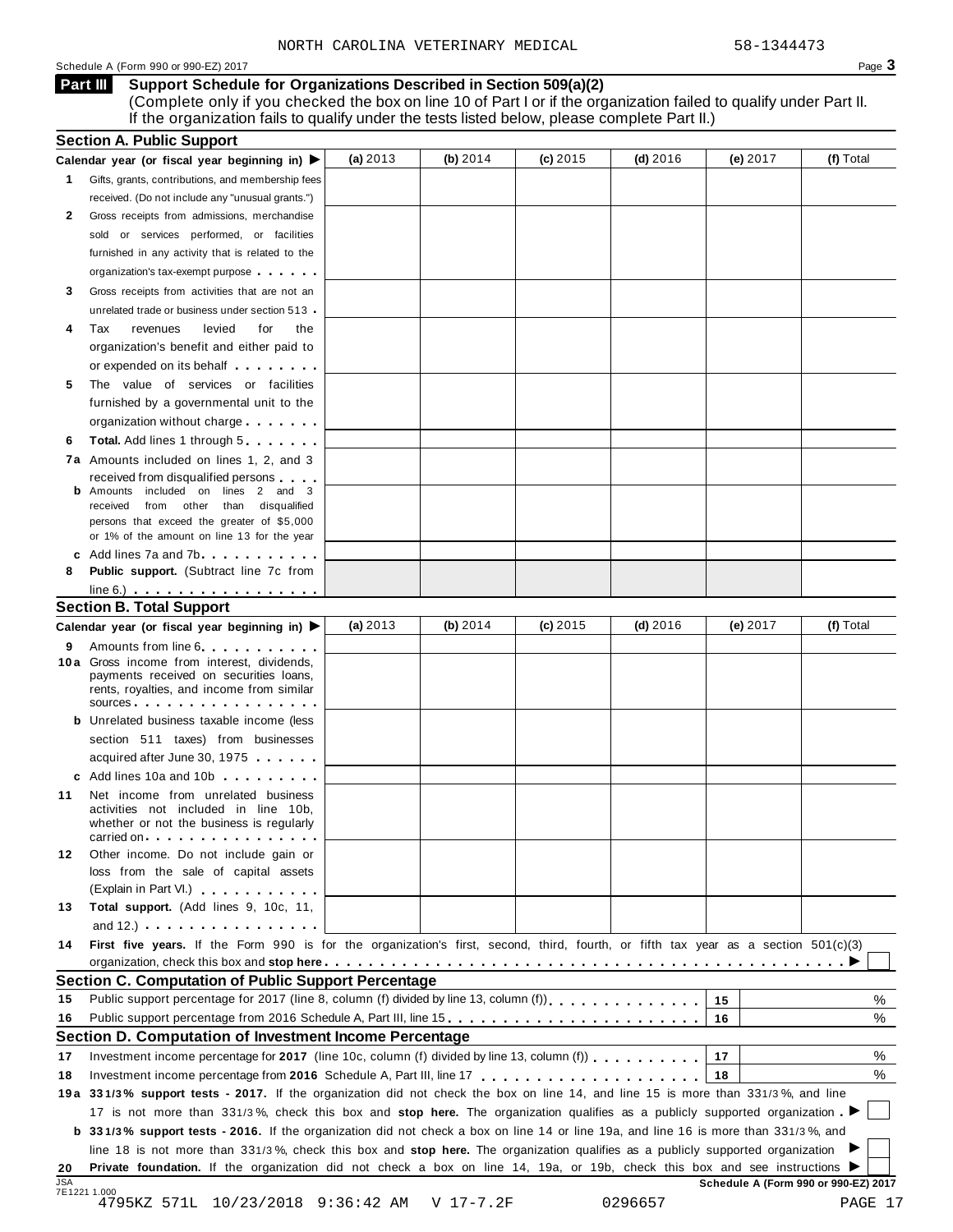**Yes No**

**2**

**3a**

**3b**

**3c**

**4a**

**4b**

**4c**

**5a**

**5b 5c**

**6**

**7**

**8**

**9a**

**9b**

**9c**

**10a**

#### **Part IV Supporting Organizations**

(Complete only if you checked a box in line 12 on Part I. If you checked 12a of Part I, complete Sections A and B. If you checked 12b of Part I, complete Sections A and C. If you checked 12c of Part I, complete Sections A, D, and E. If you checked 12d of Part I, complete Sections A and D, and complete Part V.)

#### **Section A. All Supporting Organizations**

- **1** Are all of the organization's supported organizations listed by name in the organization's governing documents? *If "No," describe in Part VI how the supported organizations are designated. If designated by class or purpose, describe the designation. If historic and continuing relationship, explain.* **1**
- **2** Did the organization have any supported organization that does not have an IRS determination of status under section 509(a)(1) or (2)? *If"Yes," explain in Part VI how the organization determined that the supported organization was described in section 509(a)(1) or (2).*
- **3 a** Did the organization have a supported organization described in section 501(c)(4), (5), or (6)? *If "Yes," answer (b) and (c) below.*
- **b** Did the organization confirm that each supported organization qualified under section 501(c)(4), (5), or (6) and | satisfied the public support tests under section 509(a)(2)? *If "Yes," describe in Part VI when and how the organization made the determination.*
- **c** Did the organization ensure that all support to such organizations was used exclusively for section 170(c)(2)(B) purposes? *If"Yes," explain in Part VI what controls the organization put in place to ensure such use.*
- **4 a** Was any supported organization not organized in the United States ("foreign supported organization")? *If "Yes," and if you checked 12a or 12b in Part I, answer (b) and (c) below.*
- **b** Did the organization have ultimate control and discretion in deciding whether to make grants to the foreign | supported organization? *If "Yes," describe in Part VI how the organization had such control and discretion despite being controlled or supervised by or in connection with its supported organizations.*
- **c** Did the organization support any foreign supported organization that does not have an IRS determination | under sections 501(c)(3) and 509(a)(1) or (2)? *If "Yes," explain in Part VI what controls the organization used to ensure that all support to the foreign supported organization was used exclusively for section 170(c)(2)(B) purposes.*
- **5 a** Did the organization add, substitute, or remove any supported organizations during the tax year? *If "Yes,"* answer (b) and (c) below (if applicable). Also, provide detail in Part VI, including (i) the names and EIN *numbers of the supported organizations added, substituted, or removed; (ii) the reasons for each such action;* (iii) the authority under the organization's organizing document authorizing such action; and (iv) how the action *was accomplished (such as by amendment to the organizing document).*
- **b** Type I or Type II only. Was any added or substituted supported organization part of a class already | designated in the organization's organizing document?
- **c Substitutions only.** Was the substitution the result of an event beyond the organization's control?
- **6** Did the organization provide support (whether in the form of grants or the provision of services or facilities) to anyone other than (i) its supported organizations, (ii) individuals that are part of the charitable class benefited by one or more of its supported organizations, or (iii) other supporting organizations that also support or benefit one or more of the filing organization's supported organizations? *If"Yes," provide detail in Part VI.*
- **7** Did the organization provide a grant, loan, compensation, or other similar payment to a substantial contributor (defined in section 4958(c)(3)(C)), a family member of a substantial contributor, or a 35% controlled entity with regard to a substantial contributor? *If"Yes," complete Part I of Schedule L (Form 990 or 990-EZ).*
- **8** Did the organization make a loan to a disqualified person (as defined in section 4958) not described in line 7? *If "Yes," complete Part I of Schedule L (Form 990 or 990-EZ).*
- **a** Was the organization controlled directly or indirectly at any time during the tax year by one or more | **9** disqualified persons as defined in section 4946 (other than foundation managers and organizations described in section 509(a)(1) or (2))? *If"Yes," provide detail in Part VI.*
- **b** Did one or more disqualified persons (as defined in line 9a) hold a controlling interest in any entity in which | the supporting organization had an interest? *If"Yes," provide detail in Part VI.*
- **c** Did a disqualified person (as defined in line 9a) have an ownership interest in, or derive any personal benefit from, assets in which the supporting organization also had an interest? *If"Yes," provide detail in Part VI.*
- **10a** Was the organization subject to the excess business holdings rules of section 4943 because of section | 4943(f) (regarding certain Type II supporting organizations, and all Type III non-functionally integrated supporting organizations)? *If"Yes," answer 10b below.*
	- **b** Did the organization have any excess business holdings in the tax year? *(Use Schedule C, Form 4720, to determine whether the organization had excess business holdings.)*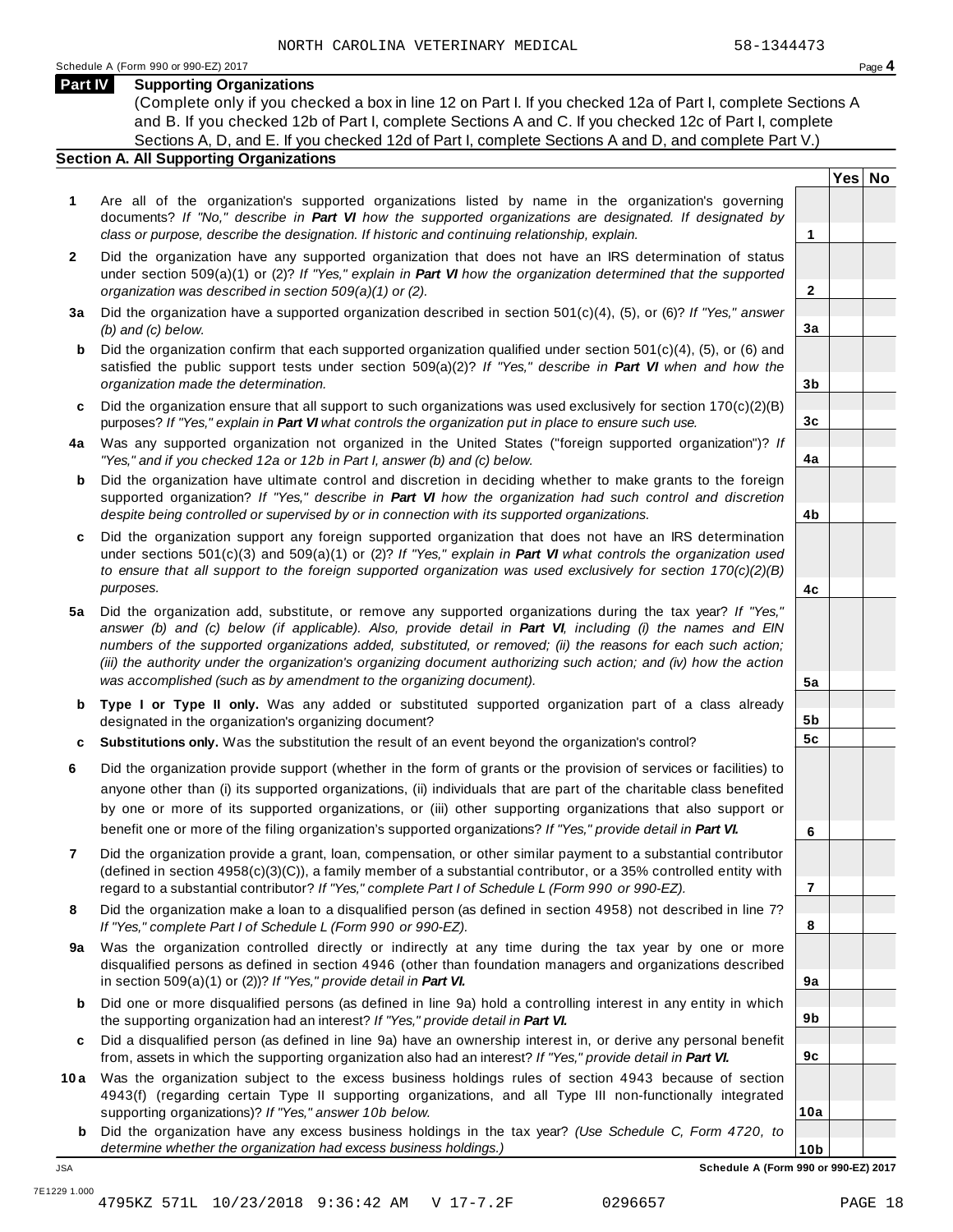|                  | Schedule A (Form 990 or 990-EZ) 2017                                                                                                                                                                                                                                                                                                                                                                                                                                                                                                                                                                                                                                         |                 |        | Page 5 |
|------------------|------------------------------------------------------------------------------------------------------------------------------------------------------------------------------------------------------------------------------------------------------------------------------------------------------------------------------------------------------------------------------------------------------------------------------------------------------------------------------------------------------------------------------------------------------------------------------------------------------------------------------------------------------------------------------|-----------------|--------|--------|
| <b>Part IV</b>   | <b>Supporting Organizations (continued)</b>                                                                                                                                                                                                                                                                                                                                                                                                                                                                                                                                                                                                                                  |                 | Yes No |        |
| 11               | Has the organization accepted a gift or contribution from any of the following persons?                                                                                                                                                                                                                                                                                                                                                                                                                                                                                                                                                                                      |                 |        |        |
| a                | A person who directly or indirectly controls, either alone or together with persons described in (b) and (c)                                                                                                                                                                                                                                                                                                                                                                                                                                                                                                                                                                 |                 |        |        |
|                  | below, the governing body of a supported organization?                                                                                                                                                                                                                                                                                                                                                                                                                                                                                                                                                                                                                       | 11a             |        |        |
| b                | A family member of a person described in (a) above?                                                                                                                                                                                                                                                                                                                                                                                                                                                                                                                                                                                                                          | 11 <sub>b</sub> |        |        |
|                  | c A 35% controlled entity of a person described in (a) or (b) above? If "Yes" to a, b, or c, provide detail in Part VI.                                                                                                                                                                                                                                                                                                                                                                                                                                                                                                                                                      | 11c             |        |        |
|                  | <b>Section B. Type I Supporting Organizations</b>                                                                                                                                                                                                                                                                                                                                                                                                                                                                                                                                                                                                                            |                 |        |        |
|                  |                                                                                                                                                                                                                                                                                                                                                                                                                                                                                                                                                                                                                                                                              |                 | Yes No |        |
| 1                | Did the directors, trustees, or membership of one or more supported organizations have the power to<br>regularly appoint or elect at least a majority of the organization's directors or trustees at all times during the<br>tax year? If "No," describe in Part VI how the supported organization(s) effectively operated, supervised, or<br>controlled the organization's activities. If the organization had more than one supported organization,<br>describe how the powers to appoint and/or remove directors or trustees were allocated among the supported<br>organizations and what conditions or restrictions, if any, applied to such powers during the tax year. | 1               |        |        |
| $\mathbf{2}$     | Did the organization operate for the benefit of any supported organization other than the supported<br>organization(s) that operated, supervised, or controlled the supporting organization? If "Yes," explain in Part<br>VI how providing such benefit carried out the purposes of the supported organization(s) that operated,                                                                                                                                                                                                                                                                                                                                             |                 |        |        |
|                  | supervised, or controlled the supporting organization.                                                                                                                                                                                                                                                                                                                                                                                                                                                                                                                                                                                                                       | 2               |        |        |
|                  | <b>Section C. Type II Supporting Organizations</b>                                                                                                                                                                                                                                                                                                                                                                                                                                                                                                                                                                                                                           |                 |        |        |
|                  |                                                                                                                                                                                                                                                                                                                                                                                                                                                                                                                                                                                                                                                                              |                 | Yes No |        |
| 1                | Were a majority of the organization's directors or trustees during the tax year also a majority of the directors<br>or trustees of each of the organization's supported organization(s)? If "No," describe in Part VI how control<br>or management of the supporting organization was vested in the same persons that controlled or managed<br>the supported organization(s).                                                                                                                                                                                                                                                                                                | 1               |        |        |
|                  | <b>Section D. All Type III Supporting Organizations</b>                                                                                                                                                                                                                                                                                                                                                                                                                                                                                                                                                                                                                      |                 |        |        |
| 1                | Did the organization provide to each of its supported organizations, by the last day of the fifth month of the<br>organization's tax year, (i) a written notice describing the type and amount of support provided during the prior<br>tax year, (ii) a copy of the Form 990 that was most recently filed as of the date of notification, and (iii) copies of<br>the organization's governing documents in effect on the date of notification, to the extent not previously<br>provided?                                                                                                                                                                                     | 1               | Yes No |        |
| 2                | Were any of the organization's officers, directors, or trustees either (i) appointed or elected by the supported<br>organization(s) or (ii) serving on the governing body of a supported organization? If "No," explain in Part VI how<br>the organization maintained a close and continuous working relationship with the supported organization(s).                                                                                                                                                                                                                                                                                                                        | 2               |        |        |
| 3                | By reason of the relationship described in (2), did the organization's supported organizations have a<br>significant voice in the organization's investment policies and in directing the use of the organization's<br>income or assets at all times during the tax year? If "Yes," describe in Part VI the role the organization's<br>supported organizations played in this regard.                                                                                                                                                                                                                                                                                        | 3               |        |        |
|                  | Section E. Type III Functionally Integrated Supporting Organizations                                                                                                                                                                                                                                                                                                                                                                                                                                                                                                                                                                                                         |                 |        |        |
| 1<br>a<br>b<br>c | Check the box next to the method that the organization used to satisfy the Integral Part Test during the year (see instructions).<br>The organization satisfied the Activities Test. Complete line 2 below.<br>The organization is the parent of each of its supported organizations. Complete line 3 below.<br>The organization supported a governmental entity. Describe in Part VI how you supported a government entity (see instructions).                                                                                                                                                                                                                              |                 |        |        |
|                  |                                                                                                                                                                                                                                                                                                                                                                                                                                                                                                                                                                                                                                                                              |                 | Yes No |        |
| 2<br>а           | Activities Test. Answer (a) and (b) below.<br>Did substantially all of the organization's activities during the tax year directly further the exempt purposes of<br>the supported organization(s) to which the organization was responsive? If "Yes," then in Part VI identify<br>those supported organizations and explain how these activities directly furthered their exempt purposes,<br>how the organization was responsive to those supported organizations, and how the organization determined<br>that these activities constituted substantially all of its activities.                                                                                            | 2a              |        |        |
| b                | Did the activities described in (a) constitute activities that, but for the organization's involvement, one or more<br>of the organization's supported organization(s) would have been engaged in? If "Yes," explain in Part VI the<br>reasons for the organization's position that its supported organization(s) would have engaged in these<br>activities but for the organization's involvement.                                                                                                                                                                                                                                                                          | 2 <sub>b</sub>  |        |        |
| 3                | Parent of Supported Organizations. Answer (a) and (b) below.                                                                                                                                                                                                                                                                                                                                                                                                                                                                                                                                                                                                                 |                 |        |        |
| а                | Did the organization have the power to regularly appoint or elect a majority of the officers, directors, or<br>trustees of each of the supported organizations? Provide details in Part VI.                                                                                                                                                                                                                                                                                                                                                                                                                                                                                  | 3a              |        |        |
| b                | Did the organization exercise a substantial degree of direction over the policies, programs, and activities of each<br>of its supported organizations? If "Yes," describe in Part VI the role played by the organization in this regard.                                                                                                                                                                                                                                                                                                                                                                                                                                     | 3 <sub>b</sub>  |        |        |
| JSA              | Schedule A (Form 990 or 990-EZ) 2017                                                                                                                                                                                                                                                                                                                                                                                                                                                                                                                                                                                                                                         |                 |        |        |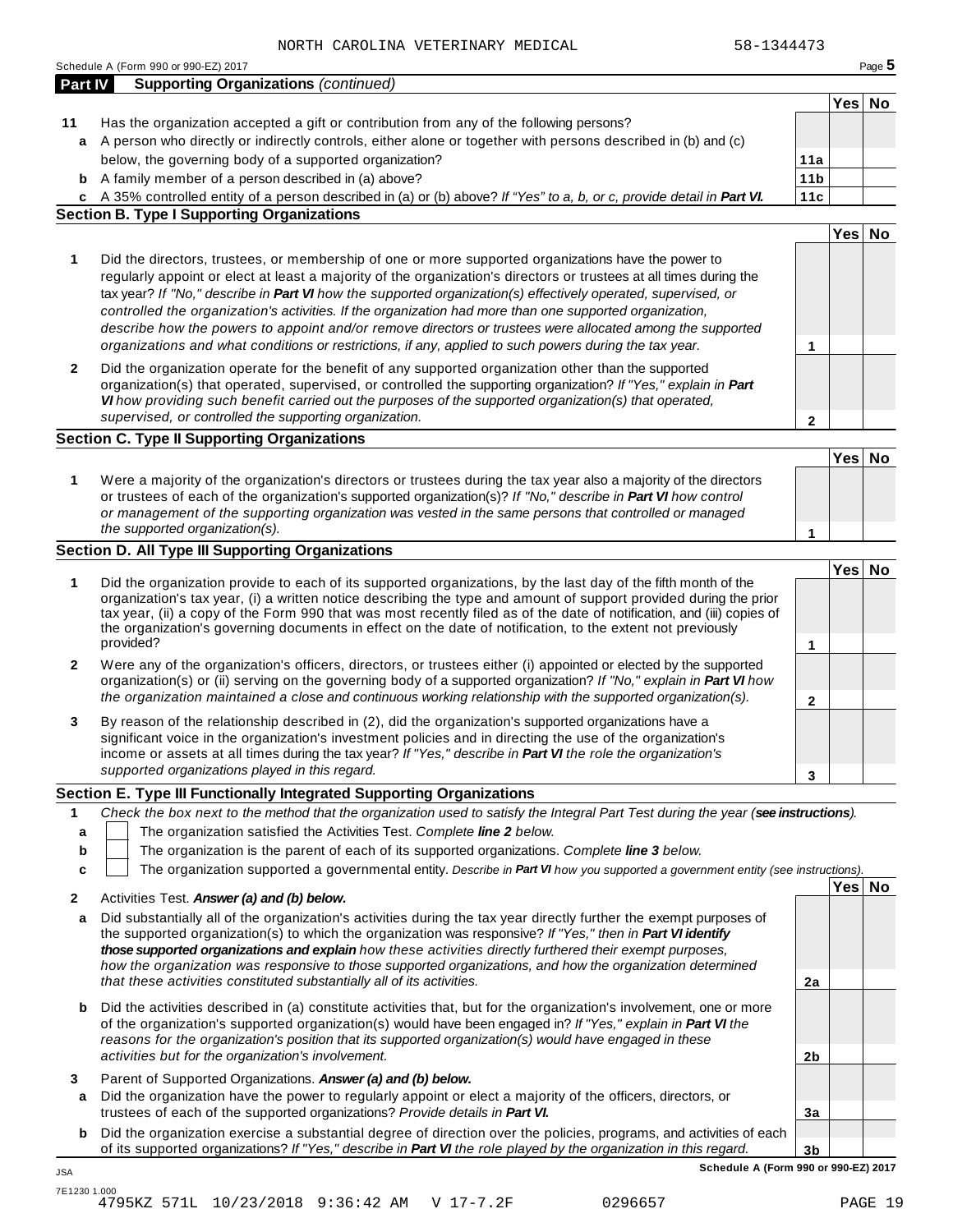| Schedule A (Form 990 or 990-EZ) 2017                                                                                                  |                |                | Page $6$            |
|---------------------------------------------------------------------------------------------------------------------------------------|----------------|----------------|---------------------|
| Part V<br>Type III Non-Functionally Integrated 509(a)(3) Supporting Organizations                                                     |                |                |                     |
| Check here if the organization satisfied the Integral Part Test as a qualifying trust on Nov. 20, 1970 (explain in Part VI). See<br>1 |                |                |                     |
| instructions. All other Type III non-functionally integrated supporting organizations must complete Sections A through E.             |                |                |                     |
|                                                                                                                                       |                | (A) Prior Year | (B) Current Year    |
| <b>Section A - Adjusted Net Income</b>                                                                                                |                |                | (optional)          |
| 1 Net short-term capital gain                                                                                                         | 1              |                |                     |
| 2 Recoveries of prior-year distributions                                                                                              | $\mathbf 2$    |                |                     |
| 3 Other gross income (see instructions)                                                                                               | 3              |                |                     |
| 4 Add lines 1 through 3.                                                                                                              | 4              |                |                     |
| 5 Depreciation and depletion                                                                                                          | 5              |                |                     |
| 6 Portion of operating expenses paid or incurred for production or                                                                    |                |                |                     |
| collection of gross income or for management, conservation, or                                                                        |                |                |                     |
| maintenance of property held for production of income (see instructions)                                                              | 6              |                |                     |
| 7 Other expenses (see instructions)                                                                                                   | $\overline{7}$ |                |                     |
| 8 Adjusted Net Income (subtract lines 5, 6, and 7 from line 4).                                                                       | 8              |                |                     |
| <b>Section B - Minimum Asset Amount</b>                                                                                               |                | (A) Prior Year | (B) Current Year    |
|                                                                                                                                       |                |                | (optional)          |
| 1 Aggregate fair market value of all non-exempt-use assets (see                                                                       |                |                |                     |
| instructions for short tax year or assets held for part of year):                                                                     |                |                |                     |
| a Average monthly value of securities                                                                                                 | 1a             |                |                     |
| <b>b</b> Average monthly cash balances                                                                                                | 1 <sub>b</sub> |                |                     |
| c Fair market value of other non-exempt-use assets                                                                                    | 1c             |                |                     |
| d Total (add lines 1a, 1b, and 1c)                                                                                                    | 1 <sub>d</sub> |                |                     |
| e Discount claimed for blockage or other                                                                                              |                |                |                     |
| factors (explain in detail in Part VI):                                                                                               |                |                |                     |
| 2 Acquisition indebtedness applicable to non-exempt-use assets                                                                        | $\mathbf{2}$   |                |                     |
| 3 Subtract line 2 from line 1d.                                                                                                       | 3              |                |                     |
| 4 Cash deemed held for exempt use. Enter 1-1/2% of line 3 (for greater amount,                                                        |                |                |                     |
| see instructions).                                                                                                                    | 4              |                |                     |
| 5 Net value of non-exempt-use assets (subtract line 4 from line 3)                                                                    | 5              |                |                     |
| 6 Multiply line 5 by .035.                                                                                                            | 6              |                |                     |
| 7 Recoveries of prior-year distributions                                                                                              | $\overline{7}$ |                |                     |
| 8 Minimum Asset Amount (add line 7 to line 6)                                                                                         | 8              |                |                     |
| <b>Section C - Distributable Amount</b>                                                                                               |                |                | <b>Current Year</b> |
| 1 Adjusted net income for prior year (from Section A, line 8, Column A)                                                               | $\mathbf 1$    |                |                     |
| 2 Enter 85% of line 1.                                                                                                                | $\mathbf 2$    |                |                     |
| 3 Minimum asset amount for prior year (from Section B, line 8, Column A)                                                              | 3              |                |                     |
| 4 Enter greater of line 2 or line 3.                                                                                                  | 4              |                |                     |
| 5 Income tax imposed in prior year                                                                                                    | 5              |                |                     |
| 6 Distributable Amount. Subtract line 5 from line 4, unless subject to                                                                |                |                |                     |
| emergency temporary reduction (see instructions).                                                                                     | 6              |                |                     |

**7** Check here if the current year is the organization's first as a non-functionally integrated Type III supporting organization (see instructions).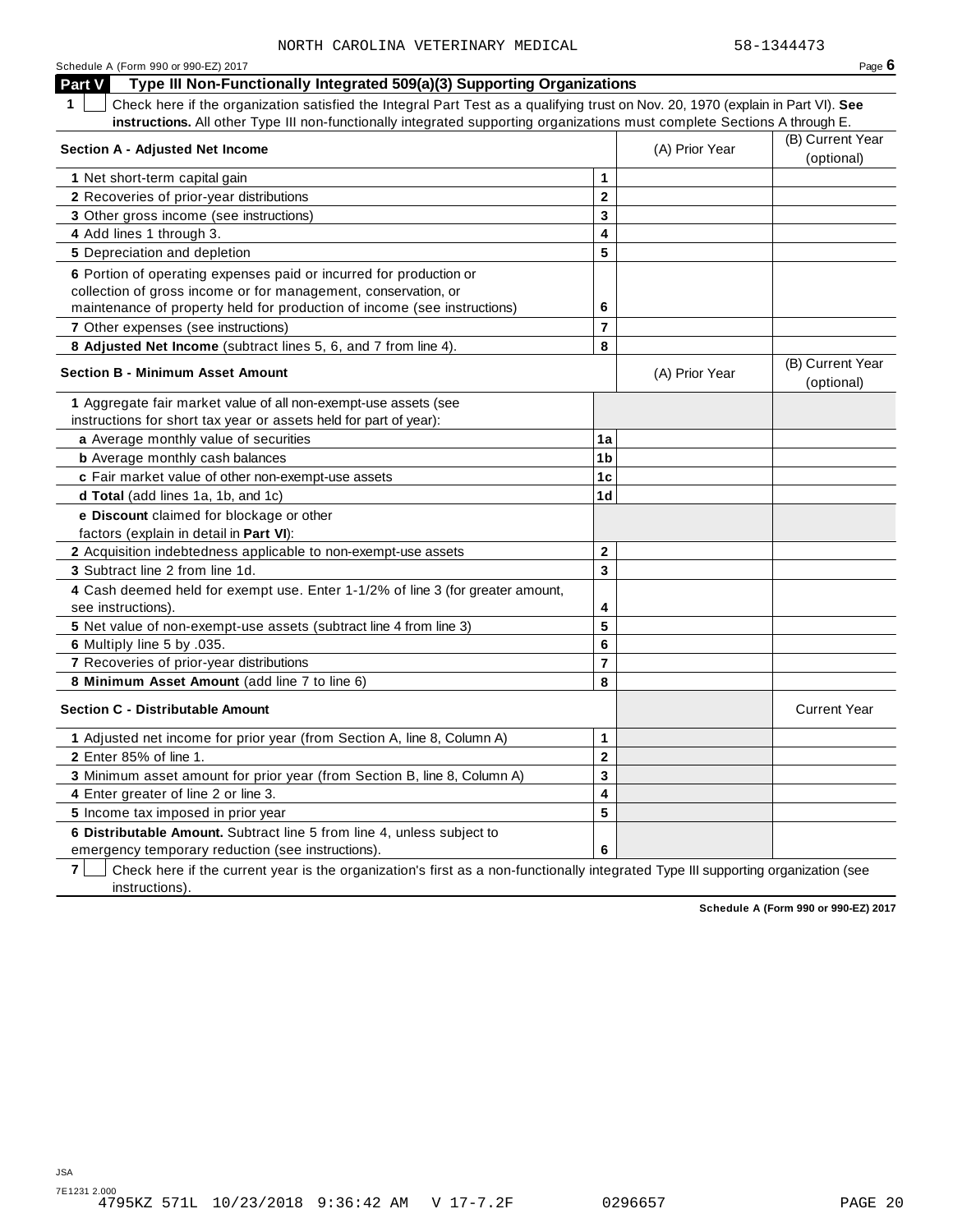|              | Schedule A (Form 990 or 990-EZ) 2017                                                       |                                    |                                               | Page 7                                           |
|--------------|--------------------------------------------------------------------------------------------|------------------------------------|-----------------------------------------------|--------------------------------------------------|
| Part V       | Type III Non-Functionally Integrated 509(a)(3) Supporting Organizations (continued)        |                                    |                                               |                                                  |
|              | <b>Section D - Distributions</b>                                                           |                                    |                                               | <b>Current Year</b>                              |
| 1            | Amounts paid to supported organizations to accomplish exempt purposes                      |                                    |                                               |                                                  |
| $\mathbf{2}$ | Amounts paid to perform activity that directly furthers exempt purposes of supported       |                                    |                                               |                                                  |
|              | organizations, in excess of income from activity                                           |                                    |                                               |                                                  |
| 3            | Administrative expenses paid to accomplish exempt purposes of supported organizations      |                                    |                                               |                                                  |
| 4            | Amounts paid to acquire exempt-use assets                                                  |                                    |                                               |                                                  |
| 5            | Qualified set-aside amounts (prior IRS approval required)                                  |                                    |                                               |                                                  |
| 6            | Other distributions (describe in Part VI). See instructions.                               |                                    |                                               |                                                  |
| 7            | Total annual distributions. Add lines 1 through 6.                                         |                                    |                                               |                                                  |
| 8            | Distributions to attentive supported organizations to which the organization is responsive |                                    |                                               |                                                  |
|              | (provide details in Part VI). See instructions.                                            |                                    |                                               |                                                  |
| 9            | Distributable amount for 2017 from Section C, line 6                                       |                                    |                                               |                                                  |
| 10           | Line 8 amount divided by Line 9 amount                                                     |                                    |                                               |                                                  |
|              | Section E - Distribution Allocations (see instructions)                                    | (i)<br><b>Excess Distributions</b> | (ii)<br><b>Underdistributions</b><br>Pre-2017 | (iii)<br><b>Distributable</b><br>Amount for 2017 |
| 1            | Distributable amount for 2017 from Section C, line 6                                       |                                    |                                               |                                                  |
| $\mathbf{2}$ | Underdistributions, if any, for years prior to 2017                                        |                                    |                                               |                                                  |
|              | (reasonable cause required-explain in Part VI). See                                        |                                    |                                               |                                                  |
|              | instructions.                                                                              |                                    |                                               |                                                  |
| 3            | Excess distributions carryover, if any, to 2017                                            |                                    |                                               |                                                  |
| a            |                                                                                            |                                    |                                               |                                                  |
| b            | From 2013                                                                                  |                                    |                                               |                                                  |
| C            | From 2014                                                                                  |                                    |                                               |                                                  |
| d            | From 2015                                                                                  |                                    |                                               |                                                  |
| е            | From 2016 <b></b>                                                                          |                                    |                                               |                                                  |
| f            | Total of lines 3a through e                                                                |                                    |                                               |                                                  |
| g            | Applied to underdistributions of prior years                                               |                                    |                                               |                                                  |
| h            | Applied to 2017 distributable amount                                                       |                                    |                                               |                                                  |
| j.           | Carryover from 2012 not applied (see instructions)                                         |                                    |                                               |                                                  |
|              | Remainder. Subtract lines 3g, 3h, and 3i from 3f.                                          |                                    |                                               |                                                  |
| 4            | Distributions for 2017 from                                                                |                                    |                                               |                                                  |
|              | Section D, line 7:<br>\$                                                                   |                                    |                                               |                                                  |
| a            | Applied to underdistributions of prior years                                               |                                    |                                               |                                                  |
| b            | Applied to 2017 distributable amount                                                       |                                    |                                               |                                                  |
|              | Remainder. Subtract lines 4a and 4b from 4                                                 |                                    |                                               |                                                  |
| 5            | Remaining underdistributions for years prior to 2017, if                                   |                                    |                                               |                                                  |
|              | any. Subtract lines 3g and 4a from line 2. For result                                      |                                    |                                               |                                                  |
|              | greater than zero, explain in Part VI. See instructions.                                   |                                    |                                               |                                                  |
| 6            | Remaining underdistributions for 2017. Subtract lines 3h                                   |                                    |                                               |                                                  |
|              | and 4b from line 1. For result greater than zero, explain in                               |                                    |                                               |                                                  |
|              | Part VI. See instructions.                                                                 |                                    |                                               |                                                  |
| 7            | Excess distributions carryover to 2018. Add lines 3j                                       |                                    |                                               |                                                  |
|              |                                                                                            |                                    |                                               |                                                  |
|              | and 4c.                                                                                    |                                    |                                               |                                                  |
| 8            | Breakdown of line 7:                                                                       |                                    |                                               |                                                  |
| a            | Excess from 2013                                                                           |                                    |                                               |                                                  |
| b            | Excess from 2014                                                                           |                                    |                                               |                                                  |
| c            | Excess from 2015                                                                           |                                    |                                               |                                                  |
| d            | Excess from 2016                                                                           |                                    |                                               |                                                  |
| е            | Excess from 2017                                                                           |                                    |                                               |                                                  |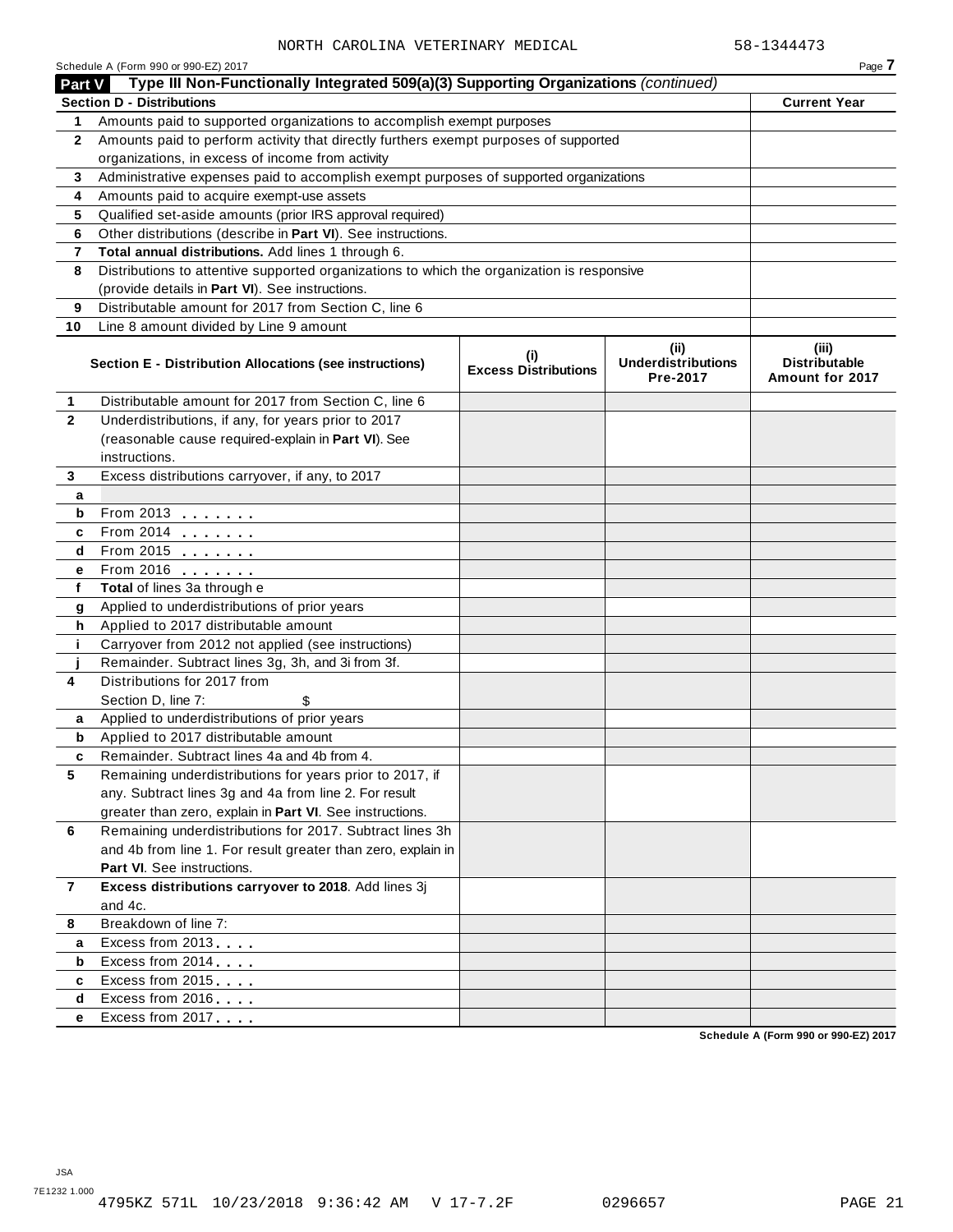#### Schedule <sup>A</sup> (Form <sup>990</sup> or 990-EZ) <sup>2017</sup> Page **8**

**Supplemental Information.** Provide the explanations required by Part II, line 10; Part II, line 17a or 17b; Part **Part VI** III, line 12; Part IV, Section A, lines 1, 2, 3b, 3c, 4b, 4c, 5a, 6, 9a, 9b, 9c, 11a, 11b, and 11c; Part IV, Section B, lines 1 and 2; Part IV, Section C, line 1; Part IV, Section D, lines 2 and 3; Part IV, Section E, lines 1c, 2a, 2b, 3a and 3b; Part V, line 1; Part V, Section B, line 1e; Part V, Section D, lines 5, 6, and 8; and Part V, Section E, lines 2, 5, and 6. Also complete this part for any additional information. (See instructions.)

PART II, SECTION C, LINE 17A, FACTS AND CIRCUMSTANCES TEST: THE NORTH CAROLINA VETERINARY FOUNDATION, INC. PROVIDES FINANCIAL SUPPORT FOR ALL TYPES OF EDUCATION AND RESEARCH IN THE FIELD OF VETERINARY MEDICINE AT NORTH CAROLINA STATE UNIVERSITY. NORTH CAROLINA STATE UNIVERSITY IS A RESEARCH-EXTENSIVE UNIVERSITY DEDICATED TO THE CREATION AND APPLICATION OF KNOWLEDGE TO BENEFIT ITS STUDENTS AS WELL AS THE GENERAL PUBLIC. THE FOUNDATION MAINTAINS A CONTINUOUS PROGRAM FOR SOLICITATION OF FUNDS FROM THE GENERAL PUBLIC. THE FOUNDATION SOLICITS FUNDS IN ALL 50 STATES AND HOLDS SOLICITATION LICENSES IN THESE STATES WHERE APPLICABLE. DURING THE FISCAL YEAR ENDED JUNE 30, 2018, THE FOUNDATION RECEIVED CONTRIBUTIONS FROM APPROXIMATELY 1,851 SEPARATE DONORS. IN ADDITION, THE FOUNDATION HAS A GOVERNING BODY WHICH REPRESENTS THE BROAD INTERESTS OF THE PUBLIC. THE FOUNDATION IS GOVERNED BY 36 VOTING DIRECTORS THAT SERVE A FOUR YEAR TERM. THEIR SUCCESSORS ARE ELECTED BY A MAJORITY VOTE OF THE VOTING DIRECTORS AT THE ANNUAL MEETING. A SLATE OF DIRECTOR CANDIDATES IS CHOSEN FROM A LARGE POOL OF CANDIDATES WHICH IS CREATED AND MANAGED IN AN ONGOING MANNER BY THE NOMINATIONS COMMITTEE.

JSA 7E1225 1.000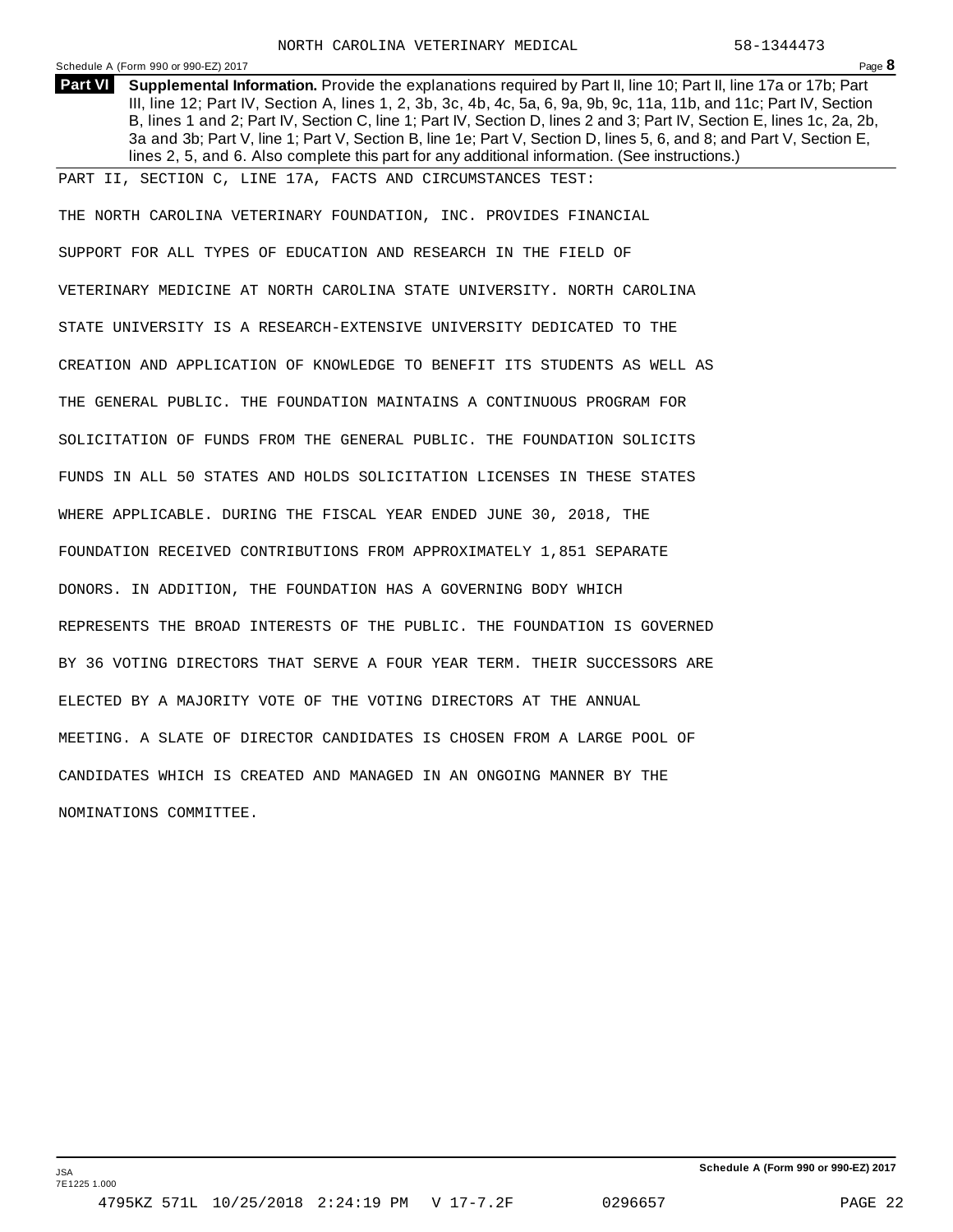| (Form 990, 990-EZ,         |  |
|----------------------------|--|
| or 990-PF)                 |  |
| Department of the Treasury |  |
| Internal Devenue Consice   |  |

## **Schedule B**  $\leftarrow$  **Contributors**

(Porm 990, Form 990, Form 990-EZ, or Form 990-PF.<br>Department of the Treasury → Attach to Form 990, Form 990-EZ, or Form 990-PF.<br>Internal Revenue Service → → Go to www.irs.gov/Form990 for the latest information.<br>Name of th

 $20$ **17** 

FOUNDATION, INC. 58-1344473

**Organization type** (check one):

| Filers of:         | Section:                                                                          |
|--------------------|-----------------------------------------------------------------------------------|
| Form 990 or 990-EZ | $\lfloor \frac{X}{2} \rfloor$ 501(c)( $\frac{3}{2}$ ) (enter number) organization |
|                    | 4947(a)(1) nonexempt charitable trust not treated as a private foundation         |
|                    | 527 political organization                                                        |
| Form 990-PF        | 501(c)(3) exempt private foundation                                               |
|                    | 4947(a)(1) nonexempt charitable trust treated as a private foundation             |
|                    | 501(c)(3) taxable private foundation                                              |

Check if your organization is covered by the **General Rule** or a **Special Rule.**

**Note:** Only a section 501(c)(7), (8), or (10) organization can check boxes for both the General Rule and a Special Rule. See instructions.

#### **General Rule**

 $\overline{X}$  For an organization filing Form 990, 990-EZ, or 990-PF that received, during the year, contributions totaling \$5,000 or more (in money or property) from any one contributor. Complete Parts I and II. See instructions for determining a contributor's total contributions.

#### **Special Rules**

For an organization described in section 501(c)(3) filing Form 990 or 990-EZ that met the 33 1/3 % support test of the regulations under sections 509(a)(1) and 170(b)(1)(A)(vi), that checked Schedule A (Form 990 or 990-EZ), Part II, line 13, 16a, or 16b, and that received from any one contributor, during the year, total contributions of the greater of **(1)** \$5,000; or **(2)** 2% of the amount on (i) Form 990, Part VIII, line 1h; or (ii) Form 990-EZ, line 1. Complete Parts I and II.

For an organization described in section 501(c)(7), (8), or (10) filing Form 990 or 990-EZ that received from any one contributor, during the year, total contributions of more than \$1,000 *exclusively* for religious, charitable, scientific, literary, or educational purposes, or for the prevention of cruelty to children or animals. Complete Parts I, II, and III.

For an organization described in section 501(c)(7), (8), or (10) filing Form 990 or 990-EZ that received from any one contributor, during the year, contributions *exclusively* for religious, charitable, etc., purposes, but no such contributions totaled more than \$1,000. If this box is checked, enter here the total contributions that were received during the year for an *exclusively* religious, charitable, etc., purpose. Don't complete any of the parts unless the **General Rule** applies to this organization because it received *nonexclusively* religious, charitable, etc., contributions totaling \$5,000 or more during the year m m m m m m m m m m m m m m m m m m m m m m m m m m m m m m m I \$

**Caution:** An organization that isn't covered by the General Rule and/or the Special Rules doesn't file Schedule B (Form 990, 990-EZ, or 990-PF), but it **must** answer "No" on Part IV, line 2, of its Form 990; or check the box on line H of its Form 990-EZ or on its Form 990-PF, Part I, line 2, to certify that it doesn't meet the filing requirements of Schedule B (Form 990, 990-EZ, or 990-PF).

For Paperwork Reduction Act Notice, see the instructions for Form 990, 990-EZ, or 990-PF. Schedule B (Form 990, 990-EZ, or 990-PF) (2017)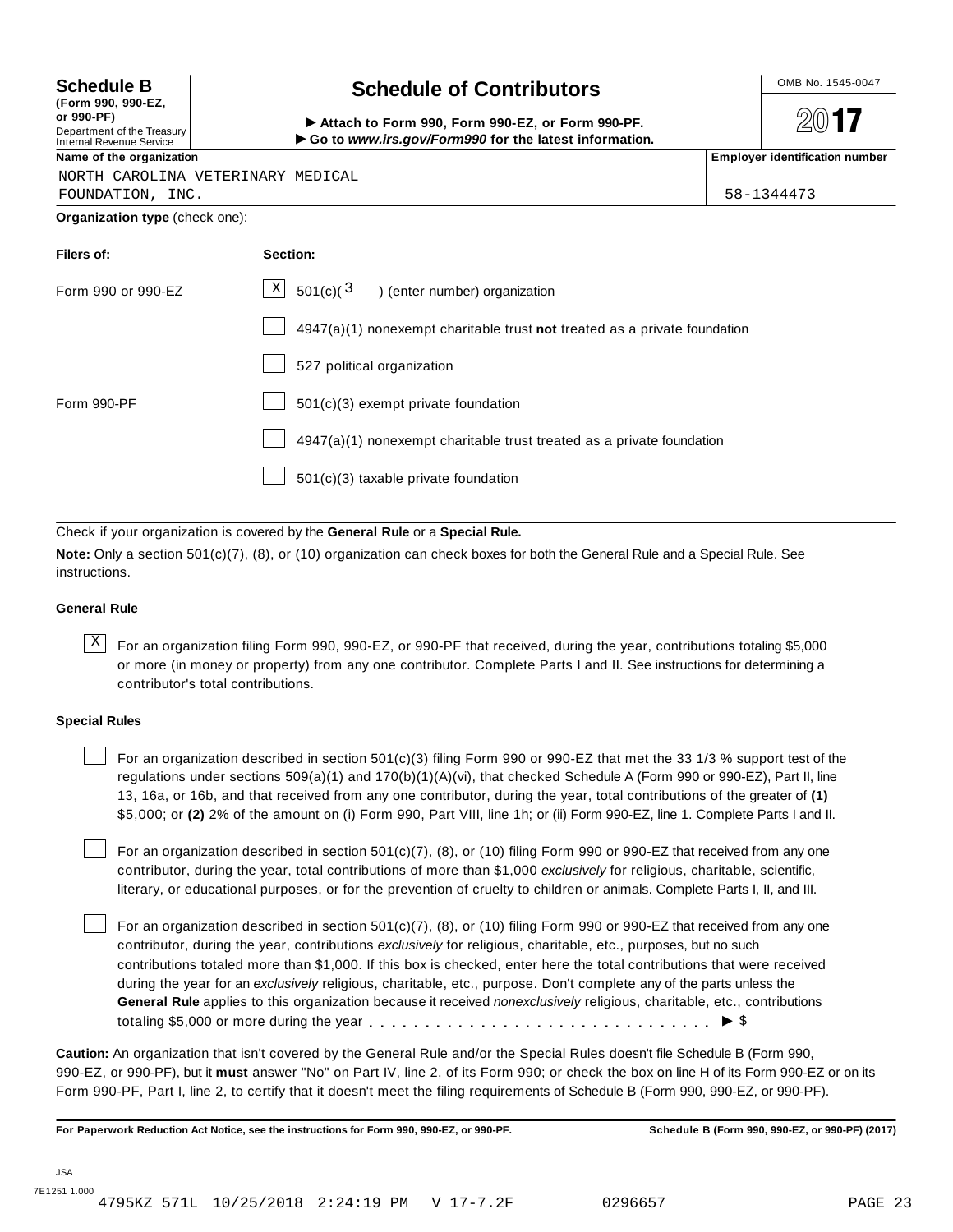| Schedule B (Form 990, 990-EZ, or 990-PF) (2017) | Page ≥ |
|-------------------------------------------------|--------|
|                                                 |        |

| (a)        | (b)                        | (c)                        | (d)                                                                                             |
|------------|----------------------------|----------------------------|-------------------------------------------------------------------------------------------------|
| No.        | Name, address, and ZIP + 4 | <b>Total contributions</b> | Type of contribution                                                                            |
| 1          |                            | 800,000.<br>\$             | Χ<br>Person<br>Payroll<br>Noncash<br>(Complete Part II for<br>noncash contributions.)           |
| (a)        | (b)                        | (c)                        | (d)                                                                                             |
| No.        | Name, address, and ZIP + 4 | <b>Total contributions</b> | Type of contribution                                                                            |
| $\sqrt{2}$ |                            | 333, 333.<br>\$            | Χ<br>Person<br>Payroll<br>Noncash<br>(Complete Part II for<br>noncash contributions.)           |
| (a)        | (b)                        | (c)                        | (d)                                                                                             |
| No.        | Name, address, and ZIP + 4 | <b>Total contributions</b> | Type of contribution                                                                            |
| 3          |                            | 310,000.<br>\$             | Χ<br>Person<br>Payroll<br>Noncash<br>(Complete Part II for<br>noncash contributions.)           |
| (a)        | (b)                        | (c)                        | (d)                                                                                             |
| No.        | Name, address, and ZIP + 4 | <b>Total contributions</b> | Type of contribution                                                                            |
| 4          |                            | 276,604.<br>\$             | Χ<br>Person<br>Payroll<br><b>Noncash</b><br>(Complete Part II for<br>noncash contributions.)    |
| (a)        | (b)                        | (c)                        | (d)                                                                                             |
| No.        | Name, address, and ZIP + 4 | <b>Total contributions</b> | Type of contribution                                                                            |
| 5          |                            | 252,571.<br>\$             | Person<br>Payroll<br>$\mathbf X$<br>Noncash<br>(Complete Part II for<br>noncash contributions.) |
| (a)        | (b)                        | (c)                        | (d)                                                                                             |
| No.        | Name, address, and ZIP + 4 | <b>Total contributions</b> | Type of contribution                                                                            |
| 6          |                            | 250,000.<br>\$             | Х<br>Person<br>Payroll<br>Noncash<br>(Complete Part II for<br>noncash contributions.)           |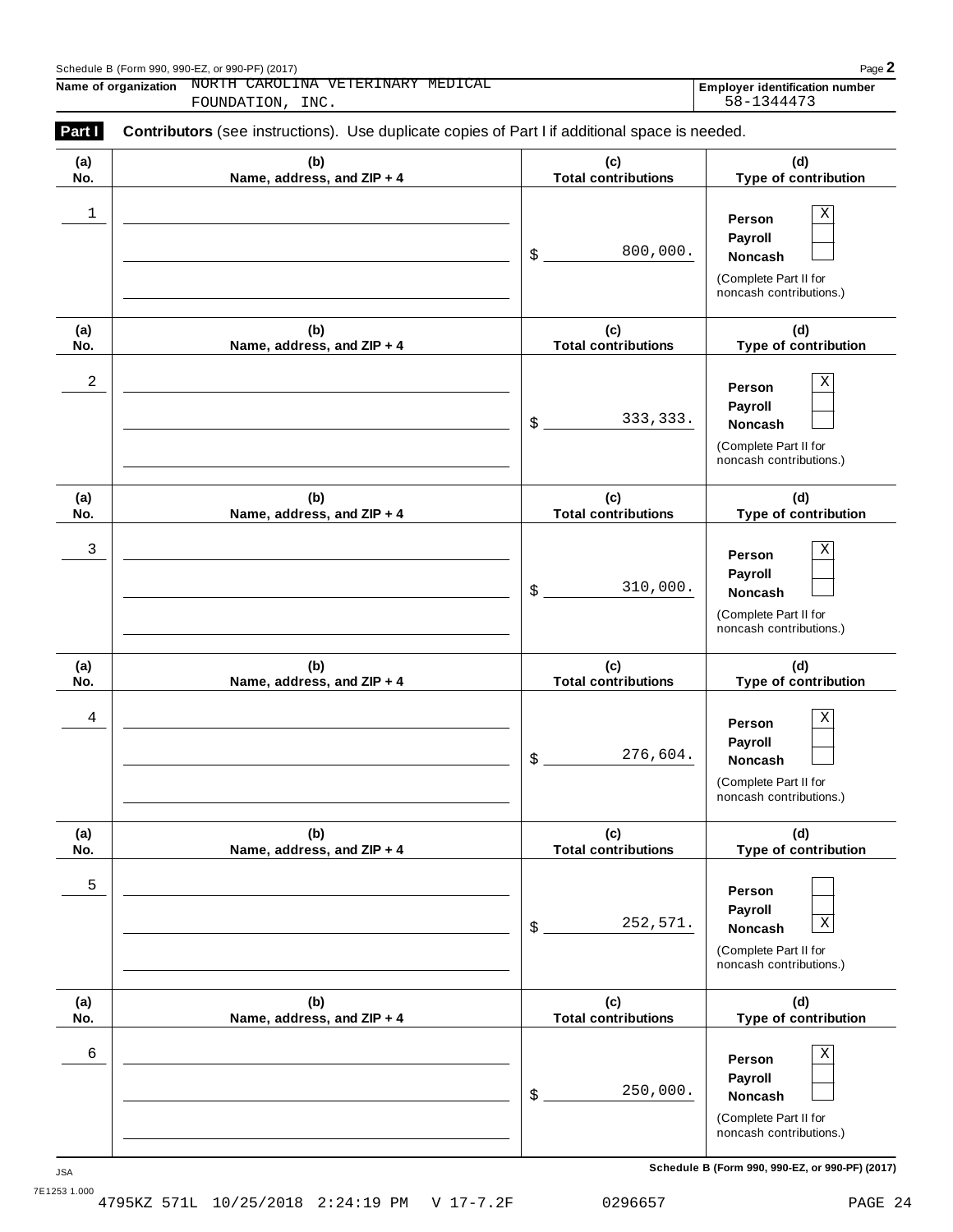| Schedule B (Form 990, 990-EZ, or 990-PF) (2017) | Page ≥ |
|-------------------------------------------------|--------|
|                                                 |        |

| (a)  | (b)                        | (c)                        | (d)                                                                                                    |
|------|----------------------------|----------------------------|--------------------------------------------------------------------------------------------------------|
| No.  | Name, address, and ZIP + 4 | <b>Total contributions</b> | Type of contribution                                                                                   |
| 7    |                            | 100,000.<br>\$             | Χ<br>Person<br>Payroll<br><b>Noncash</b><br>(Complete Part II for<br>noncash contributions.)           |
| (a)  | (b)                        | (c)                        | (d)                                                                                                    |
| No.  | Name, address, and ZIP + 4 | <b>Total contributions</b> | Type of contribution                                                                                   |
| 8    |                            | 75,373.<br>\$              | Person<br>Payroll<br>$\mathbf X$<br><b>Noncash</b><br>(Complete Part II for<br>noncash contributions.) |
| (a)  | (b)                        | (c)                        | (d)                                                                                                    |
| No.  | Name, address, and ZIP + 4 | <b>Total contributions</b> | Type of contribution                                                                                   |
| 9    |                            | 74,759.<br>\$              | Person<br>Payroll<br>$\mathbf X$<br><b>Noncash</b><br>(Complete Part II for<br>noncash contributions.) |
| (a)  | (b)                        | (c)                        | (d)                                                                                                    |
| No.  | Name, address, and ZIP + 4 | <b>Total contributions</b> | Type of contribution                                                                                   |
| $10$ |                            | 73,000.<br>\$              | Χ<br>Person<br>Payroll<br>Noncash<br>(Complete Part II for<br>noncash contributions.)                  |
| (a)  | (b)                        | (c)                        | (d)                                                                                                    |
| No.  | Name, address, and ZIP + 4 | <b>Total contributions</b> | Type of contribution                                                                                   |
| 11   |                            | 61,000.<br>\$              | Χ<br>Person<br>Payroll<br>Noncash<br>(Complete Part II for<br>noncash contributions.)                  |
| (a)  | (b)                        | (c)                        | (d)                                                                                                    |
| No.  | Name, address, and ZIP + 4 | <b>Total contributions</b> | Type of contribution                                                                                   |
| 12   |                            | 60,000.<br>\$              | $\mathbf X$<br>Person<br>Payroll<br>Noncash                                                            |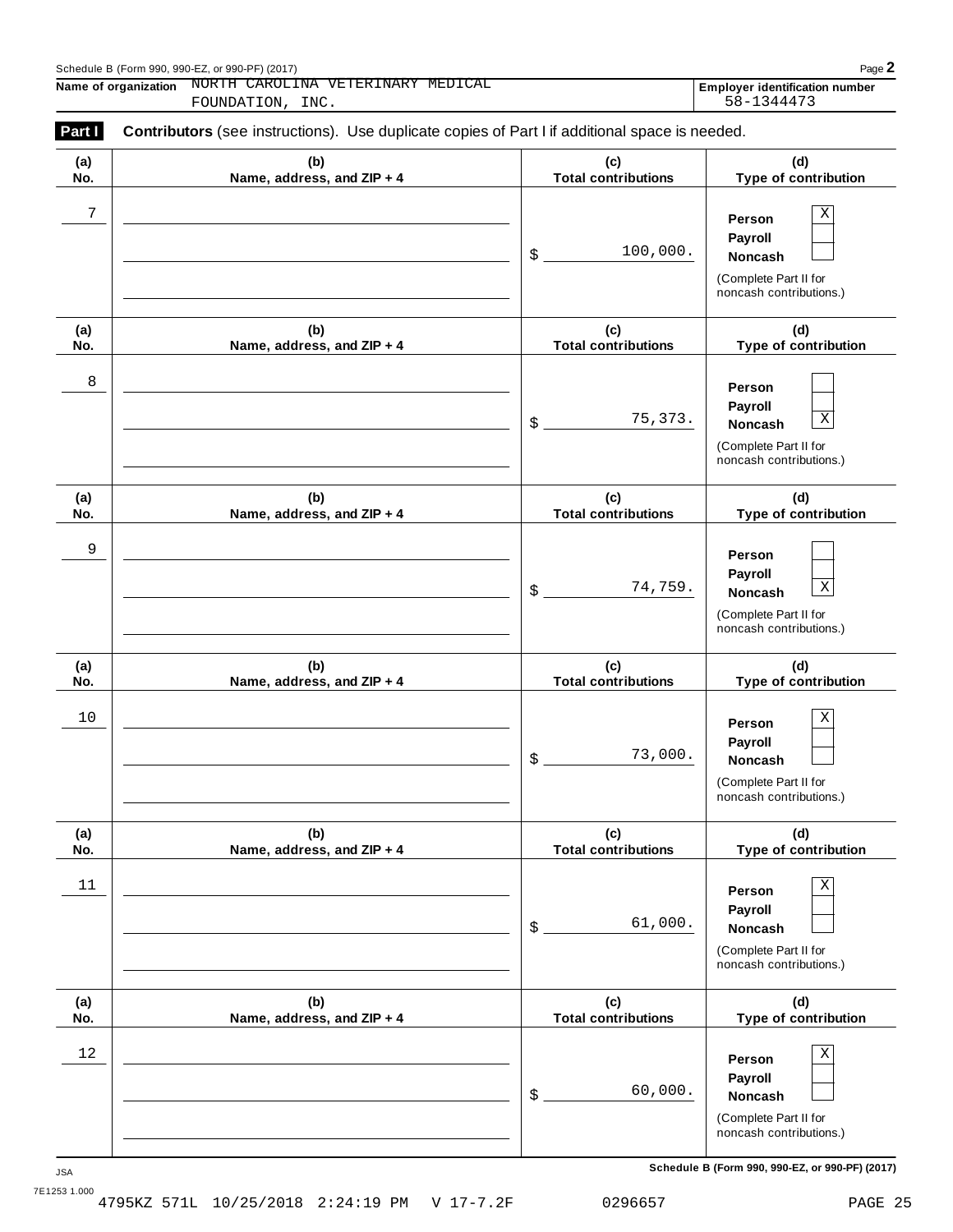| Schedule B (Form 990, 990-EZ, or 990-PF) (2017) | Page ≥ |
|-------------------------------------------------|--------|
|                                                 |        |

**Name of organization NORTH CAROLINA VETERINARY MEDICAL Employer identification** number FOUNDATION, INC. 58-1344473

| Part I     | <b>Contributors</b> (see instructions). Use duplicate copies of Part I if additional space is needed. |                                   |                                                                                                 |
|------------|-------------------------------------------------------------------------------------------------------|-----------------------------------|-------------------------------------------------------------------------------------------------|
| (a)<br>No. | (b)<br>Name, address, and ZIP + 4                                                                     | (c)<br><b>Total contributions</b> | (d)<br>Type of contribution                                                                     |
| 13         |                                                                                                       | 58,450.<br>\$                     | Χ<br>Person<br>Payroll<br>Noncash<br>(Complete Part II for<br>noncash contributions.)           |
| (a)<br>No. | (b)<br>Name, address, and ZIP + 4                                                                     | (c)<br><b>Total contributions</b> | (d)<br>Type of contribution                                                                     |
| 14         |                                                                                                       | 55,000.<br>\$                     | Χ<br>Person<br>Payroll<br>Noncash<br>(Complete Part II for<br>noncash contributions.)           |
| (a)<br>No. | (b)<br>Name, address, and ZIP + 4                                                                     | (c)<br><b>Total contributions</b> | (d)<br>Type of contribution                                                                     |
| 15         |                                                                                                       | 52,220.<br>\$                     | Χ<br>Person<br>Payroll<br>Noncash<br>(Complete Part II for<br>noncash contributions.)           |
| (a)<br>No. | (b)<br>Name, address, and ZIP + 4                                                                     | (c)<br><b>Total contributions</b> | (d)<br>Type of contribution                                                                     |
| 16         |                                                                                                       | 50,456.<br>\$                     | Person<br>Payroll<br>$\mathbf X$<br>Noncash<br>(Complete Part II for<br>noncash contributions.) |
| (a)<br>No. | (b)<br>Name, address, and ZIP + 4                                                                     | (c)<br><b>Total contributions</b> | (d)<br><b>Type of contribution</b>                                                              |
| 17         |                                                                                                       | 50, 390.<br>\$                    | Person<br>Payroll<br>$\mathbf X$<br>Noncash<br>(Complete Part II for<br>noncash contributions.) |
| (a)<br>No. | (b)<br>Name, address, and ZIP + 4                                                                     | (c)<br><b>Total contributions</b> | (d)<br>Type of contribution                                                                     |
| 18         |                                                                                                       | 40,000.<br>\$                     | Χ<br>Person<br>Payroll<br>Noncash<br>(Complete Part II for<br>noncash contributions.)           |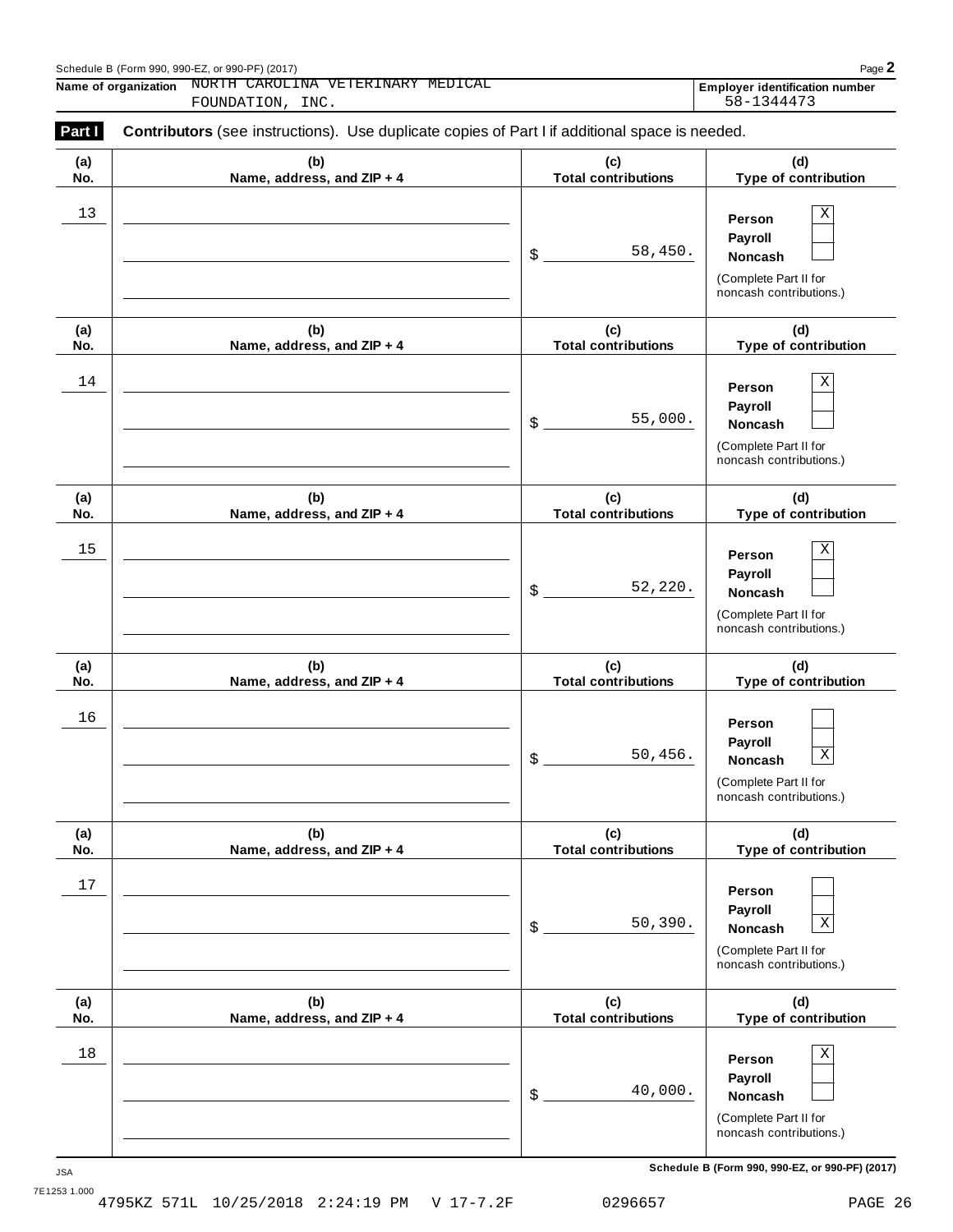| Schedule B (Form 990, 990-EZ, or 990-PF) (2017) | Page ≥ |
|-------------------------------------------------|--------|
|                                                 |        |

| (a)        | (b)                               | (c)                               | (d)                                                                                             |
|------------|-----------------------------------|-----------------------------------|-------------------------------------------------------------------------------------------------|
| No.        | Name, address, and ZIP + 4        | <b>Total contributions</b>        | Type of contribution                                                                            |
| 19         |                                   | 37,932.<br>\$                     | Χ<br>Person<br>Payroll<br>Noncash<br>(Complete Part II for<br>noncash contributions.)           |
| (a)<br>No. | (b)<br>Name, address, and ZIP + 4 | (c)<br><b>Total contributions</b> | (d)<br>Type of contribution                                                                     |
| 20         |                                   | 30,579.<br>\$                     | Person<br>Payroll<br>$\mathbf X$<br>Noncash<br>(Complete Part II for<br>noncash contributions.) |
| (a)<br>No. | (b)<br>Name, address, and ZIP + 4 | (c)<br><b>Total contributions</b> | (d)<br>Type of contribution                                                                     |
| 21         |                                   | 30,000.<br>\$                     | Χ<br>Person<br>Payroll<br>Noncash<br>(Complete Part II for<br>noncash contributions.)           |
| (a)<br>No. | (b)<br>Name, address, and ZIP + 4 | (c)<br><b>Total contributions</b> | (d)<br>Type of contribution                                                                     |
| 22         |                                   | 30,000.<br>\$                     | Χ<br>Person<br>Payroll<br>Noncash<br>(Complete Part II for<br>noncash contributions.)           |
| (a)<br>No. | (b)<br>Name, address, and ZIP + 4 | (c)<br><b>Total contributions</b> | (d)<br>Type of contribution                                                                     |
| 23         |                                   | 29,940.<br>\$                     | Person<br>Payroll<br>$\mathbf X$<br>Noncash<br>(Complete Part II for<br>noncash contributions.) |
| (a)<br>No. | (b)<br>Name, address, and ZIP + 4 | (c)<br><b>Total contributions</b> | (d)<br>Type of contribution                                                                     |
| 24         |                                   | 29,600.<br>\$                     | х<br>Person<br>Payroll<br>Noncash<br>(Complete Part II for                                      |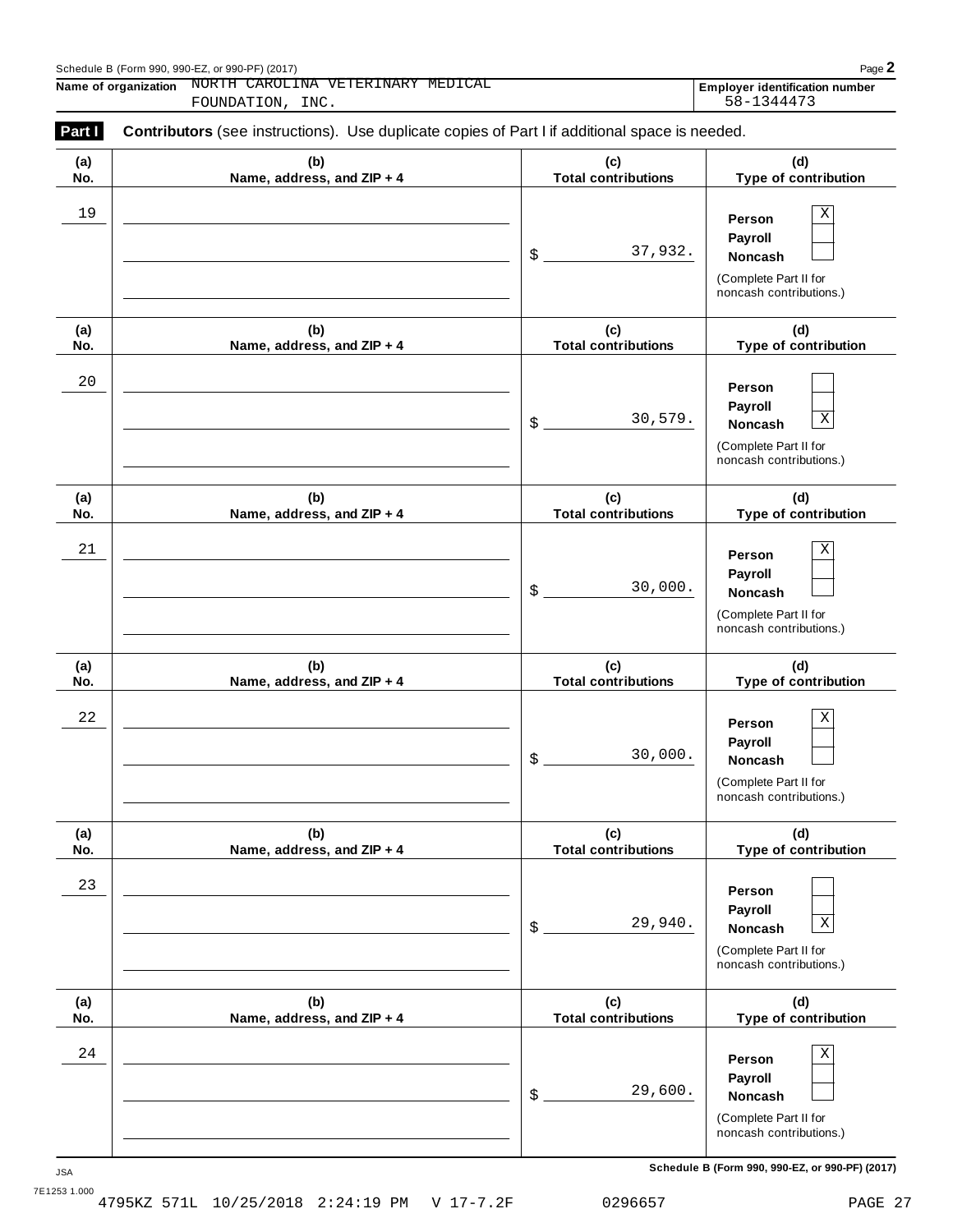| Schedule B (Form 990, 990-EZ, or 990-PF) (2017) | Page ≥ |
|-------------------------------------------------|--------|
|                                                 |        |

| Part I     | Contributors (see instructions). Use duplicate copies of Part I if additional space is needed. |                                   |                                                                                       |
|------------|------------------------------------------------------------------------------------------------|-----------------------------------|---------------------------------------------------------------------------------------|
| (a)<br>No. | (b)<br>Name, address, and ZIP + 4                                                              | (c)<br><b>Total contributions</b> | (d)<br>Type of contribution                                                           |
| 25         |                                                                                                | 27,200.<br>\$                     | Χ<br>Person<br>Payroll<br>Noncash<br>(Complete Part II for<br>noncash contributions.) |
| (a)<br>No. | (b)<br>Name, address, and ZIP + 4                                                              | (c)<br><b>Total contributions</b> | (d)<br>Type of contribution                                                           |
| 26         |                                                                                                | 27,000.<br>\$                     | Χ<br>Person<br>Payroll<br>Noncash<br>(Complete Part II for<br>noncash contributions.) |
| (a)<br>No. | (b)<br>Name, address, and ZIP + 4                                                              | (c)<br><b>Total contributions</b> | (d)<br>Type of contribution                                                           |
| 27         |                                                                                                | 26,548.<br>\$                     | Χ<br>Person<br>Payroll<br>Noncash<br>(Complete Part II for<br>noncash contributions.) |
| (a)<br>No. | (b)<br>Name, address, and ZIP + 4                                                              | (c)<br><b>Total contributions</b> | (d)<br>Type of contribution                                                           |
| 28         |                                                                                                | 26,000.<br>\$                     | Χ<br>Person<br>Payroll<br>Noncash<br>(Complete Part II for<br>noncash contributions.) |
| (a)<br>No. | (b)<br>Name, address, and ZIP + 4                                                              | (c)<br><b>Total contributions</b> | (d)<br>Type of contribution                                                           |
| 29         |                                                                                                | 25,500.<br>\$                     | Χ<br>Person<br>Payroll<br>Noncash<br>(Complete Part II for<br>noncash contributions.) |
| (a)<br>No. | (b)<br>Name, address, and ZIP + 4                                                              | (c)<br><b>Total contributions</b> | (d)<br>Type of contribution                                                           |
| 30         |                                                                                                | 25,000.<br>\$                     | Χ<br>Person<br>Payroll<br>Noncash<br>(Complete Part II for<br>noncash contributions.) |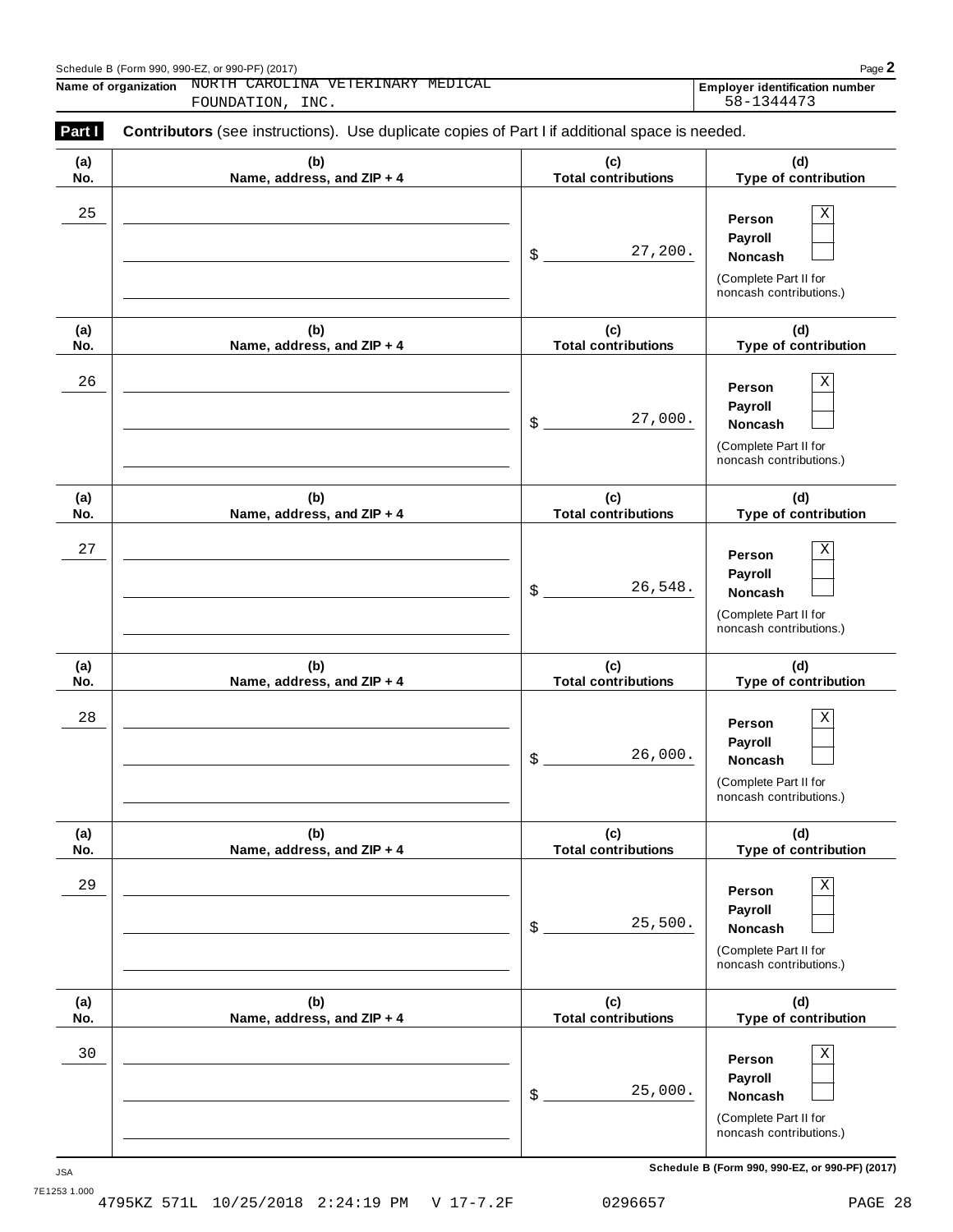| Schedule B (Form 990, 990-EZ, or 990-PF) (2017) | Page ≥ |
|-------------------------------------------------|--------|
|                                                 |        |

| Part I     | Contributors (see instructions). Use duplicate copies of Part I if additional space is needed. |                                   |                                                                                       |
|------------|------------------------------------------------------------------------------------------------|-----------------------------------|---------------------------------------------------------------------------------------|
| (a)<br>No. | (b)<br>Name, address, and ZIP + 4                                                              | (c)<br><b>Total contributions</b> | (d)<br>Type of contribution                                                           |
| 31         |                                                                                                | 25,000.<br>$\mathsf{\$}$ .        | Χ<br>Person<br>Payroll<br>Noncash<br>(Complete Part II for<br>noncash contributions.) |
| (a)<br>No. | (b)<br>Name, address, and ZIP + 4                                                              | (c)<br><b>Total contributions</b> | (d)<br>Type of contribution                                                           |
| 32         |                                                                                                | 25,000.<br>\$                     | Χ<br>Person<br>Payroll<br>Noncash<br>(Complete Part II for<br>noncash contributions.) |
| (a)<br>No. | (b)<br>Name, address, and ZIP + 4                                                              | (c)<br><b>Total contributions</b> | (d)<br>Type of contribution                                                           |
| 33         |                                                                                                | 25,000.<br>\$                     | Χ<br>Person<br>Payroll<br>Noncash<br>(Complete Part II for<br>noncash contributions.) |
| (a)<br>No. | (b)<br>Name, address, and ZIP + 4                                                              | (c)<br><b>Total contributions</b> | (d)<br>Type of contribution                                                           |
| 34         |                                                                                                | 25,000.<br>\$                     | Χ<br>Person<br>Payroll<br>Noncash<br>(Complete Part II for<br>noncash contributions.) |
| (a)<br>No. | (b)<br>Name, address, and ZIP + 4                                                              | (c)<br><b>Total contributions</b> | (d)<br>Type of contribution                                                           |
| 35         |                                                                                                | 25,000.<br>\$                     | X<br>Person<br>Payroll<br>Noncash<br>(Complete Part II for<br>noncash contributions.) |
| (a)<br>No. | (b)<br>Name, address, and ZIP + 4                                                              | (c)<br><b>Total contributions</b> | (d)<br>Type of contribution                                                           |
| 36         |                                                                                                | 24,301.<br>\$                     | Х<br>Person<br>Payroll<br>Noncash<br>(Complete Part II for<br>noncash contributions.) |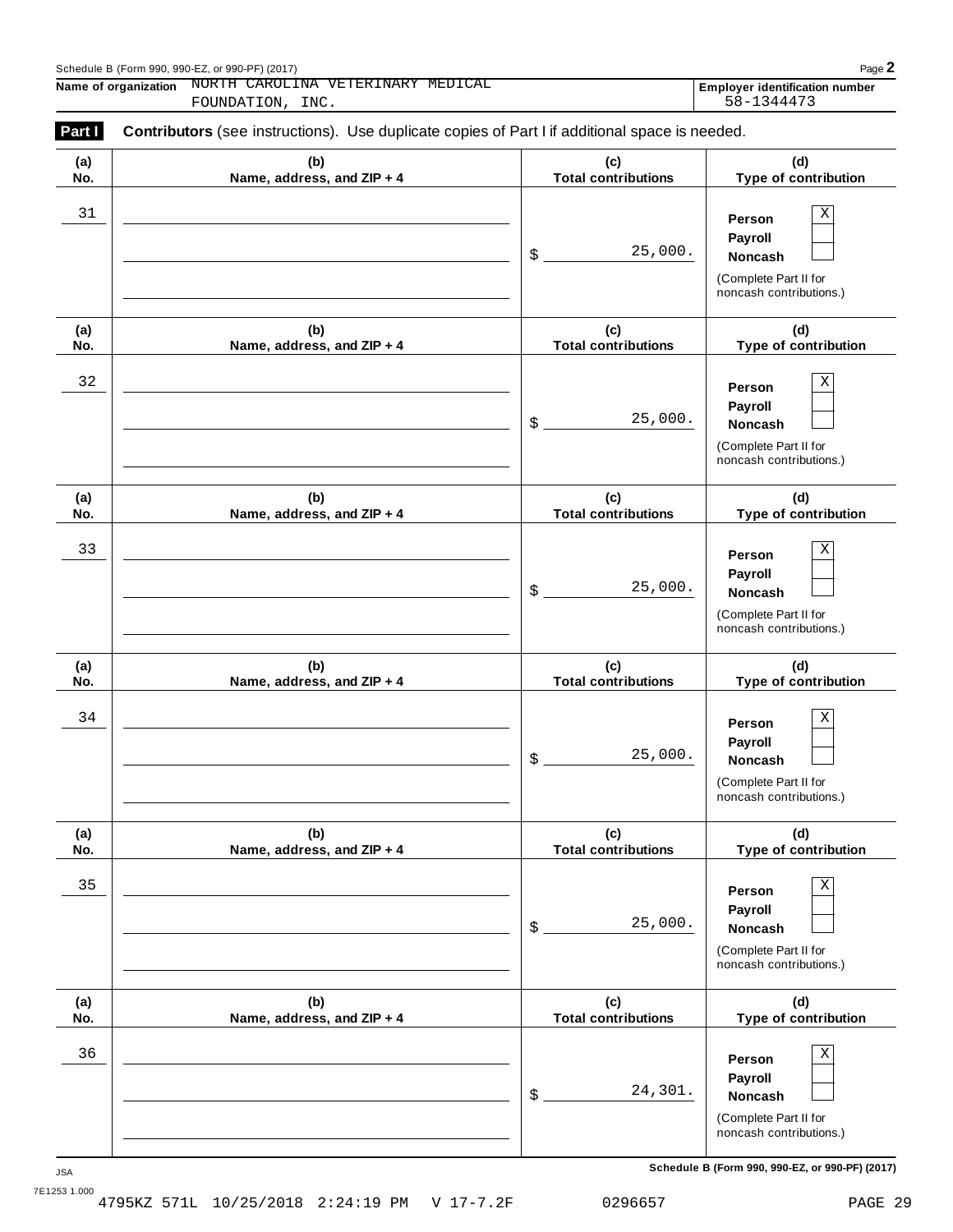| Schedule B (Form 990, 990-EZ, or 990-PF) (2017) | Page ≥ |
|-------------------------------------------------|--------|
|                                                 |        |

**Name of organization NORTH CAROLINA VETERINARY MEDICAL Employer identification** number FOUNDATION, INC. 2008. [2010] THE SET ON DATION, INC.

| Part I      | <b>Contributors</b> (see instructions). Use duplicate copies of Part I if additional space is needed. |                                   |                                                                                       |
|-------------|-------------------------------------------------------------------------------------------------------|-----------------------------------|---------------------------------------------------------------------------------------|
| (a)<br>No.  | (b)<br>Name, address, and ZIP + 4                                                                     | (c)<br><b>Total contributions</b> | (d)<br>Type of contribution                                                           |
| 37          |                                                                                                       | 24,000.<br>\$                     | Χ<br>Person<br>Payroll<br>Noncash<br>(Complete Part II for<br>noncash contributions.) |
| (a)<br>No.  | (b)<br>Name, address, and ZIP + 4                                                                     | (c)<br><b>Total contributions</b> | (d)<br>Type of contribution                                                           |
| 38          |                                                                                                       | 19,500.<br>\$                     | Χ<br>Person<br>Payroll<br>Noncash<br>(Complete Part II for<br>noncash contributions.) |
| (a)<br>No.  | (b)<br>Name, address, and ZIP + 4                                                                     | (c)<br><b>Total contributions</b> | (d)<br>Type of contribution                                                           |
| 39          |                                                                                                       | 15,000.<br>\$                     | Χ<br>Person<br>Payroll<br>Noncash<br>(Complete Part II for<br>noncash contributions.) |
| (a)<br>No.  | (b)<br>Name, address, and ZIP + 4                                                                     | (c)<br><b>Total contributions</b> | (d)<br>Type of contribution                                                           |
| 40          |                                                                                                       | 14,500.<br>\$                     | Χ<br>Person<br>Payroll<br>Noncash<br>(Complete Part II for<br>noncash contributions.) |
| (a)<br>No.  | (b)<br>Name, address, and ZIP + 4                                                                     | (c)<br><b>Total contributions</b> | (d)<br>Type of contribution                                                           |
| 41          |                                                                                                       | 13,300.<br>\$                     | Χ<br>Person<br>Payroll<br>Noncash<br>(Complete Part II for<br>noncash contributions.) |
| (a)<br>No.  | (b)<br>Name, address, and ZIP + 4                                                                     | (c)<br><b>Total contributions</b> | (d)<br>Type of contribution                                                           |
| $4\sqrt{2}$ |                                                                                                       | 10,780.<br>\$                     | Х<br>Person<br>Payroll<br>Noncash<br>(Complete Part II for<br>noncash contributions.) |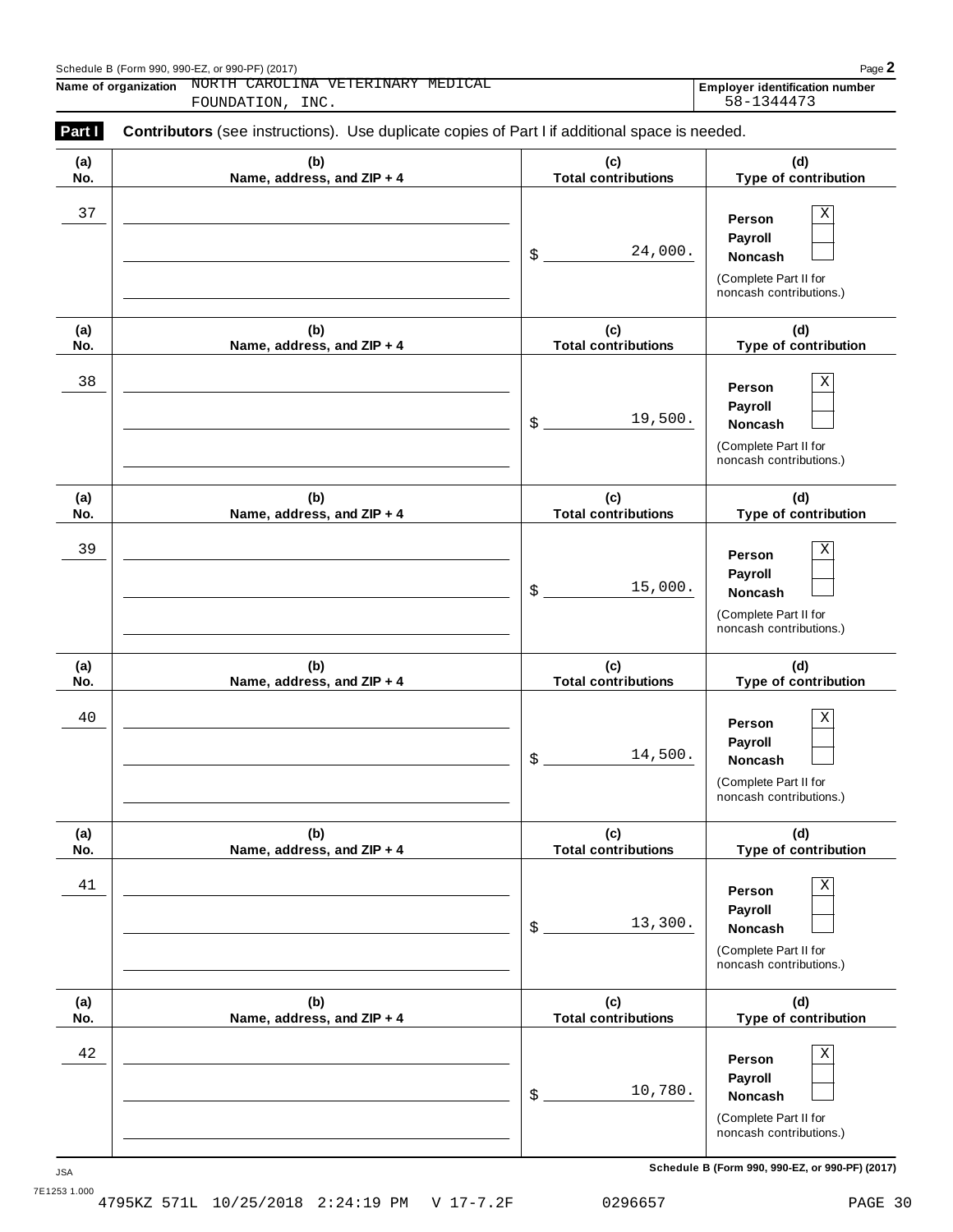| Schedule B (Form 990, 990-EZ, or 990-PF) (2017) | Page ≥ |
|-------------------------------------------------|--------|
|                                                 |        |

| (a) | (b)                        | (c)                        | (d)                                                                                          |
|-----|----------------------------|----------------------------|----------------------------------------------------------------------------------------------|
| No. | Name, address, and ZIP + 4 | <b>Total contributions</b> | Type of contribution                                                                         |
| 43  |                            | 10,000.<br>\$              | Χ<br>Person<br>Payroll<br><b>Noncash</b><br>(Complete Part II for<br>noncash contributions.) |
| (a) | (b)                        | (c)                        | (d)                                                                                          |
| No. | Name, address, and ZIP + 4 | <b>Total contributions</b> | Type of contribution                                                                         |
| 44  |                            | 10,000.<br>\$              | Χ<br>Person<br>Payroll<br><b>Noncash</b><br>(Complete Part II for<br>noncash contributions.) |
| (a) | (b)                        | (c)                        | (d)                                                                                          |
| No. | Name, address, and ZIP + 4 | <b>Total contributions</b> | Type of contribution                                                                         |
| 45  |                            | 10,000.<br>\$              | Χ<br>Person<br>Payroll<br><b>Noncash</b><br>(Complete Part II for<br>noncash contributions.) |
| (a) | (b)                        | (c)                        | (d)                                                                                          |
| No. | Name, address, and ZIP + 4 | <b>Total contributions</b> | Type of contribution                                                                         |
| 46  |                            | 10,000.<br>\$              | Χ<br>Person<br>Payroll<br><b>Noncash</b><br>(Complete Part II for<br>noncash contributions.) |
| (a) | (b)                        | (c)                        | (d)                                                                                          |
| No. | Name, address, and ZIP + 4 | <b>Total contributions</b> | Type of contribution                                                                         |
| 47  |                            | 10,000.<br>\$              | Χ<br>Person<br>Payroll<br><b>Noncash</b><br>(Complete Part II for<br>noncash contributions.) |
| (a) | (b)                        | (c)                        | (d)                                                                                          |
| No. | Name, address, and ZIP + 4 | <b>Total contributions</b> | Type of contribution                                                                         |
| 48  |                            | 10,000.<br>\$              | Χ<br>Person<br>Payroll<br>Noncash<br>(Complete Part II for                                   |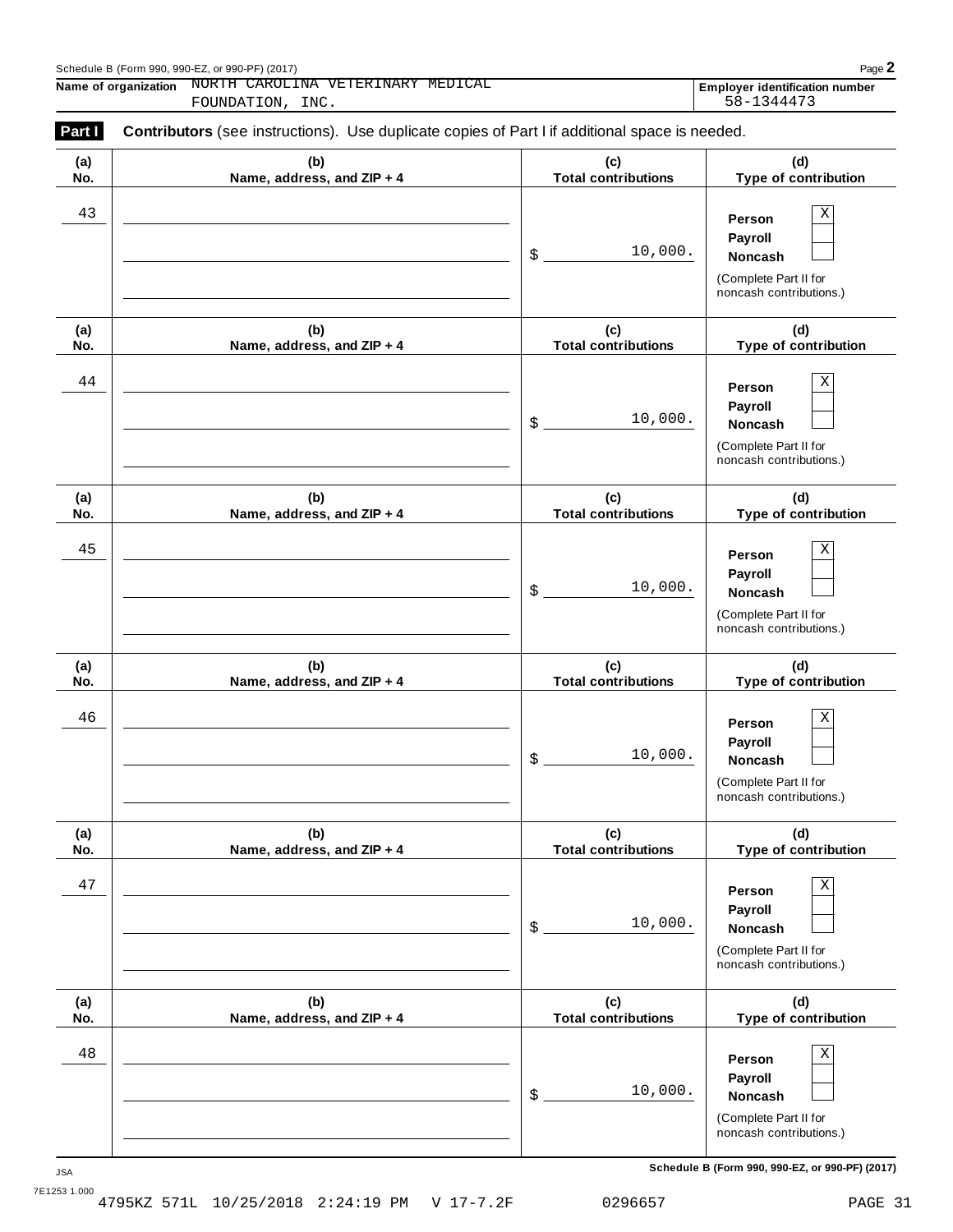| Schedule B (Form 990, 990-EZ, or 990-PF) (2017) | Page ≥ |
|-------------------------------------------------|--------|
|                                                 |        |

| Part I     | Contributors (see instructions). Use duplicate copies of Part I if additional space is needed. |                                   |                                                                                                 |  |
|------------|------------------------------------------------------------------------------------------------|-----------------------------------|-------------------------------------------------------------------------------------------------|--|
| (a)<br>No. | (b)<br>Name, address, and ZIP + 4                                                              | (c)<br><b>Total contributions</b> | (d)<br>Type of contribution                                                                     |  |
| 49         |                                                                                                | 10,000.<br>\$                     | $\mathbf X$<br>Person<br>Payroll<br>Noncash<br>(Complete Part II for<br>noncash contributions.) |  |
| (a)<br>No. | (b)<br>Name, address, and ZIP + 4                                                              | (c)<br><b>Total contributions</b> | (d)<br>Type of contribution                                                                     |  |
| 50         |                                                                                                | 10,000.<br>\$                     | Χ<br>Person<br>Payroll<br>Noncash<br>(Complete Part II for<br>noncash contributions.)           |  |
| (a)<br>No. | (b)<br>Name, address, and ZIP + 4                                                              | (c)<br><b>Total contributions</b> | (d)<br>Type of contribution                                                                     |  |
| 51         |                                                                                                | 10,000.<br>\$                     | Χ<br>Person<br>Payroll<br>Noncash<br>(Complete Part II for<br>noncash contributions.)           |  |
| (a)<br>No. | (b)<br>Name, address, and ZIP + 4                                                              | (c)<br><b>Total contributions</b> | (d)<br>Type of contribution                                                                     |  |
| 52         |                                                                                                | 10,000.<br>\$                     | Χ<br>Person<br>Payroll<br>Noncash<br>(Complete Part II for<br>noncash contributions.)           |  |
| (a)<br>No. | (b)<br>Name, address, and ZIP + 4                                                              | (c)<br><b>Total contributions</b> | (d)<br>Type of contribution                                                                     |  |
| 53         |                                                                                                | 10,000.<br>\$                     | Χ<br>Person<br>Payroll<br><b>Noncash</b><br>(Complete Part II for<br>noncash contributions.)    |  |
| (a)<br>No. | (b)<br>Name, address, and ZIP + 4                                                              | (c)<br><b>Total contributions</b> | (d)<br>Type of contribution                                                                     |  |
| 54         |                                                                                                | 10,000.<br>\$                     | Χ<br>Person<br>Payroll<br>Noncash<br>(Complete Part II for<br>noncash contributions.)           |  |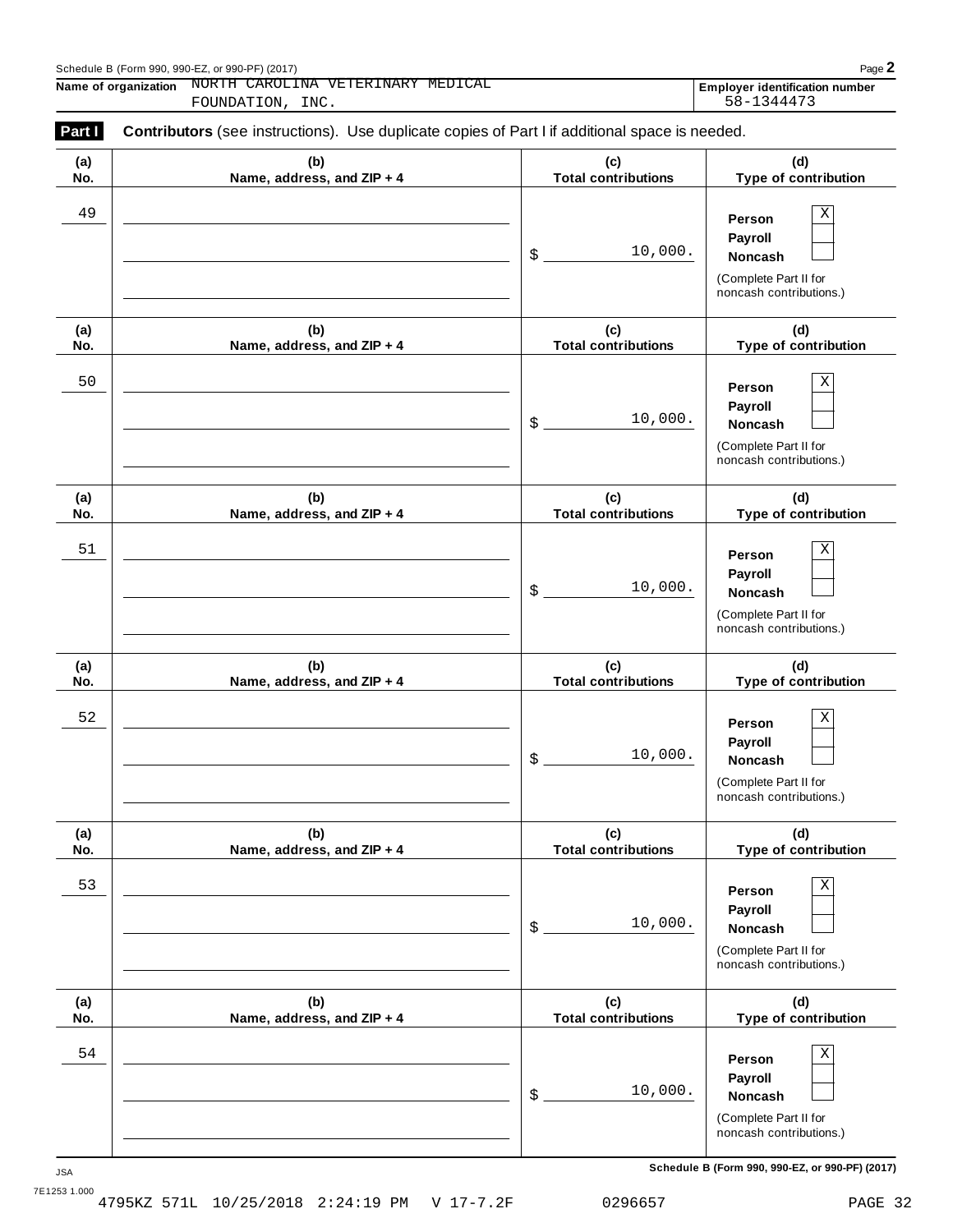| Schedule B (Form 990, 990-EZ, or 990-PF) (2017) | Page ≥ |
|-------------------------------------------------|--------|
|                                                 |        |

| Part I     | Contributors (see instructions). Use duplicate copies of Part I if additional space is needed. |                                   |                                                                                              |
|------------|------------------------------------------------------------------------------------------------|-----------------------------------|----------------------------------------------------------------------------------------------|
| (a)<br>No. | (b)<br>Name, address, and ZIP + 4                                                              | (c)<br><b>Total contributions</b> | (d)<br>Type of contribution                                                                  |
| 55         |                                                                                                | 10,000.<br>\$                     | Χ<br>Person<br>Payroll<br>Noncash<br>(Complete Part II for<br>noncash contributions.)        |
| (a)<br>No. | (b)<br>Name, address, and ZIP + 4                                                              | (c)<br><b>Total contributions</b> | (d)<br>Type of contribution                                                                  |
| 56         |                                                                                                | 10,000.<br>\$                     | Χ<br>Person<br>Payroll<br>Noncash<br>(Complete Part II for<br>noncash contributions.)        |
| (a)<br>No. | (b)<br>Name, address, and ZIP + 4                                                              | (c)<br><b>Total contributions</b> | (d)<br>Type of contribution                                                                  |
| 57         |                                                                                                | 9,000.<br>\$                      | Χ<br>Person<br>Payroll<br>Noncash<br>(Complete Part II for<br>noncash contributions.)        |
| (a)<br>No. | (b)<br>Name, address, and ZIP + 4                                                              | (c)<br><b>Total contributions</b> | (d)<br>Type of contribution                                                                  |
| 58         |                                                                                                | 8,195.<br>\$                      | Χ<br>Person<br>Payroll<br>Noncash<br>(Complete Part II for<br>noncash contributions.)        |
| (a)<br>No. | (b)<br>Name, address, and ZIP + 4                                                              | (c)<br><b>Total contributions</b> | (d)<br><b>Type of contribution</b>                                                           |
| 59         |                                                                                                | 7,500.<br>\$                      | Χ<br>Person<br>Payroll<br><b>Noncash</b><br>(Complete Part II for<br>noncash contributions.) |
| (a)<br>No. | (b)<br>Name, address, and ZIP + 4                                                              | (c)<br><b>Total contributions</b> | (d)<br><b>Type of contribution</b>                                                           |
| 60         |                                                                                                | 6,041.<br>\$                      | Χ<br>Person<br>Payroll<br>Noncash<br>(Complete Part II for<br>noncash contributions.)        |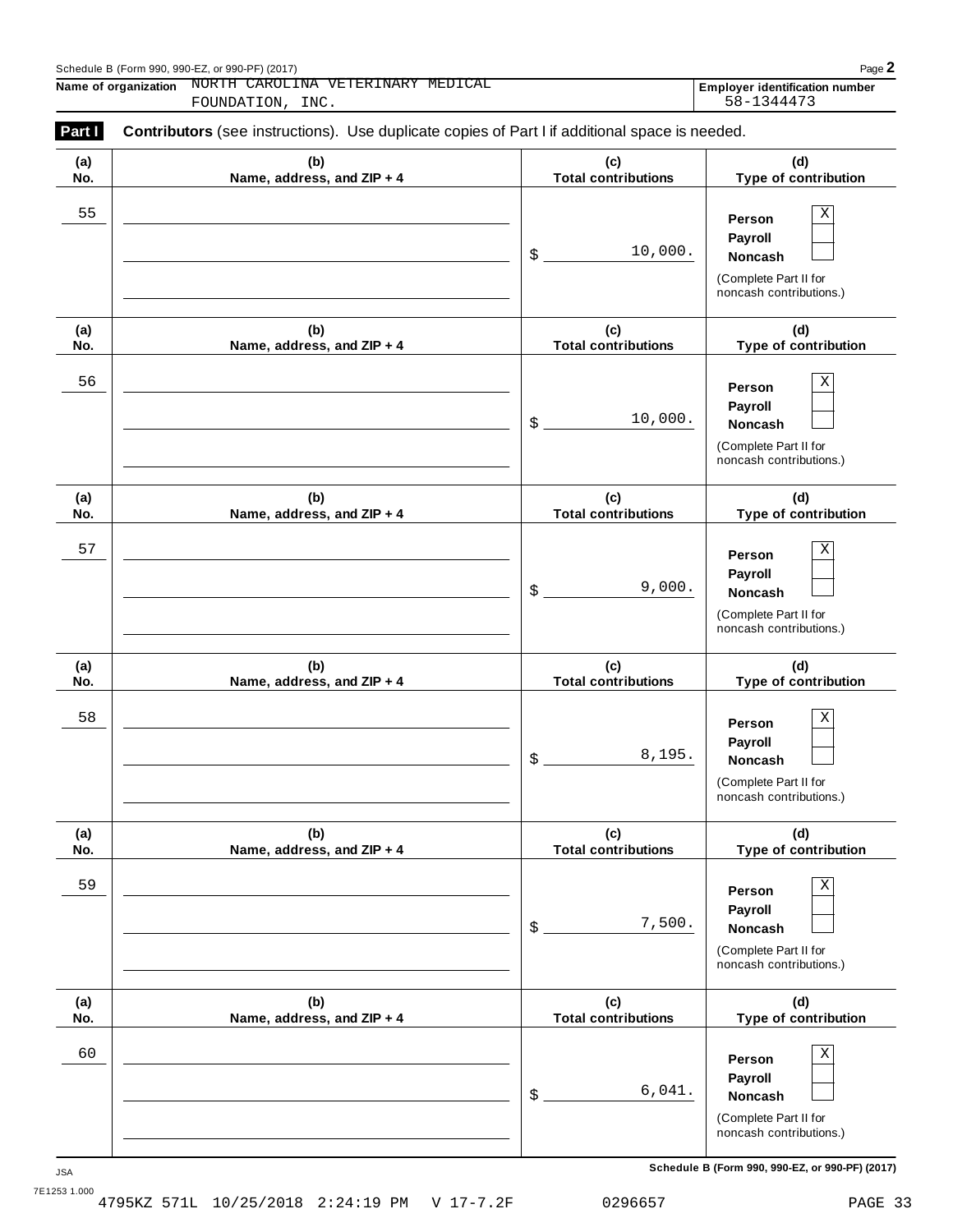| Schedule B (Form 990, 990-EZ, or 990-PF) (2017) | Page ≥ |
|-------------------------------------------------|--------|
|                                                 |        |

**Name of organization NORTH CAROLINA VETERINARY MEDICAL Employer identification** number

NORTH CAROLINA VETERINARY MEDICAL **Employer identification number**<br>FOUNDATION, INC. 58-1344473

| (a) | (b)                        | (c)                        | (d)                                                                                             |
|-----|----------------------------|----------------------------|-------------------------------------------------------------------------------------------------|
| No. | Name, address, and ZIP + 4 | <b>Total contributions</b> | Type of contribution                                                                            |
| 61  |                            | 6,000.<br>\$               | Χ<br>Person<br>Payroll<br>Noncash<br>(Complete Part II for<br>noncash contributions.)           |
| (a) | (b)                        | (c)                        | (d)                                                                                             |
| No. | Name, address, and ZIP + 4 | <b>Total contributions</b> | Type of contribution                                                                            |
| 62  |                            | 6,000.<br>\$               | Χ<br>Person<br>Payroll<br>Noncash<br>(Complete Part II for<br>noncash contributions.)           |
| (a) | (b)                        | (c)                        | (d)                                                                                             |
| No. | Name, address, and ZIP + 4 | <b>Total contributions</b> | Type of contribution                                                                            |
| 63  |                            | 5,600.<br>\$               | Χ<br>Person<br>Payroll<br>Noncash<br>(Complete Part II for<br>noncash contributions.)           |
| (a) | (b)                        | (c)                        | (d)                                                                                             |
| No. | Name, address, and ZIP + 4 | <b>Total contributions</b> | Type of contribution                                                                            |
| 64  |                            | 5,500.<br>\$               | Χ<br>Person<br>Payroll<br>Noncash<br>(Complete Part II for<br>noncash contributions.)           |
| (a) | (b)                        | (c)                        | (d)                                                                                             |
| No. | Name, address, and ZIP + 4 | <b>Total contributions</b> | Type of contribution                                                                            |
| 65  |                            | 5,350.<br>\$               | х<br>Person<br>Payroll<br>Noncash<br>(Complete Part II for<br>noncash contributions.)           |
| (a) | (b)                        | (c)                        | (d)                                                                                             |
| No. | Name, address, and ZIP + 4 | <b>Total contributions</b> | Type of contribution                                                                            |
| 66  |                            | 5,027.<br>\$               | Person<br>Payroll<br>$\mathbf X$<br>Noncash<br>(Complete Part II for<br>noncash contributions.) |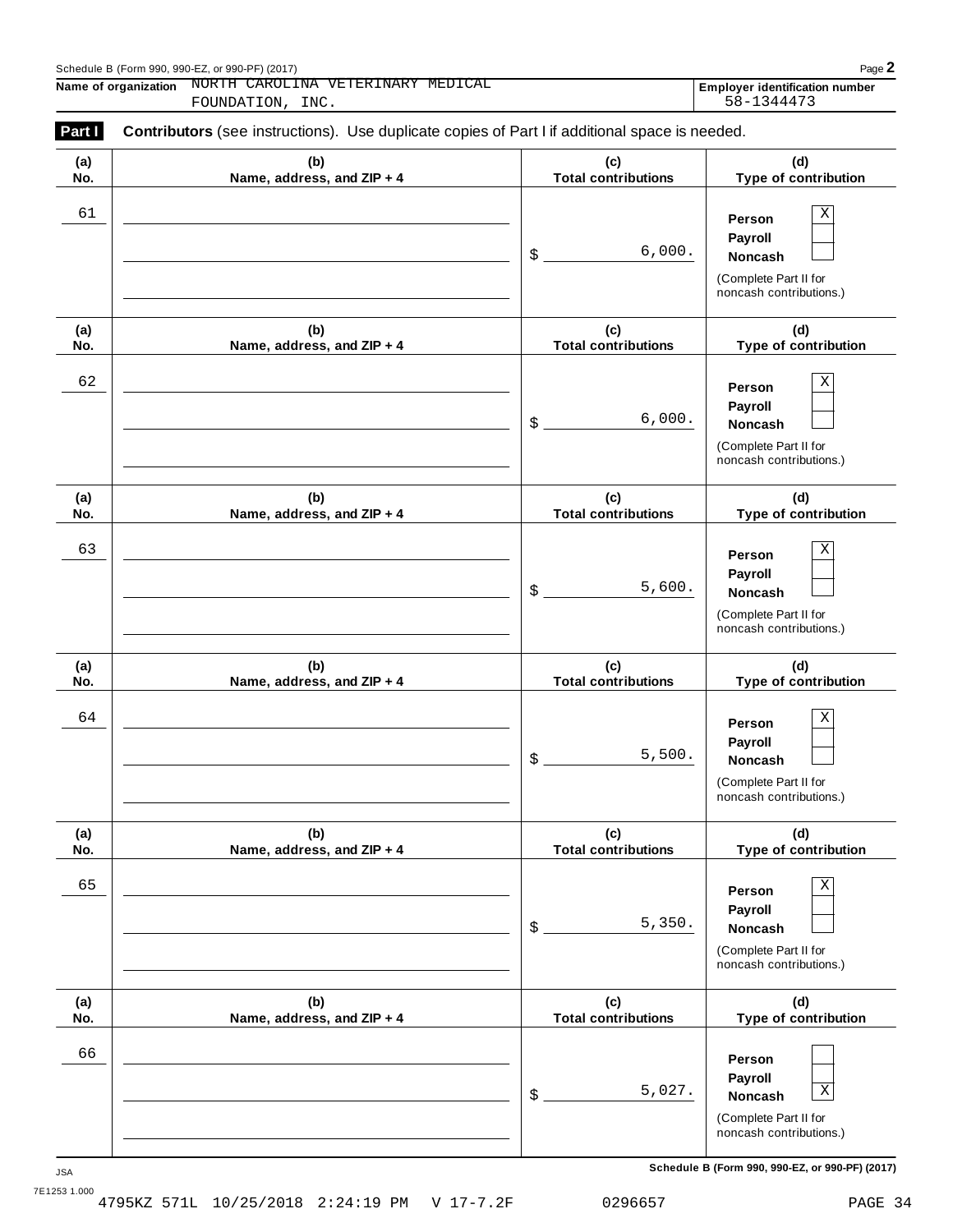| Schedule B (Form 990, 990-EZ, or 990-PF) (2017) | Page ≥ |
|-------------------------------------------------|--------|
|                                                 |        |

| Part I     | Contributors (see instructions). Use duplicate copies of Part I if additional space is needed. |                                   |                                                                                              |
|------------|------------------------------------------------------------------------------------------------|-----------------------------------|----------------------------------------------------------------------------------------------|
| (a)<br>No. | (b)<br>Name, address, and ZIP + 4                                                              | (c)<br><b>Total contributions</b> | (d)<br>Type of contribution                                                                  |
| 67         |                                                                                                | 5,000.<br>\$                      | Χ<br>Person<br>Payroll<br>Noncash<br>(Complete Part II for<br>noncash contributions.)        |
| (a)<br>No. | (b)<br>Name, address, and ZIP + 4                                                              | (c)<br><b>Total contributions</b> | (d)<br>Type of contribution                                                                  |
| 68         |                                                                                                | 5,000.<br>\$                      | Χ<br>Person<br>Payroll<br><b>Noncash</b><br>(Complete Part II for<br>noncash contributions.) |
| (a)<br>No. | (b)<br>Name, address, and ZIP + 4                                                              | (c)<br><b>Total contributions</b> | (d)<br>Type of contribution                                                                  |
| 69         |                                                                                                | 5,000.<br>\$                      | Χ<br>Person<br>Payroll<br>Noncash<br>(Complete Part II for<br>noncash contributions.)        |
| (a)<br>No. | (b)<br>Name, address, and ZIP + 4                                                              | (c)<br><b>Total contributions</b> | (d)<br>Type of contribution                                                                  |
| 70         |                                                                                                | 5,000.<br>\$                      | Χ<br>Person<br>Payroll<br><b>Noncash</b><br>(Complete Part II for<br>noncash contributions.) |
| (a)<br>No. | (b)<br>Name, address, and ZIP + 4                                                              | (c)<br><b>Total contributions</b> | (d)<br><b>Type of contribution</b>                                                           |
| 71         |                                                                                                | 5,000.<br>\$                      | Χ<br>Person<br>Payroll<br><b>Noncash</b><br>(Complete Part II for<br>noncash contributions.) |
| (a)<br>No. | (b)<br>Name, address, and ZIP + 4                                                              | (c)<br><b>Total contributions</b> | (d)<br><b>Type of contribution</b>                                                           |
| 72         |                                                                                                | 5,000.<br>\$                      | Χ<br>Person<br>Payroll<br>Noncash<br>(Complete Part II for<br>noncash contributions.)        |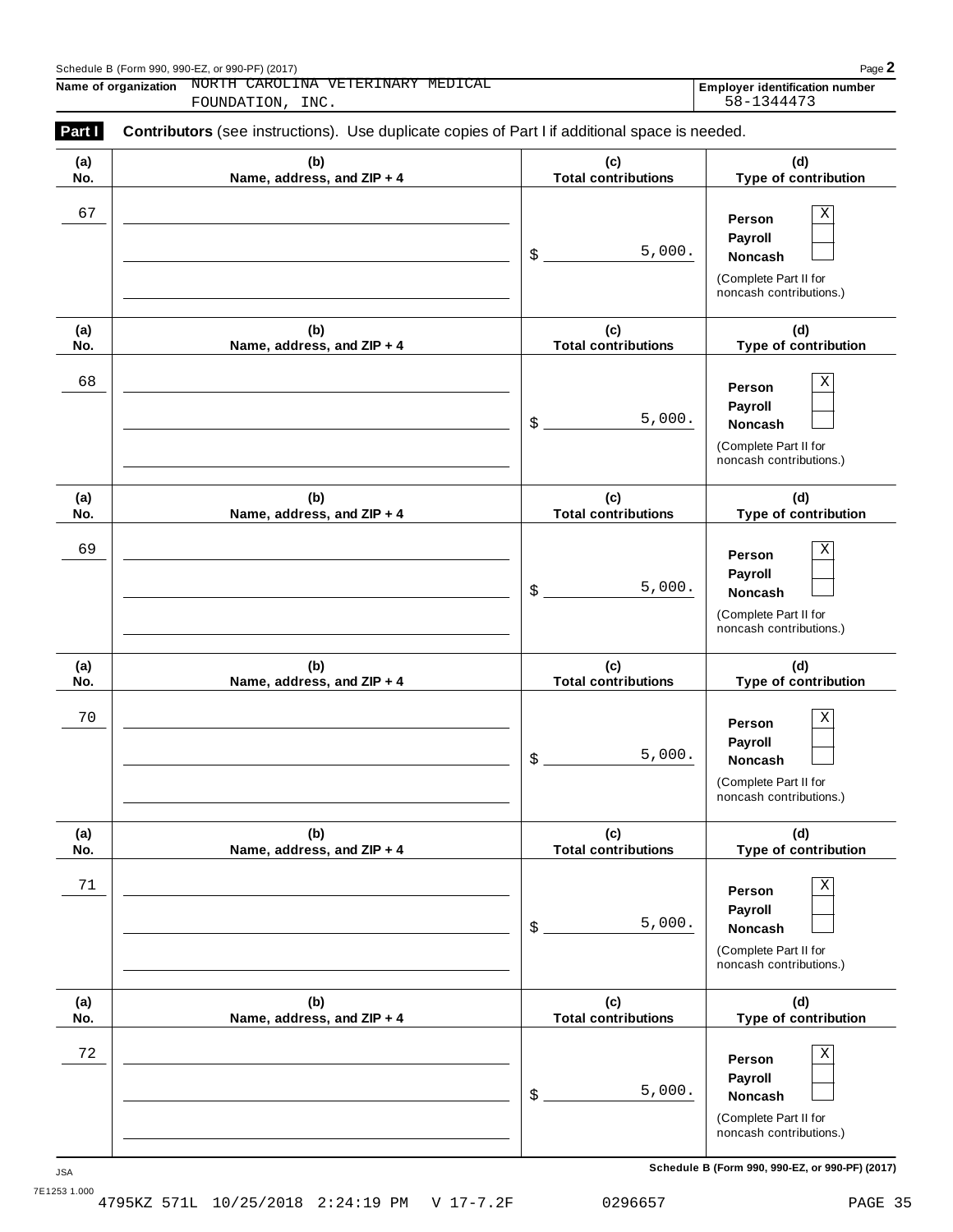| Schedule B (Form 990, 990-EZ, or 990-PF) (2017) | Page ≥ |
|-------------------------------------------------|--------|
|                                                 |        |

| Part I     | Contributors (see instructions). Use duplicate copies of Part I if additional space is needed. |                                   |                                                                                                 |  |  |
|------------|------------------------------------------------------------------------------------------------|-----------------------------------|-------------------------------------------------------------------------------------------------|--|--|
| (a)<br>No. | (b)<br>Name, address, and ZIP + 4                                                              | (c)<br><b>Total contributions</b> | (d)<br>Type of contribution                                                                     |  |  |
| 73         |                                                                                                | 5,000.<br>\$                      | Χ<br>Person<br>Payroll<br>Noncash<br>(Complete Part II for<br>noncash contributions.)           |  |  |
| (a)<br>No. | (b)<br>Name, address, and ZIP + 4                                                              | (c)<br><b>Total contributions</b> | (d)<br>Type of contribution                                                                     |  |  |
| 74         |                                                                                                | 3,912.<br>\$                      | Person<br>Payroll<br>$\mathbf X$<br>Noncash<br>(Complete Part II for<br>noncash contributions.) |  |  |
| (a)<br>No. | (b)<br>Name, address, and ZIP + 4                                                              | (c)<br><b>Total contributions</b> | (d)<br>Type of contribution                                                                     |  |  |
| 75         |                                                                                                | 1,600.<br>\$                      | Χ<br>Person<br>Payroll<br>Noncash<br>(Complete Part II for<br>noncash contributions.)           |  |  |
| (a)<br>No. | (b)<br>Name, address, and ZIP + 4                                                              | (c)<br><b>Total contributions</b> | (d)<br>Type of contribution                                                                     |  |  |
| 76         |                                                                                                | 1,000.<br>\$                      | Χ<br>Person<br>Payroll<br>Noncash<br>(Complete Part II for<br>noncash contributions.)           |  |  |
| (a)<br>No. | (b)<br>Name, address, and ZIP + 4                                                              | (c)<br><b>Total contributions</b> | (d)<br>Type of contribution                                                                     |  |  |
| 77         |                                                                                                | 100.<br>\$                        | Χ<br>Person<br>Payroll<br>Noncash<br>(Complete Part II for<br>noncash contributions.)           |  |  |
| (a)<br>No. | (b)<br>Name, address, and ZIP + 4                                                              | (c)<br><b>Total contributions</b> | (d)<br>Type of contribution                                                                     |  |  |
| 78         |                                                                                                | 100.<br>\$                        | Χ<br>Person<br>Payroll<br>Noncash<br>(Complete Part II for<br>noncash contributions.)           |  |  |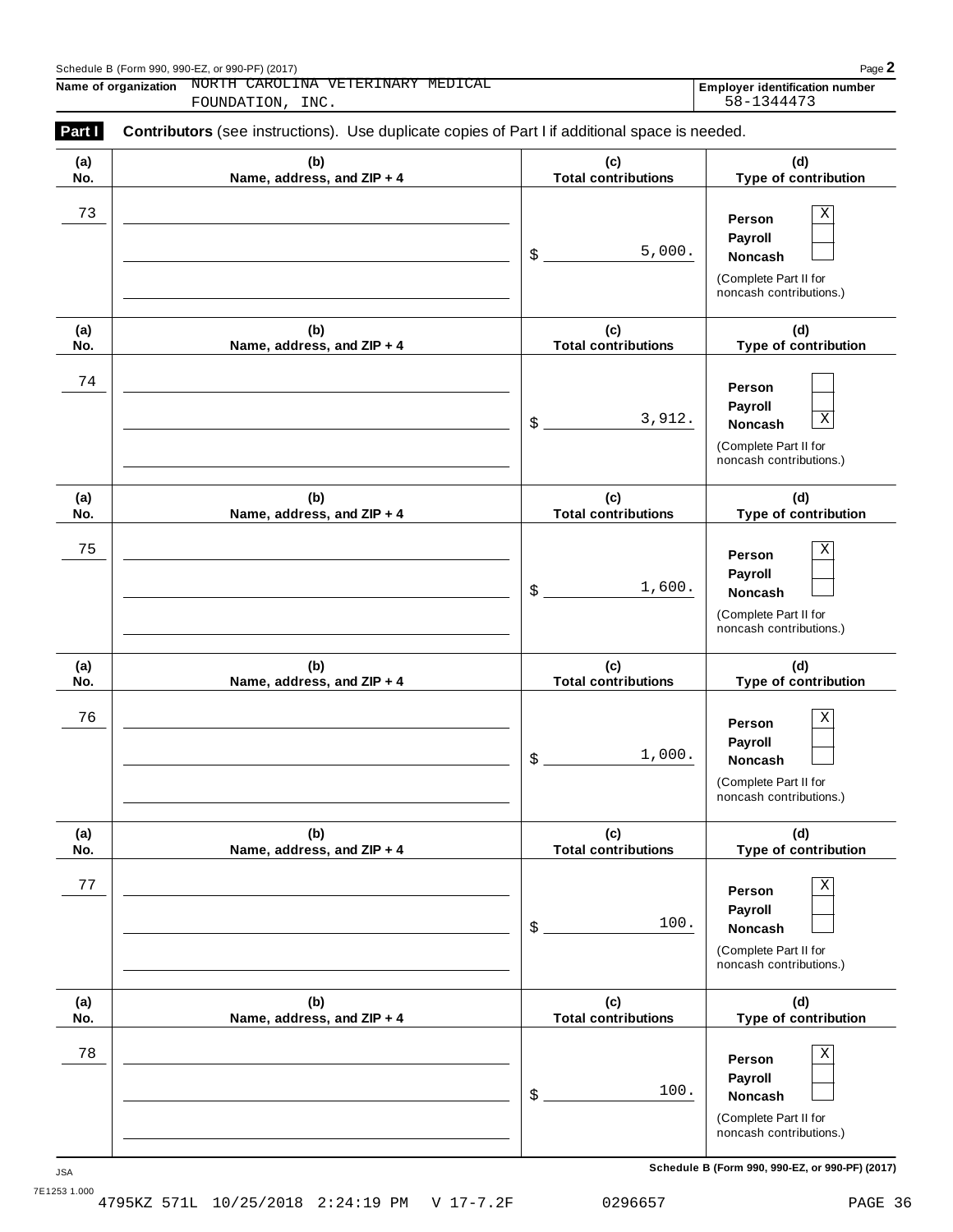|                           | Schedule B (Form 990, 990-EZ, or 990-PF) (2017)                                                     |                                                 |                                                 | Page 3                                |
|---------------------------|-----------------------------------------------------------------------------------------------------|-------------------------------------------------|-------------------------------------------------|---------------------------------------|
|                           | Name of organization NORTH CAROLINA VETERINARY MEDICAL                                              |                                                 |                                                 | <b>Employer identification number</b> |
|                           | FOUNDATION, INC.                                                                                    |                                                 | 58-1344473                                      |                                       |
| Part II                   | Noncash Property (see instructions). Use duplicate copies of Part II if additional space is needed. |                                                 |                                                 |                                       |
| (a) No.<br>from<br>Part I | (b)<br>Description of noncash property given                                                        |                                                 | (c)<br>FMV (or estimate)<br>(See instructions.) |                                       |
| 5                         | SECURITIES                                                                                          |                                                 |                                                 |                                       |
|                           |                                                                                                     | \$                                              | 252,571.                                        | 10/02/2017                            |
| (a) No.<br>from<br>Part I | (b)<br>Description of noncash property given                                                        | (c)<br>FMV (or estimate)<br>(See instructions.) |                                                 | (d)<br>Date received                  |
| $\,8\,$                   | SECURITIES                                                                                          |                                                 |                                                 |                                       |
|                           |                                                                                                     | \$                                              | 75, 373.                                        | VAR                                   |
| (a) No.<br>from<br>Part I | (b)<br>Description of noncash property given                                                        | (c)<br>FMV (or estimate)<br>(See instructions.) |                                                 | (d)<br>Date received                  |
| 9                         | SECURITIES                                                                                          |                                                 |                                                 |                                       |
|                           |                                                                                                     | \$                                              | 74,759.                                         | 11/20/2017                            |
| (a) No.<br>from<br>Part I | (b)<br>Description of noncash property given                                                        | (c)<br>FMV (or estimate)<br>(See instructions.) |                                                 | (d)<br>Date received                  |
|                           | SECURITIES                                                                                          |                                                 |                                                 |                                       |
| 16                        |                                                                                                     |                                                 |                                                 |                                       |
|                           |                                                                                                     | \$                                              | 50,456.                                         | 12/22/2017                            |
| (a) No.<br>from<br>Part I | (b)<br>Description of noncash property given                                                        | (c)<br>FMV (or estimate)<br>(See instructions.) |                                                 | (d)<br>Date received                  |
| 17                        | SECURITIES                                                                                          |                                                 |                                                 |                                       |
|                           |                                                                                                     | \$                                              | 50,390.                                         | 09/07/2017                            |
| (a) No.<br>from<br>Part I | (b)<br>Description of noncash property given                                                        | (c)<br>FMV (or estimate)<br>(See instructions.) |                                                 | (d)<br>Date received                  |
|                           | SECURITIES                                                                                          |                                                 |                                                 |                                       |
| 20                        |                                                                                                     |                                                 |                                                 |                                       |
|                           |                                                                                                     | \$                                              | 30,579.                                         | 07/19/2017                            |

 $S$ chedule B (Form 990, 990-EZ, or 990-PF) (2017)

7E1254 1.000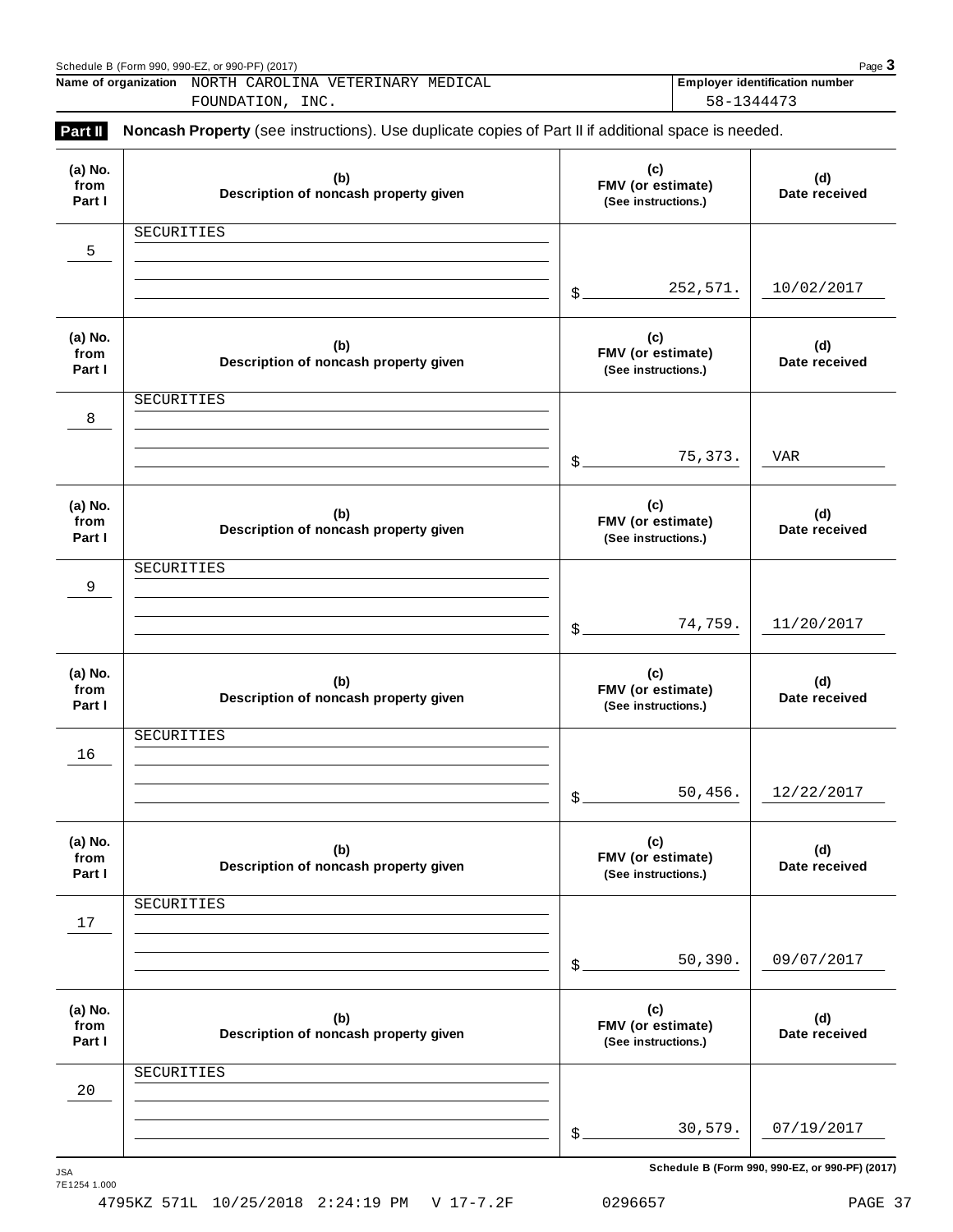|                           | Schedule B (Form 990, 990-EZ, or 990-PF) (2017)<br>Name of organization NORTH CAROLINA VETERINARY MEDICAL |                                                 |            | Page 3<br><b>Employer identification number</b> |
|---------------------------|-----------------------------------------------------------------------------------------------------------|-------------------------------------------------|------------|-------------------------------------------------|
|                           | FOUNDATION, INC.                                                                                          |                                                 | 58-1344473 |                                                 |
| Part II                   | Noncash Property (see instructions). Use duplicate copies of Part II if additional space is needed.       |                                                 |            |                                                 |
| (a) No.<br>from<br>Part I | (b)<br>Description of noncash property given                                                              | (c)<br>FMV (or estimate)<br>(See instructions.) |            | (d)<br>Date received                            |
| 23                        | SECURITIES                                                                                                |                                                 |            |                                                 |
|                           |                                                                                                           | $\delta$                                        | 29,940.    | 12/26/2017                                      |
| (a) No.<br>from<br>Part I | (b)<br>Description of noncash property given                                                              | (c)<br>FMV (or estimate)<br>(See instructions.) |            | (d)<br>Date received                            |
| 66                        | SECURITIES                                                                                                |                                                 |            |                                                 |
|                           |                                                                                                           | $\mathcal{L}_{-}$                               | 5,027.     | 12/18/2017                                      |
| (a) No.<br>from<br>Part I | (b)<br>Description of noncash property given                                                              | (c)<br>FMV (or estimate)<br>(See instructions.) |            | (d)<br>Date received                            |
| 74                        | SECURITIES                                                                                                |                                                 |            |                                                 |
|                           |                                                                                                           | \$                                              | 3,912.     | 02/23/2018                                      |
| (a) No.<br>from<br>Part I | (b)<br>Description of noncash property given                                                              | (c)<br>FMV (or estimate)<br>(See instructions.) |            | (d)<br>Date received                            |
|                           |                                                                                                           |                                                 |            |                                                 |
|                           |                                                                                                           | \$                                              |            |                                                 |
| (a) No.<br>from<br>Part I | (b)<br>Description of noncash property given                                                              | (c)<br>FMV (or estimate)<br>(See instructions.) |            | (d)<br>Date received                            |
|                           |                                                                                                           |                                                 |            |                                                 |
|                           |                                                                                                           | \$                                              |            |                                                 |
| (a) No.<br>from<br>Part I | (b)<br>Description of noncash property given                                                              | (c)<br>FMV (or estimate)<br>(See instructions.) |            | (d)<br>Date received                            |
|                           |                                                                                                           |                                                 |            |                                                 |
|                           |                                                                                                           | \$                                              |            |                                                 |
|                           |                                                                                                           |                                                 |            |                                                 |

 $S$ chedule B (Form 990, 990-EZ, or 990-PF) (2017)

7E1254 1.000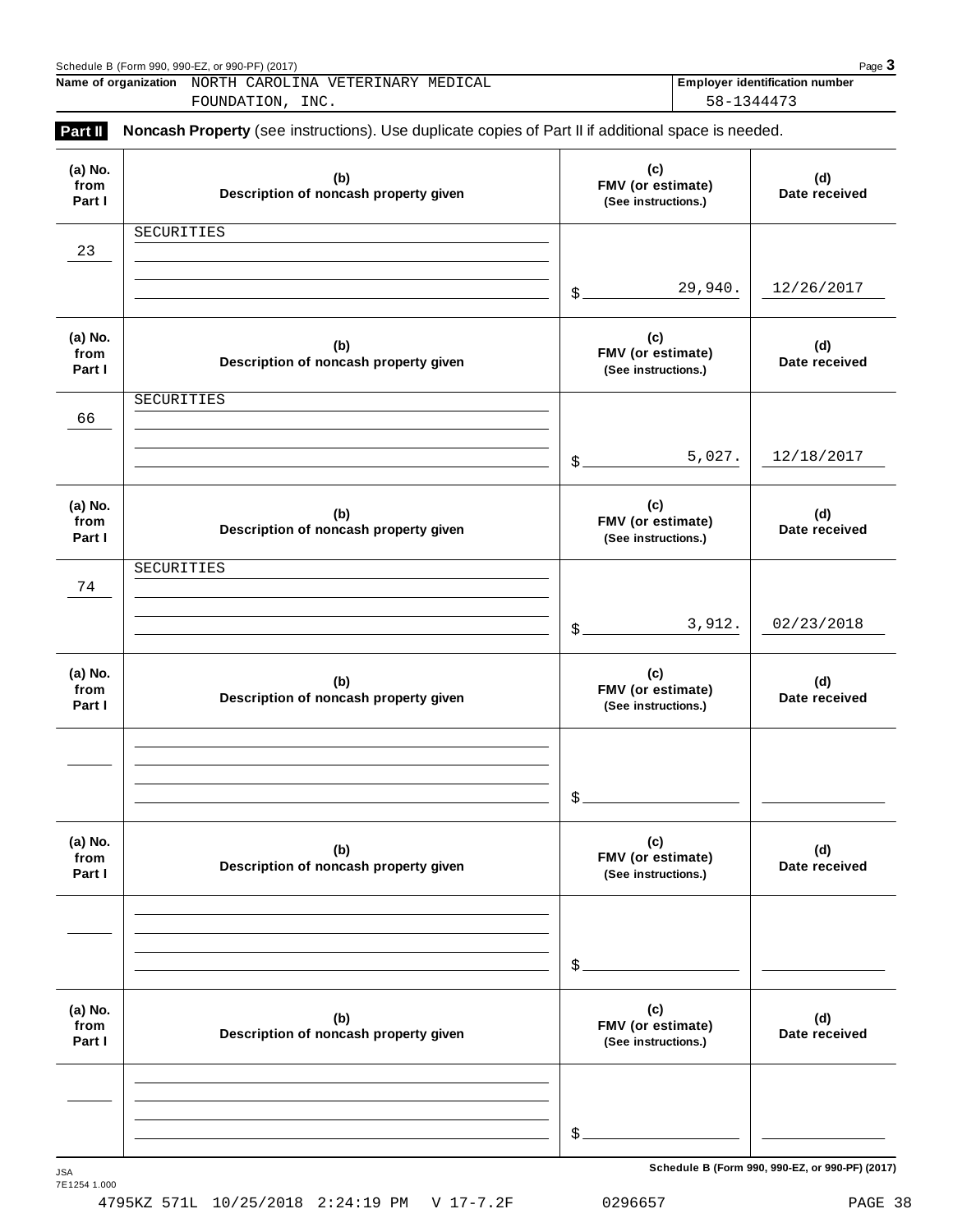|                             | Schedule B (Form 990, 990-EZ, or 990-PF) (2017)                                                                                                                                                                                                                                                                                                                                                                                                                                                                                                            |                      |                                          | Page 4                                          |  |  |  |  |  |  |  |
|-----------------------------|------------------------------------------------------------------------------------------------------------------------------------------------------------------------------------------------------------------------------------------------------------------------------------------------------------------------------------------------------------------------------------------------------------------------------------------------------------------------------------------------------------------------------------------------------------|----------------------|------------------------------------------|-------------------------------------------------|--|--|--|--|--|--|--|
|                             | Name of organization NORTH CAROLINA VETERINARY MEDICAL                                                                                                                                                                                                                                                                                                                                                                                                                                                                                                     |                      |                                          | <b>Employer identification number</b>           |  |  |  |  |  |  |  |
|                             | FOUNDATION, INC.                                                                                                                                                                                                                                                                                                                                                                                                                                                                                                                                           |                      |                                          | 58-1344473                                      |  |  |  |  |  |  |  |
| Part III                    | Exclusively religious, charitable, etc., contributions to organizations described in section 501(c)(7), (8), or<br>(10) that total more than \$1,000 for the year from any one contributor. Complete columns (a) through (e) and<br>the following line entry. For organizations completing Part III, enter the total of exclusively religious, charitable, etc.,<br>contributions of \$1,000 or less for the year. (Enter this information once. See instructions.) $\triangleright$ \$<br>Use duplicate copies of Part III if additional space is needed. |                      |                                          |                                                 |  |  |  |  |  |  |  |
| $(a)$ No.<br>from<br>Part I | (b) Purpose of gift                                                                                                                                                                                                                                                                                                                                                                                                                                                                                                                                        | (c) Use of gift      |                                          | (d) Description of how gift is held             |  |  |  |  |  |  |  |
|                             |                                                                                                                                                                                                                                                                                                                                                                                                                                                                                                                                                            |                      |                                          |                                                 |  |  |  |  |  |  |  |
|                             | (e) Transfer of gift                                                                                                                                                                                                                                                                                                                                                                                                                                                                                                                                       |                      |                                          |                                                 |  |  |  |  |  |  |  |
|                             | Transferee's name, address, and ZIP + 4                                                                                                                                                                                                                                                                                                                                                                                                                                                                                                                    |                      |                                          | Relationship of transferor to transferee        |  |  |  |  |  |  |  |
| $(a)$ No.<br>from           | (b) Purpose of gift                                                                                                                                                                                                                                                                                                                                                                                                                                                                                                                                        | (c) Use of gift      |                                          | (d) Description of how gift is held             |  |  |  |  |  |  |  |
| Part I                      |                                                                                                                                                                                                                                                                                                                                                                                                                                                                                                                                                            |                      |                                          |                                                 |  |  |  |  |  |  |  |
|                             |                                                                                                                                                                                                                                                                                                                                                                                                                                                                                                                                                            | (e) Transfer of gift |                                          |                                                 |  |  |  |  |  |  |  |
|                             | Transferee's name, address, and ZIP + 4                                                                                                                                                                                                                                                                                                                                                                                                                                                                                                                    |                      | Relationship of transferor to transferee |                                                 |  |  |  |  |  |  |  |
|                             |                                                                                                                                                                                                                                                                                                                                                                                                                                                                                                                                                            |                      |                                          |                                                 |  |  |  |  |  |  |  |
| (a) No.<br>from<br>Part I   | (b) Purpose of gift                                                                                                                                                                                                                                                                                                                                                                                                                                                                                                                                        | (c) Use of gift      |                                          | (d) Description of how gift is held             |  |  |  |  |  |  |  |
|                             |                                                                                                                                                                                                                                                                                                                                                                                                                                                                                                                                                            | (e) Transfer of gift |                                          |                                                 |  |  |  |  |  |  |  |
|                             | Transferee's name, address, and ZIP + 4                                                                                                                                                                                                                                                                                                                                                                                                                                                                                                                    |                      | Relationship of transferor to transferee |                                                 |  |  |  |  |  |  |  |
|                             |                                                                                                                                                                                                                                                                                                                                                                                                                                                                                                                                                            |                      |                                          |                                                 |  |  |  |  |  |  |  |
| $(a)$ No.<br>from<br>Part I | (b) Purpose of gift                                                                                                                                                                                                                                                                                                                                                                                                                                                                                                                                        | (c) Use of gift      |                                          | (d) Description of how gift is held             |  |  |  |  |  |  |  |
|                             |                                                                                                                                                                                                                                                                                                                                                                                                                                                                                                                                                            |                      |                                          |                                                 |  |  |  |  |  |  |  |
|                             |                                                                                                                                                                                                                                                                                                                                                                                                                                                                                                                                                            | (e) Transfer of gift |                                          |                                                 |  |  |  |  |  |  |  |
|                             | Transferee's name, address, and ZIP + 4                                                                                                                                                                                                                                                                                                                                                                                                                                                                                                                    |                      |                                          | Relationship of transferor to transferee        |  |  |  |  |  |  |  |
|                             |                                                                                                                                                                                                                                                                                                                                                                                                                                                                                                                                                            |                      |                                          |                                                 |  |  |  |  |  |  |  |
|                             |                                                                                                                                                                                                                                                                                                                                                                                                                                                                                                                                                            |                      |                                          | Schedule B (Form 990, 990-EZ, or 990-PF) (2017) |  |  |  |  |  |  |  |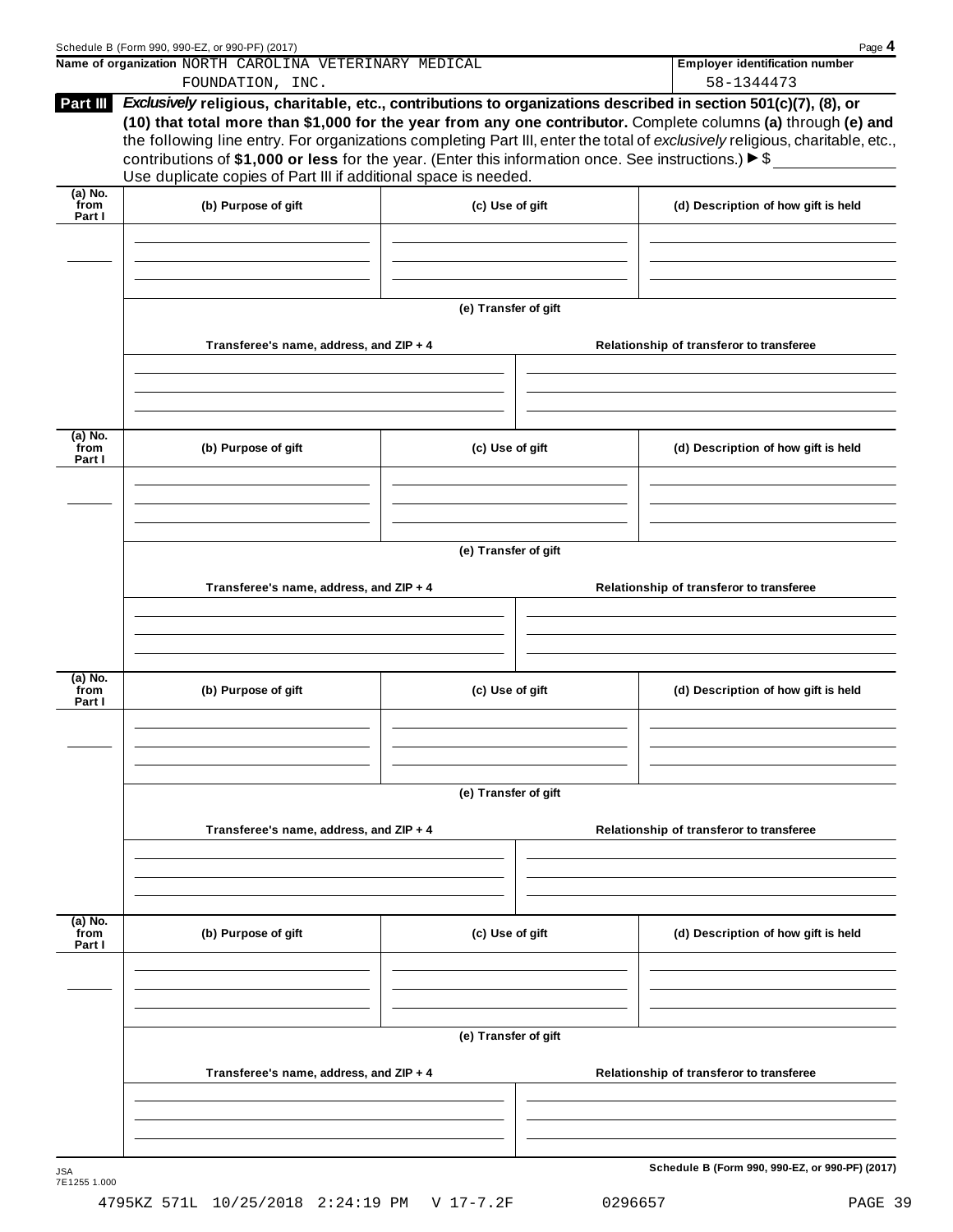| <b>SCHEDULE D</b> |  |
|-------------------|--|
| (Form 990)        |  |

# CHEDULE D<br>
Supplemental Financial Statements<br>
Complete if the organization answered "Yes" on Form 990,<br>
Part IV, line 6, 7, 8, 9, 10, 11a, 11b, 11c, 11d, 11e, 11f, 12a, or 12b.<br>
Attach to Form 990.<br>
Deen to Public

|                 |                                                        |                                                                                                                                                                                                                                | $1.44$ , $1.47$ , $1.47$ , $1.47$ , $1.47$ , $1.47$                                                                                                                                                                            |                                                    | <b>Open to Public</b>           |
|-----------------|--------------------------------------------------------|--------------------------------------------------------------------------------------------------------------------------------------------------------------------------------------------------------------------------------|--------------------------------------------------------------------------------------------------------------------------------------------------------------------------------------------------------------------------------|----------------------------------------------------|---------------------------------|
|                 | Department of the Treasury<br>Internal Revenue Service |                                                                                                                                                                                                                                | Attach to Form 990.<br>Go to www.irs.gov/Form990 for instructions and the latest information.                                                                                                                                  |                                                    | <b>Inspection</b>               |
|                 | Name of the organization                               | NORTH CAROLINA VETERINARY MEDICAL                                                                                                                                                                                              |                                                                                                                                                                                                                                | <b>Employer identification number</b>              |                                 |
|                 | FOUNDATION, INC.                                       |                                                                                                                                                                                                                                |                                                                                                                                                                                                                                | 58-1344473                                         |                                 |
| Part I          |                                                        |                                                                                                                                                                                                                                | Organizations Maintaining Donor Advised Funds or Other Similar Funds or Accounts.                                                                                                                                              |                                                    |                                 |
|                 |                                                        |                                                                                                                                                                                                                                | Complete if the organization answered "Yes" on Form 990, Part IV, line 6.                                                                                                                                                      |                                                    |                                 |
|                 |                                                        |                                                                                                                                                                                                                                | (a) Donor advised funds                                                                                                                                                                                                        |                                                    | (b) Funds and other accounts    |
|                 |                                                        | Total number at end of year manufacturers and response to the state of the state of the state of the state of the state of the state of the state of the state of the state of the state of the state of the state of the stat |                                                                                                                                                                                                                                |                                                    |                                 |
|                 |                                                        | Aggregate value of contributions to (during year)                                                                                                                                                                              |                                                                                                                                                                                                                                |                                                    |                                 |
|                 |                                                        | Aggregate value of grants from (during year)                                                                                                                                                                                   |                                                                                                                                                                                                                                |                                                    |                                 |
|                 |                                                        | Aggregate value at end of year expression and Aggregate value                                                                                                                                                                  |                                                                                                                                                                                                                                |                                                    |                                 |
|                 |                                                        |                                                                                                                                                                                                                                | Did the organization inform all donors and donor advisors in writing that the assets held in donor advised                                                                                                                     |                                                    |                                 |
|                 |                                                        |                                                                                                                                                                                                                                | funds are the organization's property, subject to the organization's exclusive legal control?                                                                                                                                  |                                                    | No<br>Yes                       |
|                 |                                                        |                                                                                                                                                                                                                                | Did the organization inform all grantees, donors, and donor advisors in writing that grant funds can be used                                                                                                                   |                                                    |                                 |
|                 |                                                        |                                                                                                                                                                                                                                | only for charitable purposes and not for the benefit of the donor or donor advisor, or for any other purpose                                                                                                                   |                                                    |                                 |
|                 |                                                        |                                                                                                                                                                                                                                |                                                                                                                                                                                                                                |                                                    | <b>Yes</b><br>No                |
| <b>Part II</b>  |                                                        | <b>Conservation Easements.</b>                                                                                                                                                                                                 |                                                                                                                                                                                                                                |                                                    |                                 |
|                 |                                                        |                                                                                                                                                                                                                                | Complete if the organization answered "Yes" on Form 990, Part IV, line 7.                                                                                                                                                      |                                                    |                                 |
|                 |                                                        |                                                                                                                                                                                                                                | Purpose(s) of conservation easements held by the organization (check all that apply).                                                                                                                                          |                                                    |                                 |
|                 |                                                        | Preservation of land for public use (e.g., recreation or education)                                                                                                                                                            |                                                                                                                                                                                                                                | Preservation of a historically important land area |                                 |
|                 |                                                        | Protection of natural habitat                                                                                                                                                                                                  |                                                                                                                                                                                                                                | Preservation of a certified historic structure     |                                 |
|                 |                                                        | Preservation of open space                                                                                                                                                                                                     |                                                                                                                                                                                                                                |                                                    |                                 |
|                 |                                                        |                                                                                                                                                                                                                                | Complete lines 2a through 2d if the organization held a qualified conservation contribution in the form of a conservation                                                                                                      |                                                    |                                 |
|                 |                                                        | easement on the last day of the tax year.                                                                                                                                                                                      |                                                                                                                                                                                                                                |                                                    | Held at the End of the Tax Year |
| a               |                                                        |                                                                                                                                                                                                                                |                                                                                                                                                                                                                                | 2a                                                 |                                 |
| b               |                                                        |                                                                                                                                                                                                                                | Total acreage restricted by conservation easements                                                                                                                                                                             | 2b                                                 |                                 |
| c               |                                                        |                                                                                                                                                                                                                                | Number of conservation easements on a certified historic structure included in (a)                                                                                                                                             | 2c                                                 |                                 |
| d               |                                                        |                                                                                                                                                                                                                                | Number of conservation easements included in (c) acquired after 7/25/06, and not on a                                                                                                                                          |                                                    |                                 |
|                 |                                                        |                                                                                                                                                                                                                                | historic structure listed in the National Register                                                                                                                                                                             | 2d                                                 |                                 |
|                 |                                                        |                                                                                                                                                                                                                                | Number of conservation easements modified, transferred, released, extinguished, or terminated by the organization during the                                                                                                   |                                                    |                                 |
|                 |                                                        |                                                                                                                                                                                                                                |                                                                                                                                                                                                                                |                                                    |                                 |
|                 |                                                        |                                                                                                                                                                                                                                | Number of states where property subject to conservation easement is located >                                                                                                                                                  |                                                    |                                 |
|                 |                                                        |                                                                                                                                                                                                                                | Does the organization have a written policy regarding the periodic monitoring, inspection, handling of                                                                                                                         |                                                    |                                 |
|                 |                                                        |                                                                                                                                                                                                                                | violations, and enforcement of the conservation easements it holds?                                                                                                                                                            |                                                    | Yes<br>No                       |
|                 |                                                        |                                                                                                                                                                                                                                | Staff and volunteer hours devoted to monitoring, inspecting, handling of violations, and enforcing conservation easements during the year                                                                                      |                                                    |                                 |
|                 |                                                        |                                                                                                                                                                                                                                |                                                                                                                                                                                                                                |                                                    |                                 |
|                 |                                                        |                                                                                                                                                                                                                                | Amount of expenses incurred in monitoring, inspecting, handling of violations, and enforcing conservation easements during the year                                                                                            |                                                    |                                 |
|                 | $\triangleright$ \$                                    |                                                                                                                                                                                                                                |                                                                                                                                                                                                                                |                                                    |                                 |
|                 |                                                        |                                                                                                                                                                                                                                | Does each conservation easement reported on line 2(d) above satisfy the requirements of section 170(h)(4)(B)(i)                                                                                                                |                                                    |                                 |
|                 |                                                        |                                                                                                                                                                                                                                |                                                                                                                                                                                                                                |                                                    | <b>No</b><br><b>Yes</b>         |
|                 |                                                        |                                                                                                                                                                                                                                | In Part XIII, describe how the organization reports conservation easements in its revenue and expense statement, and                                                                                                           |                                                    |                                 |
|                 |                                                        |                                                                                                                                                                                                                                | balance sheet, and include, if applicable, the text of the footnote to the organization's financial statements that describes the                                                                                              |                                                    |                                 |
|                 |                                                        | organization's accounting for conservation easements.                                                                                                                                                                          |                                                                                                                                                                                                                                |                                                    |                                 |
| <b>Part III</b> |                                                        |                                                                                                                                                                                                                                | Organizations Maintaining Collections of Art, Historical Treasures, or Other Similar Assets.                                                                                                                                   |                                                    |                                 |
|                 |                                                        |                                                                                                                                                                                                                                | Complete if the organization answered "Yes" on Form 990, Part IV, line 8.                                                                                                                                                      |                                                    |                                 |
| 1a              |                                                        |                                                                                                                                                                                                                                | If the organization elected, as permitted under SFAS 116 (ASC 958), not to report in its revenue statement and balance sheet works of art, historical treasures, or other similar assets held for public exhibition, education |                                                    |                                 |
|                 |                                                        |                                                                                                                                                                                                                                | public service, provide, in Part XIII, the text of the footnote to its financial statements that describes these items.                                                                                                        |                                                    |                                 |
| b               |                                                        |                                                                                                                                                                                                                                | If the organization elected, as permitted under SFAS 116 (ASC 958), to report in its revenue statement and balance sheet                                                                                                       |                                                    |                                 |
|                 |                                                        |                                                                                                                                                                                                                                | works of art, historical treasures, or other similar assets held for public exhibition, education, or research in furtherance of                                                                                               |                                                    |                                 |
|                 |                                                        | public service, provide the following amounts relating to these items:                                                                                                                                                         |                                                                                                                                                                                                                                |                                                    |                                 |
|                 |                                                        |                                                                                                                                                                                                                                |                                                                                                                                                                                                                                |                                                    |                                 |
|                 |                                                        |                                                                                                                                                                                                                                |                                                                                                                                                                                                                                |                                                    | $\triangleright$ \$             |
|                 |                                                        |                                                                                                                                                                                                                                | If the organization received or held works of art, historical treasures, or other similar assets for financial gain, provide the                                                                                               |                                                    |                                 |
|                 |                                                        |                                                                                                                                                                                                                                | following amounts required to be reported under SFAS 116 (ASC 958) relating to these items:                                                                                                                                    |                                                    |                                 |
| a               |                                                        |                                                                                                                                                                                                                                |                                                                                                                                                                                                                                |                                                    |                                 |
| b               |                                                        |                                                                                                                                                                                                                                |                                                                                                                                                                                                                                |                                                    |                                 |
| <b>JSA</b>      |                                                        | For Paperwork Reduction Act Notice, see the Instructions for Form 990.                                                                                                                                                         |                                                                                                                                                                                                                                |                                                    | Schedule D (Form 990) 2017      |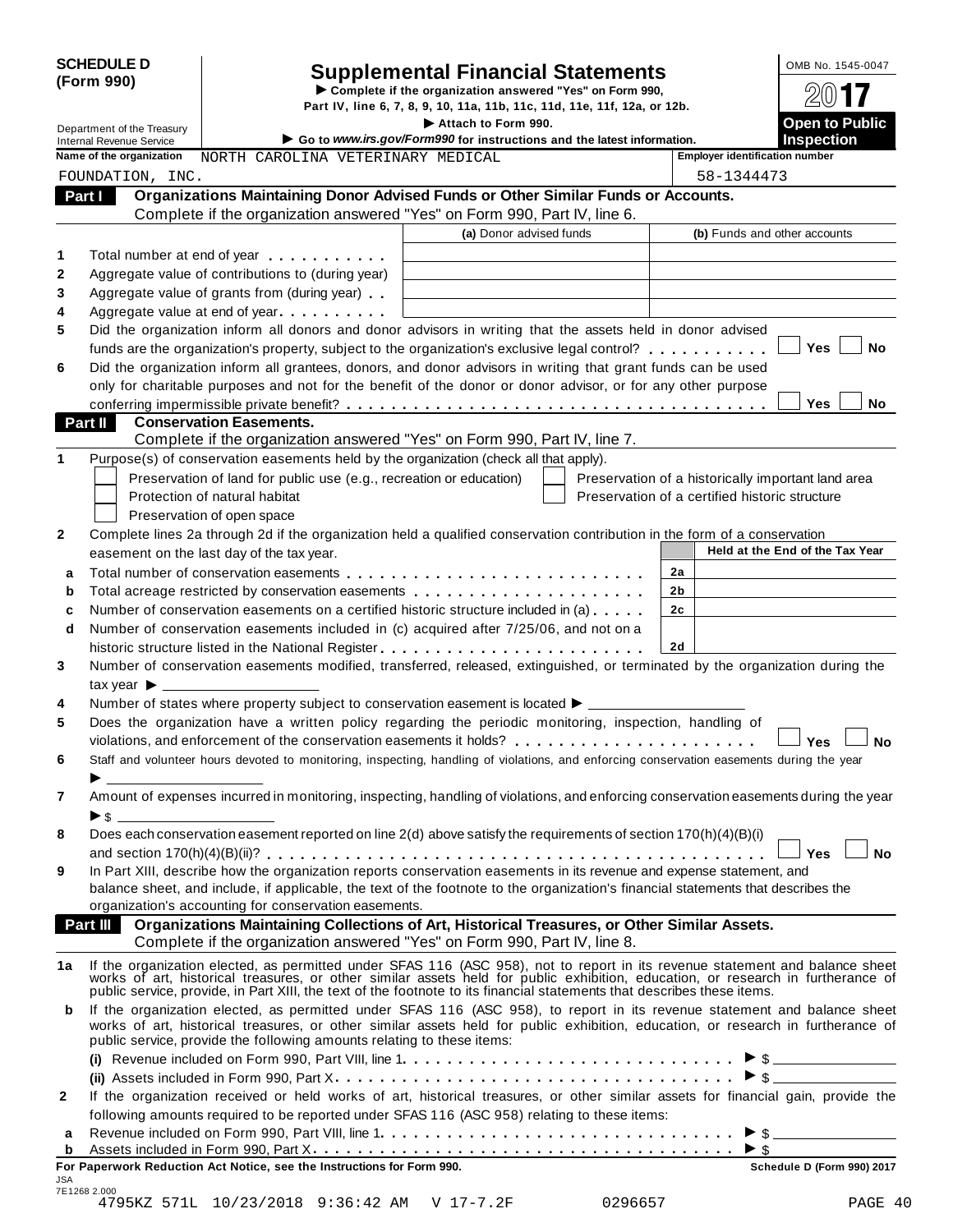|    |                                                                                                                                                                                                                                | NORTH CAROLINA VETERINARY MEDICAL |                         |                                    |                                      | 58-1344473           |                |                            |
|----|--------------------------------------------------------------------------------------------------------------------------------------------------------------------------------------------------------------------------------|-----------------------------------|-------------------------|------------------------------------|--------------------------------------|----------------------|----------------|----------------------------|
|    | Schedule D (Form 990) 2017<br>Organizations Maintaining Collections of Art, Historical Treasures, or Other Similar Assets (continued)<br>Part III                                                                              |                                   |                         |                                    |                                      |                      |                | Page 2                     |
| 3  | Using the organization's acquisition, accession, and other records, check any of the following that are a significant use of its                                                                                               |                                   |                         |                                    |                                      |                      |                |                            |
|    | collection items (check all that apply):                                                                                                                                                                                       |                                   |                         |                                    |                                      |                      |                |                            |
| a  | Public exhibition                                                                                                                                                                                                              |                                   | d                       | Loan or exchange programs          |                                      |                      |                |                            |
| b  | Scholarly research                                                                                                                                                                                                             |                                   | Χ<br>е                  |                                    | Other ART ON DISPLAY IN TERRY CENTER |                      |                |                            |
| C  | Preservation for future generations                                                                                                                                                                                            |                                   |                         |                                    |                                      |                      |                |                            |
| 4  | Provide a description of the organization's collections and explain how they further the organization's exempt purpose in Part                                                                                                 |                                   |                         |                                    |                                      |                      |                |                            |
|    | XIII.                                                                                                                                                                                                                          |                                   |                         |                                    |                                      |                      |                |                            |
| 5  | During the year, did the organization solicit or receive donations of art, historical treasures, or other similar                                                                                                              |                                   |                         |                                    |                                      |                      |                |                            |
|    | assets to be sold to raise funds rather than to be maintained as part of the organization's collection?                                                                                                                        |                                   |                         |                                    |                                      |                      | Yes            | $\mathbf{x}$<br>No         |
|    | <b>Part IV</b><br><b>Escrow and Custodial Arrangements.</b>                                                                                                                                                                    |                                   |                         |                                    |                                      |                      |                |                            |
|    | Complete if the organization answered "Yes" on Form 990, Part IV, line 9, or reported an amount on Form<br>990, Part X, line 21.                                                                                               |                                   |                         |                                    |                                      |                      |                |                            |
|    | 1a Is the organization an agent, trustee, custodian or other intermediary for contributions or other assets not                                                                                                                |                                   |                         |                                    |                                      |                      |                |                            |
|    |                                                                                                                                                                                                                                |                                   |                         |                                    |                                      |                      | Yes            | <b>No</b>                  |
| b  | If "Yes," explain the arrangement in Part XIII and complete the following table:                                                                                                                                               |                                   |                         |                                    |                                      |                      |                |                            |
|    |                                                                                                                                                                                                                                |                                   |                         |                                    |                                      | Amount               |                |                            |
| c  |                                                                                                                                                                                                                                |                                   |                         | 1c                                 |                                      |                      |                |                            |
|    |                                                                                                                                                                                                                                |                                   |                         | 1d                                 |                                      |                      |                |                            |
| e  |                                                                                                                                                                                                                                |                                   |                         | 1e                                 |                                      |                      |                |                            |
| f  |                                                                                                                                                                                                                                |                                   |                         | 1f                                 |                                      |                      |                |                            |
| 2a | Did the organization include an amount on Form 990, Part X, line 21, for escrow or custodial account liability?                                                                                                                |                                   |                         |                                    |                                      |                      | <b>Yes</b>     | <b>No</b>                  |
|    | <b>b</b> If "Yes," explain the arrangement in Part XIII. Check here if the explanation has been provided on Part XIII                                                                                                          |                                   |                         |                                    |                                      |                      |                |                            |
|    | Part V<br><b>Endowment Funds.</b>                                                                                                                                                                                              |                                   |                         |                                    |                                      |                      |                |                            |
|    | Complete if the organization answered "Yes" on Form 990, Part IV, line 10.                                                                                                                                                     |                                   |                         |                                    |                                      |                      |                |                            |
|    |                                                                                                                                                                                                                                | (a) Current year                  | (b) Prior year          | (c) Two years back                 |                                      | (d) Three years back |                | (e) Four years back        |
| 1a | Beginning of year balance                                                                                                                                                                                                      | 67, 355, 904.                     | 63, 511, 657.           | 65, 327, 608.                      |                                      | 43,614,552.          |                | 38, 185, 306.              |
| b  | Contributions                                                                                                                                                                                                                  | 698,217.                          | 616,903.                | 572,696.                           |                                      | 20, 214, 869.        |                | 1,104,619.                 |
|    |                                                                                                                                                                                                                                |                                   |                         |                                    |                                      |                      |                |                            |
|    | Net investment earnings, gains,<br>and losses experiences and losses                                                                                                                                                           | 6,990,117.                        | 6,383,505.              | $-893, 169.$                       |                                      | 3,801,431.           |                | 5,717,775.                 |
|    |                                                                                                                                                                                                                                |                                   |                         |                                    |                                      |                      |                |                            |
|    | d Grants or scholarships                                                                                                                                                                                                       |                                   |                         |                                    |                                      |                      |                |                            |
| е  | Other expenditures for facilities                                                                                                                                                                                              | 2,501,732.                        | 3, 156, 161.            | 1,495,478.                         |                                      | 1,513,253.           |                | 1,393,148.                 |
|    | and programs                                                                                                                                                                                                                   |                                   |                         |                                    |                                      | 789,991.             |                |                            |
|    | Administrative expenses                                                                                                                                                                                                        | 72,542,506.                       | 67, 355, 904.           | 63,511,657.                        |                                      | 65, 327, 608.        |                | $\overline{43,614}$ , 552. |
| g  | End of year balance expansion of year balance                                                                                                                                                                                  |                                   |                         |                                    |                                      |                      |                |                            |
| a  | Provide the estimated percentage of the current year end balance (line 1g, column (a)) held as:<br>Board designated or quasi-endowment > 46.2500 %                                                                             |                                   |                         |                                    |                                      |                      |                |                            |
| b  | Permanent endowment $\blacktriangleright$ 43.1600 %                                                                                                                                                                            |                                   |                         |                                    |                                      |                      |                |                            |
| c  | Temporarily restricted endowment $\blacktriangleright$ 10.5900 %                                                                                                                                                               |                                   |                         |                                    |                                      |                      |                |                            |
|    | The percentages on lines 2a, 2b, and 2c should equal 100%.                                                                                                                                                                     |                                   |                         |                                    |                                      |                      |                |                            |
|    | 3a Are there endowment funds not in the possession of the organization that are held and administered for the                                                                                                                  |                                   |                         |                                    |                                      |                      |                |                            |
|    | organization by:                                                                                                                                                                                                               |                                   |                         |                                    |                                      |                      |                | Yes<br>No                  |
|    |                                                                                                                                                                                                                                |                                   |                         |                                    |                                      |                      | 3a(i)          | Χ                          |
|    |                                                                                                                                                                                                                                |                                   |                         |                                    |                                      |                      | 3a(ii)         | X                          |
|    | <b>b</b> If "Yes" on line 3a(ii), are the related organizations listed as required on Schedule R?                                                                                                                              |                                   |                         |                                    |                                      |                      | 3b             |                            |
| 4  | Describe in Part XIII the intended uses of the organization's endowment funds.                                                                                                                                                 |                                   |                         |                                    |                                      |                      |                |                            |
|    | Land, Buildings, and Equipment.<br>Part VI                                                                                                                                                                                     |                                   |                         |                                    |                                      |                      |                |                            |
|    | Complete if the organization answered "Yes" on Form 990, Part IV, line 11a. See Form 990, Part X, line 10.                                                                                                                     |                                   |                         |                                    |                                      |                      |                |                            |
|    | Description of property                                                                                                                                                                                                        | (investment)                      | (a) Cost or other basis | (b) Cost or other basis<br>(other) | (c) Accumulated<br>depreciation      |                      | (d) Book value |                            |
| 1a | Land ___________________________                                                                                                                                                                                               |                                   |                         |                                    |                                      |                      |                |                            |
| b  | Buildings                                                                                                                                                                                                                      |                                   |                         |                                    |                                      |                      |                |                            |
| c  | Leasehold improvements [1, 1, 1, 1, 1, 1]                                                                                                                                                                                      |                                   |                         |                                    |                                      |                      |                |                            |
| d  | Equipment entertainment and all the set of the set of the set of the set of the set of the set of the set of the set of the set of the set of the set of the set of the set of the set of the set of the set of the set of the |                                   |                         |                                    |                                      |                      |                |                            |
| е  | Other                                                                                                                                                                                                                          |                                   |                         |                                    |                                      |                      |                |                            |
|    | Total. Add lines 1a through 1e. (Column (d) must equal Form 990, Part X, column (B), line 10c.).                                                                                                                               |                                   |                         |                                    |                                      |                      |                |                            |
|    |                                                                                                                                                                                                                                |                                   |                         |                                    |                                      |                      |                | Schedule D (Form 990) 2017 |
|    |                                                                                                                                                                                                                                |                                   |                         |                                    |                                      |                      |                |                            |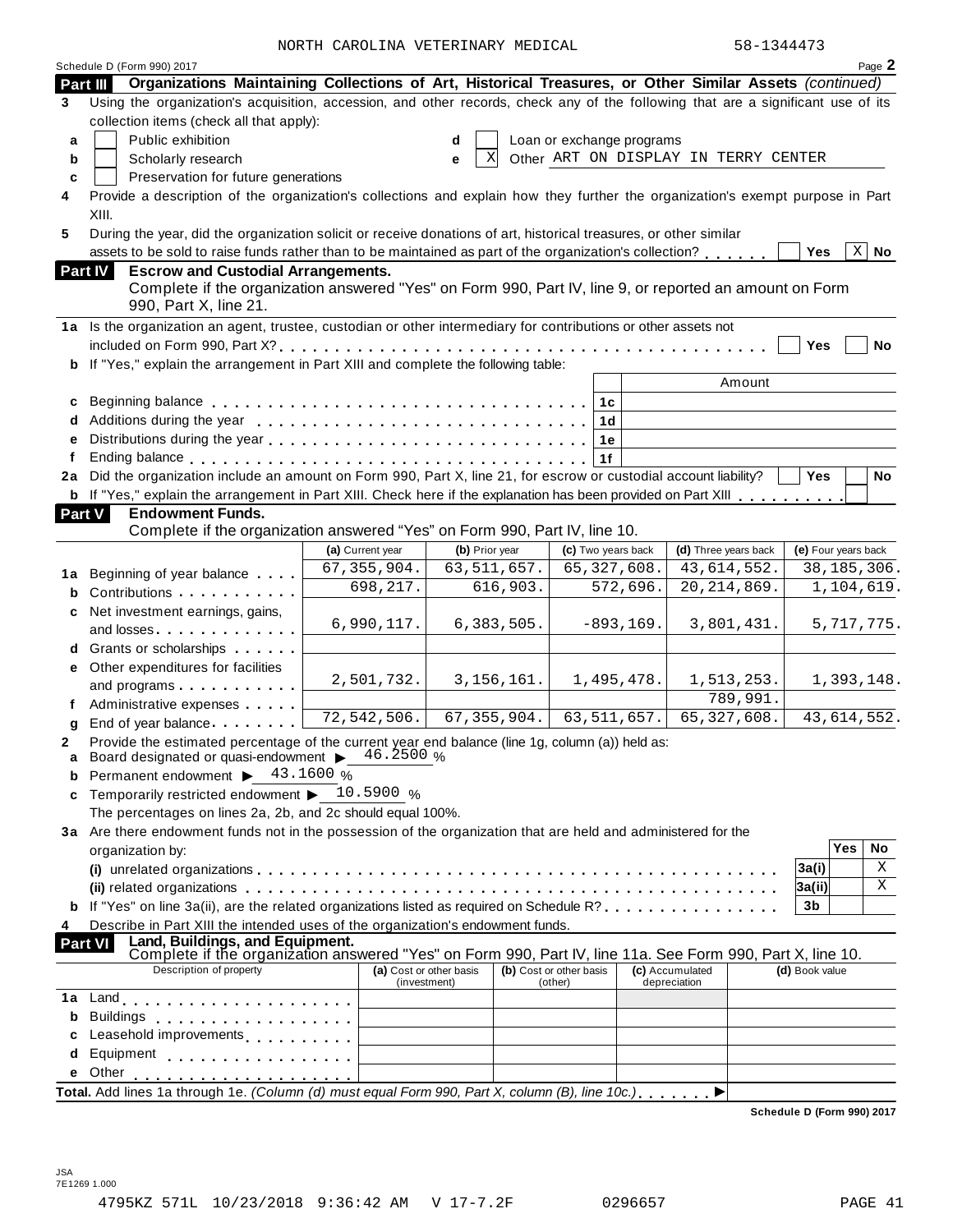#### Schedule <sup>D</sup> (Form 990) <sup>2017</sup> Page **3 Investments - Other Securities. Part VII** Investments - Other Securities.<br>Complete if the organization answered "Yes" on Form 990, Part IV, line 11b. See Form 990, Part X, line 12. **(a)** Description of security or category (including name of security) **(b)** Book value **(c)** Method of valuation: Cost or end-of-year market value **(1)** Financial derivatives **(2)** Closely-held equity interests **(3)** Other (A) NC STATE INVESTMENT FUND 68,237,309. FMV (B) KASPICK-LIFE INCOME FUNDS 1,710,277. FMV (C) STIF (D) (E) (F)  $\overline{(G)}$ (H) **Total.** *(Column (b) must equal Form 990, Part X, col. (B) line 12.)* I **Investments - Program Related.** Complete if the organization answered "Yes" on Form 990, Part IV, line 11c. See Form 990, Part X, line 13. **(a)** Description of investment **(b)** Book value **(c)** Method of valuation: Cost or end-of-year market value **(1) (2) (3) (4) (5) (6) (7) (8) (9) Total.** *(Column (b) must equal Form 990, Part X, col. (B) line 13.)* I **Other Assets.** Complete if the organization answered "Yes" on Form 990, Part IV, line 11d. See Form 990, Part X, line 15. **(a)** Description **(b)** Book value **(1) (2) (3) (4) (5) (6) (7) (8) (9)**  $\blacksquare$   $\blacksquare$   $\blacksquare$   $\blacksquare$   $\lozenge$   $\lozenge$   $\blacksquare$   $\blacksquare$   $\blacksquare$   $\blacksquare$   $\blacksquare$   $\blacksquare$   $\blacksquare$   $\blacksquare$   $\blacksquare$   $\blacksquare$   $\blacksquare$   $\blacksquare$   $\blacksquare$   $\blacksquare$   $\blacksquare$   $\blacksquare$   $\blacksquare$   $\blacksquare$   $\blacksquare$   $\blacksquare$   $\blacksquare$   $\blacksquare$   $\blacksquare$   $\blacksquare$   $\blacksquare$   $\blacks$ **Other Liabilities.** Complete if the organization answered "Yes" on Form 990, Part IV, line 11e or 11f. See Form 990, Part X, line 25. **Part X 1. (a)** Description of liability **(b)** Book value (1) Federal income taxes (2) LIFE INCOME FUNDS PAYABLE 893,663. (3) DUE TO OTHERS 27,022. (4) (5) (6) (7) (8) (9)  $STIF$  FMV 69,950,274.

**Total.** *(Column (b) must equal Form 990, Part X, col. (B) line 25.)* I **2.** Liability for uncertain tax positions. In Part XIII, provide the text of the footnote to the organization's financial statements that reports the 920,685.

organization's liability for uncertain tax positions under FIN 48 (ASC 740). Check here if the text of the footnote has been provided in Part XIII JSA **Schedule D (Form 990) 2017** JSA<br>7E1270 1.000

X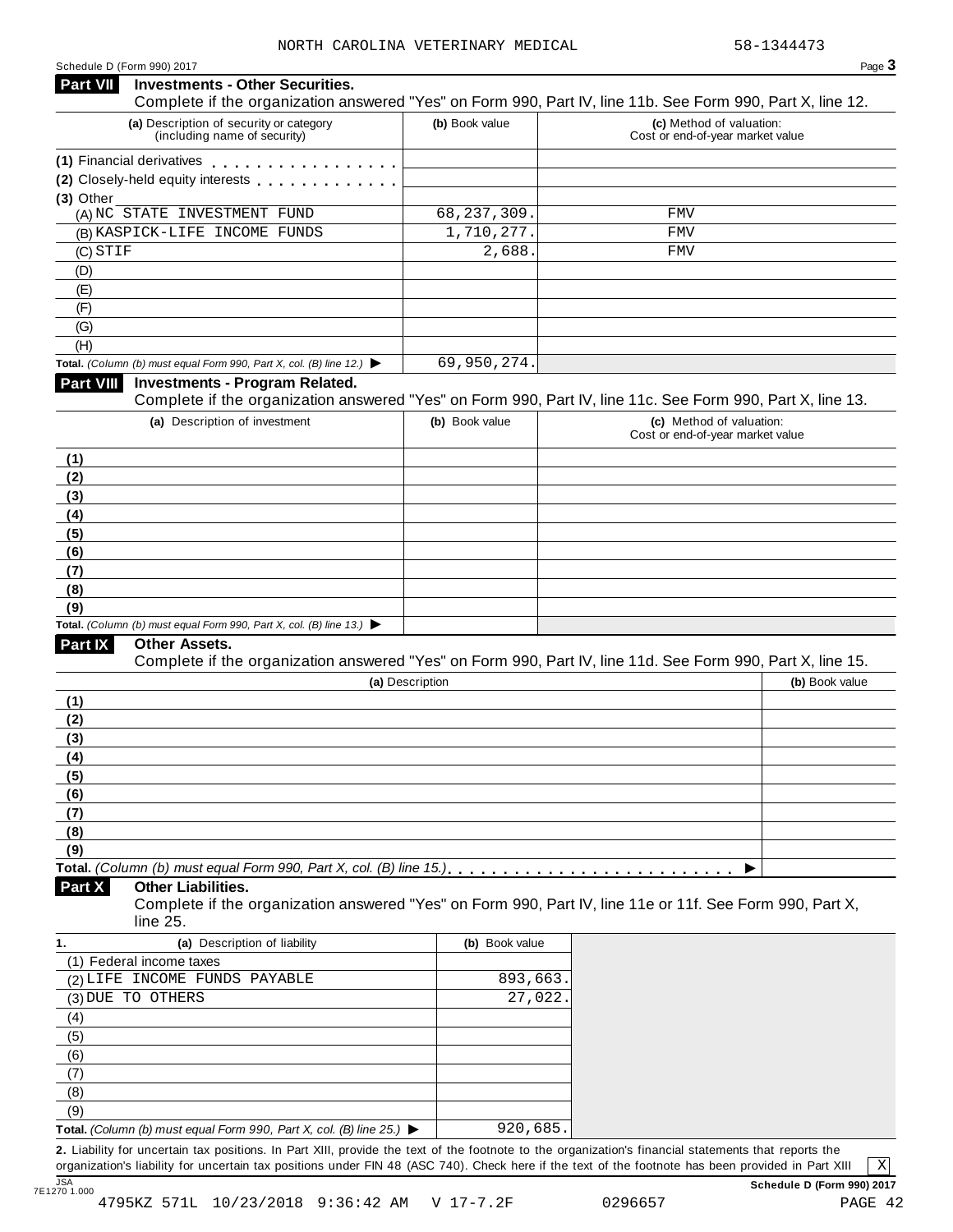| NORTH CAROLINA VETERINARY MEDICAL |
|-----------------------------------|
|-----------------------------------|

|                | Schedule D (Form 990) 2017                                                                                                                                         |                | Page 4       |
|----------------|--------------------------------------------------------------------------------------------------------------------------------------------------------------------|----------------|--------------|
| <b>Part XI</b> | Reconciliation of Revenue per Audited Financial Statements With Revenue per Return.<br>Complete if the organization answered "Yes" on Form 990, Part IV, line 12a. |                |              |
| 1              | Total revenue, gains, and other support per audited financial statements                                                                                           | $\mathbf{1}$   | 11,626,296.  |
| $\mathbf{2}$   | Amounts included on line 1 but not on Form 990, Part VIII, line 12:                                                                                                |                |              |
| a              | 6,327,646.<br>2a                                                                                                                                                   |                |              |
| b              | 324,000.<br>2 <sub>b</sub>                                                                                                                                         |                |              |
| c              | 2c                                                                                                                                                                 |                |              |
| d              |                                                                                                                                                                    |                |              |
| е              |                                                                                                                                                                    | 2e             | 6,651,646.   |
| 3              |                                                                                                                                                                    | 3              | 4,974,650.   |
| 4              | Amounts included on Form 990, Part VIII, line 12, but not on line 1:                                                                                               |                |              |
| a              | 293,255.<br>Investment expenses not included on Form 990, Part VIII, line 7b 4a                                                                                    |                |              |
| b              | 93,444.<br>4b                                                                                                                                                      |                |              |
| C              |                                                                                                                                                                    | 4c             | 386,699.     |
| 5.             | Total revenue. Add lines 3 and 4c. (This must equal Form 990, Part I, line 12.)                                                                                    | 5              | 5, 361, 349. |
| Part XII       | Reconciliation of Expenses per Audited Financial Statements With Expenses per Return.                                                                              |                |              |
|                | Complete if the organization answered "Yes" on Form 990, Part IV, line 12a.                                                                                        |                | 3,512,216.   |
| 1              |                                                                                                                                                                    | $\mathbf{1}$   |              |
| $\mathbf{2}$   | Amounts included on line 1 but not on Form 990, Part IX, line 25:                                                                                                  |                |              |
| a              | 324,000.<br>2a                                                                                                                                                     |                |              |
| b              | 2 <b>b</b>                                                                                                                                                         |                |              |
| c              | 2c                                                                                                                                                                 |                |              |
| d              |                                                                                                                                                                    |                |              |
| е              |                                                                                                                                                                    | 2e             | 324,000.     |
| 3              |                                                                                                                                                                    | 3              | 3, 188, 216. |
| 4              | Amounts included on Form 990, Part IX, line 25, but not on line 1:                                                                                                 |                |              |
| a              | 293,255.<br>4a<br>Investment expenses not included on Form 990, Part VIII, line 7b                                                                                 |                |              |
| b              |                                                                                                                                                                    |                |              |
| C              |                                                                                                                                                                    | 4 <sub>c</sub> | 293, 255.    |
| 5              | Total expenses. Add lines 3 and 4c. (This must equal Form 990, Part I, line 18.)                                                                                   | 5              | 3, 481, 471. |
|                | <b>Part XIII</b> Supplemental Information.                                                                                                                         |                |              |
|                | Provide the descriptions required for Part II, lines 3, 5, and 9; Part III, lines 1a and 4; Part IV, lines 1b and 2b; Part V, line 4; Part X, line                 |                |              |
|                | 2; Part XI, lines 2d and 4b; and Part XII, lines 2d and 4b. Also complete this part to provide any additional information.                                         |                |              |

SEE PAGE 5

JSA **Schedule D (Form 990) 2017**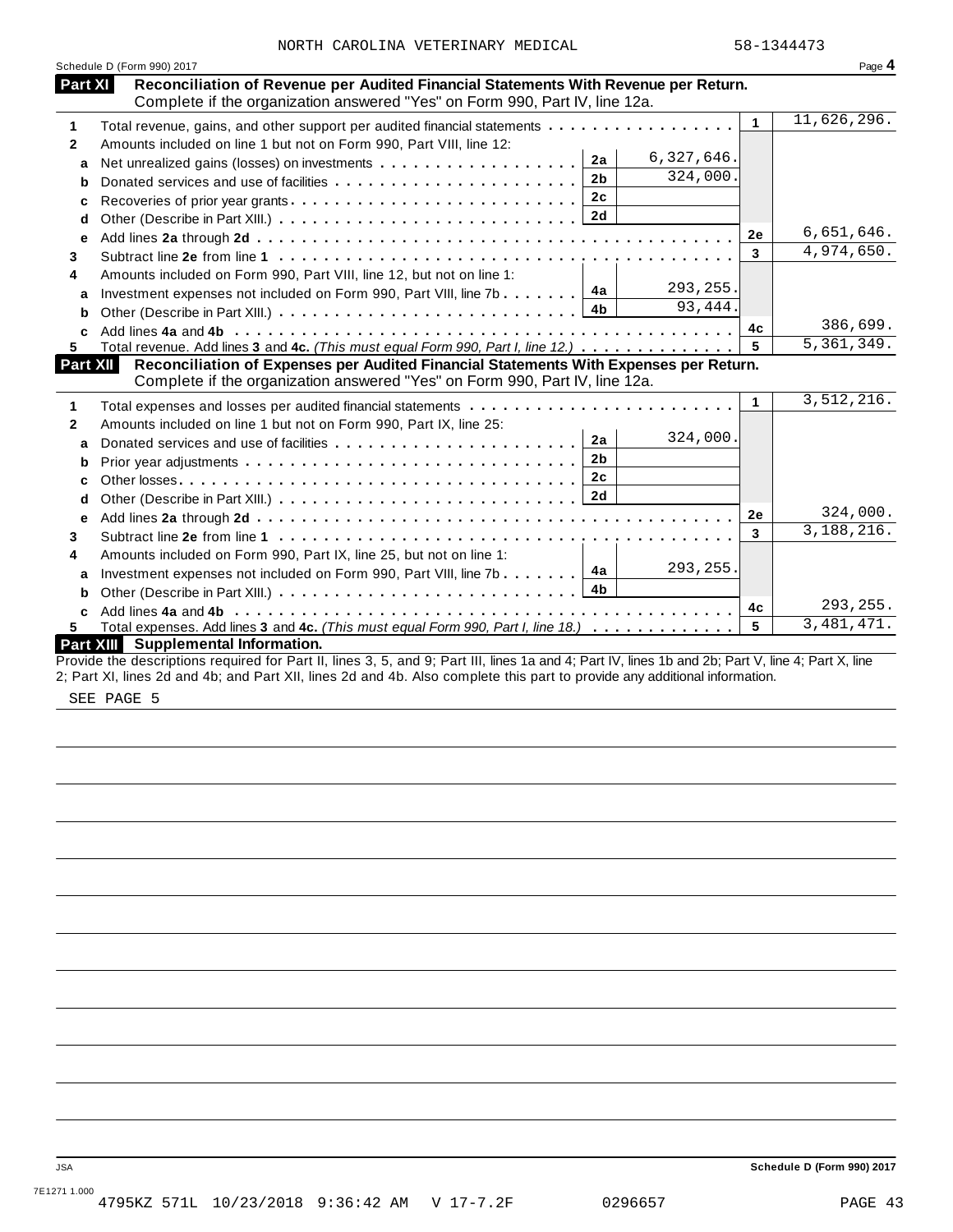#### PART III, LINE 4:

PROVIDES SOLACE AND COMFORT TO CLIENTS VISITING CVM/HOSPITAL

PART V, LINE 4:

THE FOUNDATION'S ENDOWMENT CONSISTS OF 140 INDIVIDUAL FUNDS ESTABLISHED FOR A VARIETY OF PURPOSES RELATED TO THE FOUNDATION'S MISSION TO AID AND PROMOTE ALL TYPES OF EDUCATION AND RESEARCH IN THE FIELD OF VETERINARY MEDICINE AT NC STATE UNIVERSITY.

PART X, LINE 2:

MANAGEMENT HAS ANALYZED THE TAX POSITIONS TAKEN BY THE FOUNDATION, AND HAS CONCLUDED THAT AS OF JUNE 30, 2018, THERE ARE NO UNCERTAIN POSITIONS TAKEN OR EXPECTED TO BE TAKEN THAT WOULD REQUIRE RECOGNITION OF A LIABILITY (OR ASSET) OR DISCLOSURE IN THE FINANCIAL STATEMENTS.

PART XI, LINE 4B - OTHER ADJUSTMENTS: DECREASE IN VALUE OF SPLIT INTEREST AGREEMENT 93,444

JSA 7E1226 1.000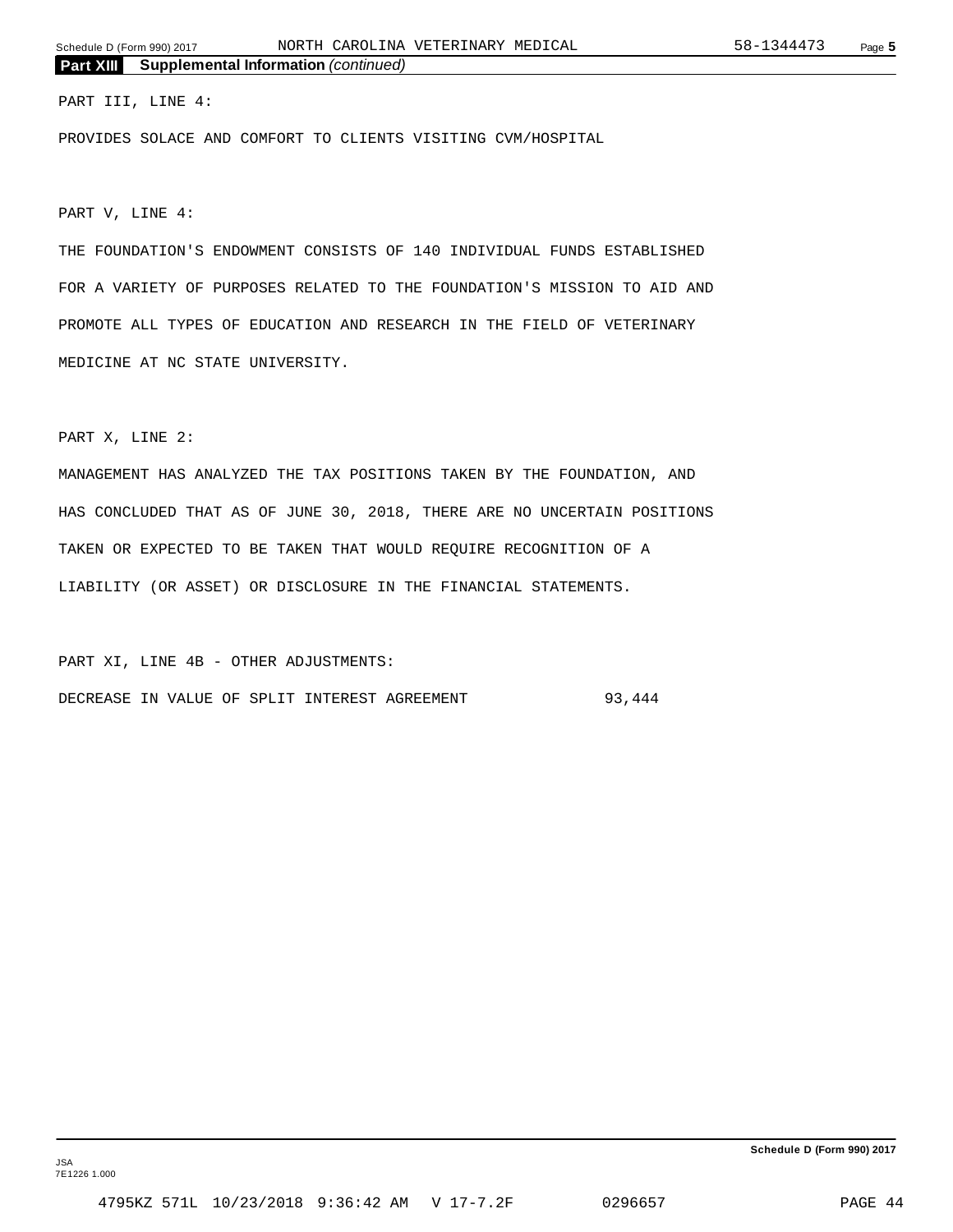| <b>SCHEDULE</b><br>(Form 990)                               |                                                                                                                                                                                                                                                                           |            |                                    | <b>Grants and Other Assistance to Organizations,</b><br>Governments, and Individuals in the United States |                                       |                                                             |                                          | OMB No. 1545-0047                     |
|-------------------------------------------------------------|---------------------------------------------------------------------------------------------------------------------------------------------------------------------------------------------------------------------------------------------------------------------------|------------|------------------------------------|-----------------------------------------------------------------------------------------------------------|---------------------------------------|-------------------------------------------------------------|------------------------------------------|---------------------------------------|
|                                                             |                                                                                                                                                                                                                                                                           |            |                                    | Complete if the organization answered "Yes" on Form 990, Part IV, line 21 or 22.                          |                                       |                                                             |                                          |                                       |
| Department of the Treasury                                  |                                                                                                                                                                                                                                                                           |            |                                    | $\blacktriangleright$ Attach to Form 990.                                                                 |                                       |                                                             |                                          | <b>Open to Public</b><br>Inspection   |
| <b>Internal Revenue Service</b><br>Name of the organization | NORTH CAROLINA VETERINARY MEDICAL                                                                                                                                                                                                                                         |            |                                    | Go to www.irs.gov/Form990 for the latest information.                                                     |                                       |                                                             | <b>Employer identification number</b>    |                                       |
| FOUNDATION, INC.                                            |                                                                                                                                                                                                                                                                           |            |                                    |                                                                                                           |                                       |                                                             | 58-1344473                               |                                       |
| Part I                                                      | <b>General Information on Grants and Assistance</b>                                                                                                                                                                                                                       |            |                                    |                                                                                                           |                                       |                                                             |                                          |                                       |
| 1                                                           | Does the organization maintain records to substantiate the amount of the grants or assistance, the grantees' eligibility for the grants or assistance, and                                                                                                                |            |                                    |                                                                                                           |                                       |                                                             |                                          |                                       |
|                                                             |                                                                                                                                                                                                                                                                           |            |                                    |                                                                                                           |                                       |                                                             |                                          | $X$ Yes<br>No                         |
| $\mathbf{2}$                                                | Describe in Part IV the organization's procedures for monitoring the use of grant funds in the United States.                                                                                                                                                             |            |                                    |                                                                                                           |                                       |                                                             |                                          |                                       |
| Part II                                                     | Grants and Other Assistance to Domestic Organizations and Domestic Governments. Complete if the organization answered "Yes" on Form<br>990, Part IV, line 21, for any recipient that received more than \$5,000. Part II can be duplicated if additional space is needed. |            |                                    |                                                                                                           |                                       |                                                             |                                          |                                       |
|                                                             | 1 (a) Name and address of organization<br>or government                                                                                                                                                                                                                   | $(b)$ EIN  | (c) IRC section<br>(if applicable) | (d) Amount of cash<br>grant                                                                               | (e) Amount of non-<br>cash assistance | (f) Method of valuation<br>(book, FMV, appraisal,<br>other) | (g) Description of<br>noncash assistance | (h) Purpose of grant<br>or assistance |
| (1) NORTH CAROLINA STATE UNIVERSITY                         |                                                                                                                                                                                                                                                                           |            |                                    |                                                                                                           |                                       |                                                             |                                          |                                       |
| NCSU BOX 7205 RALEIGH, NC 27695                             |                                                                                                                                                                                                                                                                           | 56-6000756 | 170(C)(1)                          | 852,305.                                                                                                  |                                       | <b>BOOK</b>                                                 | N/A                                      | SUPPORT                               |
| (2)                                                         |                                                                                                                                                                                                                                                                           |            |                                    |                                                                                                           |                                       |                                                             |                                          |                                       |
| (3)                                                         |                                                                                                                                                                                                                                                                           |            |                                    |                                                                                                           |                                       |                                                             |                                          |                                       |
| (4)                                                         |                                                                                                                                                                                                                                                                           |            |                                    |                                                                                                           |                                       |                                                             |                                          |                                       |
| (5)                                                         |                                                                                                                                                                                                                                                                           |            |                                    |                                                                                                           |                                       |                                                             |                                          |                                       |
| (6)                                                         |                                                                                                                                                                                                                                                                           |            |                                    |                                                                                                           |                                       |                                                             |                                          |                                       |
| (7)                                                         |                                                                                                                                                                                                                                                                           |            |                                    |                                                                                                           |                                       |                                                             |                                          |                                       |
| (8)                                                         |                                                                                                                                                                                                                                                                           |            |                                    |                                                                                                           |                                       |                                                             |                                          |                                       |
| (9)                                                         |                                                                                                                                                                                                                                                                           |            |                                    |                                                                                                           |                                       |                                                             |                                          |                                       |
| (10)                                                        |                                                                                                                                                                                                                                                                           |            |                                    |                                                                                                           |                                       |                                                             |                                          |                                       |
| (11)                                                        |                                                                                                                                                                                                                                                                           |            |                                    |                                                                                                           |                                       |                                                             |                                          |                                       |
| (12)                                                        |                                                                                                                                                                                                                                                                           |            |                                    |                                                                                                           |                                       |                                                             |                                          |                                       |
| $\mathbf{2}$<br>3                                           |                                                                                                                                                                                                                                                                           |            |                                    |                                                                                                           |                                       |                                                             |                                          | 1.                                    |
|                                                             | For Paperwork Reduction Act Notice, see the Instructions for Form 990.                                                                                                                                                                                                    |            |                                    |                                                                                                           |                                       |                                                             |                                          | Schedule I (Form 990) (2017)          |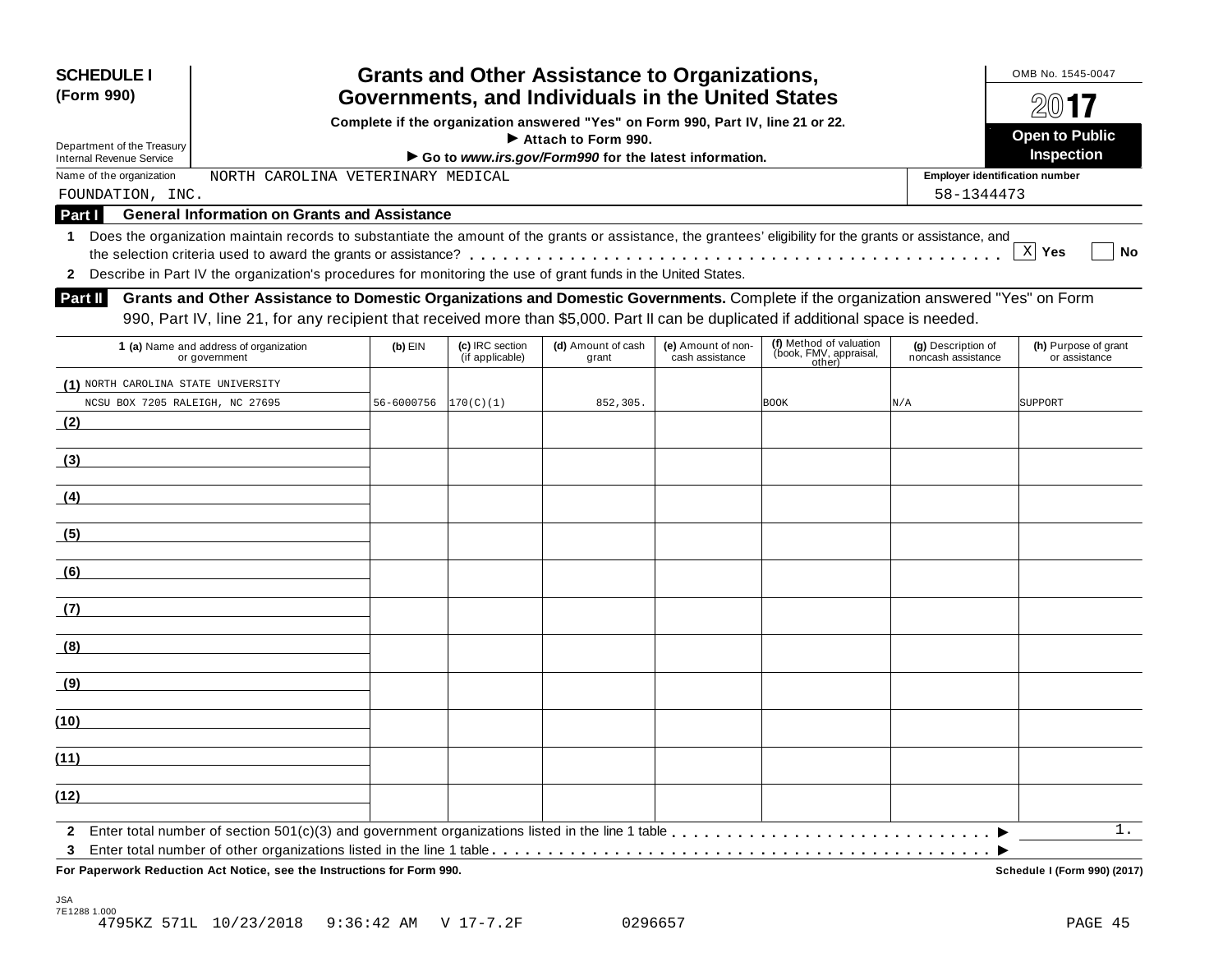#### **Grants and Other Assistance to Domestic Individuals.** Complete ifthe organization answered "Yes" on Form 990, Part IV, line 22. **Part III** Grants and Other Assistance to Domestic Individuals<br>Part III can be duplicated if additional space is needed.

| (a) Type of grant or assistance                                                                                                                         | (b) Number of<br>recipients | (c) Amount of<br>cash grant | (d) Amount of<br>non-cash assistance | (e) Method of valuation (book,<br>FMV, appraisal, other) | (f) Description of non-cash assistance |
|---------------------------------------------------------------------------------------------------------------------------------------------------------|-----------------------------|-----------------------------|--------------------------------------|----------------------------------------------------------|----------------------------------------|
|                                                                                                                                                         |                             |                             |                                      |                                                          |                                        |
| $\overline{2}$                                                                                                                                          |                             |                             |                                      |                                                          |                                        |
| 3                                                                                                                                                       |                             |                             |                                      |                                                          |                                        |
| 4                                                                                                                                                       |                             |                             |                                      |                                                          |                                        |
| 5                                                                                                                                                       |                             |                             |                                      |                                                          |                                        |
| 6                                                                                                                                                       |                             |                             |                                      |                                                          |                                        |
|                                                                                                                                                         |                             |                             |                                      |                                                          |                                        |
| Part IV<br>Supplemental Information. Provide the information required in Part I, line 2, Part III, column (b); and any other additional<br>information. |                             |                             |                                      |                                                          |                                        |

PART I, LINE 2:

GRANTS REPRESENT REIMBURSEMENT OF EXPENSES PROCESSED THROUGH THE

UNIVERSITY'S ACCOUNTING SYSTEMS, AND ARE SUBJECT TO UNIVERSITY AND STATE

OF NORTH CAROLINA GUIDELINES, IN ADDITION TO ANY RESTRICTIONS PLACED

DIRECTLY BY DONORS.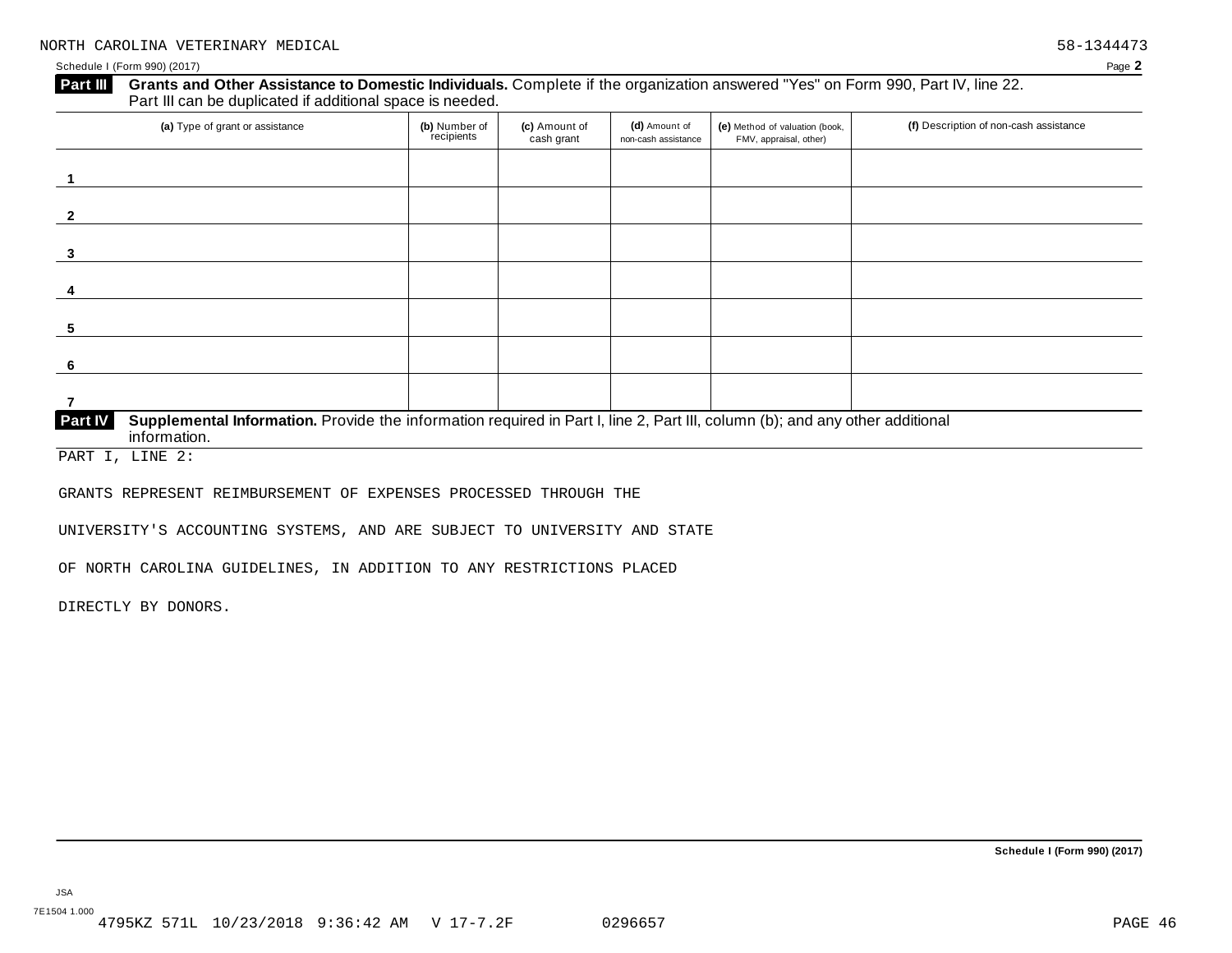|              | <b>SCHEDULE J</b>                                           | <b>Compensation Information</b>                                                                                                                                                                                     | OMB No. 1545-0047     |            |             |
|--------------|-------------------------------------------------------------|---------------------------------------------------------------------------------------------------------------------------------------------------------------------------------------------------------------------|-----------------------|------------|-------------|
|              | (Form 990)                                                  | For certain Officers, Directors, Trustees, Key Employees, and Highest                                                                                                                                               |                       |            |             |
|              |                                                             | <b>Compensated Employees</b><br>Complete if the organization answered "Yes" on Form 990, Part IV, line 23.                                                                                                          |                       |            |             |
|              | Department of the Treasury                                  | Attach to Form 990.                                                                                                                                                                                                 | <b>Open to Public</b> |            |             |
|              | <b>Internal Revenue Service</b><br>Name of the organization | Go to www.irs.gov/Form990 for instructions and the latest information.<br><b>Employer identification number</b><br>NORTH CAROLINA VETERINARY MEDICAL                                                                | <b>Inspection</b>     |            |             |
|              | FOUNDATION, INC.                                            | 58-1344473                                                                                                                                                                                                          |                       |            |             |
| Part I       |                                                             | <b>Questions Regarding Compensation</b>                                                                                                                                                                             |                       |            |             |
|              |                                                             |                                                                                                                                                                                                                     |                       | <b>Yes</b> | No          |
|              |                                                             | 1a Check the appropriate box(es) if the organization provided any of the following to or for a person listed on Form                                                                                                |                       |            |             |
|              |                                                             | 990, Part VII, Section A, line 1a. Complete Part III to provide any relevant information regarding these items.                                                                                                     |                       |            |             |
|              |                                                             | First-class or charter travel<br>Housing allowance or residence for personal use                                                                                                                                    |                       |            |             |
|              |                                                             | Payments for business use of personal residence<br>Travel for companions                                                                                                                                            |                       |            |             |
|              |                                                             | Health or social club dues or initiation fees<br>Tax indemnification and gross-up payments                                                                                                                          |                       |            |             |
|              |                                                             | Discretionary spending account<br>Personal services (such as, maid, chauffeur, chef)                                                                                                                                |                       |            |             |
| b            |                                                             | If any of the boxes on line 1a are checked, did the organization follow a written policy regarding payment                                                                                                          |                       |            |             |
|              |                                                             | or reimbursement or provision of all of the expenses described above? If "No," complete Part III to                                                                                                                 |                       |            |             |
|              |                                                             |                                                                                                                                                                                                                     | 1b                    |            |             |
| $\mathbf{2}$ |                                                             | Did the organization require substantiation prior to reimbursing or allowing expenses incurred by all                                                                                                               |                       |            |             |
|              |                                                             | directors, trustees, and officers, including the CEO/Executive Director, regarding the items checked on line                                                                                                        |                       |            |             |
|              |                                                             |                                                                                                                                                                                                                     | $\mathbf{2}$          |            |             |
| 3            |                                                             | Indicate which, if any, of the following the filing organization used to establish the compensation of the                                                                                                          |                       |            |             |
|              |                                                             | organization's CEO/Executive Director. Check all that apply. Do not check any boxes for methods used by a<br>related organization to establish compensation of the CEO/Executive Director, but explain in Part III. |                       |            |             |
|              |                                                             | Compensation committee<br>Written employment contract                                                                                                                                                               |                       |            |             |
|              |                                                             | Independent compensation consultant<br>Compensation survey or study                                                                                                                                                 |                       |            |             |
|              |                                                             | Form 990 of other organizations<br>Approval by the board or compensation committee                                                                                                                                  |                       |            |             |
|              |                                                             |                                                                                                                                                                                                                     |                       |            |             |
| 4            |                                                             | During the year, did any person listed on Form 990, Part VII, Section A, line 1a, with respect to the filing<br>organization or a related organization:                                                             |                       |            |             |
| а            |                                                             |                                                                                                                                                                                                                     | 4a                    |            | Χ           |
| b            |                                                             | Participate in, or receive payment from, a supplemental nonqualified retirement plan?                                                                                                                               | 4b                    |            | $\mathbf X$ |
| c            |                                                             | Participate in, or receive payment from, an equity-based compensation arrangement?                                                                                                                                  | 4c                    |            | $\mathbf X$ |
|              |                                                             | If "Yes" to any of lines 4a-c, list the persons and provide the applicable amounts for each item in Part III.                                                                                                       |                       |            |             |
|              |                                                             |                                                                                                                                                                                                                     |                       |            |             |
|              |                                                             | Only section $501(c)(3)$ , $501(c)(4)$ , and $501(c)(29)$ organizations must complete lines 5-9.                                                                                                                    |                       |            |             |
| 5            |                                                             | For persons listed on Form 990, Part VII, Section A, line 1a, did the organization pay or accrue any                                                                                                                |                       |            |             |
|              |                                                             | compensation contingent on the revenues of:                                                                                                                                                                         |                       |            | Χ           |
| а            |                                                             |                                                                                                                                                                                                                     | 5a<br>5b              |            | Χ           |
| b            |                                                             | If "Yes" on line 5a or 5b, describe in Part III.                                                                                                                                                                    |                       |            |             |
| 6            |                                                             | For persons listed on Form 990, Part VII, Section A, line 1a, did the organization pay or accrue any                                                                                                                |                       |            |             |
|              |                                                             | compensation contingent on the net earnings of:                                                                                                                                                                     |                       |            |             |
| a            |                                                             |                                                                                                                                                                                                                     | 6a                    |            | X           |
| b            |                                                             |                                                                                                                                                                                                                     | 6b                    |            | Χ           |
|              |                                                             | If "Yes" on line 6a or 6b, describe in Part III.                                                                                                                                                                    |                       |            |             |
| 7            |                                                             | For persons listed on Form 990, Part VII, Section A, line 1a, did the organization provide any nonfixed                                                                                                             |                       |            |             |
|              |                                                             | payments not described on lines 5 and 6? If "Yes," describe in Part III.                                                                                                                                            | $\overline{7}$        |            | X           |
| 8            |                                                             | Were any amounts reported on Form 990, Part VII, paid or accrued pursuant to a contract that was subject                                                                                                            |                       |            |             |
|              |                                                             | to the initial contract exception described in Regulations section 53.4958-4(a)(3)? If "Yes," describe                                                                                                              |                       |            |             |
|              |                                                             |                                                                                                                                                                                                                     | 8                     |            | X           |
| 9            |                                                             | If "Yes" on line 8, did the organization also follow the rebuttable presumption procedure described in                                                                                                              |                       |            |             |
|              |                                                             |                                                                                                                                                                                                                     | 9                     |            |             |

**For Paperwork Reduction Act Notice, see the Instructions for Form 990. Schedule J (Form 990) 2017**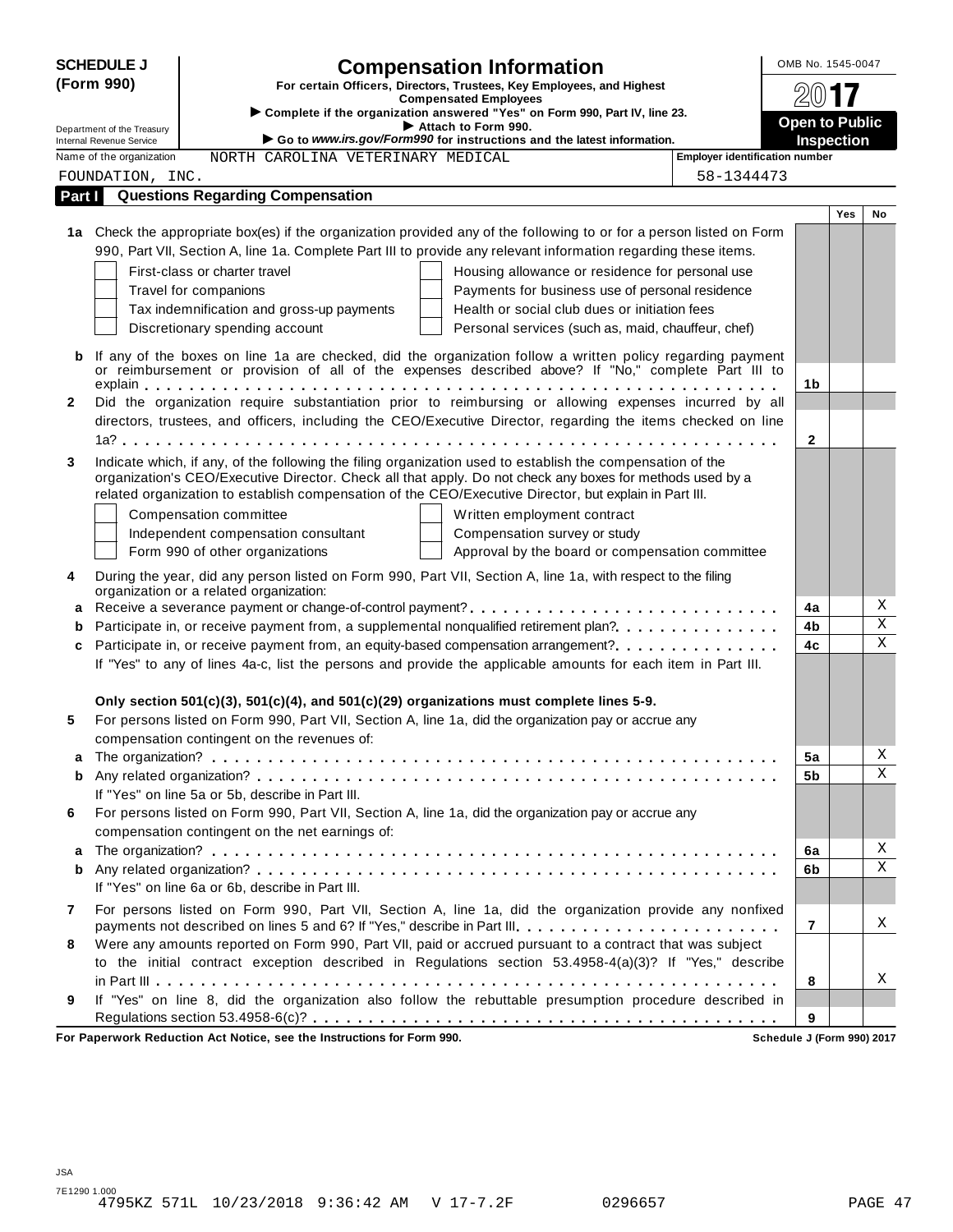#### **Part II Officers, Directors, Trustees, Key Employees, and Highest Compensated Employees.** Use duplicate copies ifadditional space is needed.

For each individual whose compensation must be reported on Schedule J, report compensation from the organization on row (i) and from related organizations, described in the instructions, on row (ii). Do not list any individuals that aren't listed on Form 990, Part VII.

Note: The sum of columns (B)(i)-(iii) for each listed individual must equal the total amount of Form 990, Part VII, Section A, line 1a, applicable column (D) and (E) amounts for that individual.

| (A) Name and Title   |                              |                          | (B) Breakdown of W-2 and/or 1099-MISC compensation |                                           | (C) Retirement and             | (D) Nontaxable   | (E) Total of columns | (F) Compensation                                           |
|----------------------|------------------------------|--------------------------|----------------------------------------------------|-------------------------------------------|--------------------------------|------------------|----------------------|------------------------------------------------------------|
|                      |                              | (i) Base<br>compensation | (ii) Bonus & incentive<br>compensation             | (iii) Other<br>reportable<br>compensation | other deferred<br>compensation | benefits         | $(B)(i)-(D)$         | in column (B) reported<br>as deferred on prior<br>Form 990 |
| DIANNE DUNNING       | (i)                          | $\mathsf{O}$             | $\mathsf{O}\xspace$                                | $\mathsf{O}$ .                            | $\mathbf{0}$ .                 | $\overline{0}$ . | $\mathsf{O}$ .       | $\overline{0}$ .                                           |
| 1SECRETARY           | (i)                          | 153,100                  | 0.                                                 | $\overline{0}$ .                          | 20,109.                        | 5,773.           | 178,982.             | $\overline{0}$ .                                           |
| MARY PELOQUIN-DODD   | (i)                          | $\mathsf{O}$             | $\mathbf{0}$ .                                     | $\mathsf{0}$ .                            | $0$ .                          | $\mathbf{0}$ .   | $\mathbf 0$ .        | $\overline{0}$ .                                           |
| 2TREASURER           | (i)                          | 268, 225                 | $\mathsf{O}$ .                                     | $0\,$ .                                   | 35,231                         | 5,773.           | 309,229              | $\overline{0}$ .                                           |
| <b>JILL TASAICO</b>  | (i)                          | $\mathsf{O}$             | $\mathsf{O}$ .                                     | $\mathsf{0}$ .                            | $\overline{0}$ .               | $\overline{0}$ . | $\mathbf 0$ .        | $\overline{0}$ .                                           |
| 3ASSISTANT TREASURER | (i)                          | 158,340                  | $\mathsf{O}$ .                                     | $\mathsf{0}$ .                            | 26,657                         | 5,773.           | 190,770.             | $\overline{0}$ .                                           |
|                      | (i)                          |                          |                                                    |                                           |                                |                  |                      |                                                            |
| 4                    | (i)                          |                          |                                                    |                                           |                                |                  |                      |                                                            |
|                      | (i)                          |                          |                                                    |                                           |                                |                  |                      |                                                            |
| 5                    | (ii)                         |                          |                                                    |                                           |                                |                  |                      |                                                            |
|                      | $\qquad \qquad \textbf{(i)}$ |                          |                                                    |                                           |                                |                  |                      |                                                            |
| 6                    | (i)                          |                          |                                                    |                                           |                                |                  |                      |                                                            |
|                      | (i)                          |                          |                                                    |                                           |                                |                  |                      |                                                            |
| 7                    | (i)                          |                          |                                                    |                                           |                                |                  |                      |                                                            |
|                      | (i)                          |                          |                                                    |                                           |                                |                  |                      |                                                            |
| 8                    | (i)                          |                          |                                                    |                                           |                                |                  |                      |                                                            |
|                      | (i)                          |                          |                                                    |                                           |                                |                  |                      |                                                            |
| 9                    | (i)                          |                          |                                                    |                                           |                                |                  |                      |                                                            |
|                      | (i)                          |                          |                                                    |                                           |                                |                  |                      |                                                            |
| 10                   | (i)                          |                          |                                                    |                                           |                                |                  |                      |                                                            |
|                      | (i)                          |                          |                                                    |                                           |                                |                  |                      |                                                            |
| 11                   | (i)                          |                          |                                                    |                                           |                                |                  |                      |                                                            |
|                      | (i)                          |                          |                                                    |                                           |                                |                  |                      |                                                            |
| 12                   | (i)                          |                          |                                                    |                                           |                                |                  |                      |                                                            |
|                      | (i)                          |                          |                                                    |                                           |                                |                  |                      |                                                            |
| 13                   | (ii)                         |                          |                                                    |                                           |                                |                  |                      |                                                            |
|                      | (i)                          |                          |                                                    |                                           |                                |                  |                      |                                                            |
| 14                   | (i)                          |                          |                                                    |                                           |                                |                  |                      |                                                            |
|                      | (i)                          |                          |                                                    |                                           |                                |                  |                      |                                                            |
| 15                   | (i)                          |                          |                                                    |                                           |                                |                  |                      |                                                            |
|                      | (i)                          |                          |                                                    |                                           |                                |                  |                      |                                                            |
| 16                   | (ii)                         |                          |                                                    |                                           |                                |                  |                      |                                                            |

**Schedule J (Form 990) 2017**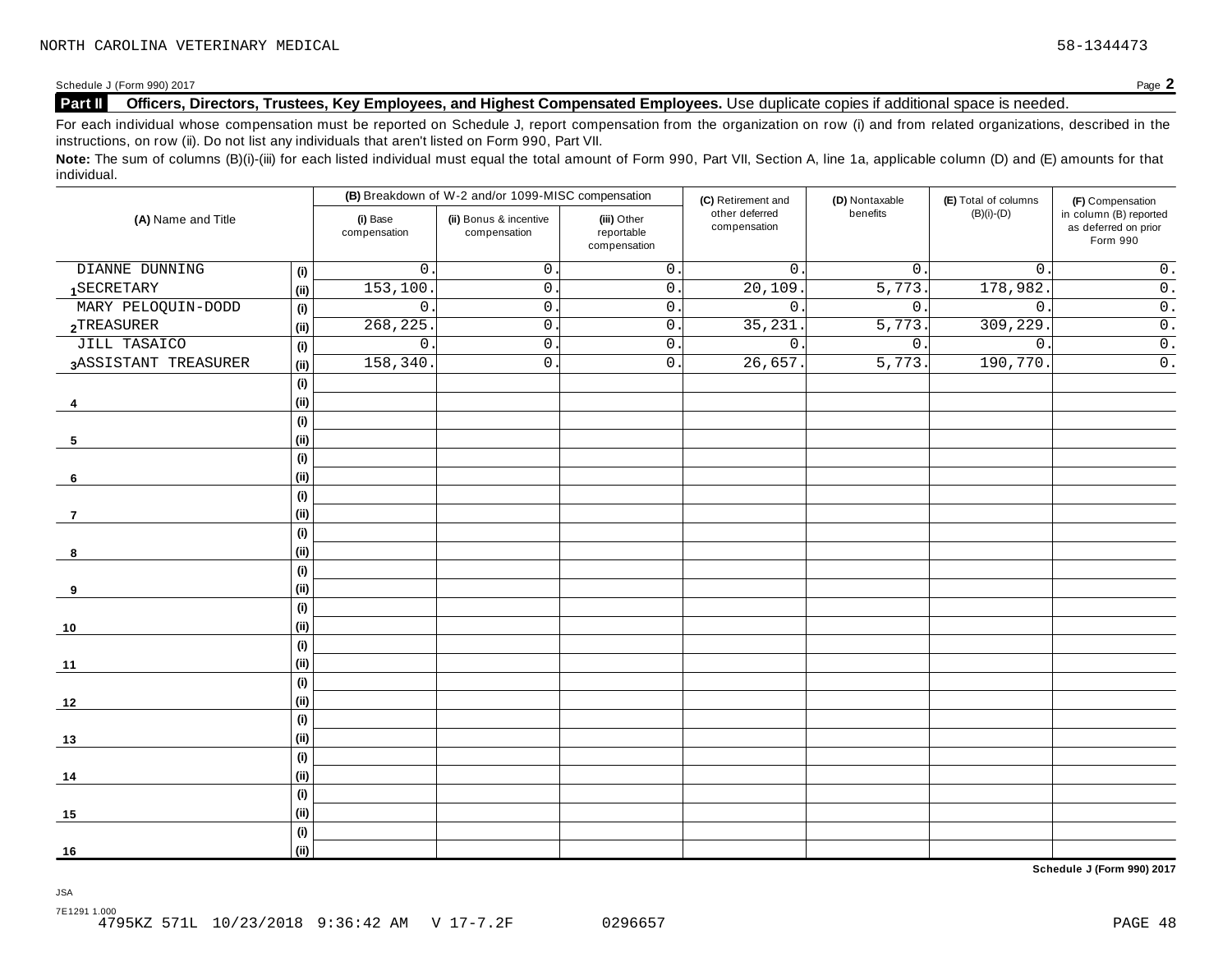Schedule J (Form 990) 2017 Page **3**

#### **Part III Supplemental Information**

Provide the information, explanation, or descriptions required for Part I, lines 1a, 1b, 3, 4a, 4b, 4c, 5a, 5b, 6a, 6b, 7, and 8, and for Part II. Also complete this part for any additional information.

SCHEDULE J, PART II - COMPENSATION FROM RELATED ORGANIZATIONS

THE BOARD MEMBERS THAT ARE COMPENSATED RECEIVE COMPENSATION FROM NC STATE

UNIVERSITY, A 170(C)(1) ORGANIZATION RELATED TO NORTH CAROLINA VETERINARY

MEDICAL FOUNDATION.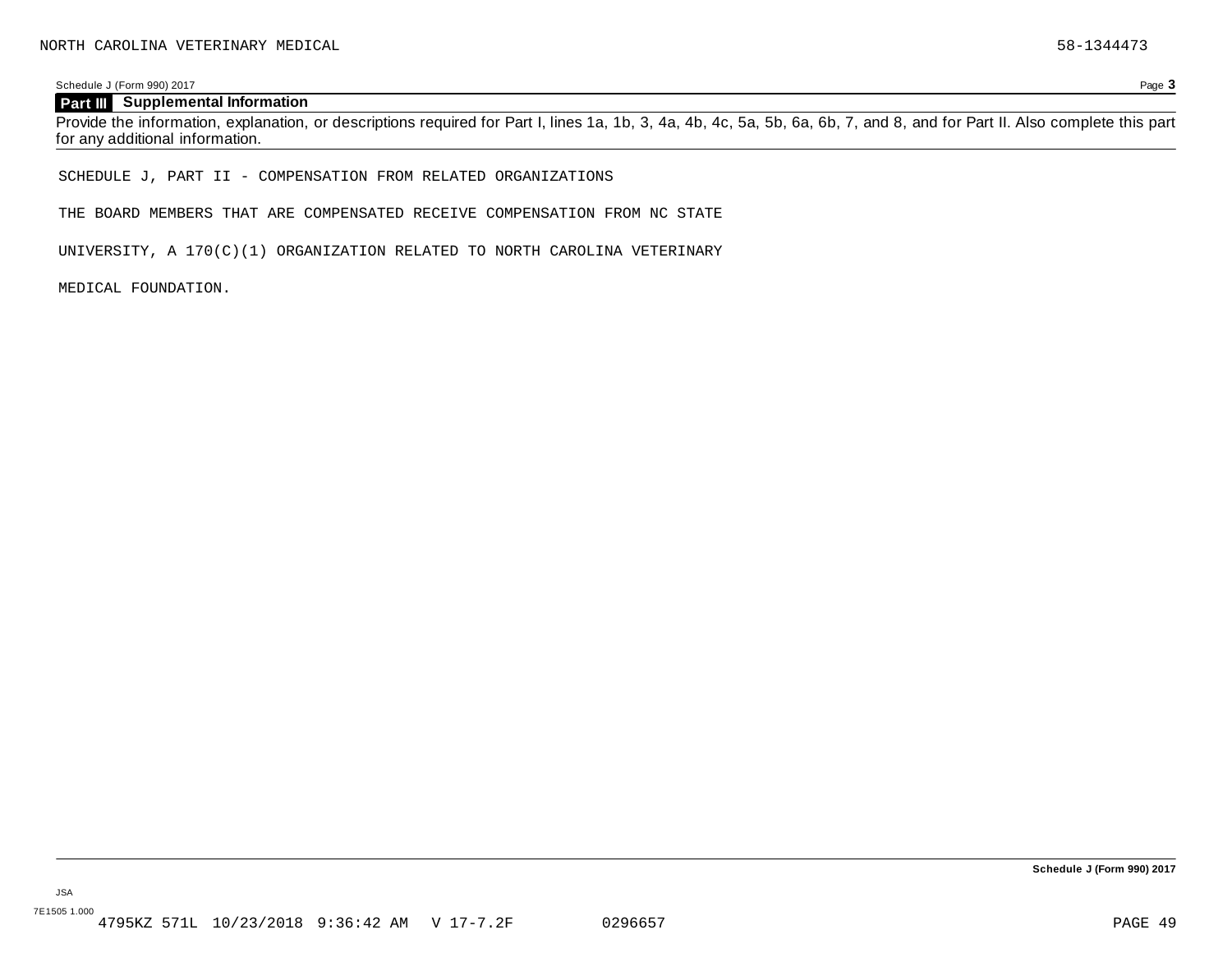# SCHEDULE M<br> **SCHEDULE M SCHEDULE M SCHEDULE M Noncash Contributions**<br> **SCHEDULE M None All <b>non- SCHEDULE M SCHEDULE M SCHEDULE M SCHEDULE M SCHEDULE M SCHEDULE M SCHEDULE M SC**

**Department of the Treasury<br>Internal Revenue Service** 

**Examplete** if the organizations answered "Yes" on Form 990, Part Ⅳ, lines 29 or 30. 
<br>● Attach to Form 990. **Department of the Treasury** ▶ Attach to Form 990.<br>Internal Revenue Service ▶ Go to *www.irs.gov/Form990* for the latest information.<br>Nome of the organization and property. Galbert and a superpresent and a superpresent of

Name of the organization **MORTH CAROLINA VETERINARY MEDICAL Employer identification number** 

| FOUNDATION | INC.<br>____ | ۰ ت<br>$ -$ |
|------------|--------------|-------------|
|            |              |             |

| Part I | <b>Types of Property</b>                                                                                                                                                                                                      |                               |                                                        |                                                                                    |                                                              |
|--------|-------------------------------------------------------------------------------------------------------------------------------------------------------------------------------------------------------------------------------|-------------------------------|--------------------------------------------------------|------------------------------------------------------------------------------------|--------------------------------------------------------------|
|        |                                                                                                                                                                                                                               | (a)<br>Check if<br>applicable | (b)<br>Number of contributions or<br>items contributed | (c)<br>Noncash contribution<br>amounts reported on<br>Form 990, Part VIII, line 1g | (d)<br>Method of determining<br>noncash contribution amounts |
| 1      | Art - Works of art <b>Article 2018</b>                                                                                                                                                                                        |                               |                                                        |                                                                                    |                                                              |
| 2      | Art - Historical treasures                                                                                                                                                                                                    |                               |                                                        |                                                                                    |                                                              |
| 3      | Art - Fractional interests                                                                                                                                                                                                    |                               |                                                        |                                                                                    |                                                              |
| 4      | Books and publications entering and                                                                                                                                                                                           |                               |                                                        |                                                                                    |                                                              |
| 5      | Clothing and household                                                                                                                                                                                                        |                               |                                                        |                                                                                    |                                                              |
|        | $goods$                                                                                                                                                                                                                       |                               |                                                        |                                                                                    |                                                              |
| 6      | Cars and other vehicles                                                                                                                                                                                                       |                               |                                                        |                                                                                    |                                                              |
| 7      | Boats and planes experience of                                                                                                                                                                                                |                               |                                                        |                                                                                    |                                                              |
| 8      | Intellectual property                                                                                                                                                                                                         |                               |                                                        |                                                                                    |                                                              |
| 9      | Securities - Publicly traded                                                                                                                                                                                                  | X                             | 14.                                                    | 573,007.                                                                           | FMV                                                          |
| 10     | Securities - Closely held stock                                                                                                                                                                                               |                               |                                                        |                                                                                    |                                                              |
| 11     | Securities - Partnership, LLC,                                                                                                                                                                                                |                               |                                                        |                                                                                    |                                                              |
|        | or trust interests experience that the set of the set of the set of the set of the set of the set of the set of the set of the set of the set of the set of the set of the set of the set of the set of the set of the set of |                               |                                                        |                                                                                    |                                                              |
| 12     | Securities - Miscellaneous                                                                                                                                                                                                    |                               |                                                        |                                                                                    |                                                              |
| 13     | Qualified conservation                                                                                                                                                                                                        |                               |                                                        |                                                                                    |                                                              |
|        | contribution - Historic                                                                                                                                                                                                       |                               |                                                        |                                                                                    |                                                              |
|        | structures experiences and the state of the state of the state of the state of the state of the state of the state of the state of the state of the state of the state of the state of the state of the state of the state of |                               |                                                        |                                                                                    |                                                              |
| 14     | Qualified conservation                                                                                                                                                                                                        |                               |                                                        |                                                                                    |                                                              |
|        |                                                                                                                                                                                                                               |                               |                                                        |                                                                                    |                                                              |
| 15     | Real estate - Residential                                                                                                                                                                                                     |                               |                                                        |                                                                                    |                                                              |
| 16     | Real estate - Commercial                                                                                                                                                                                                      |                               |                                                        |                                                                                    |                                                              |
| 17     | Real estate - Other <b>Called a Contact Contact Advisor</b>                                                                                                                                                                   |                               |                                                        |                                                                                    |                                                              |
| 18     | Collectibles <b>Collectibles</b>                                                                                                                                                                                              |                               |                                                        |                                                                                    |                                                              |
| 19     | Food inventory                                                                                                                                                                                                                |                               |                                                        |                                                                                    |                                                              |
| 20     | Drugs and medical supplies                                                                                                                                                                                                    |                               |                                                        |                                                                                    |                                                              |
| 21     | Taxidermy Taxidermy                                                                                                                                                                                                           |                               |                                                        |                                                                                    |                                                              |
| 22     | Historical artifacts <b>All Accords</b>                                                                                                                                                                                       |                               |                                                        |                                                                                    |                                                              |
| 23     | Scientific specimens <b>Scientific specimens</b>                                                                                                                                                                              |                               |                                                        |                                                                                    |                                                              |
| 24     | Archeological artifacts <b>Archeological</b>                                                                                                                                                                                  |                               |                                                        |                                                                                    |                                                              |
| 25     | Other $\blacktriangleright$ ( $\_\_\_\_\_\_\_\_$ )                                                                                                                                                                            |                               |                                                        |                                                                                    |                                                              |
| 26     | Other $\blacktriangleright$ ( $\_\_\_\_\_\_\_\_\_$ )                                                                                                                                                                          |                               |                                                        |                                                                                    |                                                              |
| 27     | Other $\blacktriangleright$ ( $\qquad \qquad$                                                                                                                                                                                 |                               |                                                        |                                                                                    |                                                              |
| 28     | $\overline{\phantom{a}}$<br>Other $\blacktriangleright$ (                                                                                                                                                                     |                               |                                                        |                                                                                    |                                                              |
| 29     | Number of Forms 8283 received by the organization during the tax year for contributions for                                                                                                                                   |                               |                                                        |                                                                                    |                                                              |
|        | which the organization completed Form 8283, Part IV, Donee Acknowledgement                                                                                                                                                    |                               |                                                        |                                                                                    | 29                                                           |
|        |                                                                                                                                                                                                                               |                               |                                                        |                                                                                    | No<br>Yes                                                    |
|        | 30a During the year, did the organization receive by contribution any property reported in Part I, lines 1 through                                                                                                            |                               |                                                        |                                                                                    |                                                              |
|        | 28, that it must hold for at least three years from the date of the initial contribution, and which isn't required                                                                                                            |                               |                                                        |                                                                                    | Χ                                                            |
|        |                                                                                                                                                                                                                               |                               |                                                        |                                                                                    | 30a                                                          |
|        | <b>b</b> If "Yes," describe the arrangement in Part II.                                                                                                                                                                       |                               |                                                        |                                                                                    |                                                              |
| 31     | Does the organization have a gift acceptance policy that requires the review of any nonstandard                                                                                                                               |                               |                                                        |                                                                                    | Χ                                                            |
|        |                                                                                                                                                                                                                               |                               |                                                        |                                                                                    | 31                                                           |
|        | 32a Does the organization hire or use third parties or related organizations to solicit, process, or sell noncash                                                                                                             |                               |                                                        |                                                                                    | Χ                                                            |
|        |                                                                                                                                                                                                                               |                               |                                                        |                                                                                    | 32a                                                          |
|        | <b>b</b> If "Yes," describe in Part II.                                                                                                                                                                                       |                               |                                                        |                                                                                    |                                                              |
| 33     | If the organization didn't report an amount in column (c) for a type of property for which column (a) is checked,<br>describe in Part II.                                                                                     |                               |                                                        |                                                                                    |                                                              |
|        | For Paperwork Reduction Act Notice, see the Instructions for Form 990.                                                                                                                                                        |                               |                                                        |                                                                                    | Schedule M (Form 990) (2017)                                 |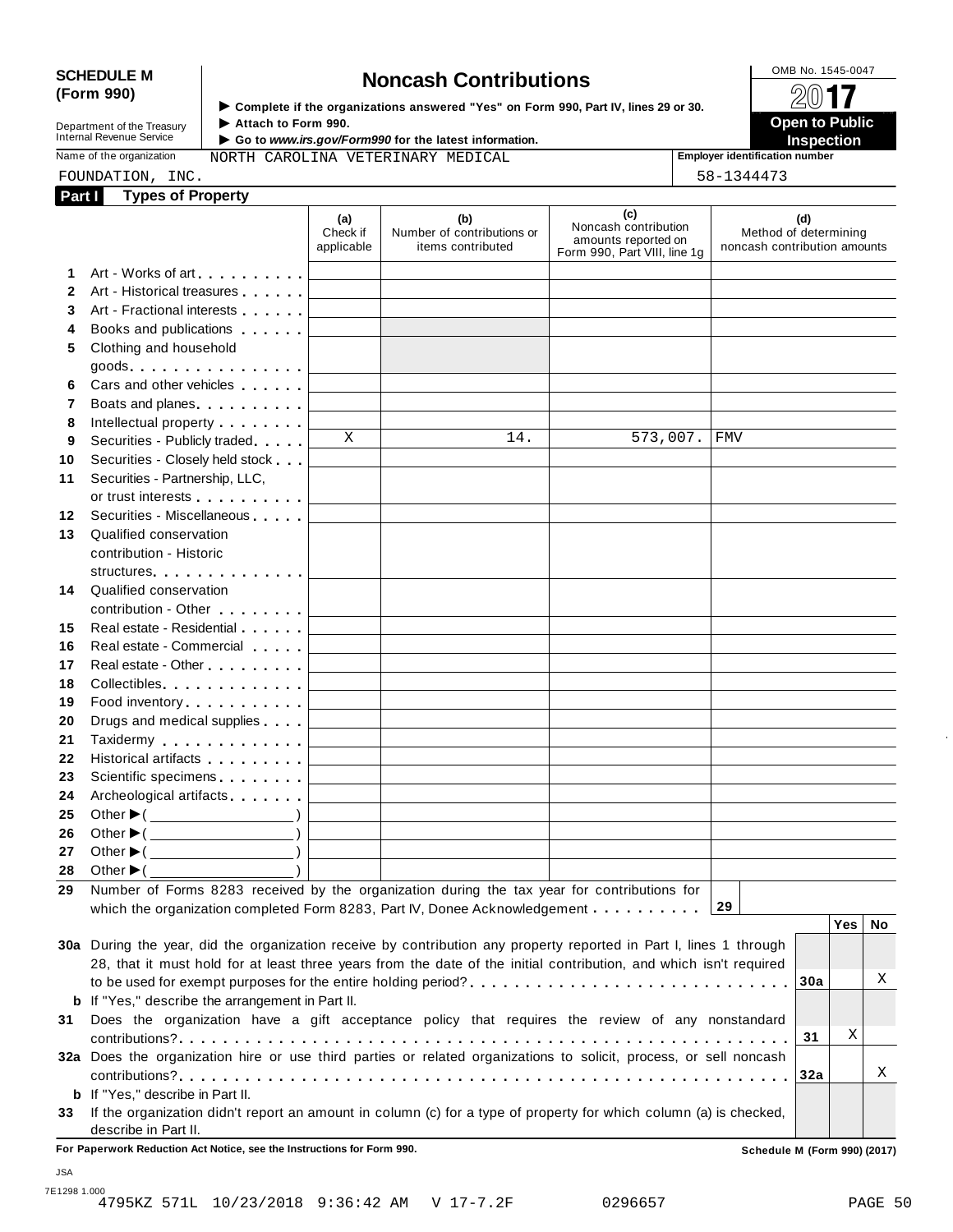Schedule M (Form 990) (2017) Page **2**

**Part II**

**Supplemental Information.** Provide the information required by Part I, lines 30b, 32b, and 33, and whether the organization is reporting in Part I, column (b), the number of contributions, the number of items received, or a combination of both. Also complete this part for any additional information.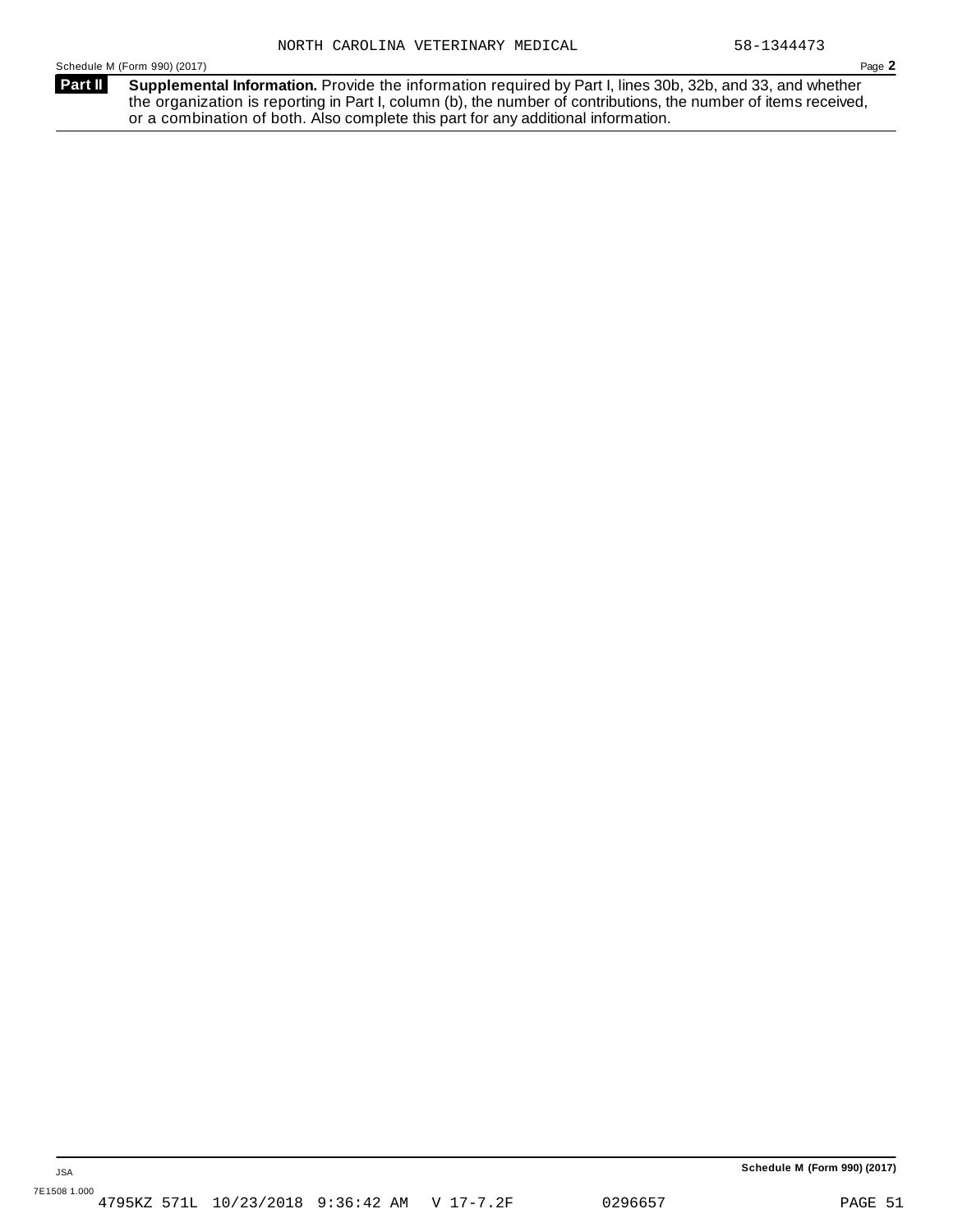### **SCHEDULE O** Supplemental Information to Form 990 or 990-EZ DMB No. 1545-0047

**(Form 990 or 990-EZ) Complete to provide information for responses to specific questions on** Form 990 or 990-EZ or to provide any additional information. I**Attach to Form <sup>990</sup> or 990-EZ. Open to Public**



Department of the Treasury<br>Internal Revenue Service

| <b>Published</b> the Housair<br>Internal Revenue Service | Information about Schedule O (Form 990 or 990-EZ) and its instructions is at www.irs.gov/form990.<br>Inspection |                                       |
|----------------------------------------------------------|-----------------------------------------------------------------------------------------------------------------|---------------------------------------|
| Name of the organization                                 | NORTH CAROLINA VETERINARY MEDICAL                                                                               | <b>Employer identification number</b> |
| FOUNDATION, INC.                                         |                                                                                                                 | 58-1344473                            |

PAGE 1, QUESTION J (WEBSITE):

HTTP://FOUNDATIONSACCOUNTING.OFA.NCSU.EDU/FOUNDATIONS/

NORTH-CAROLINA-VETERINARY-MEDICAL-FOUNDATION-INC

FORM 990, PART I, LINE 1, DESCRIPTION OF ORGANIZATION MISSION: THE NORTH CAROLINA VETERINARY MEDICAL FOUNDATION, INC. PROVIDES FINANCIAL SUPPORT FOR ALL TYPES OF EDUCATION AND RESEARCH IN THE FIELD OF VETERINARY MEDICINE AT NORTH CAROLINA STATE UNIVERSITY.

FORM 990, PART VI, SECTION A, LINE 1:

THE EXECUTIVE COMMITTEE CONSISTS OF THE OFFICERS, THE IMMEDIATE PAST PRESIDENT, AND TEN OTHER MEMBERS OF THE BOARD OF DIRECTORS. THE SECRETARY AND TREASURER OF THE CORPORATION SHALL SERVE IN AN ADVISORY CAPACITY ONLY AND SHALL BE NON-VOTING MEMBERS OF THE EXECUTIVE COMMITTEE. TERMS OF ALL MEMBERS OF THE EXECUTIVE COMMITTEE SHALL COINCIDE WITH THE TERMS OF THEIR QUALIFYING RESPECTIVE OFFICES OR DESIGNATIONS; PROVIDED FURTHER, HOWEVER, THAT THE IMMEDIATE PAST PRESIDENT SHALL BE A NON-VOTING MEMBER OF THE EXECUTIVE COMMITTEE UNLESS HE IS ALSO A MEMBER OF THE BOARD OF DIRECTORS. THE EXECUTIVE COMMITTEE, IN THE INTERIMS BETWEEN THE MEETINGS OF THE BOARD OF DIRECTORS, SHALL EXERCISE ALL POWERS OF THE CORPORATION, INCLUDED ALL OF THE POWERS THAT HAVE BEEN CONFERRED UPON IT OR UPON THE BOARD OF DIRECTORS, EXCEPT THAT THE EXECUTIVE COMMITTEE SHALL HAVE NO POWER OR AUTHORITY TO (A) AUTHORIZE DISTRIBUTIONS; (B) APPROVE DISSOLUTION, MERGER OR SALE, PLEDGE OR TRANSFER OF ALL OR SUBSTANTIALLY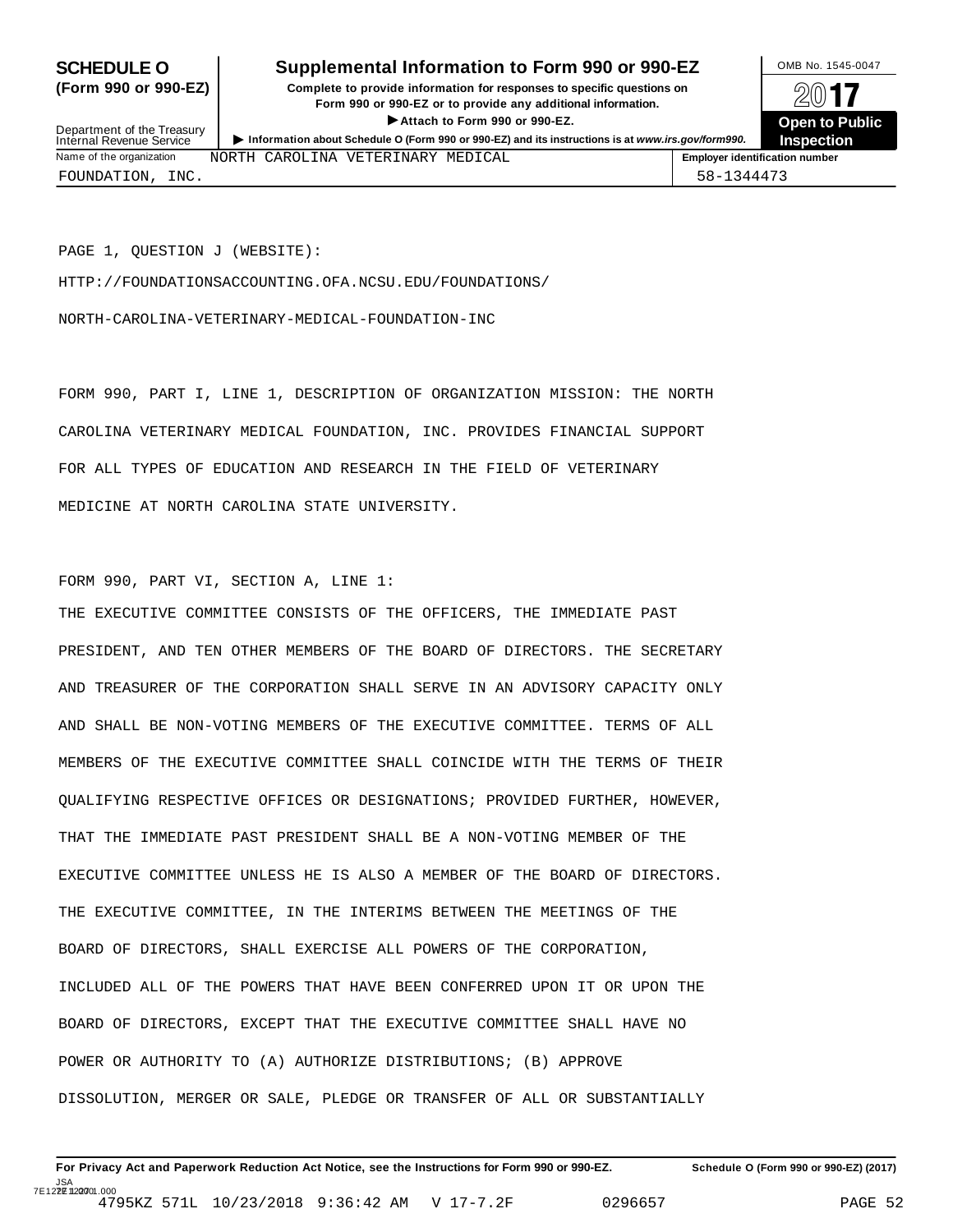| Schedule O (Form 990 or 990-EZ) 2017 |  |  |                                   |  |                                       | Page $\blacktriangle$ |
|--------------------------------------|--|--|-----------------------------------|--|---------------------------------------|-----------------------|
| Name of the organization             |  |  | NORTH CAROLINA VETERINARY MEDICAL |  | <b>Employer identification number</b> |                       |
| INC.<br>FOUNDATION,                  |  |  |                                   |  | 58-1344473                            |                       |

ALL OF THE CORPORATION'S ASSETS; (C) ELECT, APPOINT OR REMOVE DIRECTORS, OR FILL VACANCIES ON THE BOARD OR ON ANY OF ITS COMMITTEES; OR(D) ADOPT, AMEND OR REPEAL THE ARTICLES OF INCORPORATION OR THESE BYLAWS. THE PRESENCE OF SIX MEMBERS OF THE EXECUTIVE COMMITTEE AT ANY REGULAR OR SPECIAL MEETING OF SAID COMMITTEE SHALL CONSTITUTE A QUORUM FOR THE TRANSACTION OF BUSINESS.

FORM 990, PART VI, SECTION B, LINE 11: DRAFT 990 IS DISTRIBUTED TO BOARD MEMBERS FOR THEIR REVIEW PRIOR TO FILING.

FORM 990, PART VI, SECTION B, LINE 12C:

ANY CORPORATE TRANSACTION IN WHICH A DIRECTOR HAS A DIRECT OR INDIRECT INTEREST MUST BE AUTHORIZED, APPROVED, OR RATIFIED IN GOOD FAITH BY A MAJORITY, NOT LESS THAN TWO OF THE DIRECTORS WHO HAVE NO DIRECT OR INDIRECT INTEREST IN THE TRANSACTION EVEN THOUGH LESS THAN A QUORUM; PROVIDED, HOWEVER, NO SUCH TRANSACTION SHALL BE AUTHORIZED, APPROVED, OR RATIFIED BY A SINGLE DIRECTOR. A DIRECTOR HAS AN INDIRECT INTEREST IN A TRANSACTION IF: (A) ANOTHER ENTITY IN WHICH HE HAS A MATERIAL FINANCIAL INTEREST OR IN WHICH HE IS A GENERAL PARTNER IS A PARTY TO THE TRANSACTION; OR (B) ANOTHER ENTITY OF WHICH HE IS A DIRECTOR, OFFICER, OR TRUSTEE IS A PARTY TO THE TRANSACTION AND THE TRANSACTION IS OR SHOULD BE CONSIDERED BY THE BOARD.

FORM 990, PART VI, SECTION B, LINE 15: THE BOARD OF DIRECTORS AND OFFICERS OF NORTH CAROLINA VETERINARY MEDICAL

JSA 7E1228 1.000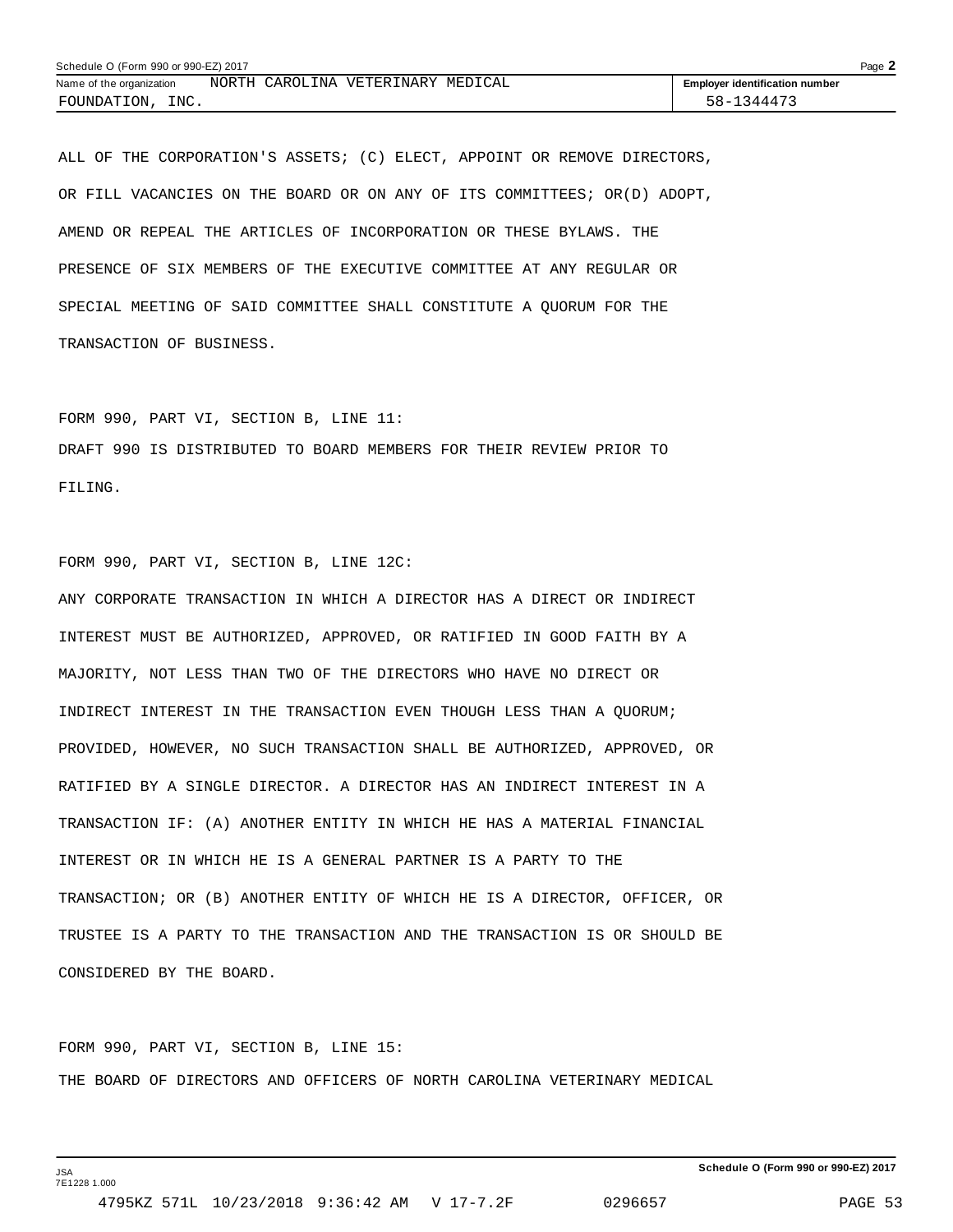| Schedule O (Form 990 or 990-EZ) 2017 |  |  |                                   |  |  | Page $\blacktriangle$                 |  |
|--------------------------------------|--|--|-----------------------------------|--|--|---------------------------------------|--|
| Name of the organization             |  |  | NORTH CAROLINA VETERINARY MEDICAL |  |  | <b>Employer identification number</b> |  |
| INC.<br>FOUNDATION,                  |  |  |                                   |  |  | 58-1344473                            |  |

FOUNDATION THAT DO RECEIVE COMPENSATION ARE COMPENSATED BY NC STATE UNIVERSITY, A 501(C)(3) ORGANIZATION RELATED TO NORTH CAROLINA VETERINARY MEDICAL FOUNDATION. NC STATE UNIVERSITY SETS THE COMPENSATION OF THESE EMPLOYEES BY ACQUIRING COMPARABILITY DATA WHICH IS REVIEWED AND APPROVED BY INDEPENDENT PERSONS WITH CONTEMPORANEOUS SUBSTANTIATION OF THE DECISION.

FORM 990, PART VI, SECTION C, LINE 18: THE 990 IS LISTED ON THE WEBSITE. FORM 1023 (WHICH WAS FILED PRIOR TO JULY 15,1987) IS NOT PUBLICLY AVAILABLE.

FORM 990, PART VI, SECTION C, LINE 19: THE AUDITED FINANCIAL STATEMENTS ARE AVAILABLE ON THE WEBSITE HTTP://FOUNDATIONSACCOUNTING.OFA.NCSU.EDU/FOUNDATIONS/NORTH-CAROLINAVETERI NARY-MEDICAL-FOUNDATION-INC. OTHER GOVERNING DOCUMENTS ARE AVAILABLE UPON REQUEST.

FORM 990, PART XI, LINE 9, CHANGES IN NET ASSETS: TRANSFERS TO OTHER UNIVERSITY-ASSOCIATED ENTITIES (255,904) CHANGE IN SPLIT INTEREST AGREEMENTS (93,444) TOTAL TO FORM 990, PART XI, LINE 9 (349,348)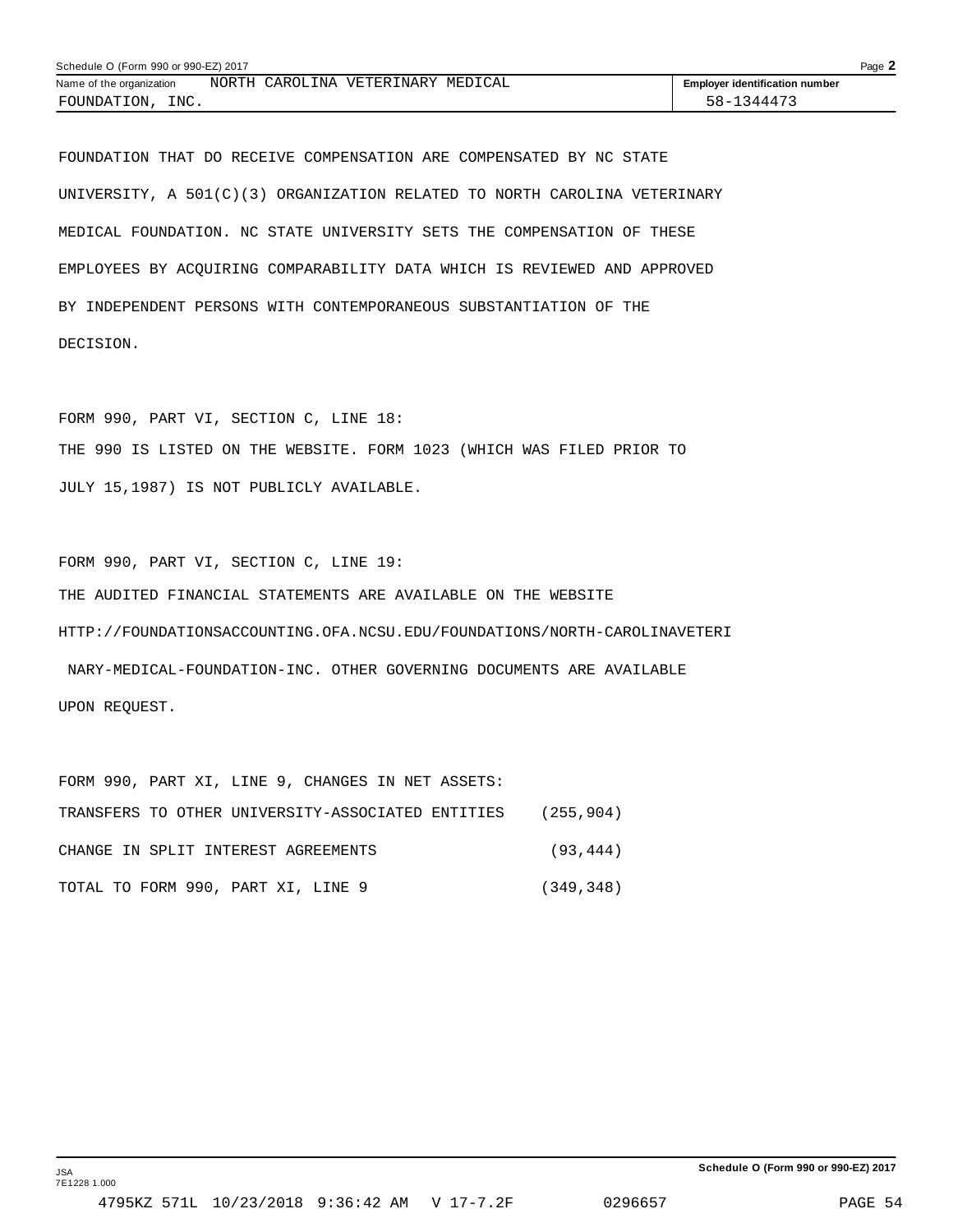<span id="page-55-0"></span>

| Schedule O (Form 990 or 990-EZ) 2017                          |              |                            |                                       | Page 2                 |
|---------------------------------------------------------------|--------------|----------------------------|---------------------------------------|------------------------|
| NORTH CAROLINA VETERINARY MEDICAL<br>Name of the organization |              |                            | <b>Employer identification number</b> |                        |
| FOUNDATION, INC.                                              |              |                            | 58-1344473                            |                        |
|                                                               |              |                            | ATTACHMENT 1                          |                        |
| FORM 990, PART VIII - INVESTMENT INCOME                       |              |                            |                                       |                        |
|                                                               | (A)<br>TOTAL | $\mathsf{B}$<br>RELATED OR | (C)<br>UNRELATED                      | (D)<br><b>EXCLUDED</b> |
| DESCRIPTION                                                   | REVENUE      | EXEMPT REVENUE             | BUSINESS REV.                         | REVENUE                |
| INTEREST AND DIVIDENDS                                        | 201,303.     |                            |                                       | 201,303.               |
| TOTALS                                                        | 201,303.     |                            |                                       | 201,303.               |

## FORM 990, PART IX - OTHER EXPENSES

| DESCRIPTION          | (A)<br>TOTAL<br>EXPENSES | $\left( \begin{array}{c} B \end{array} \right)$<br>PROGRAM<br>SERVICE EXP. | (C)<br>MANAGEMENT<br>GENERAL<br>AND | (D)<br>FUNDRAISING<br>EXPENSES |
|----------------------|--------------------------|----------------------------------------------------------------------------|-------------------------------------|--------------------------------|
| PRINTING & BINDING   | 42,077.                  | 1,177.                                                                     |                                     | 40,900.                        |
| DUES & SUBSCRIPTIONS | 2.321.                   | 124.                                                                       |                                     | 2,197.                         |
| SUPPLIES             | 121,851.                 | 91,825.                                                                    |                                     | 30,026.                        |
| CAPITAL TRANSFERS    | 1,072,312.               | 1,072,312.                                                                 |                                     |                                |
| TOTALS               | 1,238,561.               | 1,165,438.                                                                 |                                     | 73,123.                        |

ATTACHMENT 2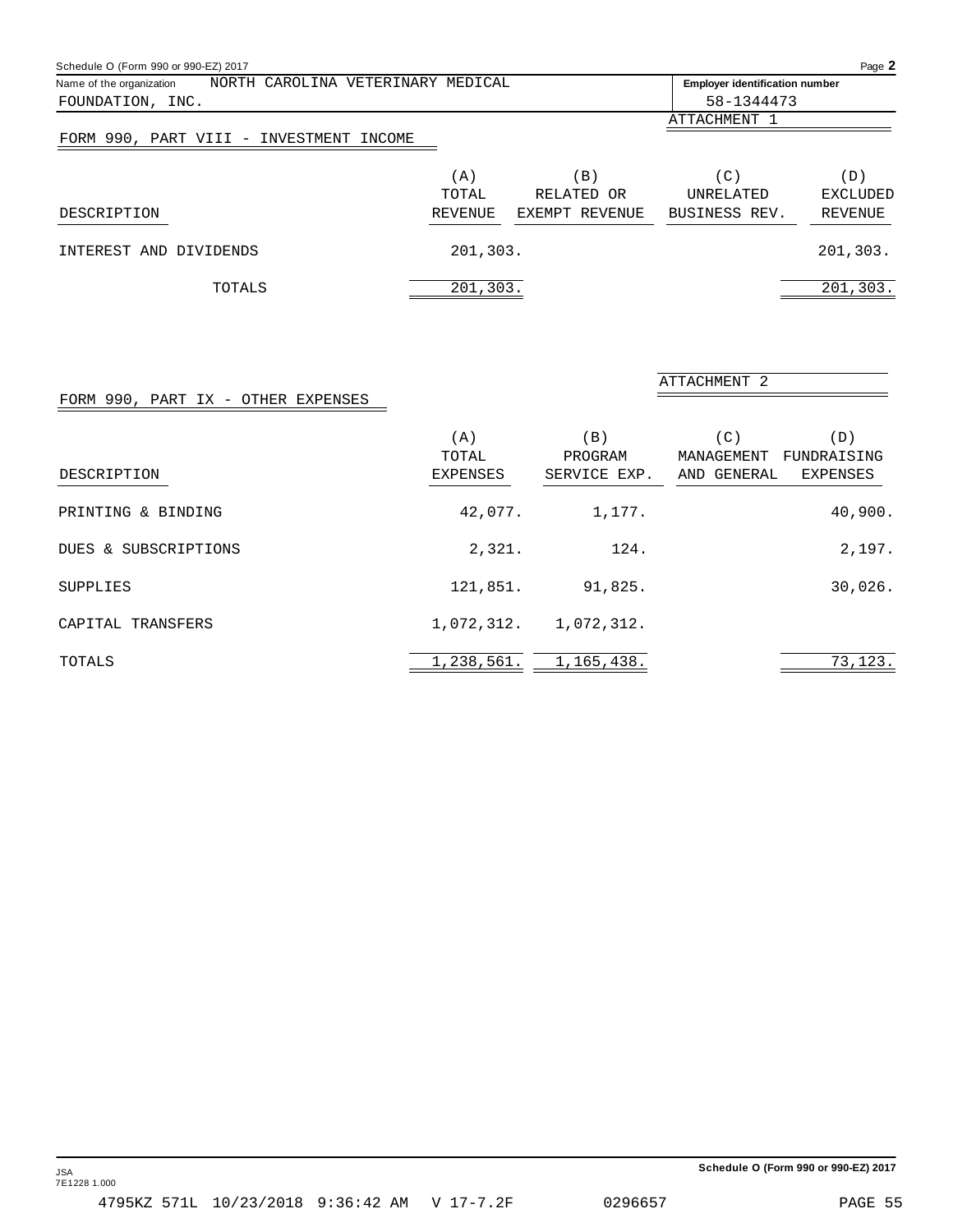| <b>SCHEDULE R</b> |  |
|-------------------|--|
| (Form 990)        |  |

# OMB No. 1545-0047 **SCHEDULE R (Form 990) Related Organizations and Unrelated Partnerships**

 $\triangleright$  Complete if the organization answered "Yes" on Form 990, Part IV, line 33, 34, 35b, 36, or 37.



Department of the Treasury

Department of the Treasury<br>
Internal Revenue Service **Department of the Treasury** Depen to Public<br>
Inspection<br>
Name of the organization MORTH CAROLINA VETERINARY MEDICAL **Department of the latest information.** NORTH CAROLINA VETERINARY MEDICAL

FOUNDATION, INC. 58-1344473

#### **Part I Identification of Disregarded Entities.** Complete if the organization answered "Yes" on Form 990, Part IV, line 33.

| (a)<br>Name, address, and EIN (if applicable) of disregarded entity | (b)<br>Primary activity | (c)<br>Legal domicile (state<br>or foreign country) | (d)<br>Total income | (e)<br>End-of-year assets | (f)<br>Direct controlling<br>entity |
|---------------------------------------------------------------------|-------------------------|-----------------------------------------------------|---------------------|---------------------------|-------------------------------------|
| (1)                                                                 |                         |                                                     |                     |                           |                                     |
| (2)                                                                 |                         |                                                     |                     |                           |                                     |
| (3)                                                                 |                         |                                                     |                     |                           |                                     |
| (4)                                                                 |                         |                                                     |                     |                           |                                     |
| (5)                                                                 |                         |                                                     |                     |                           |                                     |
| (6)                                                                 |                         |                                                     |                     |                           |                                     |

**Identification of Related Tax-Exempt Organizations.** Complete if the organization answered "Yes" on Form 990, Part IV, line 34, because it had **Part II** one or more related tax-exempt organizations during the tax year.

| (a)<br>Name, address, and EIN of related organization            | (b)<br>Primary activity | (c)<br>Legal domicile (state<br>or foreign country) | (d)<br>Exempt Code section | (e)<br>Public charity status<br>(if section $501(c)(3)$ ) | (f)<br>Direct controlling<br>entity | (g)<br>Section 512(b)(13)<br>controlled<br>entity? |           |
|------------------------------------------------------------------|-------------------------|-----------------------------------------------------|----------------------------|-----------------------------------------------------------|-------------------------------------|----------------------------------------------------|-----------|
|                                                                  |                         |                                                     |                            |                                                           |                                     | <b>Yes</b>                                         | <b>No</b> |
| NORTH CAROLINA STATE UNIVERSITY FDN,<br>INC<br>56-6049503<br>(1) |                         |                                                     |                            |                                                           |                                     |                                                    |           |
| RALEIGH, NC 27695<br>NCSU BOX 7207                               | SUPPORT                 | NC.                                                 | 501(C)(3)                  | $170(B)$ 1A IV $N/A$                                      |                                     |                                                    | Χ         |
| (2) <sup>NC</sup> STATE INVESTMENT FUND, INC<br>31-1607634       |                         |                                                     |                            |                                                           |                                     |                                                    |           |
| RALEIGH, NC 27695<br>NCSU BOX 7207                               | FUND INVEST             | NC                                                  | 501(C)(3)                  | 509(A)(3)                                                 | N/A                                 |                                                    | Χ         |
| (3) NORTH CAROLINA STATE UNIVERSITY<br>56-6000756                |                         |                                                     |                            |                                                           |                                     |                                                    |           |
| RALEIGH, NC 27695<br>NCSU BOX 7205                               | <b>EDUCATION</b>        | NC                                                  | 170(C)(1)                  | $170(B)$ 1A IV $N/A$                                      |                                     |                                                    | Χ         |
| (4) NORTH CAROLINA STATE UNIVERSITY ALUMNI<br>56-6035544         |                         |                                                     |                            |                                                           |                                     |                                                    |           |
| RALEIGH, NC 27695<br>ASSOCIATION, INC. NCSU BOX 7207             | ALUMNI                  | NC                                                  | 501(C)(3)                  | $170(B)$ 1A IV $N/A$                                      |                                     |                                                    | Χ         |
| THE NORTH CAROLINA AGRICULTURAL FDTN, INC<br>56-6049304<br>(5)   |                         |                                                     |                            |                                                           |                                     |                                                    |           |
| NCSU BOX 7207<br>RALEIGH, NC 27695                               | SUPPORT                 | NC                                                  | 501(C)(3)                  | $170(B)$ 1A IV $N/A$                                      |                                     |                                                    | Χ         |
| (6) NC STATE UNIVERSITY COLLEGE OF SCIENCES<br>58-1524289        |                         |                                                     |                            |                                                           |                                     |                                                    |           |
| FOUNDATION, INC NCSU BOX 7207<br>RALEIGH, NC 27695               | SUPPORT                 | NC                                                  | 501(C)(3)                  | $170(B)$ 1A IV $ N/A$                                     |                                     |                                                    | Χ         |
| (7) NORTH CAROLINA TOBACCO FOUNDATION<br>59-1715828              |                         |                                                     |                            |                                                           |                                     |                                                    |           |
| RALEIGH, NC 27695<br>NCSU BOX 7207                               | SUPPORT                 | NC                                                  | 501(C)(3)                  | $170(B)$ 1A IV $ N/A$                                     |                                     |                                                    | Χ         |

**For Paperwork Reduction Act Notice, see the Instructions for Form 990. Schedule R (Form 990) 2017**

JSA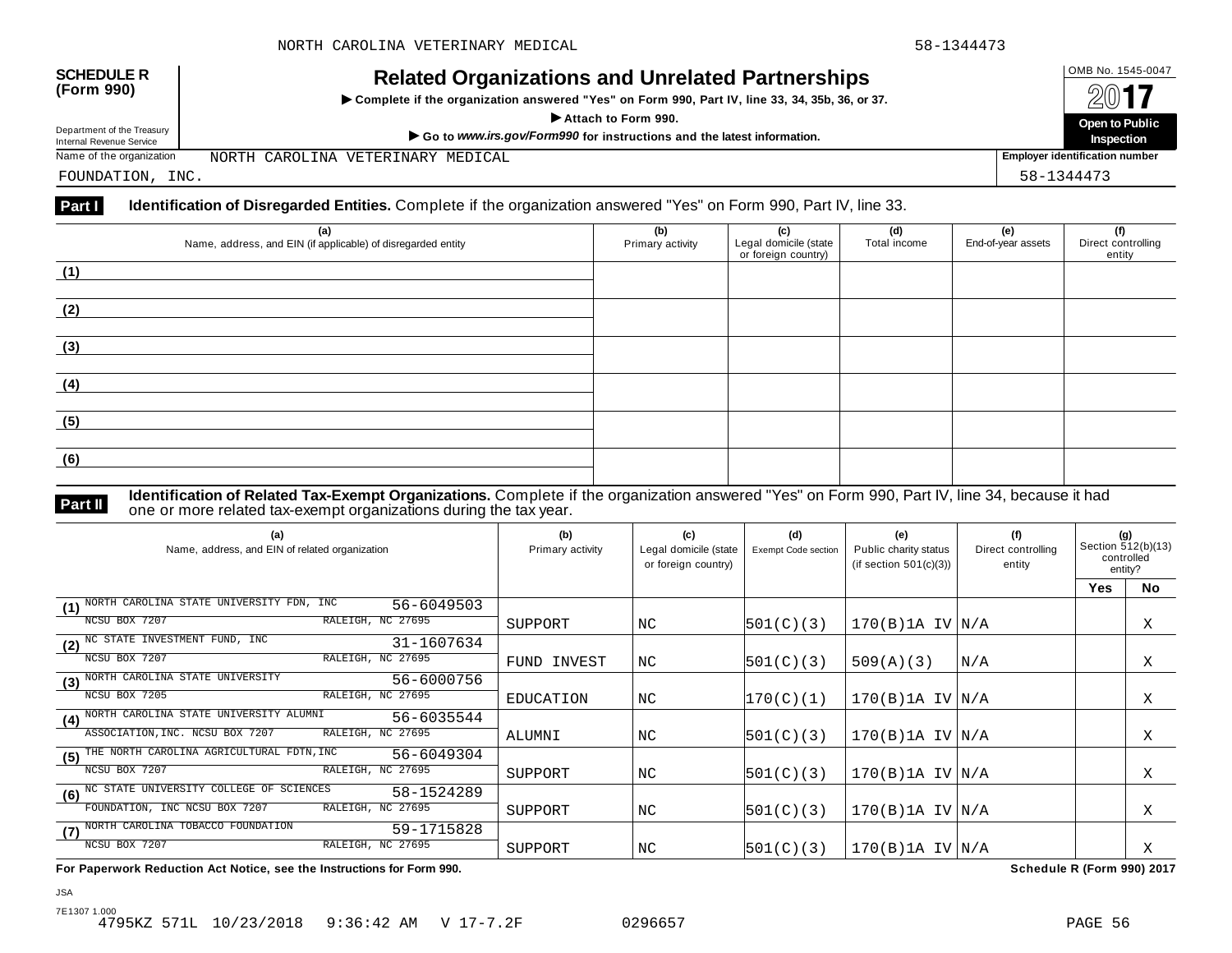| <b>SCHEDULE R</b> |  |
|-------------------|--|
| (Form 990)        |  |

# OMB No. 1545-0047 **SCHEDULE R (Form 990) Related Organizations and Unrelated Partnerships**

 $\triangleright$  Complete if the organization answered "Yes" on Form 990, Part IV, line 33, 34, 35b, 36, or 37.



Department of the Treasury

Department of the Treasury<br>
Internal Revenue Service **Department of the Treasury** Depen to Public<br>
Inspection<br>
Name of the organization MORTH CAROLINA VETERINARY MEDICAL **Department of the latest information.** NORTH CAROLINA VETERINARY MEDICAL

FOUNDATION, INC. 58-1344473

#### **Part I Identification of Disregarded Entities.** Complete if the organization answered "Yes" on Form 990, Part IV, line 33.

| (a)<br>Name, address, and EIN (if applicable) of disregarded entity | (b)<br>Primary activity | (c)<br>Legal domicile (state<br>or foreign country) | (d)<br>Total income | (e)<br>End-of-year assets | (f)<br>Direct controlling<br>entity |
|---------------------------------------------------------------------|-------------------------|-----------------------------------------------------|---------------------|---------------------------|-------------------------------------|
| (1)                                                                 |                         |                                                     |                     |                           |                                     |
| (2)                                                                 |                         |                                                     |                     |                           |                                     |
| (3)                                                                 |                         |                                                     |                     |                           |                                     |
| (4)                                                                 |                         |                                                     |                     |                           |                                     |
| (5)                                                                 |                         |                                                     |                     |                           |                                     |
| (6)                                                                 |                         |                                                     |                     |                           |                                     |

**Identification of Related Tax-Exempt Organizations.** Complete if the organization answered "Yes" on Form 990, Part IV, line 34, because it had **Part II** one or more related tax-exempt organizations during the tax year.

| (a)<br>Name, address, and EIN of related organization                          | (b)<br>Primary activity | (c)<br>Legal domicile (state<br>or foreign country) | (d)<br><b>Exempt Code section</b> | (e)<br>Public charity status<br>(if section $501(c)(3)$ ) | (f)<br>Direct controlling<br>entity | (g)<br>Section 512(b)(13)<br>controlled<br>entity? |    |
|--------------------------------------------------------------------------------|-------------------------|-----------------------------------------------------|-----------------------------------|-----------------------------------------------------------|-------------------------------------|----------------------------------------------------|----|
|                                                                                |                         |                                                     |                                   |                                                           |                                     | <b>Yes</b>                                         | No |
| (1) NC STATE NATURAL RESOURCES<br>56-0653350                                   |                         |                                                     |                                   |                                                           |                                     |                                                    |    |
| RALEIGH, NC 27695<br>FOUNDATION, INC NCSU BOX 7207                             | SUPPORT                 | ΝC                                                  | 501(C)(3)                         | $170(B)$ 1A IV $N/A$                                      |                                     |                                                    | Χ  |
| $\boxed{(2)}^{\overline{\text{NC}}$ STATE UNIVERSITY PARTNERSHIP<br>56-1444287 |                         |                                                     |                                   |                                                           |                                     |                                                    |    |
| RALEIGH, NC 27695<br>CORPORATION, NCSU BOX 7207                                | SUPPORT                 | NC                                                  | 501(C)(3)                         | 509(A)(3)                                                 | N/A                                 |                                                    | X  |
| NC STATE UNIVERSITY STUDENT AID<br>56-0650623<br>(3)                           |                         |                                                     |                                   |                                                           |                                     |                                                    |    |
| ASSOCIATION, INC. PO BOX 37100<br>RALEIGH, NC 27627                            | ATHLETIC                | NC                                                  | 501(C)(3)                         | $170(B)$ 1A IV $N/A$                                      |                                     |                                                    | X  |
| (4) NORTH CAROLINA TEXTILE FOUNDATION, INC.<br>56-6045324                      |                         |                                                     |                                   |                                                           |                                     |                                                    |    |
| NCSU BOX 8301<br>RALEIGH, NC 27695                                             | SUPPORT                 | NC                                                  | 501(C)(3)                         | $170(B)$ 1A IV $N/A$                                      |                                     |                                                    | X  |
| NC STATE ENGINEERING FOUNDATION, INC.<br>56-6046987<br>(5)                     |                         |                                                     |                                   |                                                           |                                     |                                                    |    |
| NCSU BOX 7207<br>RALEIGH, NC 27695                                             | SUPPORT                 | ΝC                                                  | 501(C)(3)                         | $170(B)$ 1A IV $ N/A$                                     |                                     |                                                    | Χ  |
| (6)                                                                            |                         |                                                     |                                   |                                                           |                                     |                                                    |    |
|                                                                                |                         |                                                     |                                   |                                                           |                                     |                                                    |    |
| (7)                                                                            |                         |                                                     |                                   |                                                           |                                     |                                                    |    |
|                                                                                |                         |                                                     |                                   |                                                           |                                     |                                                    |    |

**For Paperwork Reduction Act Notice, see the Instructions for Form 990. Schedule R (Form 990) 2017**

7E1307 1.000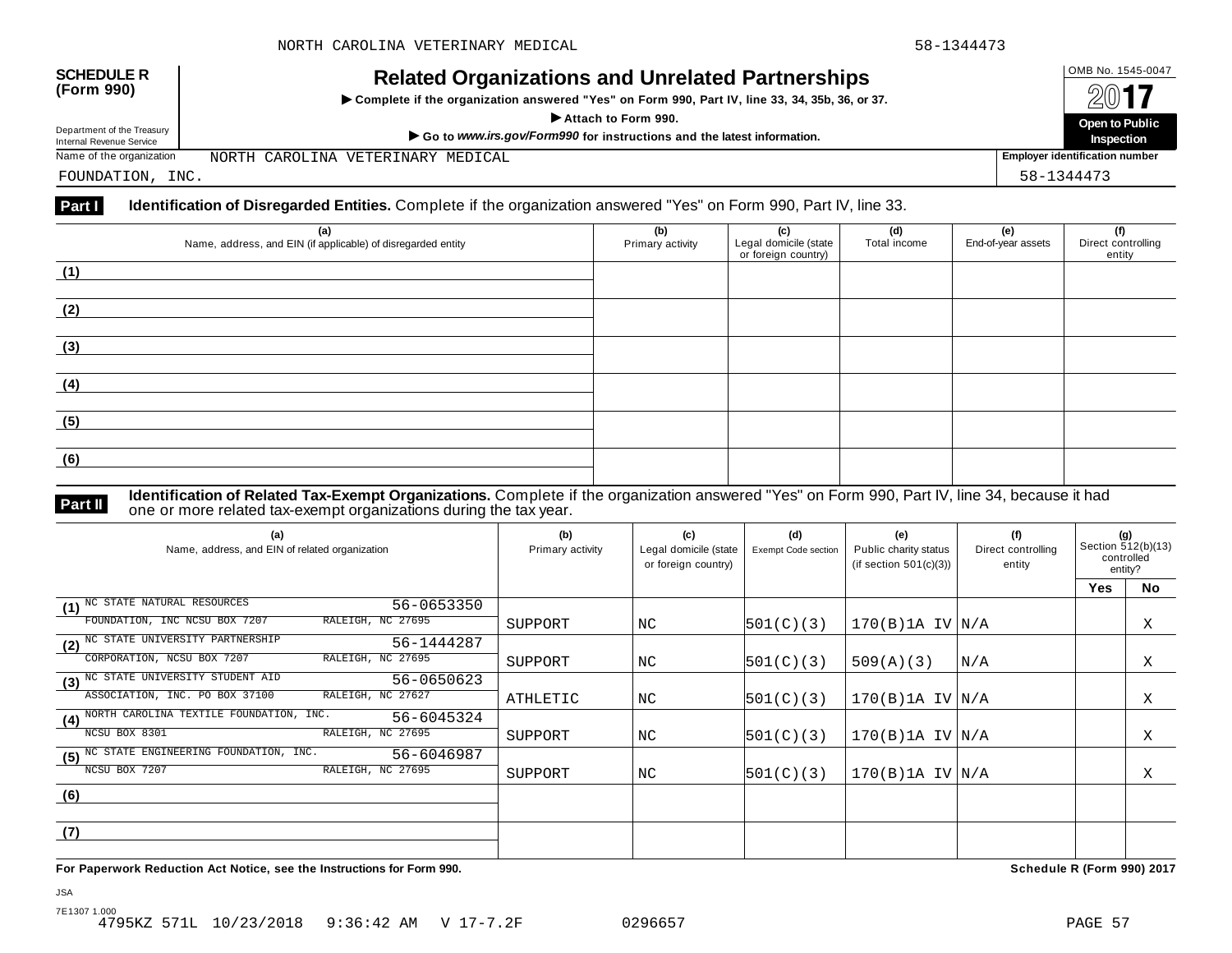Schedule <sup>R</sup> (Form 990) <sup>2017</sup> Page **2**

**Identification of Related Organizations Taxable as a Partnership.** Complete if the organization answered "Yes" on Form 990, Part IV, line 34, **because it had one or more related organizations Taxable as a Partnership.** Complete if the organization of Related organizations treated as a partnership during the tax year.

| (a)<br>Name, address, and EIN of<br>related organization | ັ<br>(b)<br>Primary activity | (c)<br>Legal<br>domicile<br>(state or<br>foreign<br>country) | .<br>(d)<br>Direct controlling<br>entity | ັ<br>(e)<br>Predominant<br>Frecomman<br>income (related,<br>unrelated,<br>excluded from<br>sections 512 - 514) | (f)<br>Share of total<br>income | (g)<br>Share of end-of-<br>year assets | (h)<br>Disproportionate<br>allocations? |  | (i)<br>Code V - UBI<br>amount in box 20<br>of Schedule K-1<br>(Form 1065) | (j)<br>General or<br>managing<br>partner? |        | (k)<br>Percentage<br>ownership |
|----------------------------------------------------------|------------------------------|--------------------------------------------------------------|------------------------------------------|----------------------------------------------------------------------------------------------------------------|---------------------------------|----------------------------------------|-----------------------------------------|--|---------------------------------------------------------------------------|-------------------------------------------|--------|--------------------------------|
|                                                          |                              |                                                              |                                          |                                                                                                                |                                 |                                        | Yes No                                  |  |                                                                           |                                           | Yes No |                                |
| (1)                                                      |                              |                                                              |                                          |                                                                                                                |                                 |                                        |                                         |  |                                                                           |                                           |        |                                |
| (2)                                                      |                              |                                                              |                                          |                                                                                                                |                                 |                                        |                                         |  |                                                                           |                                           |        |                                |
| (3)                                                      |                              |                                                              |                                          |                                                                                                                |                                 |                                        |                                         |  |                                                                           |                                           |        |                                |
| (4)                                                      |                              |                                                              |                                          |                                                                                                                |                                 |                                        |                                         |  |                                                                           |                                           |        |                                |
| (5)                                                      |                              |                                                              |                                          |                                                                                                                |                                 |                                        |                                         |  |                                                                           |                                           |        |                                |
| (6)                                                      |                              |                                                              |                                          |                                                                                                                |                                 |                                        |                                         |  |                                                                           |                                           |        |                                |
| (7)                                                      |                              |                                                              |                                          |                                                                                                                |                                 |                                        |                                         |  |                                                                           |                                           |        |                                |

# **Part IV** Identification of Related Organizations Taxable as a Corporation or Trust. Complete if the organization answered "Yes" on Form 990, Part IV,<br>line 34, because it had one or more related organizations treated as a

| (a)<br>Name, address, and EIN of related organization | (b)<br>Primary activity | (c)<br>Legal domicile<br>(state or foreign<br>country) | (d)<br>Direct controlling<br>entity | (e)<br>Type of entity<br>(C corp, S corp, or trust) | (f)<br>Share of total<br>income | (g)<br>Share of<br>end-of-year assets $\left  \begin{array}{c} 0.000180 \\ 0.00000 \\ 0.000000 \\ 0.000000 \\ \end{array} \right $ = 512(b)(13) | $\begin{vmatrix} \n\textbf{(h)} \\ \n\text{Percentage} \n\end{vmatrix}$ Section | entity? |   |
|-------------------------------------------------------|-------------------------|--------------------------------------------------------|-------------------------------------|-----------------------------------------------------|---------------------------------|-------------------------------------------------------------------------------------------------------------------------------------------------|---------------------------------------------------------------------------------|---------|---|
|                                                       |                         |                                                        |                                     |                                                     |                                 |                                                                                                                                                 |                                                                                 | Yes No  |   |
| $(1)$ CHARITABLE REMAINDER TRUSTS(2)                  |                         |                                                        |                                     |                                                     |                                 |                                                                                                                                                 |                                                                                 |         |   |
|                                                       | ASSET INVESTMENT        | $_{\mathrm{NC}}$                                       | NC VET. MEDICAL TRUST               |                                                     |                                 |                                                                                                                                                 |                                                                                 |         | X |
| (2)                                                   |                         |                                                        |                                     |                                                     |                                 |                                                                                                                                                 |                                                                                 |         |   |
| (3)                                                   |                         |                                                        |                                     |                                                     |                                 |                                                                                                                                                 |                                                                                 |         |   |
| (4)                                                   |                         |                                                        |                                     |                                                     |                                 |                                                                                                                                                 |                                                                                 |         |   |
| (5)                                                   |                         |                                                        |                                     |                                                     |                                 |                                                                                                                                                 |                                                                                 |         |   |
| (6)                                                   |                         |                                                        |                                     |                                                     |                                 |                                                                                                                                                 |                                                                                 |         |   |
| (7)                                                   |                         |                                                        |                                     |                                                     |                                 |                                                                                                                                                 |                                                                                 |         |   |

7E1308 1.000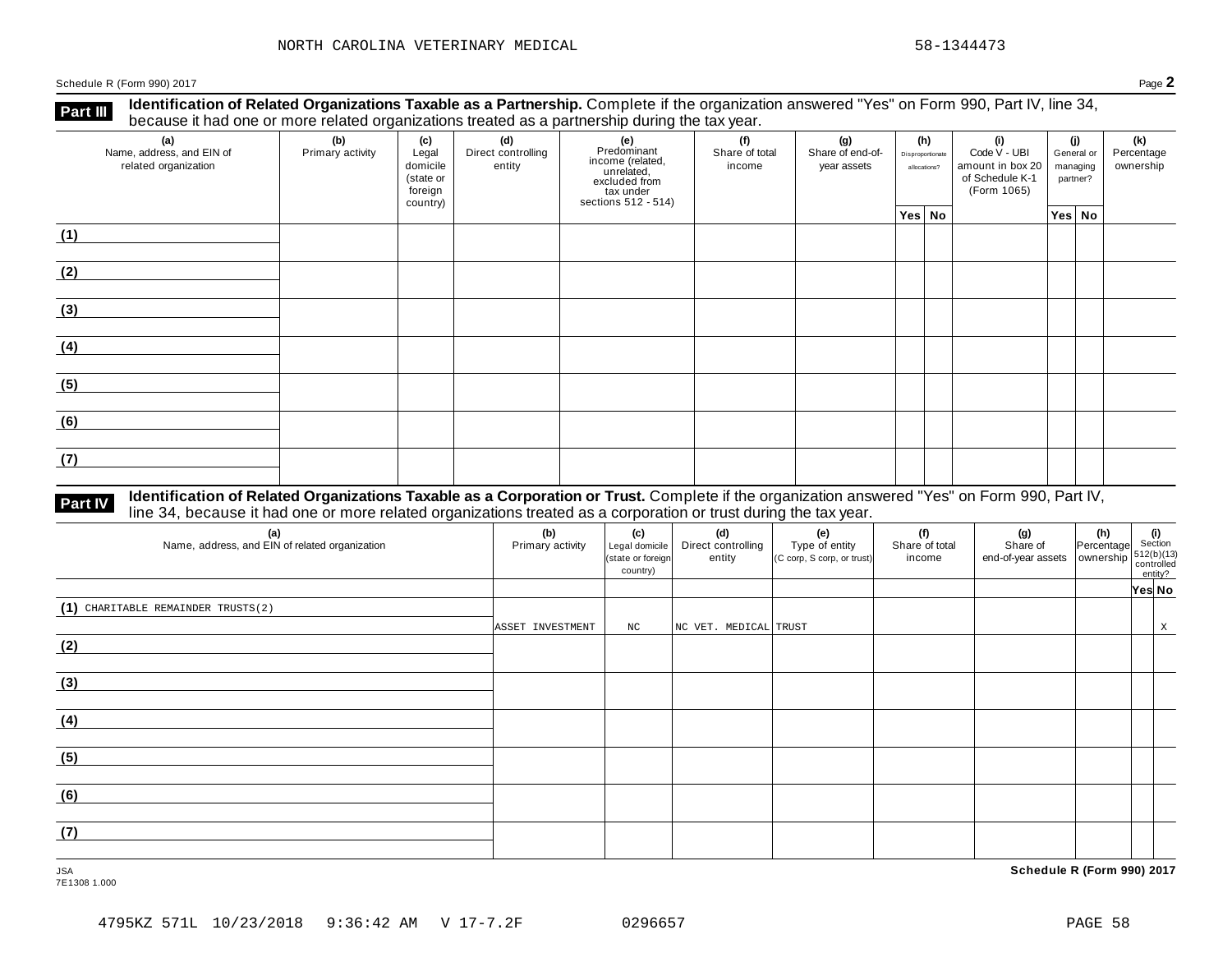Schedule R (Form 990) 2017 Page 3

| <b>Part V</b>              | Transactions With Related Organizations. Complete if the organization answered "Yes" on Form 990, Part IV, line 34, 35b, or 36.                                              |                                  |                        |                                                 |                |                                                      |  |  |  |
|----------------------------|------------------------------------------------------------------------------------------------------------------------------------------------------------------------------|----------------------------------|------------------------|-------------------------------------------------|----------------|------------------------------------------------------|--|--|--|
|                            | Note: Complete line 1 if any entity is listed in Parts II, III, or IV of this schedule.                                                                                      |                                  |                        |                                                 |                | Yes No                                               |  |  |  |
|                            | During the tax year, did the organization engage in any of the following transactions with one or more related organizations listed in Parts II-IV?                          |                                  |                        |                                                 |                |                                                      |  |  |  |
| a                          |                                                                                                                                                                              |                                  |                        |                                                 |                |                                                      |  |  |  |
| b                          |                                                                                                                                                                              |                                  |                        |                                                 |                |                                                      |  |  |  |
| c                          |                                                                                                                                                                              |                                  |                        |                                                 |                |                                                      |  |  |  |
| d                          |                                                                                                                                                                              |                                  |                        |                                                 |                |                                                      |  |  |  |
|                            |                                                                                                                                                                              |                                  |                        |                                                 |                |                                                      |  |  |  |
|                            |                                                                                                                                                                              |                                  |                        | 1 <sub>f</sub>                                  |                | X                                                    |  |  |  |
| q                          |                                                                                                                                                                              |                                  |                        | 1 <sub>g</sub>                                  |                | $\overline{\mathbf{x}}$                              |  |  |  |
| h                          |                                                                                                                                                                              |                                  |                        | 1 <sub>h</sub>                                  |                | $\overline{X}$                                       |  |  |  |
|                            |                                                                                                                                                                              |                                  |                        | 11                                              |                | $\overline{\mathbf{x}}$                              |  |  |  |
|                            |                                                                                                                                                                              |                                  |                        |                                                 | 1j             | $\overline{X}$                                       |  |  |  |
|                            |                                                                                                                                                                              |                                  |                        | 1k                                              |                | X                                                    |  |  |  |
|                            |                                                                                                                                                                              |                                  |                        |                                                 | 11             | $\overline{\mathbf{x}}$                              |  |  |  |
|                            |                                                                                                                                                                              |                                  |                        | 1 <sub>m</sub>                                  |                | $\boldsymbol{\mathrm{X}}$<br>$\overline{\mathbf{x}}$ |  |  |  |
|                            |                                                                                                                                                                              |                                  |                        |                                                 |                |                                                      |  |  |  |
| o                          |                                                                                                                                                                              |                                  |                        |                                                 |                |                                                      |  |  |  |
|                            |                                                                                                                                                                              |                                  |                        | 1p                                              |                | X                                                    |  |  |  |
| a                          | <b>D</b>                                                                                                                                                                     |                                  |                        |                                                 |                |                                                      |  |  |  |
|                            |                                                                                                                                                                              |                                  |                        |                                                 | 1 <sub>q</sub> |                                                      |  |  |  |
|                            |                                                                                                                                                                              |                                  |                        |                                                 |                |                                                      |  |  |  |
| s                          |                                                                                                                                                                              |                                  |                        |                                                 |                |                                                      |  |  |  |
| $\mathbf{2}$               | If the answer to any of the above is "Yes," see the instructions for information on who must complete this line, including covered relationships and transaction thresholds. |                                  |                        |                                                 |                |                                                      |  |  |  |
|                            | (a)<br>Name of related organization                                                                                                                                          | (b)<br>Transaction<br>type (a-s) | (c)<br>Amount involved | (d)<br>Method of determining<br>amount involved |                |                                                      |  |  |  |
| (1)                        |                                                                                                                                                                              |                                  |                        |                                                 |                |                                                      |  |  |  |
| (2)                        |                                                                                                                                                                              |                                  |                        |                                                 |                |                                                      |  |  |  |
| (3)                        |                                                                                                                                                                              |                                  |                        |                                                 |                |                                                      |  |  |  |
| (4)                        |                                                                                                                                                                              |                                  |                        |                                                 |                |                                                      |  |  |  |
|                            |                                                                                                                                                                              |                                  |                        |                                                 |                |                                                      |  |  |  |
| (5)                        |                                                                                                                                                                              |                                  |                        |                                                 |                |                                                      |  |  |  |
| (6)                        |                                                                                                                                                                              |                                  |                        |                                                 |                |                                                      |  |  |  |
| <b>JSA</b><br>7E1309 2.000 |                                                                                                                                                                              |                                  |                        | Schedule R (Form 990) 2017                      |                |                                                      |  |  |  |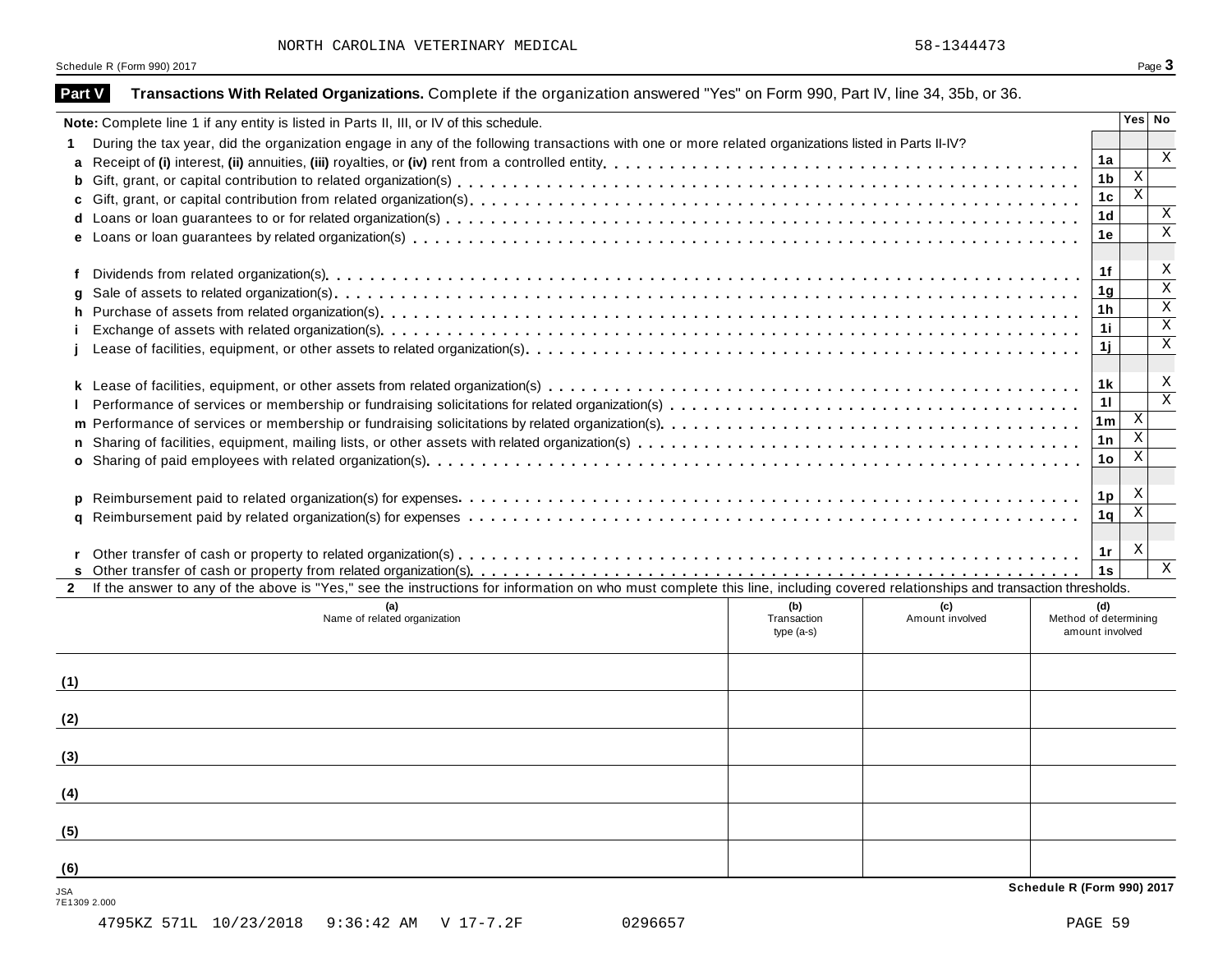Schedule <sup>R</sup> (Form 990) <sup>2017</sup> Page **4**

#### **Part VI Unrelated Organizations Taxable as a Partnership.** Complete if the organization answered "Yes" on Form 990, Part IV, line 37.

Provide the following information for each entity taxed as a partnership through which the organization conducted more than five percent of its activities (measured by total assets or gross revenue) that was not a related organization. See instructions regarding exclusion for certain investment partnerships.

| (a)<br>Name, address, and EIN of entity | (c)<br>Legal domicile<br>(b)<br>Primary activity<br>(state or foreign<br>country) |  | (d)<br>Predominant<br>income (related,<br>unrelated, excluded<br>from tax under | (e)<br>Are all partners<br>section<br>501(c)(3)<br>organizations? |  | (f)<br>Share of<br>total income | (g)<br>Share of<br>end-of-year<br>assets | (h)<br>Disproportionate<br>allocations? |        | $(i)$<br>Code $\vee$ - UBI<br>amount in box 20<br>of Schedule K-1<br>(Form 1065) | (j)<br>General or<br>managing<br>partner? |    | (k)<br>Percentage<br>ownership |
|-----------------------------------------|-----------------------------------------------------------------------------------|--|---------------------------------------------------------------------------------|-------------------------------------------------------------------|--|---------------------------------|------------------------------------------|-----------------------------------------|--------|----------------------------------------------------------------------------------|-------------------------------------------|----|--------------------------------|
|                                         |                                                                                   |  | sections 512-514)                                                               | $Yes \mid No$                                                     |  |                                 |                                          |                                         | Yes No |                                                                                  | Yes                                       | No |                                |
| (1)                                     |                                                                                   |  |                                                                                 |                                                                   |  |                                 |                                          |                                         |        |                                                                                  |                                           |    |                                |
| (2)                                     |                                                                                   |  |                                                                                 |                                                                   |  |                                 |                                          |                                         |        |                                                                                  |                                           |    |                                |
| (3)                                     |                                                                                   |  |                                                                                 |                                                                   |  |                                 |                                          |                                         |        |                                                                                  |                                           |    |                                |
| (4)                                     |                                                                                   |  |                                                                                 |                                                                   |  |                                 |                                          |                                         |        |                                                                                  |                                           |    |                                |
| (5)                                     |                                                                                   |  |                                                                                 |                                                                   |  |                                 |                                          |                                         |        |                                                                                  |                                           |    |                                |
| (6)                                     |                                                                                   |  |                                                                                 |                                                                   |  |                                 |                                          |                                         |        |                                                                                  |                                           |    |                                |
| (7)                                     |                                                                                   |  |                                                                                 |                                                                   |  |                                 |                                          |                                         |        |                                                                                  |                                           |    |                                |
| (8)                                     |                                                                                   |  |                                                                                 |                                                                   |  |                                 |                                          |                                         |        |                                                                                  |                                           |    |                                |
| (9)                                     |                                                                                   |  |                                                                                 |                                                                   |  |                                 |                                          |                                         |        |                                                                                  |                                           |    |                                |
| (10)                                    |                                                                                   |  |                                                                                 |                                                                   |  |                                 |                                          |                                         |        |                                                                                  |                                           |    |                                |
| (11)                                    |                                                                                   |  |                                                                                 |                                                                   |  |                                 |                                          |                                         |        |                                                                                  |                                           |    |                                |
| (12)                                    |                                                                                   |  |                                                                                 |                                                                   |  |                                 |                                          |                                         |        |                                                                                  |                                           |    |                                |
| (13)                                    |                                                                                   |  |                                                                                 |                                                                   |  |                                 |                                          |                                         |        |                                                                                  |                                           |    |                                |
| (14)                                    |                                                                                   |  |                                                                                 |                                                                   |  |                                 |                                          |                                         |        |                                                                                  |                                           |    |                                |
| (15)                                    |                                                                                   |  |                                                                                 |                                                                   |  |                                 |                                          |                                         |        |                                                                                  |                                           |    |                                |
| (16)                                    |                                                                                   |  |                                                                                 |                                                                   |  |                                 |                                          |                                         |        |                                                                                  |                                           |    |                                |
| <b>JSA</b>                              |                                                                                   |  |                                                                                 |                                                                   |  |                                 |                                          |                                         |        |                                                                                  |                                           |    | Schedule R (Form 990) 2017     |

7E1310 1.000